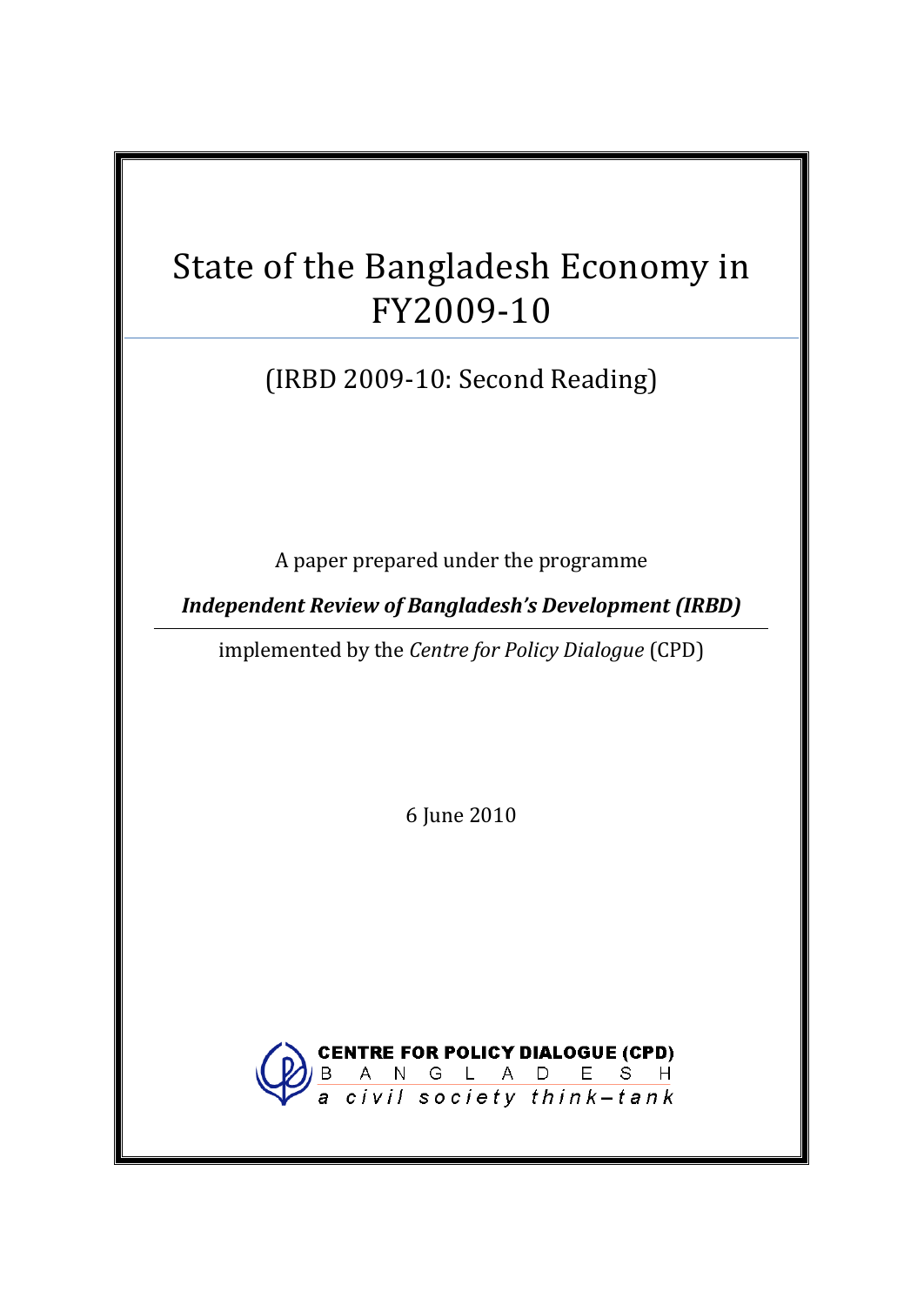# CPD IRBD 2009-10 Team

*Professor Mustafizur Rahman*, Executive Director, CPD was in overall charge of preparing this report as team leader.

Lead contributions were obtained from *Dr Uttam Kumar Deb*, Head, Research Division; *Dr Fahmida Khatun*, Additional Director, Research; *Dr Khondaker Golam Moazzem*, Senior Research Fellow; *Dr M Masudur Rahman*, Research Fellow; *Mr Syed Saifuddin Hossain,* Senior Research Associate; *Mr Towfiqul Islam Khan*, Senior Research Associate and *Dr A K M Nazrul Islam*, Senior Research Associate.

Competent research assistance was received from *Ms Nafisa Khaled*, Senior Research Associate; *Mr Hasanuzzaman*, Senior Research Associate; *Ms Zeeshaan Rahman*, Senior Research Associate; *Mr Ashiqun Nabi*, Research Associate; *Mr Md Tariqur Rahman*, Research Associate; *Mr Muhammad Al Amin*, Research Associate; *Ms Sharmin Chowdhury*, Research Associate; *Ms Nusrat Jahan,* Research Associate; *Mr Kishore Kumer Basak*, Research Associate; *Mr Mazbahul Golam Ahamad,* Research Associate; *Ms Afrin Islam*, Research Associate; *Ms Kaniz Tasnima*, Research Associate; *Mr Md Zafar Sadique*, Research Associate; *Ms Arifa Akter Zahan*, Research Associate; *Ms Ishita Ahmed*, Research Associate; *Mr Biplob Nandi*, Research Associate and *Mr Asrafuzzaman*, Programme Associate.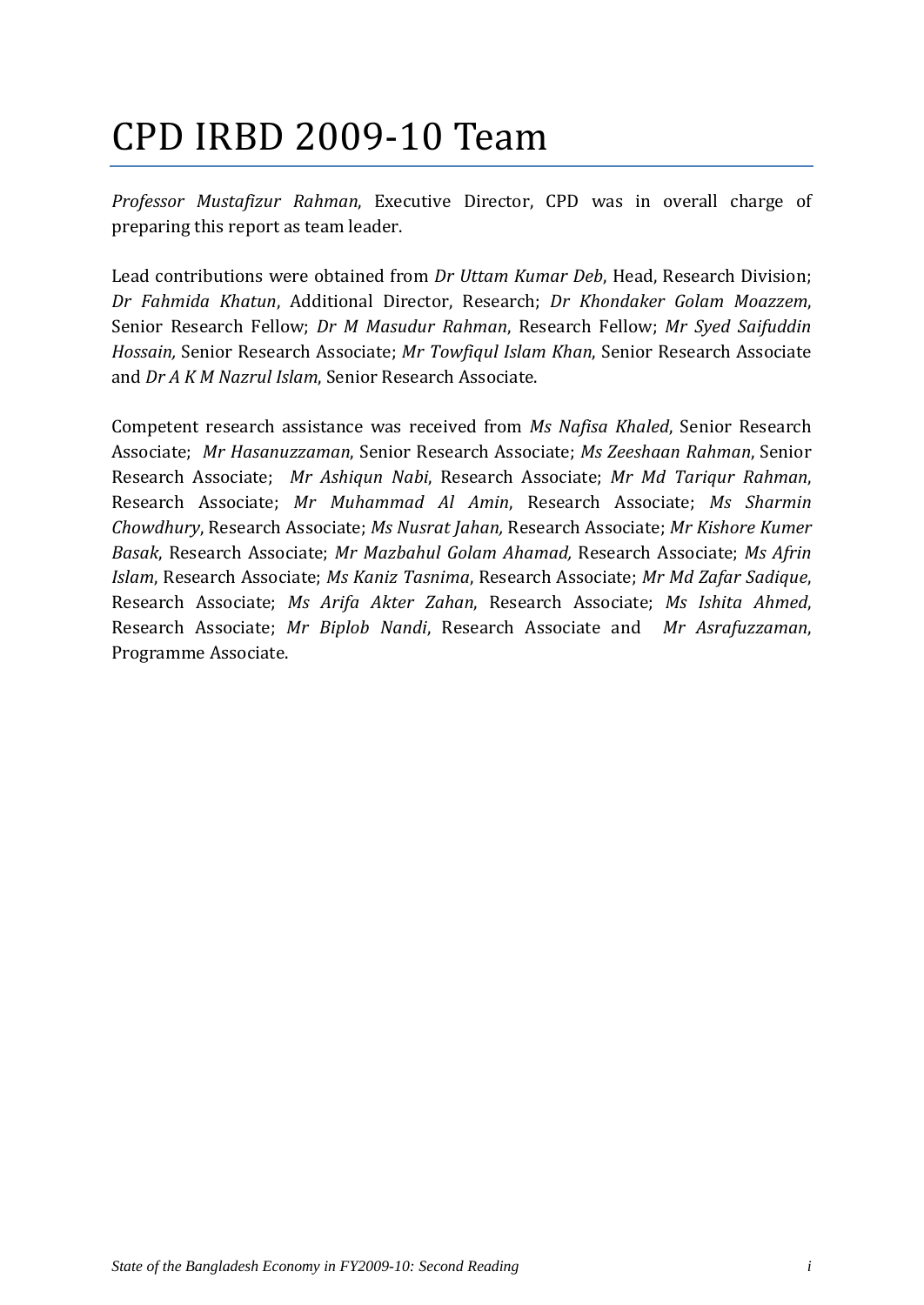# Acknowledgement

The CPD IRBD 2009-10 team would like to express their profound gratitude to *Professor Rehman Sobhan*, Chairman, CPD for his advice and guidance in preparing this report.

The team also gratefully acknowledges the inputs and insights received from *Dr Debapriya Bhattacharya*, Distinguished Fellow, CPD (on leave) in the design of the IRBD and preparation of the present report.

The team gratefully acknowledges the valuable contribution of *Ms Anisatul Fatema Yousuf*, Head and Director, Dialogue & Communication Division of the CPD and her colleagues at Division in preparing this report. Contribution of Administration & Accounts Division is also highly appreciated. Support of *Mr A H M Ashrafuzzaman*, Senior System Analyst and *Mr Hamidul Hoque Mondal*, Senior Administrative Associate is particularly appreciated.

The team would like to appreciate the valuable support it has received in accessing relevant data and information from concerned officials belonging to a number of institutions including *Bangladesh Bank, Bangladesh Bureau of Statistics (BBS), Bangladesh Power Development Board (BPDB), Board of Investment (BoI), Department of Agricultural Extension (DAE), Dhaka Stock Exchange (DSE), Export Promotion Bureau (EPB), Ministry of Food and Disaster Management (MoFDM), Ministry of Health and Family Welfare (MoHFW), Ministry of Primary and Mass Education (MoPME), National Board of Revenue (NBR), Petrobangla, Planning Commission,* and *Tariff Commission.*

*The CPD-IRBD team alone remains responsible for the analyses and interpretations presented in this report.*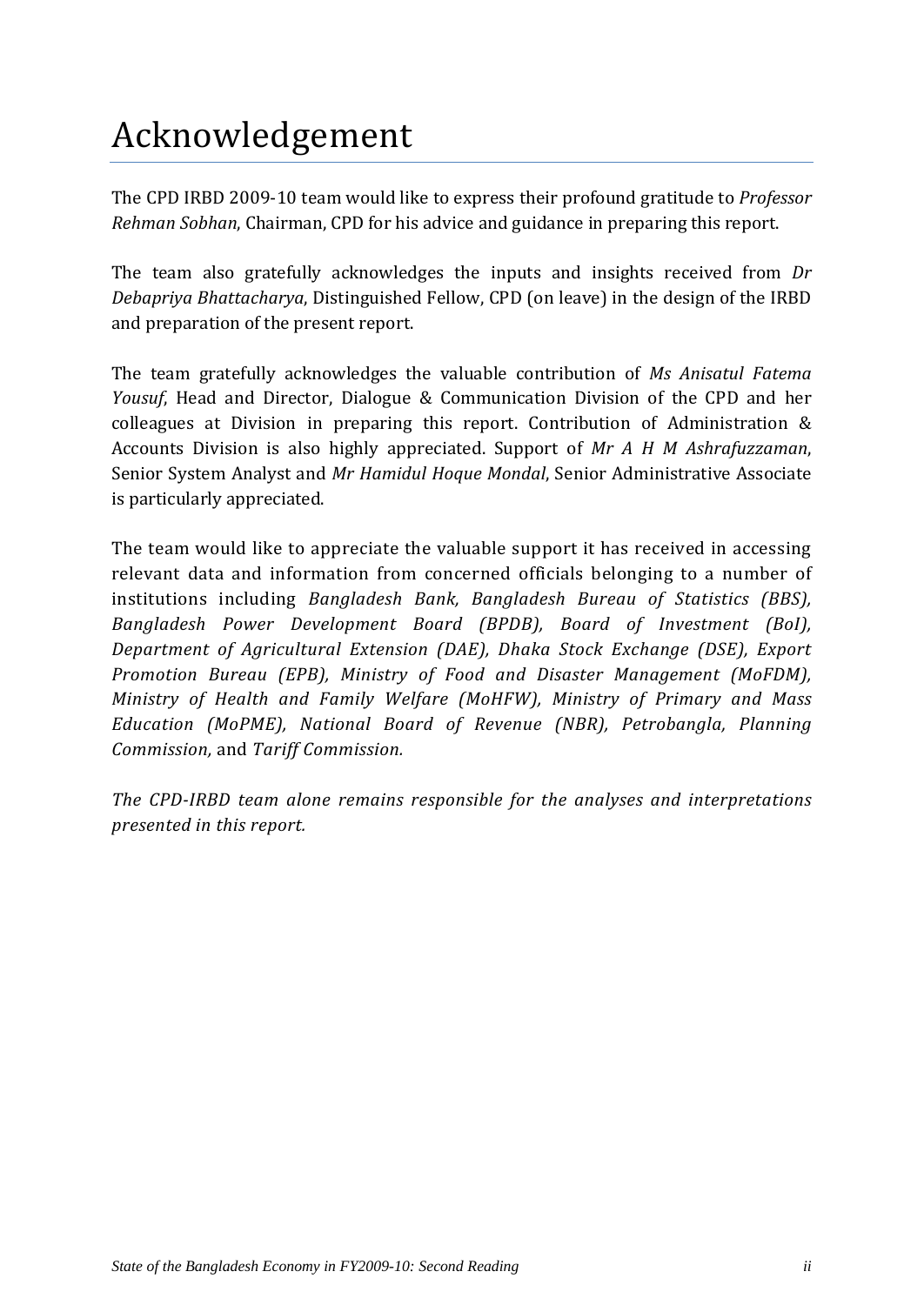# **Expert Group Meeting on CPD-IRBD 2010 (Second Reading)**

As part of the CPD-IRBD tradition, CPD organised an Expert Group Consultation on 30 May 2010 at the CPD Dialogue Room. The working document of the Second Reading of *State of the Bangladesh Economy FY2009-10* prepared by the CPD-IRBD team was shared at this in-house meeting with a distinguished group of policymakers and professionals. The CPD team is grateful to all of those present at the consultation for sharing their views, insights and comments on the draft report. However, the IRBD 2009-10 team alone remains responsible for the contents of this report.

A list of the participants of the meeting is provided below (in alphabetical order):

| Dr A K Enamul Haque       | Professor, School of Business<br>United International University                 |
|---------------------------|----------------------------------------------------------------------------------|
| Dr Mahabub Hossain        | <b>Executive Director</b><br><b>BRAC</b>                                         |
| Dr A B Mirza Azizul Islam | Former Advisor to the Caretaker Government<br>Ministries of Finance and Planning |
| Mr Zakir Ahmed Khan       | <b>Former Secretary</b><br><b>Finance Division</b>                               |
| Mr Muhammad Abdul Mazid   | Former Chairman<br>National Board of Revenue (NBR)                               |
| Mr Md Aminur Rahman       | Member, Income Tax Policy<br>National Board of Revenue (NBR)                     |
| Dr Rushidan Islam Rahman  | Research Director<br>Bangladesh Institute of Development Studies (BIDS)          |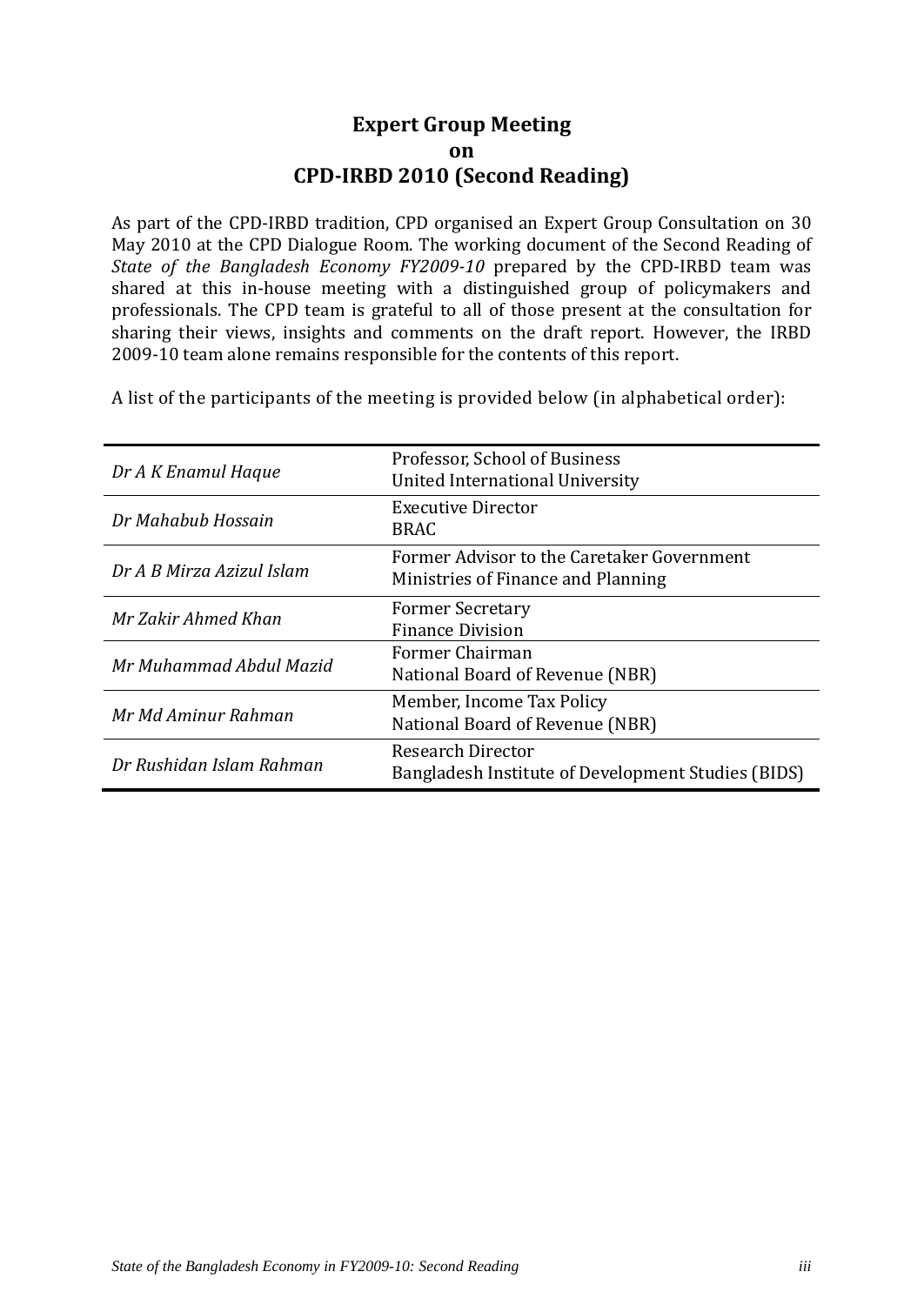# Content

| <b>SECTION I:</b>   |                                                               |
|---------------------|---------------------------------------------------------------|
| <b>SECTION II:</b>  |                                                               |
| <b>SECTION III:</b> |                                                               |
| <b>SECTION IV:</b>  |                                                               |
| <b>SECTION V:</b>   |                                                               |
| <b>SECTION VI:</b>  |                                                               |
| <b>SECTION VII:</b> | <b>EMPLOYMENT GENERATION PROGRAMMES OF THE</b>                |
|                     | SECTION VIII: TOWARDS ATTAINING MDGs IN EDUCATION AND HEALTH  |
| <b>SECTION IX:</b>  | <b>EXTERNAL SECTOR: NEED TO REPOSITION IN VIEW OF</b>         |
| <b>SECTION X:</b>   | <b>CHALLENGES OF MACROECONOMIC MANAGEMENT IN FY2010-11 54</b> |
| <b>SECTION XI:</b>  |                                                               |
|                     |                                                               |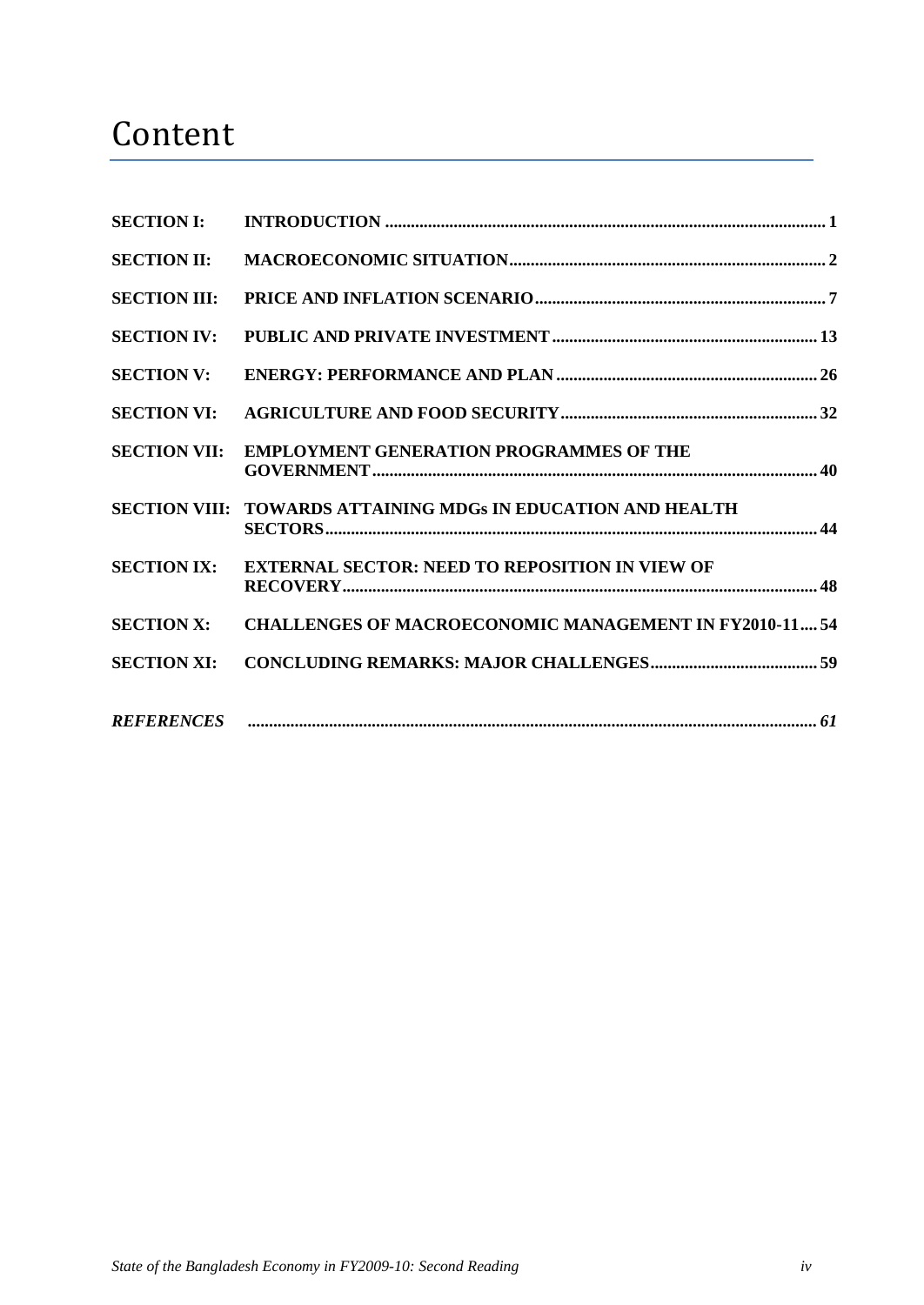# *List of Figures*

| <b>FIGURE 1:</b>  | TARGETED AND ATTAINED GDP GROWTH RATES (FY2006-07 TO FY2009-10)3                   |  |
|-------------------|------------------------------------------------------------------------------------|--|
| FIGURE 2:         |                                                                                    |  |
| <b>FIGURE 3:</b>  |                                                                                    |  |
| <b>FIGURE 4:</b>  |                                                                                    |  |
| <b>FIGURE 5:</b>  | BROAD MONEY, DOMESTIC CREDIT AND INFLATION (12 MONTH AVERAGE) 9                    |  |
| FIGURE 6:         |                                                                                    |  |
| FIGURE 7:         |                                                                                    |  |
| FIGURE 8:         |                                                                                    |  |
| FIGURE 9:         |                                                                                    |  |
| FIGURE 10:        | ALLOCATION AND EXPENDITURE OF TOP 10 MINISTRIES: ADP AND RADP  14                  |  |
| FIGURE 11:        | PERFORMANCE OF RADP DURING JULY-APRIL (FY2006-07 TO FY2009-10)  15                 |  |
|                   | FIGURE 12A: COMMERCIAL BANKS: DISTRIBUTION OF OUTSTANDING: AGRICULTURAL            |  |
|                   |                                                                                    |  |
|                   | FIGURE 12B: MFIS: DISTRIBUTION OF OUTSTANDING: CREDIT BALANCE (DECEMBER, 2008: TK. |  |
|                   |                                                                                    |  |
| FIGURE 13:        | DISBURSEMENT AND RECOVERY OF INDUSTRIAL                                            |  |
|                   |                                                                                    |  |
| <b>FIGURE 14:</b> |                                                                                    |  |
| FIGURE 15:        |                                                                                    |  |
| FIGURE 16:        |                                                                                    |  |
| FIGURE 17:        |                                                                                    |  |
| FIGURE 18:        | GAPS BETWEEN MAXIMUM DEMAND, MAXIMUM GENERATION AND AVERAGE                        |  |
|                   |                                                                                    |  |
|                   |                                                                                    |  |
|                   |                                                                                    |  |
| FIGURE 20:        | SHARE OF FUEL ACCORDING TO THE GOB'S PLAN FOR ELECTRICITY                          |  |
|                   |                                                                                    |  |
| FIGURE 21:        | GROWTH IN ELECTRICITY GENERATION REQUIRED FOR THE SFYP PERIOD (FY11                |  |
|                   |                                                                                    |  |
| FIGURE 22:        |                                                                                    |  |
| FIGURE 23:        |                                                                                    |  |
| FIGURE 24:        | COMPARISON OF FARM LEVEL PRICE OF POTATO IN BANGLADESH: 2009 AND                   |  |
|                   |                                                                                    |  |
| FIGURE 25:        | OUARTERLY EXPORT AND IMPORT GROWTH IN FY2008-09 AND FY2009-10 48                   |  |
| FIGURE 26:        | MONTH-TO MONTH EXPORT GROWTH DURING FY2008-09 AND FY2009-1049                      |  |
| FIGURE 27:        |                                                                                    |  |
| FIGURE 28:        |                                                                                    |  |
| FIGURE 29:        | FOREIGN RESERVE TRENDS AND EQUIVALENT MONTHS OF IMPORT 54                          |  |
|                   |                                                                                    |  |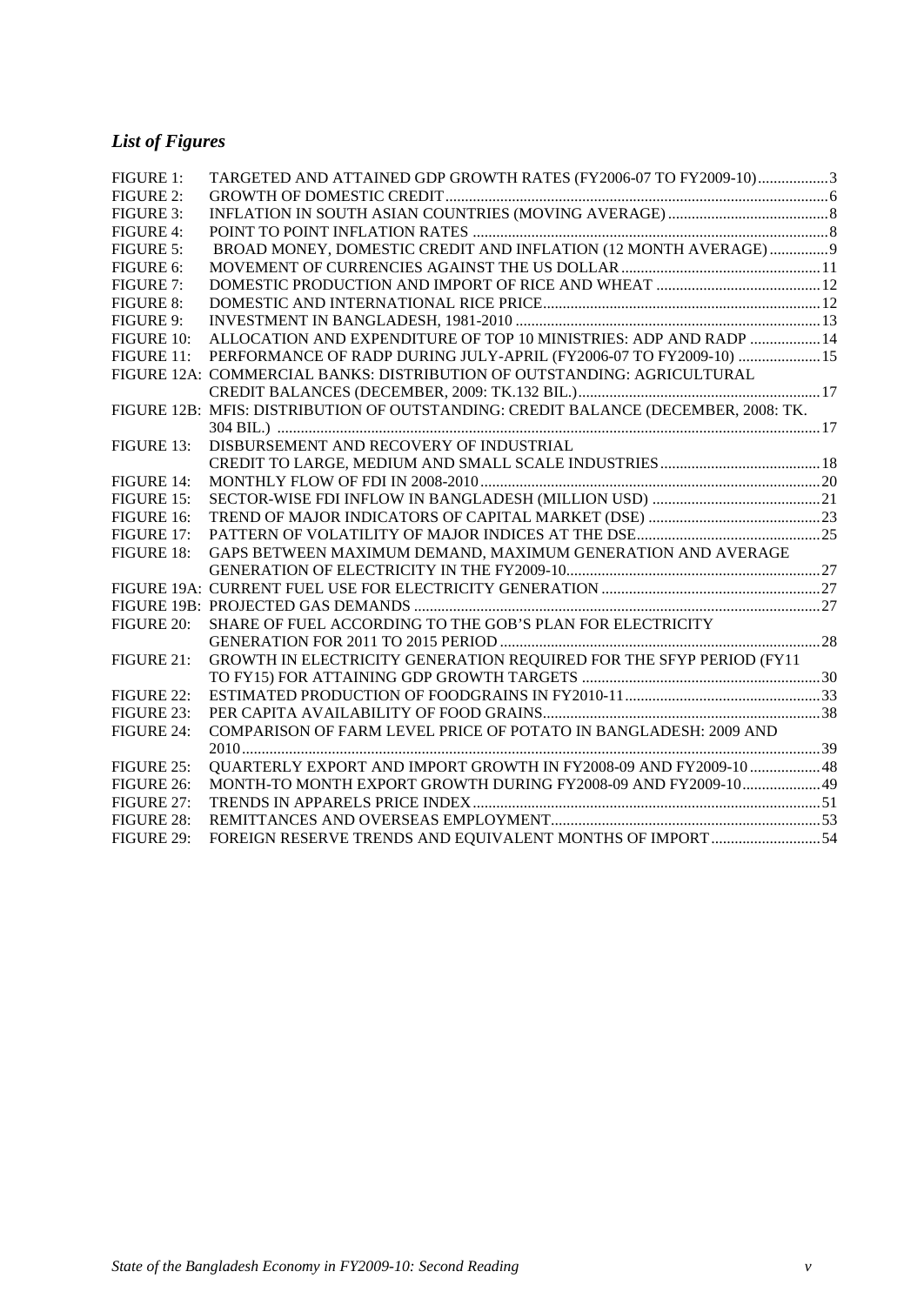# *List of Tables*

| DIFFERENCES IN FDI RELATED DATA REPORTED IN DIFFERENT DOCUMENTS OF       |  |
|--------------------------------------------------------------------------|--|
|                                                                          |  |
|                                                                          |  |
|                                                                          |  |
|                                                                          |  |
| GROWTH OF MARKET CAPITALIZATION (DEMAND SIDE) AND ISSUED CAPITAL         |  |
|                                                                          |  |
| FISCAL BURDEN FROM THE RECENTLY UNVEILED POWER GENERATION PLAN BY        |  |
|                                                                          |  |
|                                                                          |  |
|                                                                          |  |
|                                                                          |  |
|                                                                          |  |
| PROGRESS IN SELECTED COMPONENTS OF THE HNPSP (JULY-MARCH, FY2009-10)  47 |  |
| QUARTERLY GROWTH OF MAJOR EXPORT ITEMS DURING FY2008-09 AND FY2009-      |  |
|                                                                          |  |
|                                                                          |  |
|                                                                          |  |
|                                                                          |  |

# *List of Boxes*

| $\overline{A}$ BOX 1: | LEGALISATION OF UNDISCLOSED MONEY: MUCH HYPE, BUT WITHOUT THE    |  |
|-----------------------|------------------------------------------------------------------|--|
|                       |                                                                  |  |
| $\overline{BOX}$ 2:   |                                                                  |  |
| $\overline{A}$ BOX 3: |                                                                  |  |
| $\overline{A}$ BOX 4: |                                                                  |  |
| $\overline{BOX}$ 5:   |                                                                  |  |
| $BOX$ 6:              | FISCAL STIMULUS PROGRAMMES: NEED TO ACCELERATE IMPLEMENTATION 50 |  |
| $\rm{BOX}$ 7:         |                                                                  |  |
|                       |                                                                  |  |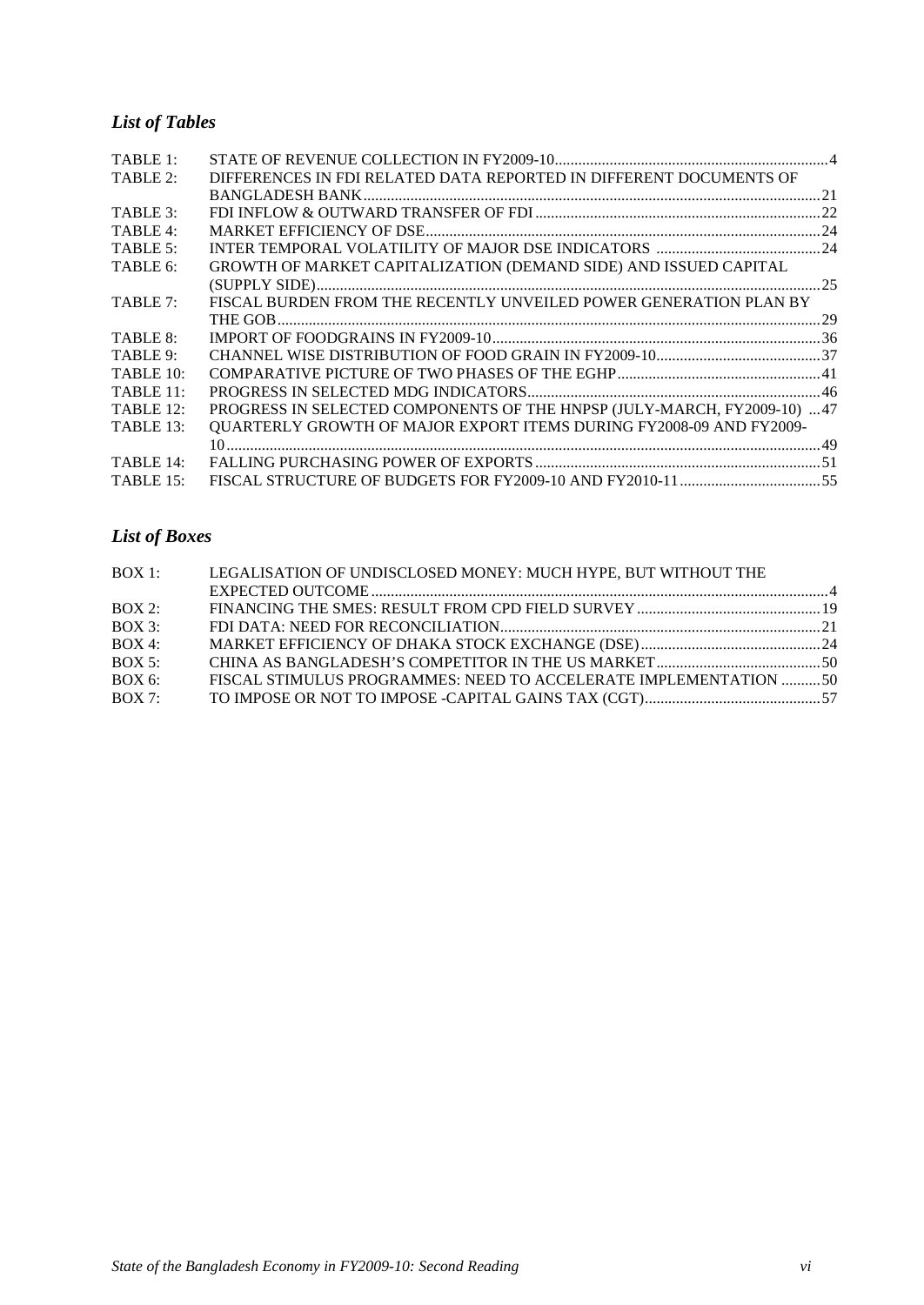#### **SECTION I: INTRODUCTION**

Macroeconomic management in FY2009-10 had to confront and address the twin tasks of reviving the investment which had slowed down the GDP growth performance in the recent past, and responding to the lagged impact of the global financial crisis with its demonstrated adverse consequences for Bangladesh's increasingly globalising economy. As may be recalled, CPD's analysis of the macroeconomic performance of the previous FY2008-09 identified seven areas which were perceived to pose challenge for the then newly elected government as it got ready to take charge of the economy for the first full fiscal year in the course of its current tenure. These were (a) energising investment, (b) consolidating agriculture, (c) protecting the external sector, (d) strengthening public finance, (e) combating climate change, (f) reviving development administration, and (g) continuing the reforms.

In the backdrop of this scenario, the budget for FY2009-10 had set out an agenda for economic development that was underpinned by targets of higher levels of public sector investment albeit with modest target for GDP growth, robust domestic resource mobilisation targets, higher levels of public expenditure in social sector and a target of double-digit export growth keeping an eye on global economic recovery that was marshalling some momentum. Larger fiscal deficit was to service the ambitions of expansive investment and the countercyclical measures put in place to stimulate domestic demand and aid the external sector.

This report takes a close look at the performance of the economy in FY2009-10 by examining the dynamics of selected key macroeconomic correlates based on available data and information, in most cases for the first three quarters and beyond. In doing so, the report presents an assessment of policies pursued in some key sectors and areas and flagging some emerging challenges as the economy enters into FY2010-11 at the end of which the government will have crossed its halfway mark in power.

Following the introductory remarks, Section II presents an analysis of the macroeconomic scenario as it evolved in FY2009-10. Section III then goes on to portray the dynamics of price movement and inflationary trends in FY2009-10 taking into cognisance their emergence as major concern in recent times. Section IV captures investment scenarios involving both public and private sectors of the country and focuses on the challenges inhibiting its growth. Section V presents an analysis of the current energy scenario and future plans of the government. Performance assessment of country's agriculture and the issue of food security are presented in Section VI. Section VII undertakes an evaluation of the implementation of the government's employment generation programmes, whilst Section VIII reviews current status of the country's achievement towards education and health related MDGs. This is followed by an analysis of the performance of the external sector in the context of the global economic crisis in section IX. Section X highlights a number of issues which are perceived to be important from the perspective of macroeconomic policymaking in FY2010-11. Finally, Section XI concludes with some of the emerging policy challenges and tensions which the government will need to take note of as it prepares to get on with the task of macroeconomic governance in FY2010-11.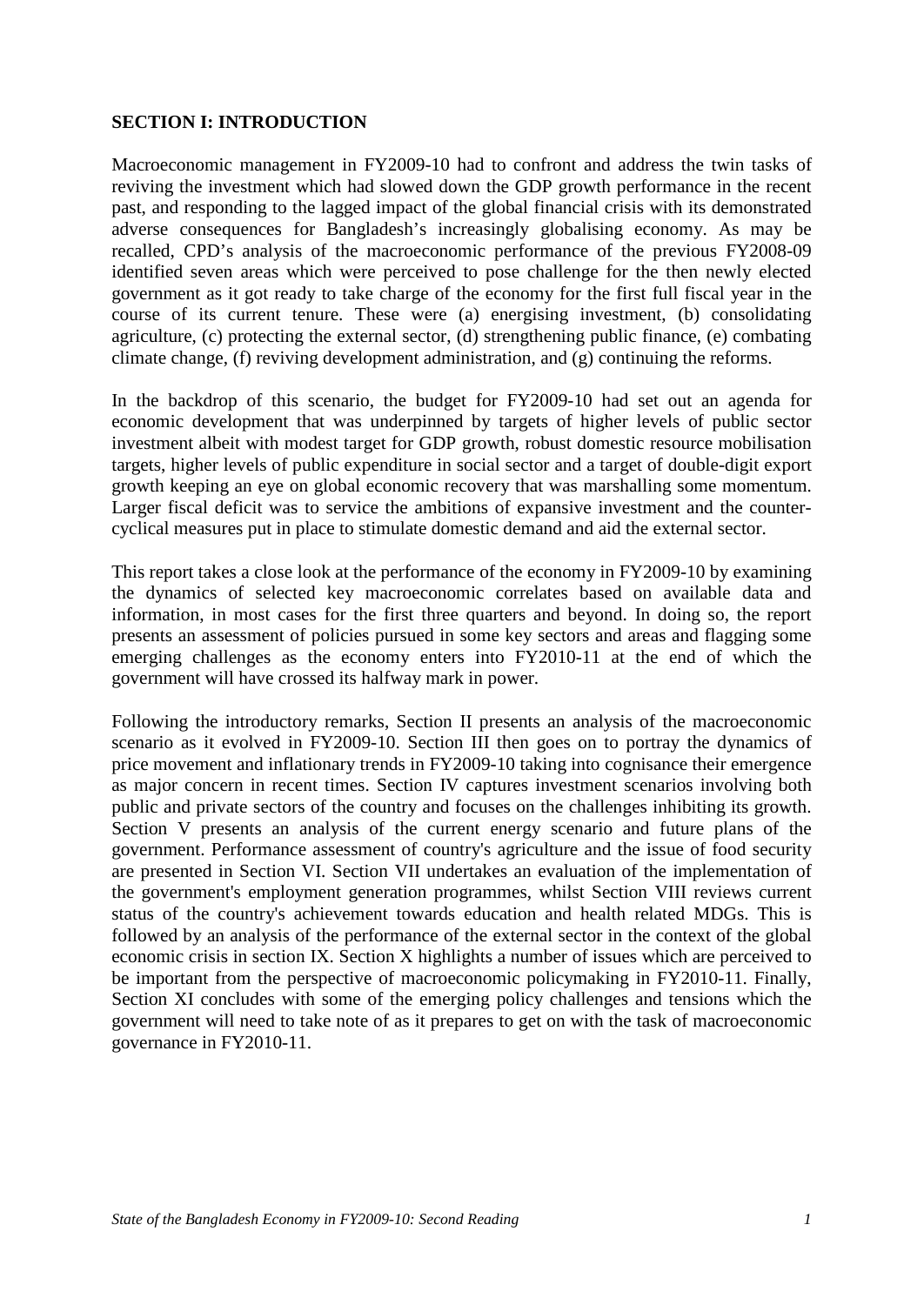#### **SECTION II: MACROECONOMIC SITUATION**

#### **2.1 Growth Performance in FY2009-10**

*Real GDP growth is estimated to be lower (at 5.54 per cent for FY2009-10[1](#page-8-0) ) than the target, driven by sluggish investment, severe power crunch and lower export growth.* If this actually turns out to be the case, it will be for the fourth consecutive year that growth rate has come down year-on-year. It is thus to be noted that this lower growth would be attained over a lower-than-provisionally estimated GDP for  $FY2008-09^2$  $FY2008-09^2$  $FY2008-09^2$ . Whilst, from expenditure side, growth in consumption and public development expenditures contributed to the GDP growth in FY2009-10, decelerated growth rates of both agriculture and industry held the growth back from sectoral perspective. The below par performance of the economy reflects lackluster performance by the manufacturing sector which is projected to post a modest growth of 5.28 per cent in FY2009-10 against 6.68 per cent growth in FY2008-09 and was significantly lower than the performance recorded in the recent past<sup>[3](#page-8-2)</sup>. Industry sector as a whole could manage only a 6.04 per cent growth in FY2009-10 compared to the 6.46 per cent growth attained in FY2008-09. Agriculture sector's performance is also expected to be lower than the target, recording 2.20 per cent growth. While high base-year growth was an important factor, impact of price disincentive at farmgate in FY2008-09, a drought during the *Aus* season and flash flood also contributed to the lower growth performance. The 6.59 per cent growth projected for the service sector was in line with trend growth rates of recent times (6.3 per cent in FY2008-09). Fall in global commodity prices and lower import demand resulted in only a 1.37 per cent growth for import duty in FY2009-10.

It is to be noted that these provisional estimates of GDP are calculated on the basis of economic performance during the first half of the fiscal year, for most of the indicators. Improvement in export receipts in later months of the fiscal year<sup>[4](#page-8-3)</sup> could result in subsequent upward revision of industrial growth<sup>[5](#page-8-4)</sup> while the growth of service sector may also pick up further since it is largely related to performance of tangible sectors such as industries. Additional public expenditure on account of hike in public sector pay under the new pay scale and deployment of resources as part of the stimulus package is also expected to contribute to higher public consumption expenditure. It is also to be noted that some of the proxy indicators (e.g. disbursement of term loan, actual import and L/C openings of capital machineries) suggest some rebound in investment towards the end of the fiscal year. Taking into consideration this late momentum, there is a likelihood of upward revision of the GDP, albeit by a small margin when final estimates are readied $6$ .

<span id="page-8-0"></span><sup>&</sup>lt;sup>1</sup> The GDP growth target for FY2009-10 was set at 6 per cent. This provisional estimate will be subsequently revised at a later date when data for the entire fiscal year will be available to the BBS.

<span id="page-8-1"></span> $2$  GDP for FY2008-09 was revised downward by 0.14 percentage point, to 5.74 per cent (from earlier estimated 5.88 per cent). This was primarily attributed to deceleration of growth in the crop sector and import duty components (by 1.0 percentage point and 5.9 percentage points respectively). The upward revision of manufacturing sector growth rate for FY2008-09 (by 0.78 percentage point) could not compensate the impact of the negative factors.<br> $3$  Growth rate for manufacturing sector was 9.2 per cent on an average during FY2005-06 to 2007-08.

<span id="page-8-3"></span><span id="page-8-2"></span><sup>&</sup>lt;sup>4</sup> Export receipts during January-April FY2009-10 registered an impressive 12.11 per cent growth when compared with the 6.08 per cent decline during the first half of the fiscal.

<span id="page-8-4"></span> $<sup>5</sup>$  Production of large and medium industries during the first half of the fiscal year registered 6.61 per cent</sup> growth even though "Group 32", that includes major manufacturing export industries in Bangladesh, declined by 2.85 per cent. The growth rate for small industries during the same period was 13.89 per cent.

<span id="page-8-5"></span> $6$  If this happens, it will be for the first time since FY2004-05 when the GDP growth rate was revised upward by 0.66 percentage point.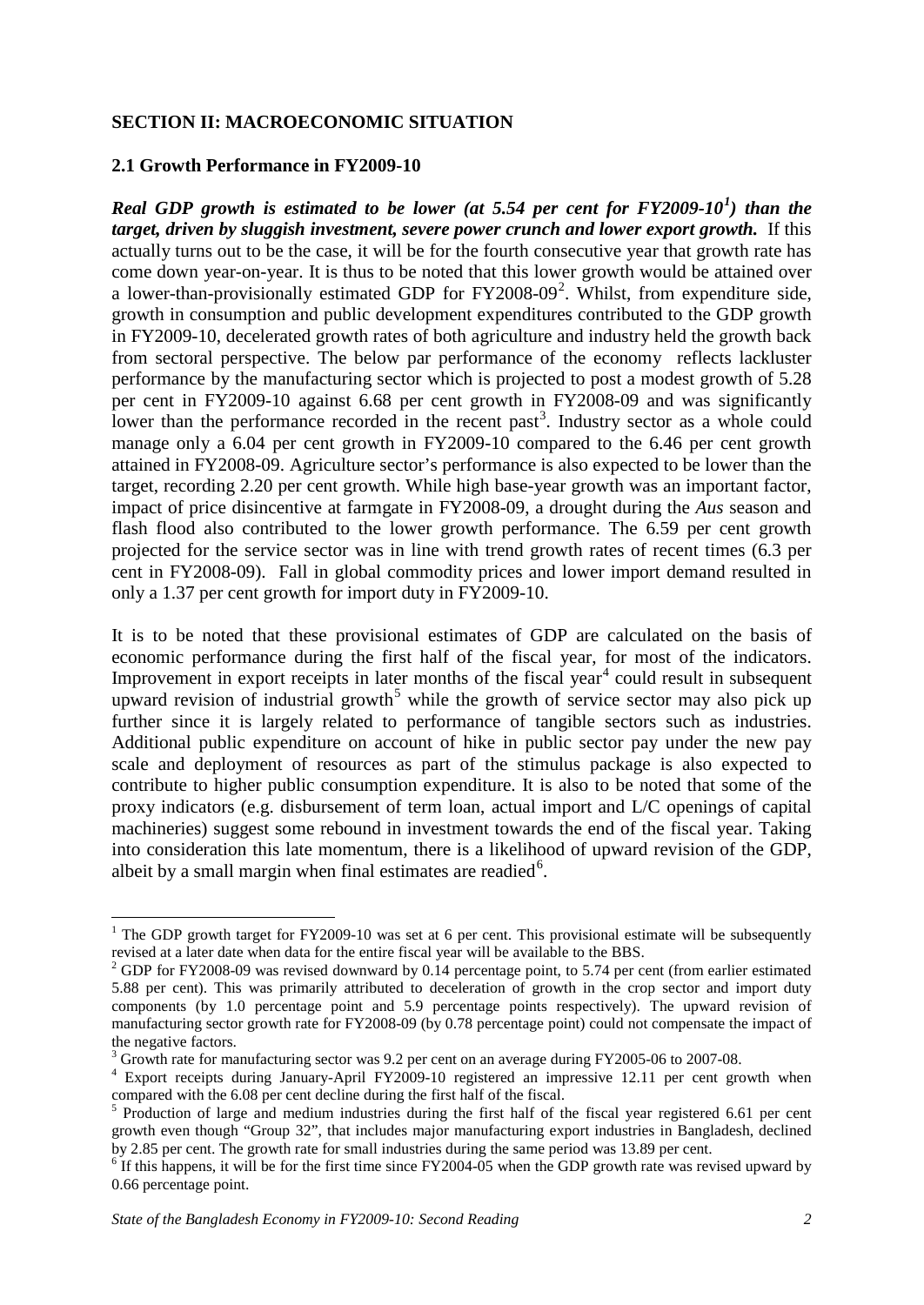Over the last four years, GDP growth performance has been consistently lower than the targets set in respective budgets (Figure 1). As a result, the GDP in FY2009-10 was lower by 2.23 per cent than it would have been had the targets in last four years been achieved.



**FIGURE 1: TARGETED AND ATTAINED GDP GROWTH RATES (FY2006-07 TO FY2009-10)**

#### **2.2 Macroeconomic stability in FY2009-10**

*Overall macroeconomic stability was maintained in the backdrop of higher NBR-generated income and lower fiscal deficit on account of lower subsidy payment and underspent ADP.* During the first ten months, NBR was able to collect about 77 per cent of the revenue target with a growth rate of 17.16 per cent that comfortably crossed the targeted growth of 16.13 per cent for the full fiscal year. In the event only a 12.85 per cent growth will be required over the last two months to attain the target set out for the NBR (Table 1). Although Customs Duty (CD) collection will still require a big jump to achieve the target set out for this particular sub-component, it was partially compensated by higher revenue collection efforts from Value Added Tax (VAT) and Supplementary Duty (SD) at the import stage. However, overall indirect tax collection at the import stage was off the track with only 8.79 per cent growth during the first ten months against an annual target of 11.34 per cent. Income tax collection was impressive, along the demonstrated trends of the recent past. Here the growth was 20.83 per cent although revenue earnings performance under the ambit of the *legalisation of undisclosed income* scheme (Box 1) was dismal by any account. Indirect tax collection, particularly the VAT component at local stage achieved higher growth than that was targeted  $(25.60 \text{ per cent and } 26.72 \text{ per cent respectively})^7$  $(25.60 \text{ per cent and } 26.72 \text{ per cent respectively})^7$  $(25.60 \text{ per cent and } 26.72 \text{ per cent respectively})^7$ .

<u>.</u>

<span id="page-9-0"></span><sup>&</sup>lt;sup>7</sup>Higher deployment of Electronic Cash Register (ECR) may have contributed to the impressive VAT collection. It is to be noted that NBR decided to make use of ECR compulsory in big and medium stores across the country from 1 July, 2009 and targeted to ensure installation of ECRs in 2,00,000 shops by the end of FY2009-10. World Bank (2009) reports that new VAT registration during the first 8 months of FY2009-10 reached 9,000 and helped the VAT collection at local stage.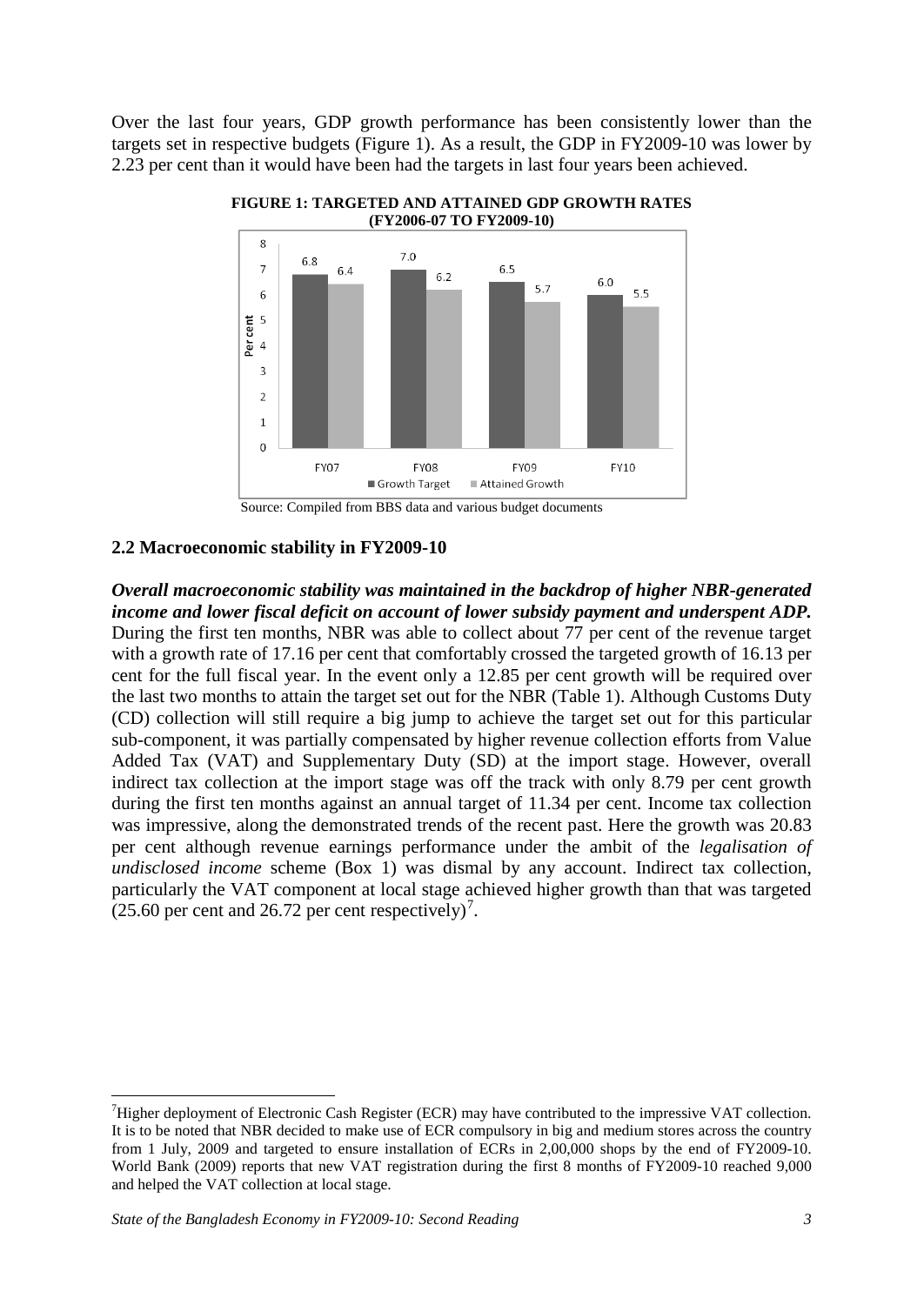| <b>Source</b>                       | Growth<br>Annual<br><b>Target for FY10</b> | <b>Achieved Growth</b><br>$(Jul-Apr FY10)$ | <b>Required</b><br>Growth<br>(May-Jun FY10)   |
|-------------------------------------|--------------------------------------------|--------------------------------------------|-----------------------------------------------|
| <b>NBR</b>                          | 16.13                                      | 17.16                                      | 12.85                                         |
| <b>Indirect Tax at Import Stage</b> | 11.34                                      | 8.79                                       | 21.50                                         |
| <b>Indirect Tax at Local Stage</b>  | 19.29                                      | 25.60                                      | $-3.77$                                       |
| <b>Income Tax</b>                   | 19.50                                      | 20.83                                      | 16.76                                         |
| <b>Source</b>                       | Growth<br>Annual<br><b>Target for FY10</b> | <b>Achieved Growth</b><br>$(Jul-Mar FY10)$ | <b>Required</b><br>Growth<br>$(Apr-Jun FY10)$ |
| <b>Non-NBR Tax</b>                  | 11.38                                      | 4.20                                       | 27.12                                         |
| Non-Tax                             | 39.43                                      | 14.00                                      | 133.85                                        |

#### **TABLE 1: STATE OF REVENUE COLLECTION IN FY2009-10**

Source: Estimated from NBR (2010) and Ministry of Finance (MoF) data

However, in contrast to the NBR, the non-NBR  $\text{tax}^8$  $\text{tax}^8$  and non-tax revenue<sup>[9](#page-10-1)</sup> records portray a rather disappointing figure. The growth for non-NBR tax was targeted at 11.38 per cent; however, only a 4.20 per cent has been achieved up to March compared to the matched period of the last fiscal year. Non-tax revenue collection has fared even worse with only a 14.00 per cent growth achieved against the formidable growth target of 39.43 per cent that was set out for<sup>[10](#page-10-2)</sup>. As a result, the current trend of NBR tax collection suggests that it will surpass the target. However, as was noted, the other two components are not likely to achieve the targets. CPD estimates indicate a shortfall of about Tk. 2,400.00 crore in total revenue mobilisation which was equivalent to 3.00 per cent of the total revenue target for FY2009-10.

#### **BOX 1: LEGALISATION OF UNDISCLOSED MONEY: MUCH HYPE, BUT WITHOUT THE EXPECTED OUTCOME**

As would be recalled, the provision for legalisation of "undisclosed income" was at the centre of attention and debate when the budget for FY2009-10 was presented in June 2009. It was the third consecutive year that such a facility was given in the budget. A flat rate of 10 per cent of the disclosed income was to be taxed with no penalty rates charged (as was the cased in FY2007-08) while economy-wide sectors were earmarked for investment under this facility. However, the provision failed to attract any notable amount of investment - only Tk. 50.15 crore legalised or invested during the first nine months of the current fiscal year, equivalent to about 0.04 per cent of private investment estimated for FY2009-10. It is interesting to note that half of the aforesaid investment went to the capital market (Tk. 19.54 crore) and housing or real estate sector (Tk. 5.60 crore). On the other hand, the revenue collection from this head was also negligible (only Tk. 5.19 crore compared to the Tk. 9,820.03 crore earnings from income tax). The provision of legalising undisclosed income does not merit continuation in the upcoming budget, both on moral ground and on the logic of economic reasoning.

The overall budget deficit during the first three quarters remained relatively low at 0.4 per cent of GDP compared to 1.0 per cent of GDP during the corresponding period of FY2008-09 and well below the target of 5.0 per cent for FY2009-10. Along with the impressive revenue collection record, lower than projected government expenditure contributed to this lower level of budget deficit. Lower global commodity prices contained spending on subsidies for agriculture and fuel<sup>[11](#page-10-3)</sup>, while expenditure for food procurement was also lower than usual. Moreover, allocations for stimulus package including cash subsidy for export, employment

<sup>8</sup> Includes taxes on narcotics & liquor, vehicles, land and stamp

<span id="page-10-1"></span><span id="page-10-0"></span><sup>&</sup>lt;sup>9</sup> Includes dividend & profit, post office & railway, interest/fees/tolls and other receipts

<span id="page-10-2"></span><sup>&</sup>lt;sup>10</sup> Revenue collection from "Dividend and Profit" may be blamed for the dismal performance of non-tax revenue component.

<span id="page-10-3"></span><sup>&</sup>lt;sup>11</sup> For example, MoF (2010) reported that during the first half of FY2009-10 no demand for subsidy was placed from the Bangladesh Petroleum Corporation (BPC).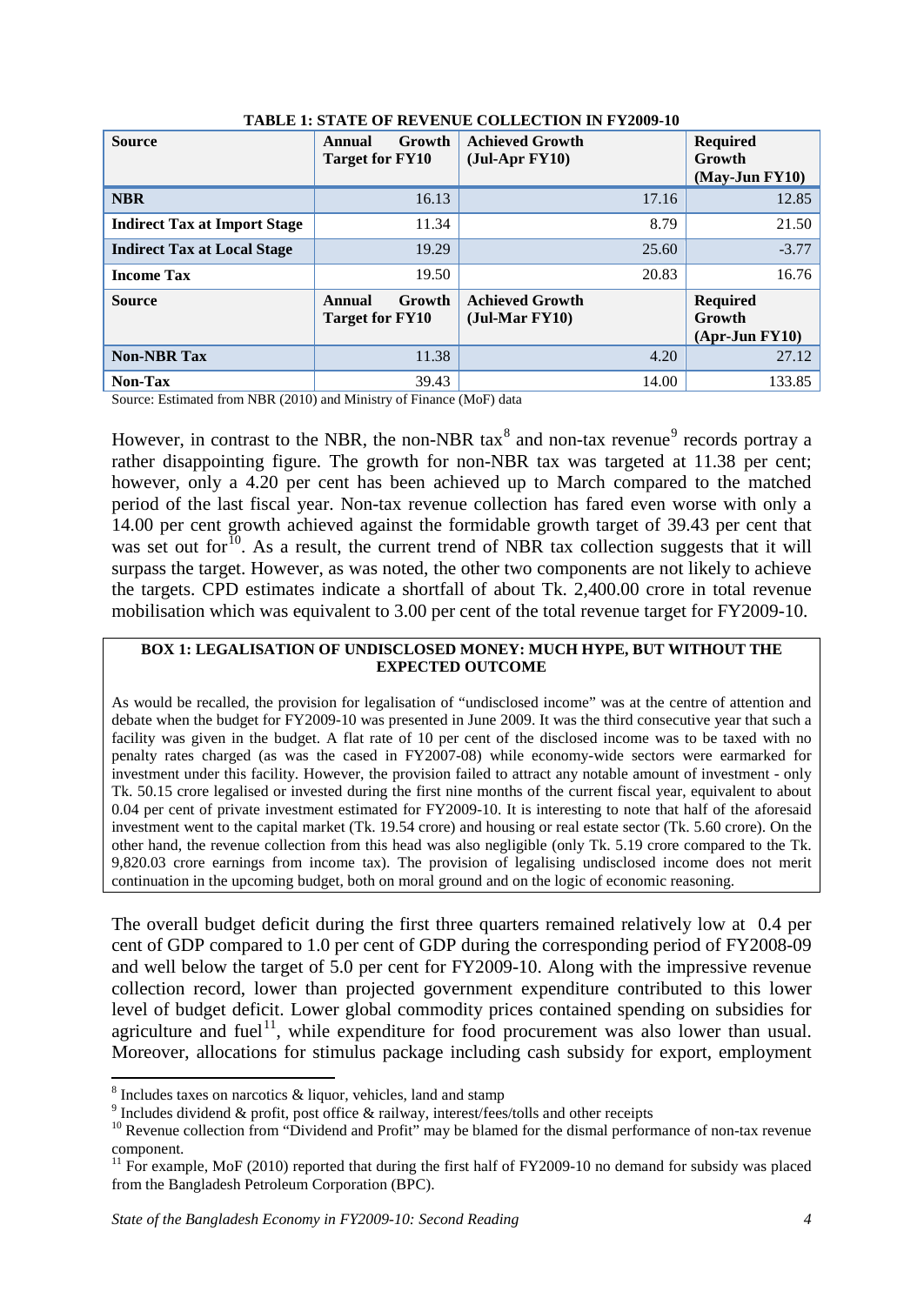generation scheme and funds for  $ADP<sup>12</sup>$  $ADP<sup>12</sup>$  $ADP<sup>12</sup>$  were also substantially underspent. The fund earmarked for the PPP projects (Tk. 2,500 crore) also went unutilised. Relatively low government expenditure from these heads also helped to keep the interest payments by the government to a minimum.<sup>[13](#page-11-1)</sup>

*Deficit financing in FY2009-10 was largely met through non-bank borrowing, which is of high cost but non-inflationary nature*. Government borrowing was mainly done through the high interest bearing National Savings Directorate (NSD) certificates; net sale of NSD certificates was about three times higher during July-March FY2009-10 when compared with the corresponding period of the previous fiscal. On the other hand, net foreign aid during July-March FY2009-10 was 7.49 per cent higher than the matched period of FY2008-09. This allowed the government not to undertake deficit financing through bank borrowings. Given the non-inflationary nature of borrowings from non-bank and foreign aid sources, both the size of the deficit and the nature of financing helped the government to contain inflationary pressure. However, higher interest payments originating from the increasing nonbank borrowings raised concerns about higher fiscal burden in future on account of debt servicing.

Macroeconomic stability during the second half of FY2009-10 came under some strain because of the inflationary pressure driven by significant rise in food prices. On a point to point basis, during March of FY2009-10, inflation reached 8.78 per cent while food inflation kept running at double-digit level during the third quarter period (January to March: 10.56 per cent, 10.93 per cent, and 10.80 per cent progressively). However, average inflation figure was expected to stay close to the targeted level thanks mainly to lower levels in the beginning of the fiscal year<sup>[14](#page-11-2)</sup>. Though the inflationary phenomenon in FY2009-10 was somewhat similar to the one experienced by Bangladesh during 2007 and 2008, when inflationary trends were driven by the upturn in international commodity prices, particularly in India<sup>15</sup>, and also because of the supply side constraints<sup>16</sup>. In FY2009-10, the situation was further aggravated by the issue of excess liquidity overhang in the economy. Excess liquidity of the scheduled banks remained over Tk. 30,000 crore for most part of the fiscal year until recently<sup>17</sup>. As a result, Bangladesh Bank opted for go for demand side management. In May 2010 Bangladesh Bank revised fundamental bank rates by raising the Cash Reserve Ratio (CRR) and Statutory Liquidity Ratio (SLR) by 0.5 percentage points (to 5.5 per cent and 18.5 per cent respectively<sup>[18](#page-11-6)</sup>) applicable from May 15, 2010. The central bank expected to withdraw about Tk. 1,500 crore from the market (5.0 per cent of the prevailing excess liquidity) with these revised rates. With this action the central bank, for the first time in recent years, changed its position from the hitherto pursued accommodative monetary policy. Growth of domestic credit, however, remained at low level, posting a growth of only 13.27 per cent at the end of

<span id="page-11-1"></span><span id="page-11-0"></span><sup>&</sup>lt;sup>12</sup>The allocation for ADP FY2009-10 was slashed by Tk. 2,000 crore in the revised ADP.<br><sup>13</sup> Interest payments over first eight months declined by (-) 3.69 per cent against the annual growth target of 4.11 per cent.

<span id="page-11-2"></span> $14$ The inflation target for FY2009-10 was set on an annual average basis at 6.5 per cent. The annual average

<span id="page-11-3"></span>inflation in March FY2009-10 was 6.26 per cent.<br><sup>15</sup>Wholesale price inflation in India during March, 2010 was 9.9 per cent. India has a large influence on Bangladesh's commodity prices as it supplies around 40 per cent of

<span id="page-11-4"></span><sup>&</sup>lt;sup>16</sup> International food markets suffered adverse supply shocks due to drought in India and successive cyclones in the Philippines. Rice production in Bangladesh during *Aus* season was also 9.8 per cent lower than that of the last year.

<span id="page-11-5"></span> $17$ This is considerably higher compared to historical trends e.g. average excess liquidity during FY2007-08 was Tk. 12,932 crore. As of March 2010, excess liquidity of the scheduled banks came down to Tk. 29,842 crore

<span id="page-11-6"></span><sup>&</sup>lt;sup>18</sup>SLR for Islami banks was raised to 10.5 per cent at the same time.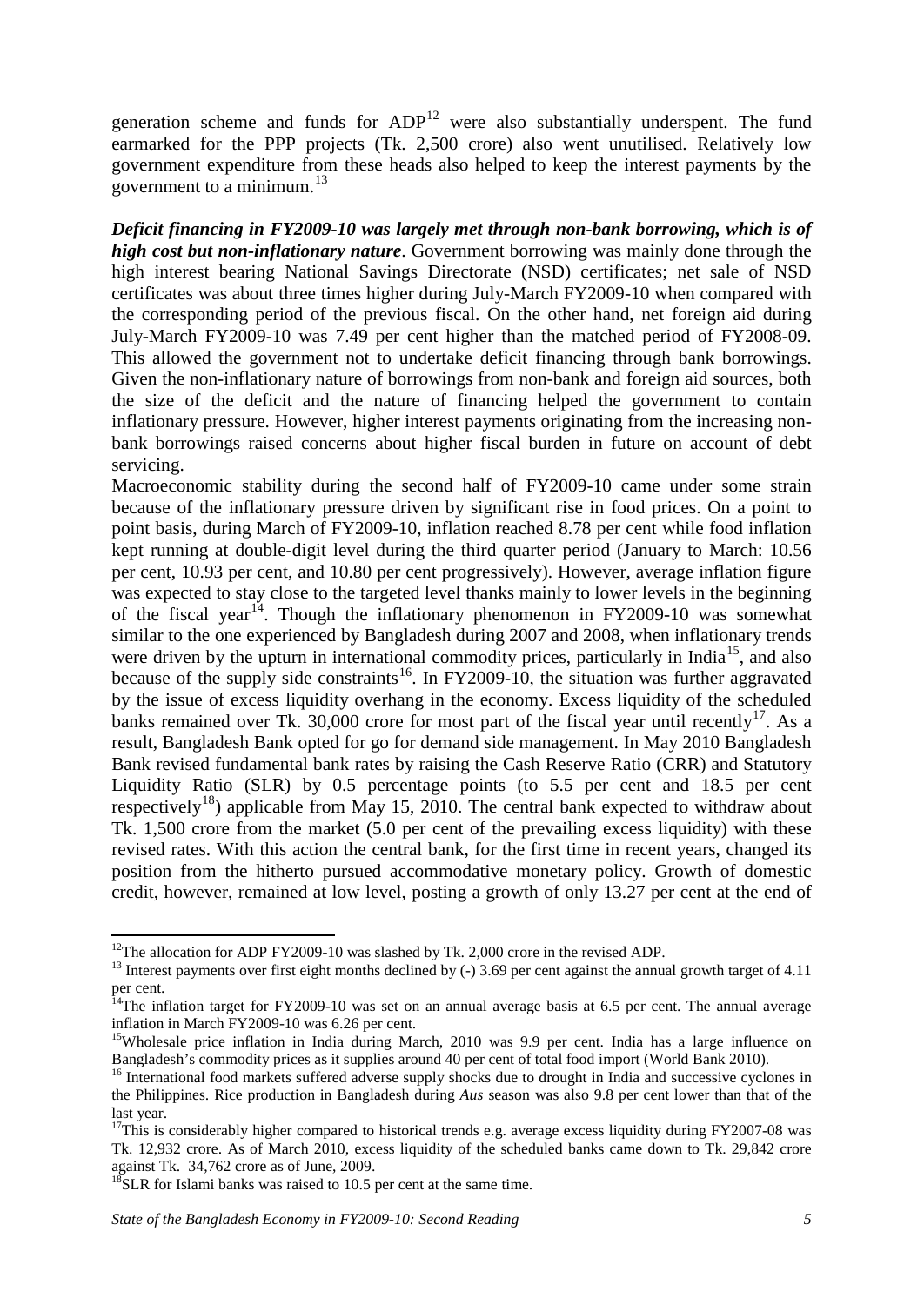March 2010, due to negative net borrowings from government<sup>[19](#page-12-0)</sup> and contained growth of private sector credit (19.45 per cent) (Figure 2). With the improving investment scenario and the envisaged higher government expenditure, domestic credit flow will possibly rise in the near future. Given this scenario increased policy rates could discourage credit flow in the economy. The Bangladesh Bank will need to be alert to the changing scenario and act accordingly. In contrast to the credit flow, the growth of broad money supply (M2) was stronger (21.29 per cent) owing to formidable growth of net foreign asset (70.02 per cent) resulting from buoyant remittance inflow.



Source: Estimated from Bangladesh Bank, *Major Economic Indicators: Monthly Update,* various issues

*FY2009-10 experienced improved balance of payments position in the backdrop of lower levels of import and the continuing robust remittance inflow.* Even though growth of exports receipts remained in the negative bracket during the first nine months of FY2009-10, negative growth of import payments resulted in somewhat lower trade deficit<sup>20</sup>. The deceleration in net Foreign Direct Investment (FDI) flow was offset by the improved net foreign aid situation. Reduced trade deficit, along with remittance growth of 16.72 per cent, resulted in an improvement the balance of payments position. Balance in the current account was equivalent to 2.6 per cent of GDP as against 1.1 per cent of GDP in FY2008-09. Bangladesh bank also managed to maintain a stable taka-dollar exchange rate (at about Tk.  $69$ /USD) helped by periodic and active market operation<sup>[21](#page-12-2)</sup>. Lower imports, higher remittance and central bank operation combined their forces to help maintain a healthy foreign exchange reserve<sup>[22](#page-12-3)</sup> that was equivalent to a comfortable five months worth of import payments.

<span id="page-12-0"></span> $19$  In fact the net outstanding borrowing of government from banking sources declined by 10.55 per cent as of March FY2009-10.

<span id="page-12-1"></span> $20$  Growth of export in FY2009-10 period entered to a positive terrain in April. The export during the first ten months registered only 0.97 per cent growth.

<span id="page-12-2"></span><sup>&</sup>lt;sup>21</sup> Bangladesh Bank has been pursuing this type of open market operation over the last few years. In FY2008-09, the central bank bought USD 1.38 billion (in net terms), whereas in the previous fiscal, it bought USD 202.50 million only while selling USD 735 million. It is reported that till 11 May FY2009-10, USD 1.69 billion (net) was withdrawn from the market by the Bangladesh Bank through such interventions.

<span id="page-12-3"></span>was withdrawn from the market by the  $\frac{20}{2}$  Foreign Exchange reserve has remained over USD 10 billion since November, 2009.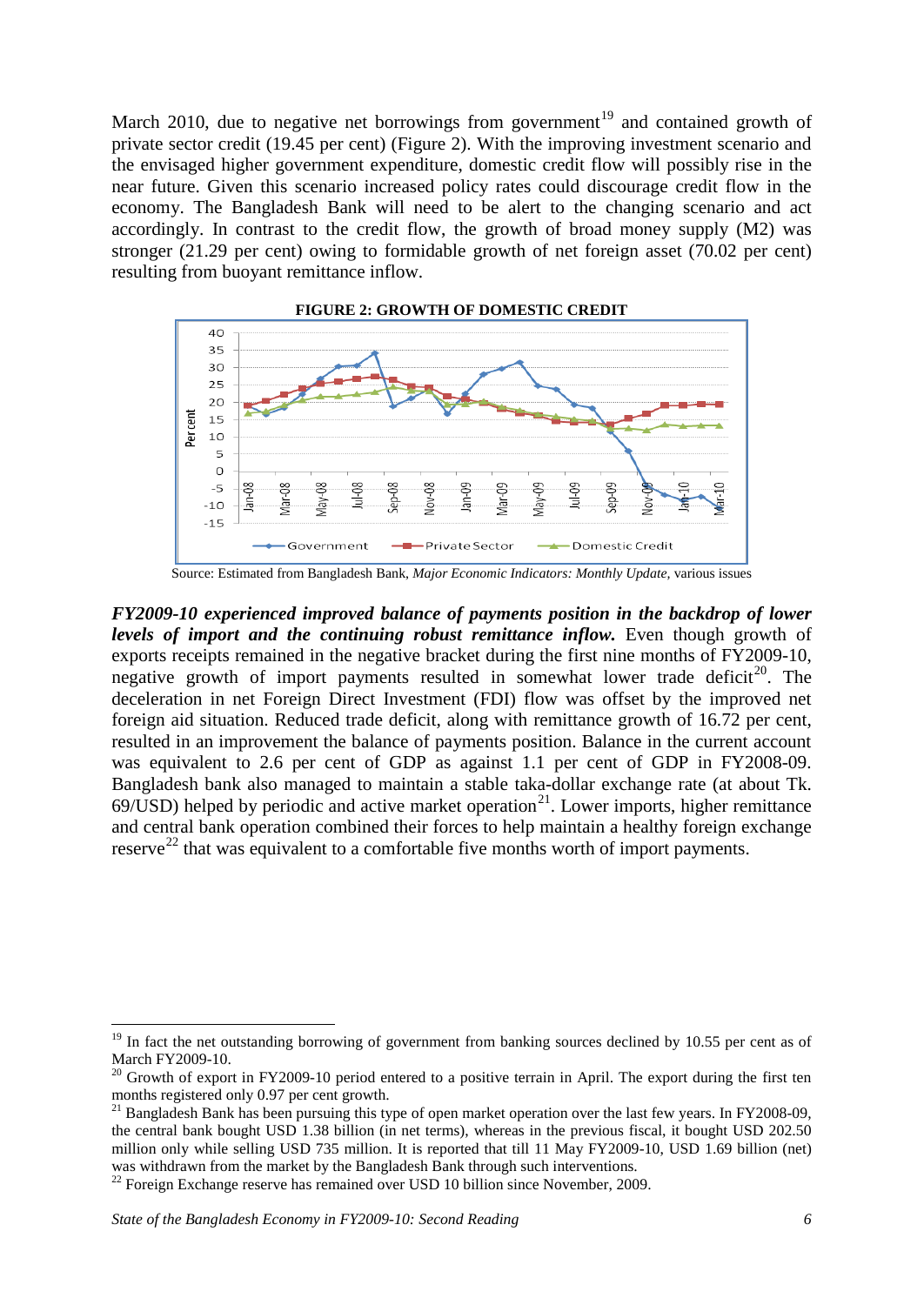#### **SECTION III: PRICE AND INFLATION SCENARIO**

*Inflationary trends in Bangladesh have tended to follow global trends, with pressure building up in recent times.* Global commodity prices have experienced unprecedented volatility since 2004-05 due to loss of production of major crops in some of the important food producing countries and diversion of foodgrains for ethanol in a number of developed countries including the USA and the EU. The situation had eased during the second half of 2008 in the face of global financial crisis which contributed to a sharp decline in the aggregate demand in the developed and developing countries. Bangladesh also experienced inflationary pressure in line with the global trend. Bumper foodgrain production coupled with falling global prices led to a decline in inflation rate in Bangladesh since September 2008 when twelve month average inflation rate reached as high as 10.06 per cent, and food and non-food inflation rates were 12.63 per cent and 6.01 per cent respectively. After a short spell of respite in terms of lower inflation and prices, the country has again started to feel the pinch of high inflation which is sneaking into the day to day lives of common people. Though Bangladesh had successfully navigated itself from the headwinds of the ongoing financial crisis and remained largely unaffected by the first wave of the global economic slowdown mainly due to its limited openness to short term capital flows, and the robust performance of its export sector and remittance flows, the recent trend of creeping inflationary pressure has emerged as a new challenge for the economy during the later part of FY2009-10.

#### **3.1 Recent trends in inflation and prices**

*Inflation was higher for food items and in urban areas.* Though inflation rate in Bangladesh was lower when compared to that of other South Asian counties, except for Sri Lanka (Figure 3), price levels, particularly for food items, have been on the rise in the recent past. Point to point inflation rose from 2.25 per cent in June 2009 to 8.78 per cent in March 2010 (Figure 4) and was driven mainly by the rise in food inflation. However, non-food inflation decreased during this period both in rural and urban areas. Twelve month average national inflation, however, decreased from 6.66 per cent in June 2009 to 6.26 per cent in March 2010 thanks mainly to lower levels during the earlier months of FY2009-10 when global commodity prices were lower and in the domestic front the agriculture sector posted commendable performance.

An urban-rural comparison of 12 month moving average inflation rates reveals that in March 2010 food inflation was much higher in urban areas (8.08 per cent) than in rural areas (6.11 per cent). On a point to point basis, food inflation in both rural and urban areas reached two digits in January 2010 and continues to remain high (10.35 per cent in rural areas and 11.86 per cent in urban areas in March 2010) posing a threat of eroding purchasing power of people with fixed income if current trend sustains over the medium term.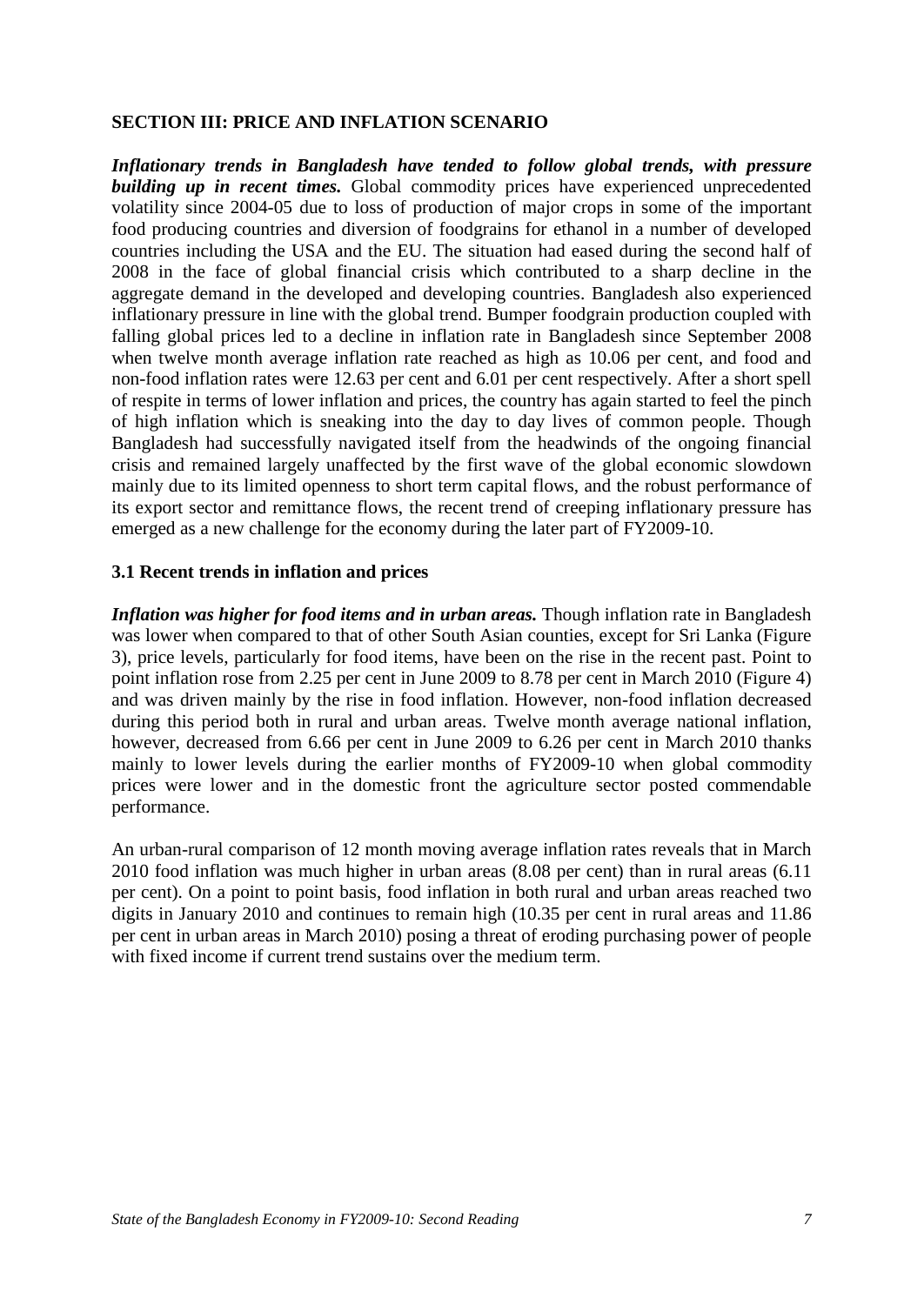



Source: Bangladesh Bank, Reserve Bank of India, State Bank of Pakistan, Central Bank of Sri Lanka.





# **3.2 Interpreting the nature of forces driving inflation**

In view of price hikes the government has continued to take up a number of fiscal and monetary measures. While these measures may result in some positive changes in the short run, keeping price stability over the medium term would necessitate identification of the driving forces of inflation and interpreting their nature.

# *3.2.1 Monetary factors*

# a. Growth in money supply

*Inflation and money supply have started to rise in tandem since November 2009; however, contractionary monitory policy may not be the answer.* A look at the short term movement of inflation and monetary growth indicates that since November, 2009 both inflation and

Source: Bangladesh Bureau of Statistics.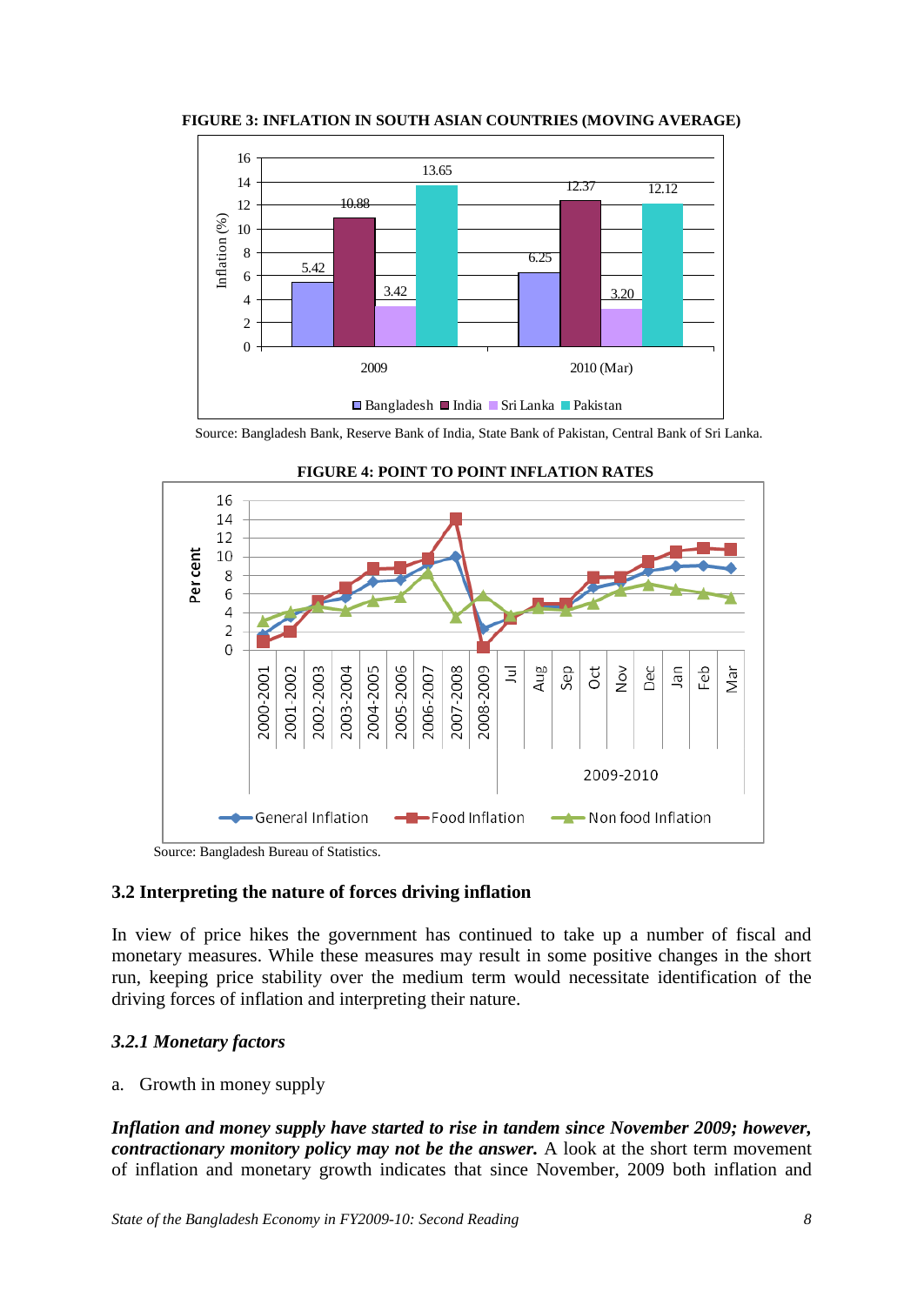money supply have started to rise. At the end of March, 2010 broad money (M2) grew by 21.29 per cent as opposed to a growth rate of 19.30 per cent at the end of March, 2009 and against the target of 15.50 per cent at the end of June, 2010 set by the Bangladesh Bank. The growth of reserve money (RM) at the end of March, 2010 was 17.86 per cent, a moderate decline from the 22.93 per cent experienced in March, 2009 but much higher than the target of 7.0 per cent by June, 2010.

Despite lower demand for credit, money supply in Bangladesh has been increasing in recent times, particularly due to high foreign exchange reserves (net foreign assets). However, growth in money supply and inflation did not always follow the same direction (Figure 5). Consequently, it is difficult to correlate these two factors, particularly in the absence of any rigorous empirical work towards establishing a relationship between these two<sup>[23](#page-15-0)</sup>.



**FIGURE 5: BROAD MONEY, DOMESTIC CREDIT AND INFLATION (12 MONTH AVERAGE)**

Source: Bangladesh Bank.

.<br>-

Theoretically, inflation has been associated with interest rate and money supply. Overtime, various theoretical models have been developed to rationalise the use of interest rate policies to control inflation rates (Taylor 1993; Svensson 1999). In a bid to facilitate economic growth and control inflation, Bangladesh Bank has been using various tools such as repurchase agreement (Repo), Reverse Repo, CRR and SLR from time to time. However, striking a balance between inflation and interest rates has always been a challenge for central banks around the globe. Bangladesh Bank has been pursuing an accommodative monetary policy in line with domestic and international market developments.

As was noted in Section II, Bangladesh Bank has recently increased the rate of CRR by 0.5 percentage point in order to dampen the rise of inflation.<sup>[24](#page-15-1)</sup> The increase in CRR is tantamount to basically a contractionary monetary policy whereby credit becomes more expensive. However, this policy stance has been criticised by some stakeholders. Growth in domestic credit is lower at 13.27 per cent as of March, 2010 as opposed to the central bank's target of

<span id="page-15-0"></span><sup>&</sup>lt;sup>23</sup> A number of studies have examined various aspects of inflationary situation in Bangladesh (Younus, 2009; Ahmed and Mortaza, 2005; Mujeri *et al,* 2009). However, these studies have not identified clear cut determinants of inflation in Bangladesh.

<span id="page-15-1"></span><sup>&</sup>lt;sup>24</sup> Similar measures were taken in 2006 when the central bank resorted to the mechanism of increasing CRR by 0.5 percentage point (from 4.5 per cent) and SLR by 2 percentage points (from 16 per cent) in order to put a restrain on money supply.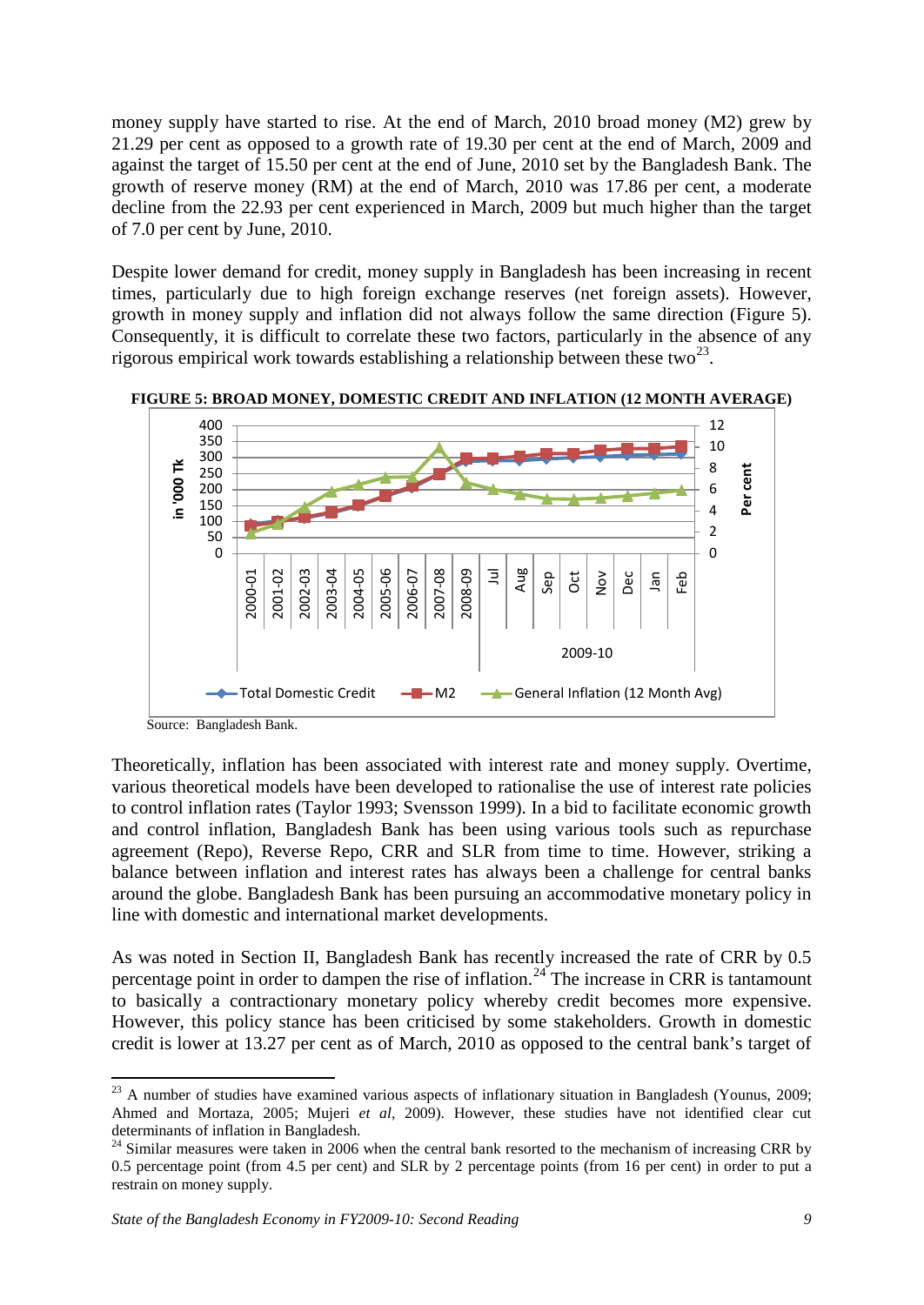15.60 per cent by June, 2010. The business community apprehends that credit to the private sector may slow down further as commercial banks' lending rate could rise following this decision. This could undermine the growth of already low domestic investment which has gained some momentum in recent months but is yet to fully recover from the pull-back effects created during the days of anti-corruption drive by the caretaker government (CTG) followed by the global financial crisis of the recent past.

However, experience of the past does not indicate that a cut in policy rates would necessarily increase the appetite for credit in the private sector. During the recent global financial crisis when the interest rate was reduced globally in order to boost investment and effective demand, Bangladesh Bank also reduced the Repo and Reverse Repo rates in March, 2009 by 0.25 basis points to 8.5 per cent and 6.5 per cent respectively from 8.75 per cent and 6.75 per cent with the objective of stimulating credit flow for productive activities. However, this initiative had only limited success. This would imply that in the Bangladesh context, interest rate is not a major motivating factor for credit demand. In contrast, factors such as effective tax measures and supporting business environment which includes improved infrastructure, adequate availability of energy and political stability are important considerations in terms of attracting investment. The increase in CRR comes at a point when larger economies around the world have started to recover from the shock of financial crisis. In view of recent improvements in their economic activities a number of these countries have increased interest rates as a safeguard against inflationary pressure in the economy. It is to be noted in this connection that recently India has also increased her interest rate with a view to containing inflation.

The tightening of monetary policy by the Bangladesh Bank is expected to put some restrain on bank loans going to unproductive sectors that contribute to building up inflationary pressure within the economy. However, such a policy ought to be seen as a short term measure. Credit expansion in the productive sectors may need to be stimulated in view of the uptake of the export and production-oriented sectors, as also indicated by increased disbursement of industrial term loan during July-March period of FY2009-10 (see Section IV for details). This is also important from the perspective of maintaining the interest rate spread (IRS) below 5 per cent, a longstanding concern in Bangladesh.

#### b. Exchange rate policy

*Exchange rate management policy pursued by the central bank helped maintaining takadollar rate stable.* Exchange rate is a key macroeconomic variable because of its implications for inflation, export sector performance and competitiveness, import and overall state of economic activities. Several countries have used exchange rate as a tool for inflation targeting through appreciation of their currencies (Bernanke, 2004; Bernanke *et al,* 2001; Jones and Mishkin, 2003; Mishkin and Sabastano, 2001; Corbo and Schmidt-Hebbel, 2003). Exchange rate depreciation directly affects prices of tradable goods in domestic currency units and indirectly affects the general price level if pricing decisions are influenced by the cost of imported inputs. Depreciation of Bangladeshi Taka (BDT), particularly against currencies which could have an influence on the domestic prices, such as the Indian Rupee (INR), may have contributed to higher food inflation in Bangladesh in the recent past (Osmani, 2007).

It has been Bangladesh Bank's practice to resort to sterilisation, on a regular basis, to maintain stability in the country's exchange rate market and protect the interests of exporters and remitters. It is to be noted that the corresponding exchange rate as per Real Effective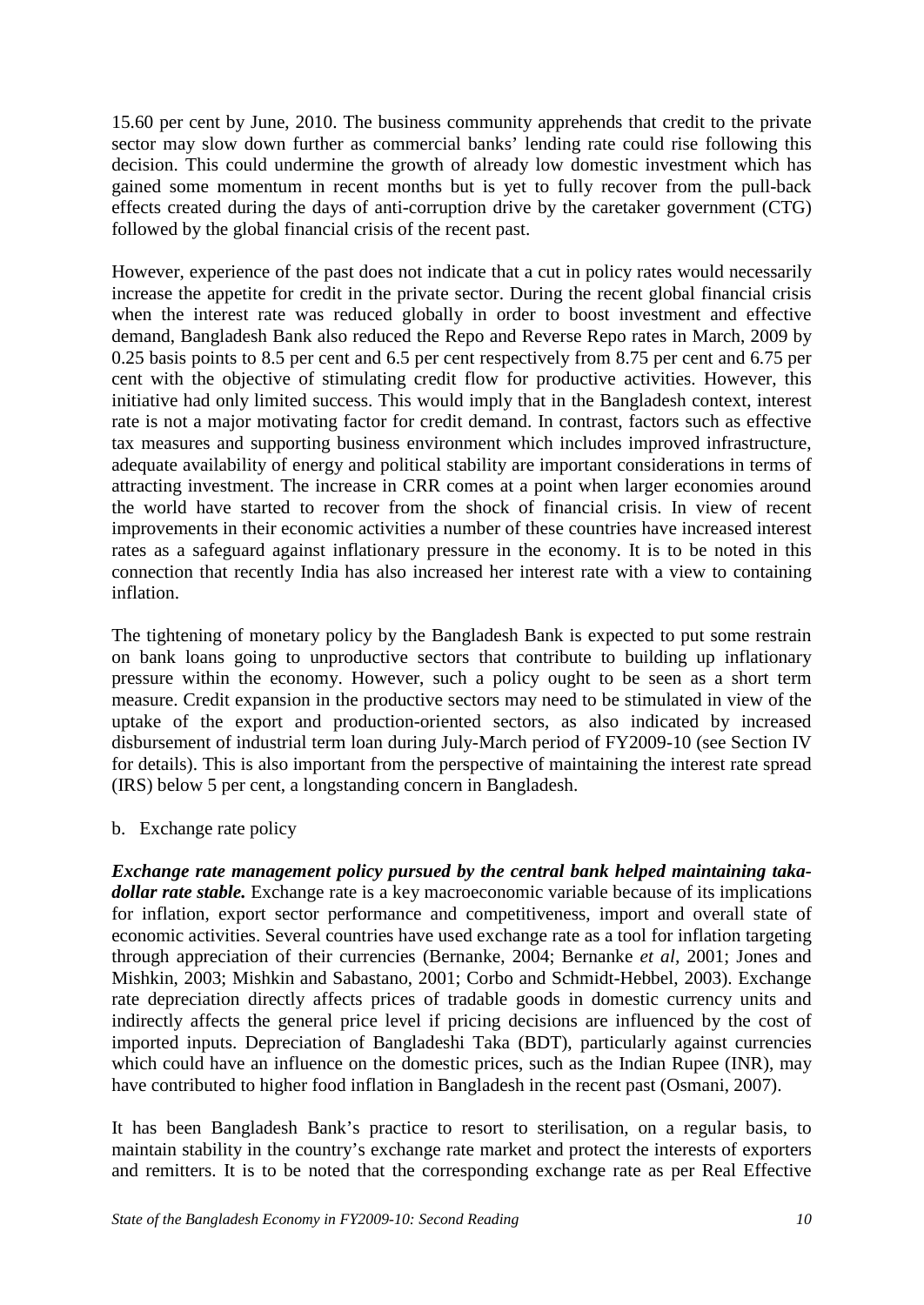Exchange Rate (REER) has been lower compared to Nominal Effective Exchange Rate (NEER) during FY2009-10 indicating a depreciated BDT against USD. In the event this policy may have contributed to a larger foreign exchange reserves. In order to understand the linkages between inflation and exchange rate in the Bangladesh context, there is a need to examine the long-term trend which reveals that BDT has depreciated over time against the United States Dollar (USD) compared to other South Asian countries<sup>[25](#page-17-0)</sup> (Figure 6). Though depreciation of BDT against the INR in recent months may have helped the Bangladeshi exporters, corroborated by recent rise in Bangladesh's export to India, this contributes to increase in relative prices of food items imported from India. Indeed, exchange rate management in the Bangladesh context is a challenging task in view of the multidimensionality of its impact on the economy and the trade-offs that it entails.



#### **FIGURE 6: MOVEMENT OF CURRENCIES AGAINST US DOLLAR**

# *3.2.2 Output gap and international prices*

<u>.</u>

*Movement of prices in the domestic market has tended to follow price behavior in the global commodity market.* Bangladesh is now able to largely meet its demand for rice through domestic production (Figure 7). The narrow gap between production and demand for rice is met through imports mainly from Thailand and India. During periods of lower global production of rice, Bangladesh needs to import rice at a high price which may lead to inflationary pressure with negative impact on purchasing power of people with limited income. For many other major items such as wheat, pulses, sugar, soybean oil, onion and milk, Bangladesh has to rely more on importation. Consequently, price volatility of these items in the international market affects prices in Bangladesh to a significant extent. In FY2009-10 variability in prices in the domestic market decreased for rice, flour, soybean oil, milk powder and sugar, but increased for lentil, eggs, potato, onion and egg plant. It is to be noted in this connection that between the July, 2009 and April, 2010 prices of rice, soybean oil, sugar, and crude oil have shown fluctuating but rising trend in the international market.

<span id="page-17-0"></span> $25$  In recent times, however, BDT remained fairly stable against USD, particularly since June, 2006 in view of the relatively high levels of foreign exchange reserves underpinned by unprecedented growth in export and remittance flows. BDT has remained strong against the USD in contrast to what has happened to USD against other major currencies. USD has appreciated in value against most currencies since June, 2008 (except for April and May, 2009).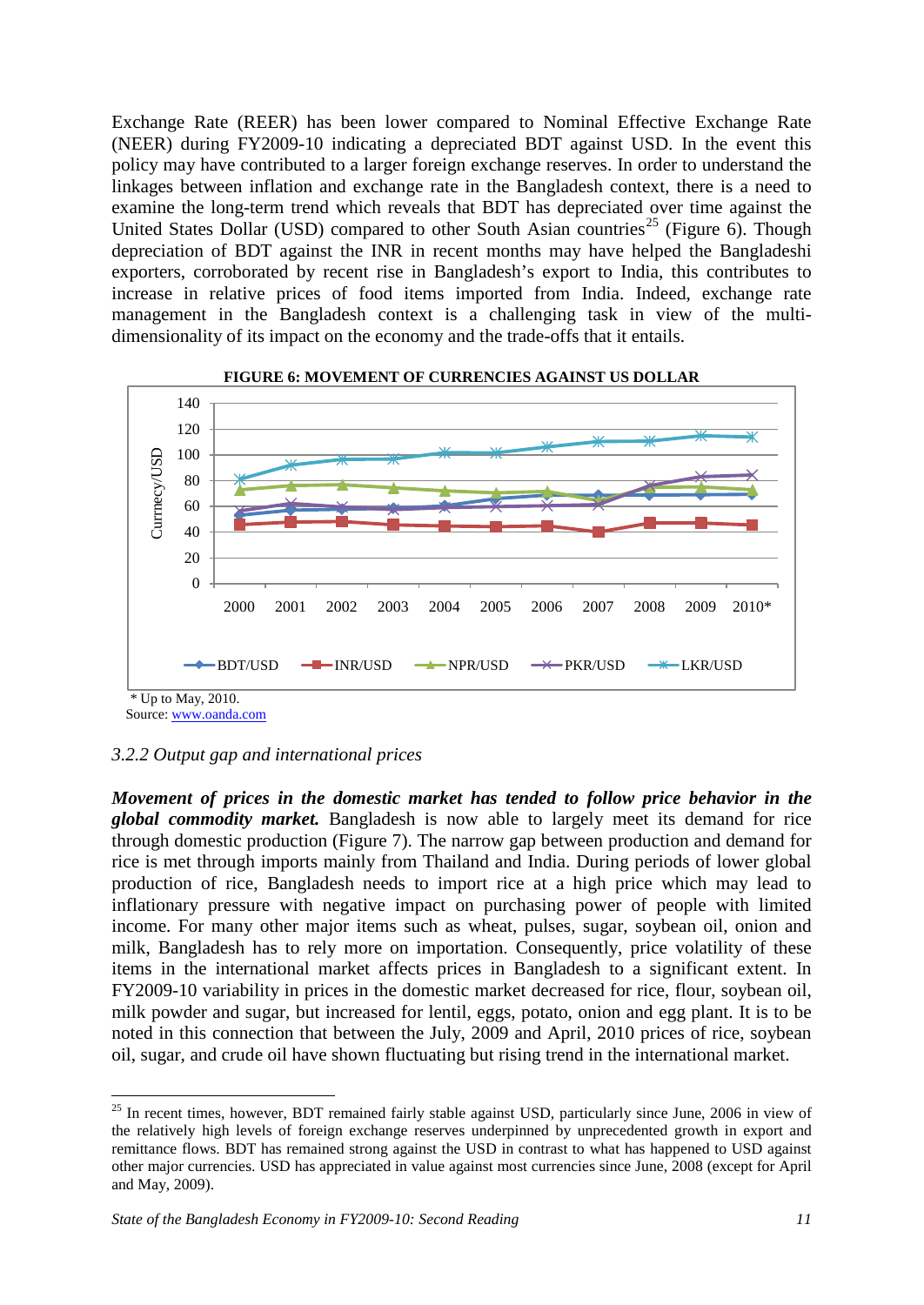Price of rice, which accounts for the major weight in the food basket of Bangladesh, has moved upward since October, 2009 and thereafter remained stable for the last four months. Though price of rice is lower in Bangladesh compared to other rice producing countries (Figure 8), given the predictions that rice prices may rise in the international market, particularly in India (food inflation may be as high as 18 to 19 per cent), it will be a challenging task to keep the prices of rice at a lower level to avoid inflationary pressure.



**FIGURE 7: DOMESTIC PRODUCTION AND IMPORT OF RICE AND WHEAT**

Source: Bangladesh Economic Review 2009 and Bangladesh Bank.



#### **FIGURE 8: DOMESTIC AND INTERNATIONAL RICE PRICE**

Source: Department of Agricultural Marketing (DAM) for Bangladesh; Thailand Rice Exporters Association for Bangkok; and Ministry of Consumer Affairs, Food and Public Distribution, Government of India.

#### **3.3 Policy implications**

Inflation in Bangladesh is determined mostly by international prices. Though a good harvest of rice is essential for output stability and food security, general price levels tend to rise in tandem with rise in global prices since other essential commodities such as wheat, pulses,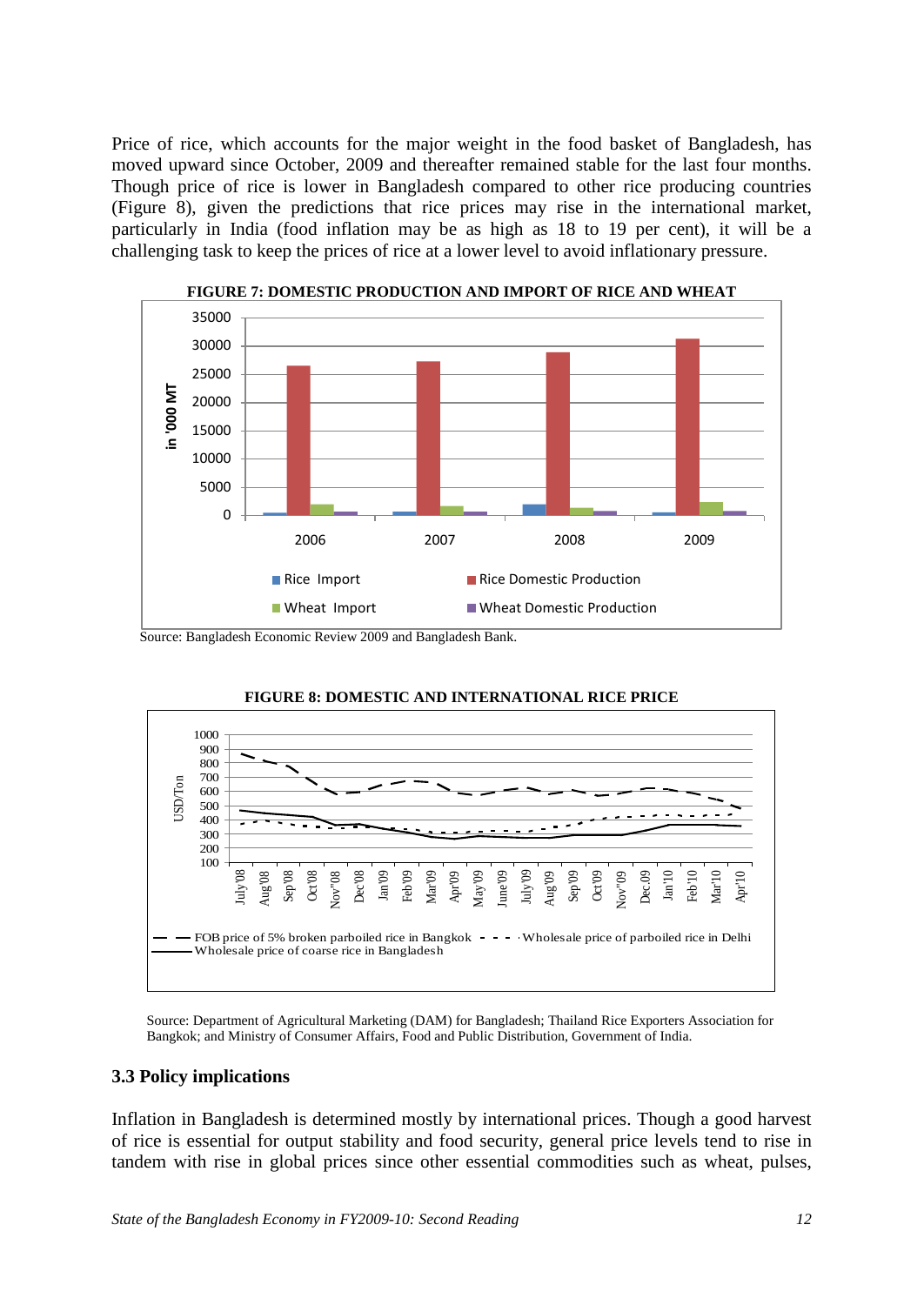onion and sugar are mostly imported. Current inflationary pressure tends to be mostly due to supply constraints, and not arising from any significant monetary expansion. The current contractionary monetary policy is, thus, likely to have limited impact in terms of containing inflationary trends in the economy. The average inflation for the FY2009-10 is targeted at 6.5 per cent by Bangladesh Bank in its Monetary Policy Statement (MPS) for the period January-June 2010 (Bangladesh Bank, 2010). Though Bangladesh Bank has stated that the monetary policy stance of the government is to sustain broad-based economic growth and contain inflation within 'tolerable moderate levels', restraining the rising inflationary trends will be a challenging task. It will warrant prudent use of weapons from the government's armoury of monetary management in the short and medium term, keeping an eye on the fast changing domestic investment scenario and volatilities in the global market.

#### **SECTION IV: PUBLIC AND PRIVATE INVESTMENT**

#### **4.1 Overall Investment**

<u>.</u>

*Bangladesh has witnessed sluggish public sector investment which had adverse implications for investment by the private sector. Declining investment efficiency also emerged as a concern.* Low level of investment has been a major barrier to stimulating economic growth in Bangladesh in recent years.<sup>[26](#page-19-0)</sup> Although nominal growth in FY2009-10 for public and private investment were 10.3 per cent and 12.7 per cent respectively, investment has stalled at around 24 per cent of GDP since  $FY2003-04^{27}$  $FY2003-04^{27}$  $FY2003-04^{27}$  (Figure 9). More importantly, a continuing fall of public investment as a share of GDP (from 6.2 per cent in  $FY2004-05$  to 4.6 per cent in  $FY2009-10)$  <sup>[28](#page-19-2)</sup> is emerging as a serious concern in the context of the need to generate the desired crowd-in effect on private investment and to attain higher levels of investment efficiency (Hatano, 2010; Mitra, 2006). Investment efficiency, as measured by Incremental Capital Output Ratio (ICOR), has also seen declining trends in recent years as evinced by gradual rise of the ICOR (4.4 in FY2009-10 from 3.72 in FY2005- 06). If this trend continues, without accelerating the growth of investment (to 31.5 per cent of GDP in FY2014-15) it would be difficult to attain the targeted level of GDP growth of 6.9 per cent as articulated in the Sixth Five Year Plan (SFYP).



#### **FIGURE 9: INVESTMENT IN BANGLADESH, 1981-2010**

Source: Authors' calculation based on *Bangladesh Economic Review*, Different Issues

<span id="page-19-0"></span><sup>&</sup>lt;sup>26</sup> CPD's analysis found significant positive Granger causality in GDP growth by investment. However, the relationship in reverse order is positive, but not significant.

<span id="page-19-2"></span><span id="page-19-1"></span><sup>&</sup>lt;sup>27</sup> Total investment in FY2009-10 is expected to be about Tk. 1682 billion, at around 24.4 per cent of GDP. <sup>28</sup> To contrast, in India, public investment was 9.1 per cent of GDP in 2008.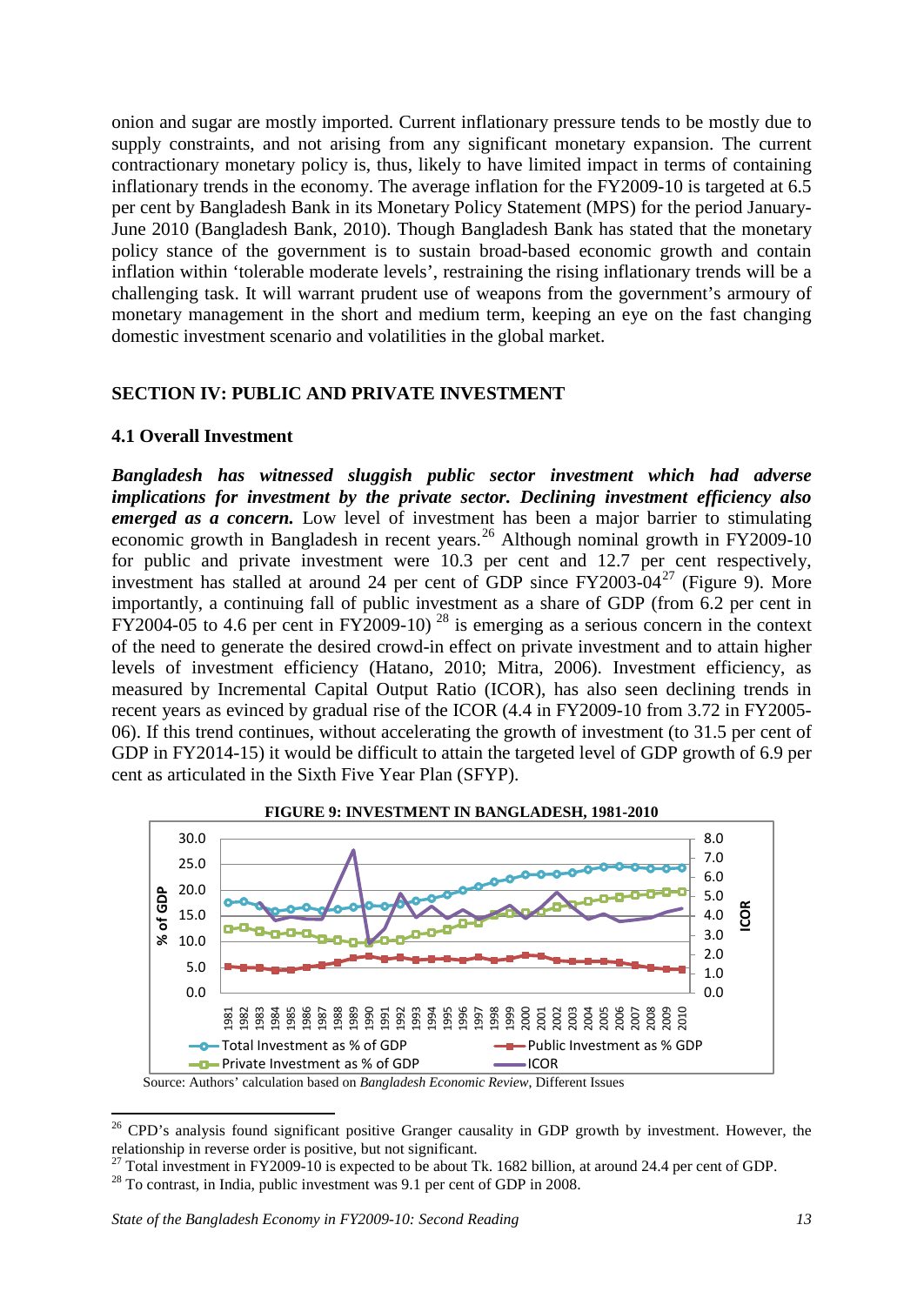#### **4.2 Public Investment: Annual Development Programme (ADP)**

*In the context of 'low level' public investment scenario, the weak ADP performance has undermined the catalytic role that public sector is expected to play in terms of stimulating domestic private sector investment.* In Bangladesh public investment (Tk. 31,875.2 crore during FY2009-10) is largely driven by government's Annual Development Programme (ADP) (89.4 per cent of public investment in FY2009-10). While the ADP for FY2009-10 was set at Tk. 30,500 crore, the RADP for FY2009-10 was slashed by an amount of Tk. 2,000 crore and was set at Tk. 28,500 crore. However, allocation for top ten ministries (according to implementation performance during the first part of the fiscal year) saw an upward revision by an amount of Tk. 671 crore in the RADP (Tk. 23,837.8 crore) (Figure 10). Thus, a number of ministries such as Water Resources (39.5 per cent growth in allocation in RADP), Education (50.4 per cent), Energy and Mineral Resources (50.7 per cent) and LGD (6.2 per cent) saw increased availability of resources in the RADP. Mainly project-funded activities were revised downward (-12 per cent). Earlier, development partners had raised concern with regard to some modifications in the Public Procurement Act (PPA) 2006 and Public Procurement Rules (PPR) 2008 which the government had made with a view to speeding up the ADP implementation (e.g., exclusion of experience requirement for projects not exceeding Tk. 50 lakh, etc.).

**FIGURE 10: ALLOCATION AND EXPENDITURE OF TOP 10 MINISTRIES: ADP AND RADP**



Source: Implementation Monitoring and Evaluation Division (IMED), Ministry of Finance, GoB

*Whilst expenditure in nominal terms has posted impressive growth, underspending of ADP continued to remain a recurring phenomenon.* It is of interest to note, however, that expenditure of ADP in FY2009-10 has seen significant improvement in monetary terms during July-April period total expenditure was Tk. 16,701 crore, which was 41 per cent higher than that of the corresponding period. While release of fund was earlier considered as a major hindrance to timely implementation of the ADP, a high release of funds (74 per cent of total taka allocation in the RADP) seen in recent years with expenditure of 80 per cent of the released fund tells about opportunities for further acceleration of spending by the ministries (Figure 11). Of concern is the performance record of the 20 ministries under the Medium Term Budgetary Framework (MTBF) which was below the average expenditure level (56 per cent of total allocation of RADP during July-April, FY2009-10 period). There is thus a need to strengthen the capacity of the MTBF ministries in such areas as designing the budget, planning the activities, sequencing the disbursement and implementing the planned activities.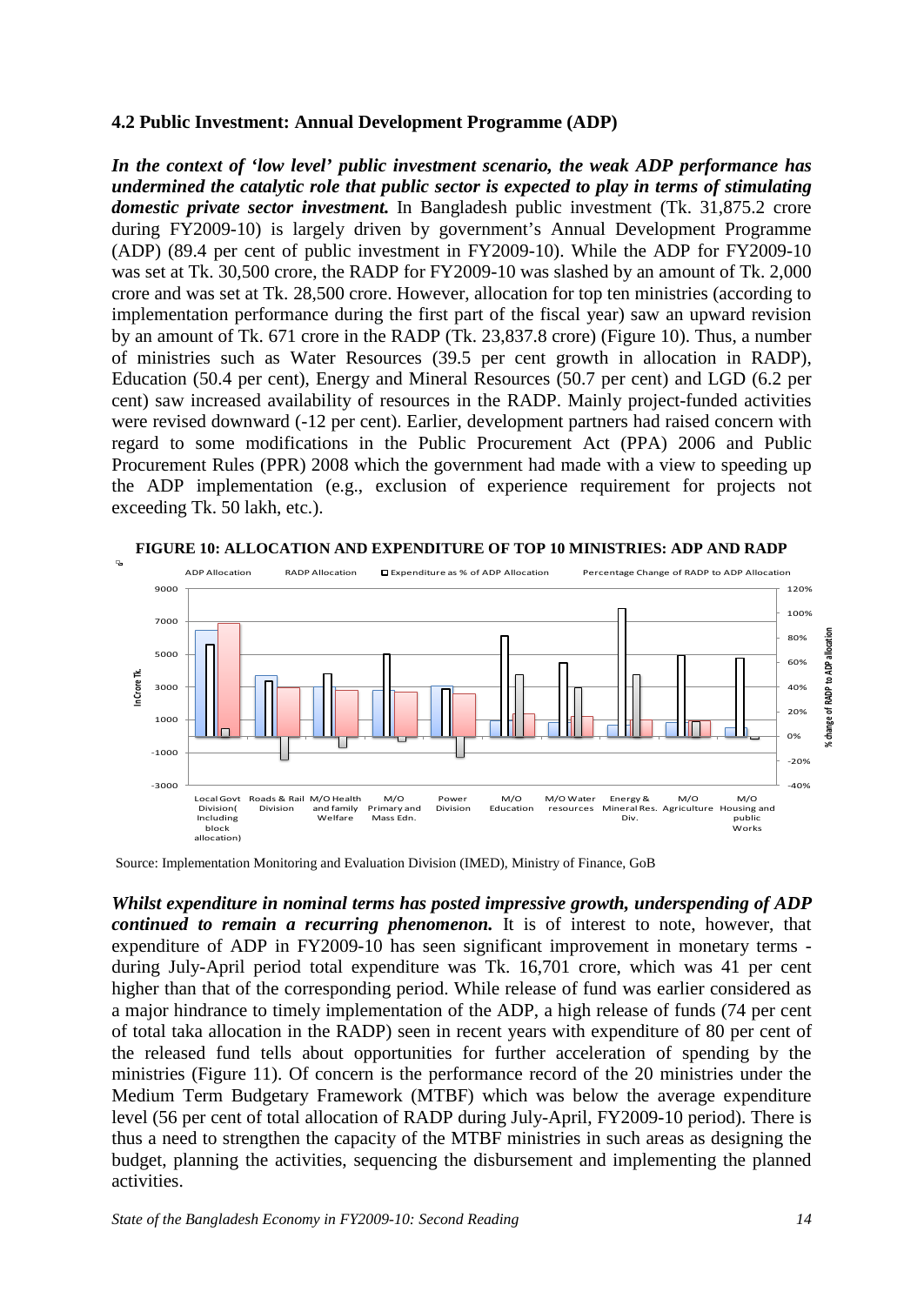

**FIGURE 11: PERFORMANCE OF RADP DURING JULY-APRIL (FY2006-2007 TO FY2009-10)**



If the monthly expenditure rates during the last couple of months of the fiscal year is considered (i.e. 18.25 per cent per month based on the average for the last three years), the actual expenditure in FY2009-10 is likely to exceed 90 per cent of the RADP. This would imply a total expenditure of RADP to the tune of Tk. 25,650 crore, which in monetary terms will be about 30.4 per cent higher compared to the previous year. The expected RADP expenditure in FY2009-10, along with the 'non-ADP' component expenditure (if it remains at the same level as the last year when it was Tk. 8,822 crore) would necessitate an upward revision of total public investment in FY2009-10.

*The ADP for FY2010-11 is targeted to be Tk. 38,500 crore. New ADP is envisaged to give priority to infrastructure, agriculture and rural development.* The seven priority sectors under the new ADP are: Transport (Tk. 5,510.6 crore; 14.3 per cent of ADP), Education  $\&$ Religious Affairs (Tk. 5,184.2 crore; 13.5 per cent), Power (Tk. 4,994.7 crore; 12.9 per cent), Rural Development & Institutions (Tk. 4,440.3 crore; 11.5 per cent), Health, Nutrition, Population & Family Welfare (Tk. 3,920.3 crore; 10.2 per cent), Physical Planning, Water Supply & Housing (Tk. 3,530.7 crore; 9.2 per cent) and Agriculture (Tk. 2,495.1 crore; 6.5 per cent). The size of ADP for FY2010-11 was about 35 per cent higher compared to the RADP of FY2009-10. Considering the projected realised expenditure in FY2009-10 (90 per cent of RADP), the ADP for FY2010-11 will be 50.1 per cent higher. Given the demands of the economy this is not 'big' (and way below the 6.2 per cent GDP threshold of some years back); however, implementation will be a challenge.

# **4.3 Investment under Public-Private Partnership (PPP)**

*The much hyped PPP component of the FY2009-10 budget has remained unutilised inspite of some progress being made in terms of putting in place the regulatory framework.* With an investment target of Tk. 70 billion, government had allocated an amount of Tk. 25 billion earmarked separately under the PPP budget. Rather, Tk. 5 billion was slashed from the PPP budget in the revised ADP for FY2009-10. It is anticipated that Tk. 30 billion will be allocated in the upcoming budget for FY2010-11 under the PPP head; the public-private investment leverage ratio is estimated to be close to 1:2.7. Also, 23 projects under PPP relating to power, infrastructure and healthcare sectors have been included in the FY2010-11 ADP project list though no fund has been allocated for these projects.

At present, there is no 'sanctioned' PPP Policy Guideline (P4G) in place. The government is now finalising the P4G following the submission of the report by the committee set up to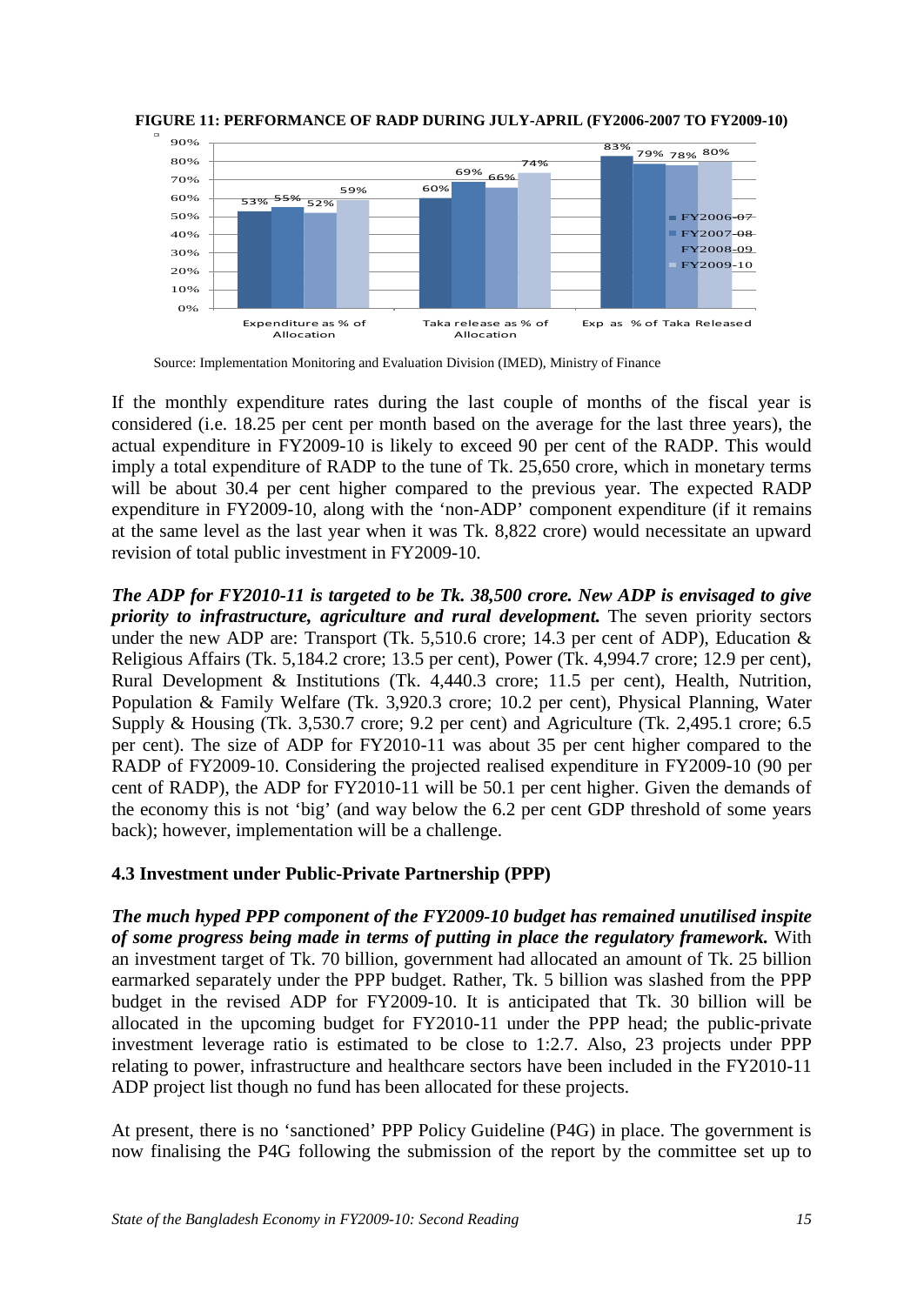review the earlier draft prepared by the Board of Investment  $(BoI)$ <sup>[29](#page-22-0)</sup>. The envisaged P4G is likely to incorporate some provisions of the *Private Sector Infrastructure Guidelines* (PSIG 2004) relating to transparency modalities with regard to profit-sharing, allocation of risks, responsibilities, mode of operation in terms of structure of ownership (BOO, BOT, BOOT).<sup>[30](#page-22-1)</sup>

Government will need to design an appropriate PPP strategy which should have clear guidelines for financial participation of the government, incentives and risk sharing arrangement with private investors, and institutional framework for implementing the PPP. The PPP strategy should also have clear cut guidelines for appraisal of the PPP and the procedure that will be followed for approval of the identified projects. The procedure for both appraisal and approval of different projects according to scale and size (three slabs have been identified for this purpose) should also be spelt out clearly and separately.

*To harmonise the dichotomy of public and private interests, appropriate legislation should be enacted in order to provide both the parties necessary legal coverage.* The government could contemplate on developing a legal framework to put the PPP agenda in effect where lessons can be drawn from other countries such as Mauritius which has both (a) PPP Act laying out the principles guiding public private relations; and, (b) a comprehensive document dictating PPP programmes of action. The PSIG 2004 institutional framework and organizational structure for developing projects (which includes 7 stages starting from identification to project construction) are, however, cumbersome. To accelerate the process of project implementation, the new P4G needs to engineer a comprehensive framework in order to ensure competent administration, regular monitoring and sound accountability. Furthermore, the envisaged P4G should provide transparent time-lines according to project categories. A separate PPP office, vested with adequate power and endowed with human resources, will need to be set up to generate the required momentum.

# **4.4 Private Investment**

<u>.</u>

*Private investment remained subdued because of weak public sector response with regard to investment in power and infrastructure.* Private investment has maintained a double-digit growth in nominal terms over last two decades (e.g. on an average 13.1 per cent in FY2001- 05 and 14.3 per cent in FY2005-2006). Private investment's share in GDP is about 19 per cent, accounting for about 80 per cent of total investment in the country. Low levels of private investment (Tk. 13,6284.6 crore or 19.7 per cent of GDP in FY2009-10) was mainly due to absence of conducive investment environment rather than availability of funds (considering the prevailing high level of excess liquidity with the scheduled banks), although investors have complained about high interest rates and high spread between lending and deposit rates. [31](#page-22-2)

<span id="page-22-0"></span><sup>&</sup>lt;sup>29</sup> The ongoing projects being implemented through PPP by the Infrastructure Development Company Limited (IDCOL) and Investment Promotion and Financing Facility (IPFF) with technical and consultancy support from the Infrastructure Investment Facilitation Centre (IIFC), follow the PSIG 2004 guidelines.

<span id="page-22-1"></span><sup>&</sup>lt;sup>30</sup> A number of countries have ensured transparency through constructing websites (e.g. www.pppindia.com) containing all the necessary and up-to-date information concerning PPP projects, according to sectoral and state programmes. A similar initiative could be considered by the Government of Bangladesh (GoB) to generate awareness among all stakeholders in order to bring transparency to PPP rules and regulations.<br><sup>31</sup> Country's gross national savings as percentage of GDP has been higher than gross domestic investment since

<span id="page-22-2"></span><sup>2001-02.</sup> Higher national savings (compared to domestic savings) is largely explained by the buoyant inflow of remittance.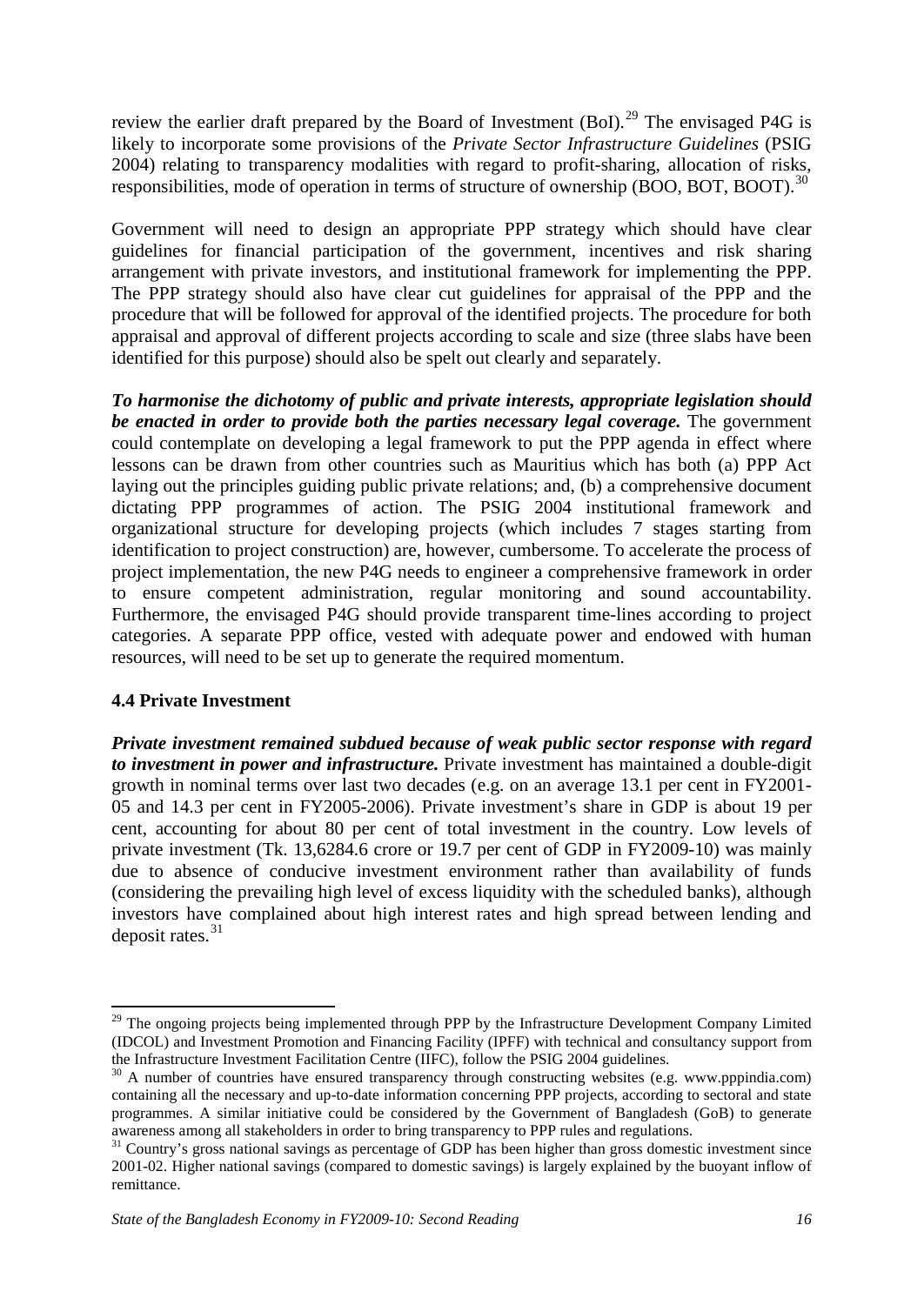Composition of private investment in the form of outstanding credit balance appears to have remained unchanged over the past several years.<sup>[32](#page-23-0)</sup> As of December, 2009 shares of outstanding credit balance for various sectors were as follows: 35.5 per cent in manufacturing activities, 6.15 per cent in agriculture, 1.94 per cent in services, 6.85 per cent in construction and 36.8 per cent in trading (including export and import financing).

#### *4.4.1 Investment in Agriculture Sector: Disbursement of Agricultural Credit*

*In view of development of diversified agriculture, particularly in non-rice and non-crop sectors, large scale private investment is needed along with public investment, if required on PPP basis.* Investment in agriculture, in terms of share of outstanding credit balance, in December, 2009, was only about 6.2 per cent (Tk. 14,369.1 crore). This small share of institutional credit does not reflect the substantial investment in agriculture since a large part of investment in the sector originates from other sources.<sup>33</sup> In terms of outstanding loans, major share of investment in agriculture sector was mainly for crop cultivation (67 per cent of outstanding loans to agricultural activities as of December, 2009) (Figure 12a).<sup>[34](#page-23-2)</sup> Credit disbursed by microfinance institutions (MFIs) was another source of capital for investment in agriculture sector. As of December, 2008 their disbursement of agricultural credit was Tk. 1,42,725.7 million, which was 31.6 per cent higher compared to that of commercial banks (Figure 12b). In view of its high income elasticity, and the expected rise in demand, investment in non-crop agricultural activities needs to be increased further through channeling of more financial resources of commercial banks and MFIs into the related areas. However, till now commercial banks have not been forthcoming in this regard – they have disbursed only a small amount of credit to non-crop and non-rice agriculture.<sup>[35](#page-23-3)</sup> Main sectors were livestock rearing (13 per cent of total outstanding), purchasing agricultural machineries (8.6 per cent) and fishing (7.1 per cent). MFIs, on other hand, have disbursed a substantial amount of credit (Tk. 1,62,019 million as of December, 2008) for non-crop agriculture particularly for fisheries, livestock and poultry related activities. Envisaged government policy initiatives as regards crop diversification in northern region, and strengthening of rice cultivation in southern and coastal regions will require restructuring of the distribution of agricultural credit in line with the expected policy changes.







-





Source: Bangladesh Microfinance Statistics

<span id="page-23-0"></span> $32$  It is to be noted that outstanding credit balance may indicate a higher share because of higher amount of nonperforming loan.

<span id="page-23-1"></span><sup>33</sup> According to the *Agricultural sample survey 2005*, only one-third of farmers received credit from formal financial institutions (BBS, 2006).

<span id="page-23-2"></span><sup>&</sup>lt;sup>34</sup> Total outstanding advances to agriculture at the end of December, 2009 was Tk. 14,369.1 crore, which was 6.5 per cent higher compared to December, 2008.

<span id="page-23-3"></span> $35$  Outstanding credit balance as of December, 2009 was Tk. 40,553.8 million.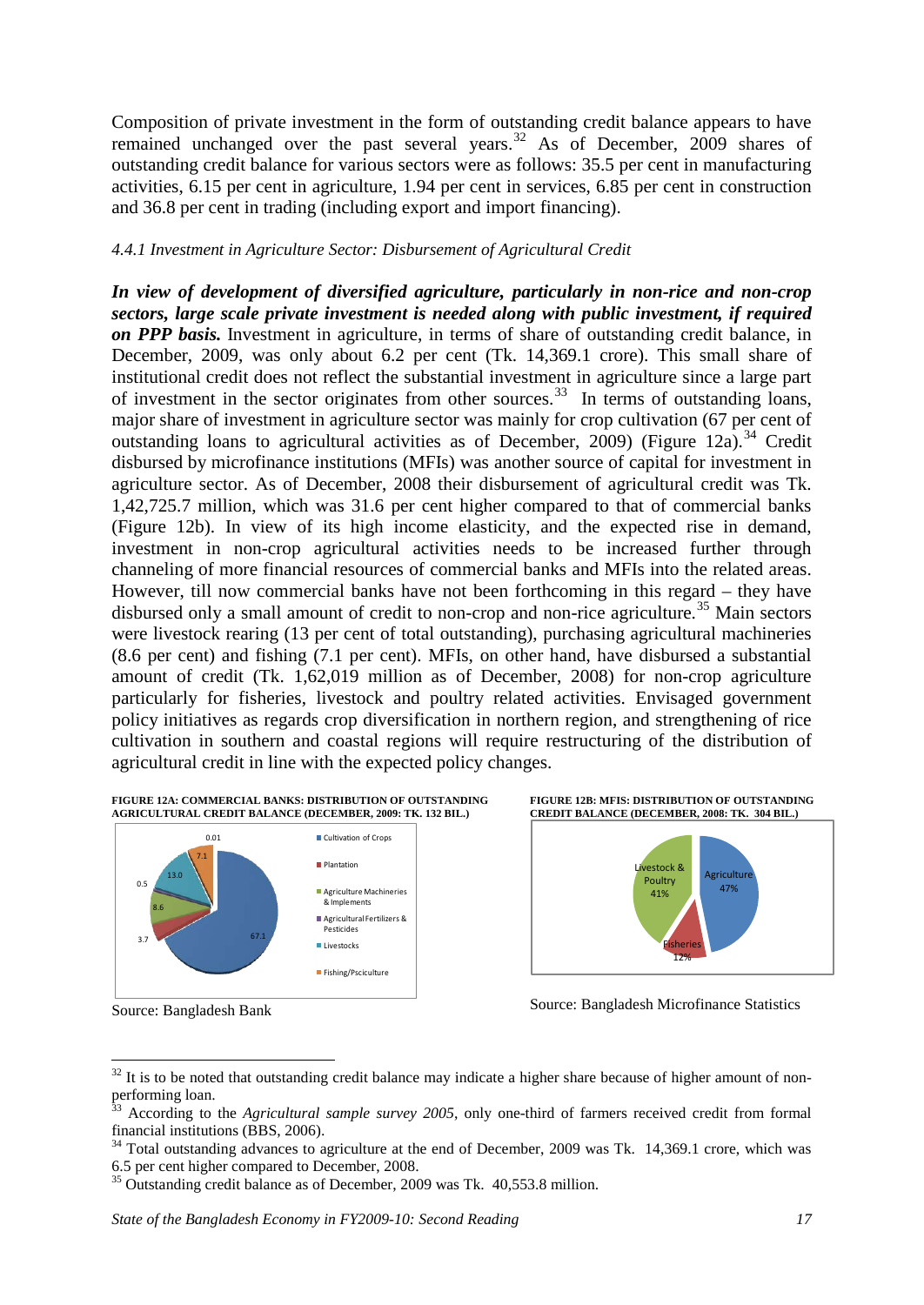*Disbursement of agricultural credit during July-April FY2009-10 was Tk. 8,949.3 crore, in line with the pace set out in the previous year, with growth rates being 15.8 per cent and 14.8 per cent respectively.* In order to expedite agricultural credit, a number of policy changes or operational measures have been initiated in the current fiscal year such as new directives of the central bank as regards disbursement of agricultural credit being mandatory for all commercial banks, organising of country-wide road-show to raise awareness about disbursement of agricultural credit etc.<sup>[36](#page-24-0)</sup> However, growth of agricultural credit recovery during July-April FY2009-10 was lower than that of the last year (23.4 per cent vis-à-vis 34.1 per cent). Although share of overdue loans during this period has somewhat declined, it continued to remain at higher levels (29.1 per cent of total outstanding as of March, 2010).

# *4.4.2 Investment in the Manufacturing Sector: Disbursement of Credit*

*Manufacturing sector experienced a declining trend in production in the current year (coming down from 10.8 per cent in FY2005-06 to 5.28 per cent in FY2009-10).* Production in the manufacturing sector was affected mainly due to lack of adequate supply of electricity and gas.<sup>[37](#page-24-1)</sup> Other contributing factors were volatility in the market for raw materials particularly of cotton yarn and raw jute, depreciation of Euro, and low demand of some of the export items. However, several export-oriented industries have posted higher growth including leather and leather products, jute goods, and ceramic products among others.

*It is of interest to note that disbursement of industrial term loan recorded significant improvement thanks to increased demand for credit by major industries.* During July-March, FY2009-10 disbursement of term loan was Tk. 18,827.5 crore registering a growth 42.9 per cent compared to that in the previous year (Tk. 13,174.2 crore; growth (-) 9.6 per cent) (Figure 13).<sup>[38](#page-24-2)</sup> Quarterly disbursement and recovery of credit for all categories of industries, has improved in later part of the year. Special drive undertaken by the government towards better recovery has helped in this regard (Box 2).





Source: Bangladesh Bank

-

<span id="page-24-0"></span><sup>&</sup>lt;sup>36</sup> Bangladesh Bank in its five-year strategic plan for 2010-2014 has reemphasised, among others, enhancement of disbursement of agricultural credit.

<span id="page-24-1"></span><sup>&</sup>lt;sup>37</sup> Industrial use of electricity has increased only by 0.1 per cent during July-March, FY2009-10 compared to the corresponding period of the previous year.

<span id="page-24-2"></span><sup>&</sup>lt;sup>38</sup> Disbursement of industrial term loan to large and medium enterprises (LMEs) and small scale enterprises (SSEs) during July-December, FY2009-10 was higher at 41.7 per cent and 71.2 per cent respectively compared to the corresponding period of the previous year.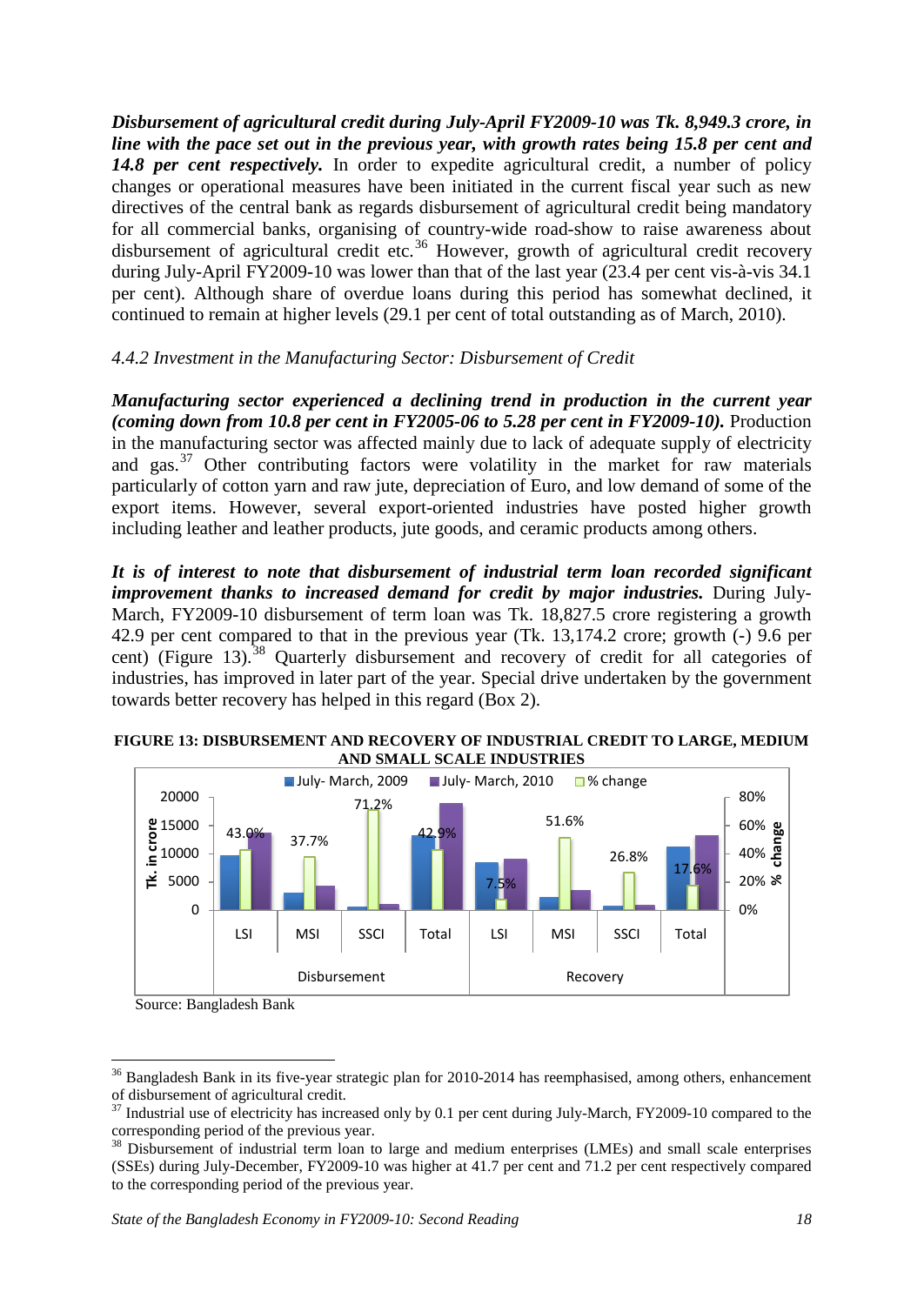*Outstanding credit balances for a number of 'domestic market-oriented industries' were significantly high.* This is observed in case of industries such as soaps and detergents (88.7) per cent), electrical equipment (106.2 per cent), rice and flour mills (93.1 per cent), and paper and paper products (171.8 per cent). Same holds true for some export-oriented industries e.g. jute mills (77 per cent), ceramic products (61.2 per cent), and leather and leather products (645.8 per cent). Most of these industries experienced better export performance in FY2009- 10 relative to others. It is to be noted here that import of capital machineries has started to pick up gradually (6.03 per cent in July-March FY2009-10 vis-à-vis -13.8 per cent in July-March FY2008-09). However, a number of industries have registered negative growth in terms of outstanding credit balance. These were prawn/shrimps processing, fruit juice processing, rubber products, cement and asbestos, salt manufacturing, plastic products and weaving industries. Lower growth of recovery of industrial credit to large scale enterprises during July-March FY2009-10 (7.5 per cent vis-à-vis 51.6 per cent for medium scale industries and 26.8 per cent for small scale industries) may have increased outstanding balances (not necessarily overdue loan) in the coming year.<sup>[39](#page-25-0)</sup>

#### **BOX 2: FINANCING THE SMES: RESULT FROM CPD FIELD SURVEY**

Financing of SMEs received some impetus this year thanks to a number of initiatives of the government in support of domestic market-oriented industries particularly in view of the global economic recession. Bangladesh Bank had undertaken a number of activities this year including establishment of a separate department called 'SME and Special Programme Department'[40](#page-25-1) and preparation of a SME financing guideline called 'SME Credit Policies and Programme' focusing on an 'area based approach' for disbursement of credit by commercial banks<sup>[41](#page-25-2)</sup> setting targets at Tk. 24,000 crore for disbursement of credit in  $2010^{42}$ ; and Bangladesh Bank had also organised a road show from *Teknaf* to *Tetulia* called 'SME Financing, Raising Awareness about Agricultural Credit, Anti-Money Laundering and Encouragement to Transfer Remittance through Banking Channel'.

CPD carried out an area-based rapid assessment to examine the impact and implications of recent initiatives of the Bangladesh Bank with regard to financing SMEs. The assessment has been carried out in *Narayangonj* both at bank level (one branch of a state-owned commercial bank (SCB) and one of a private commercial bank (PCB) and at borrowers' level (with 24 borrowers). The survey reveals that branches of both SCB and PCB have in general put emphasis on financing the SMEs. However, there was serious weakness in terms of following the provisions of the Central Bank Guidelines. Major observations emanating from the survey are: (a) higher rate of interest charged by PCBs; (b) absence of upper ceiling on the interest rate (as high as 17 per cent); (c) ambiguity in terms of defining SMEs particularly in case of the SCBs; (d) inadequate number of SME centres set up by SCBs; (e) restrictive guidelines designed by the banks for selecting prospective borrowers (e.g. minimum two years of experience, health insurance, fire insurance, trade license). It was also noted that compliance with provisions entailed an extra burden equivalent to 1 to 2.5 per cent of credit disbursed to the SMEs.

In order to ensure better accessibility for SMEs, following steps were recommended: (a) strict adherence to the Central Bank's definition of SMEs; (b) make fixed capital available to SMEs, particularly for newly established enterprises; (c) reduce the rate of interest for SMEs, at least an upper ceiling is necessary; (d) raise awareness among prospective borrowers through establishment of adequate number of 'SME Centres'; (e) ensure appropriate grace period for repayment of loan (e.g. 2-6 months); and (f) employ skilled field workers for awareness building, identifying potential borrowers and for monitoring SME credit.

<span id="page-25-0"></span><sup>&</sup>lt;sup>39</sup> It is to be noted that overdue loan in general and in different categories of industries has decelerated as of December, 2009 compared to that as of December, 2008.<br><sup>40</sup> Earlier it was under the 'Department of Agricultural Credit and Special Programmes'.

<span id="page-25-2"></span><span id="page-25-1"></span><sup>&</sup>lt;sup>41</sup> Other major aspects of the guideline are: clearly specified definition of SMEs, reservation of fund for small enterprises, putting priorities in case of funding to industries and services, financing women-led enterprise at 10 per cent rate of interest, identification of potential sectors for financing in major upazillas of 64 districts and providing specific monitoring guideline of financing SMEs by Bangladesh Bank.

<span id="page-25-3"></span>At least 40 per cent of the total disbursement of credit for SMEs is targeted to small enterprises.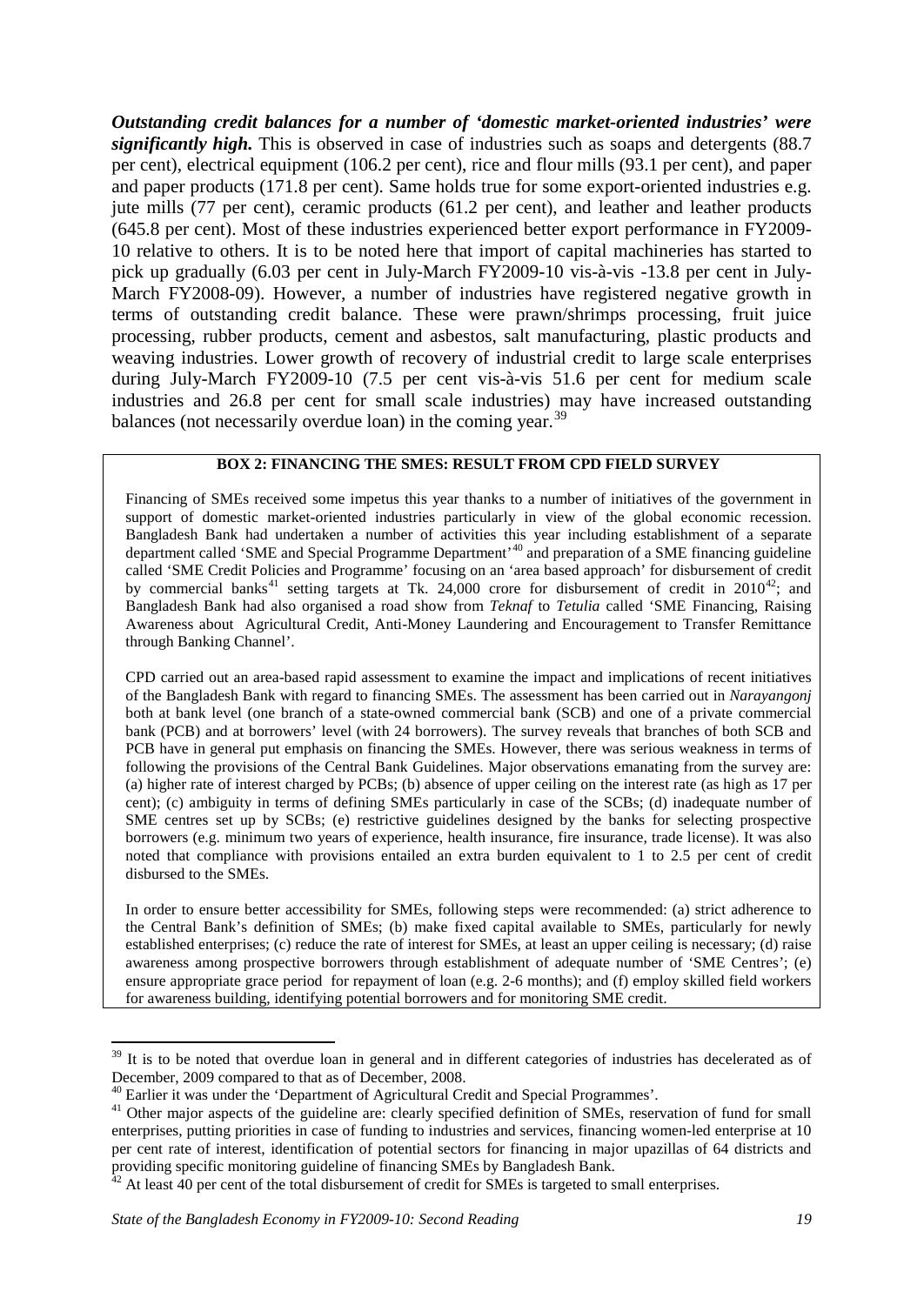#### *4.4.3 Foreign Investment: FDI and Portfolio Investment*

*Aggregate FDI inflow was dismally low; however, higher FDI flow to EPZs has reinforced the need to address power and infrastructure issues on an urgent basis.* FDI inflow (gross) in July-March FY2009-10 (USD 447 million) has declined by 50.9 per cent compared to the corresponding period of the previous year (Figure  $14$ ).<sup>[43](#page-26-0)</sup> Because of various constraints, including shortages of electricity and gas, FDI in the domestic tariff area (DTA) has declined by 61.7 per cent during this period (Box 3). On the other hand, FDI flow to export processing zones (EPZs) was able to demonstrate high growth, (24.9 per cent in July-March, FY2009- 10) most likely because of assured power and utility facilities and better infrastructure.<sup>[44](#page-26-1)</sup> FDI in the power sector has also fallen significantly in recent years, as shown in Figure 15. The 'road shows' organised in New York and Singapore to attract FDI in the energy sector is yet to generate results in terms of concrete investment proposals.

Portfolio investment flow was negative during July-March FY2009-10 ( $\left(-\right)$  USD 42 million), continuing the trend of FY2008-09 in the backdrop of the global financial crisis. In contrast to the high growth of registration of local companies (3,293 units; with a growth of 63 per cent during July-April, FY2009-10) registration of FDI, similar to the FDI flow, has experienced negative growth  $(797 \text{ units}$  and  $(-)$  62.0 per cent growth).<sup>[45](#page-26-2)</sup> It would not be unjustified to remark that FDI was unlikely to pick up unless domestic investment scenario changes for the better.



**FIGURE 14: MONTHLY FLOW OF FDI IN 2008-2010**

Source: Estimated from Economic Trends, April 2010; Bangladesh Bank

<span id="page-26-0"></span> $43$  The share of FDI to GDP in FY2008-09 was 1.1 per cent and appears to be declined in this fiscal.

<span id="page-26-1"></span><sup>&</sup>lt;sup>44</sup> Major EPZs such as Dhaka and Chittagong received about 30 to 40 percent more FDI compared to that of the corresponding period of the previous year. On the other hand, two joint venture initiatives undertaken for establishment of dry-cell batteries and leather shoe factories, have contributed to the higher level of investment

<span id="page-26-2"></span>in Comilla and Uttara EPZs (USD19.03 million; growth 126.5 per cent). <sup>45</sup> FDI registration was made for traditional as well as non-traditional industries such as textiles, RMG, garments accessories, footwear, bicycle and metal and electrical goods.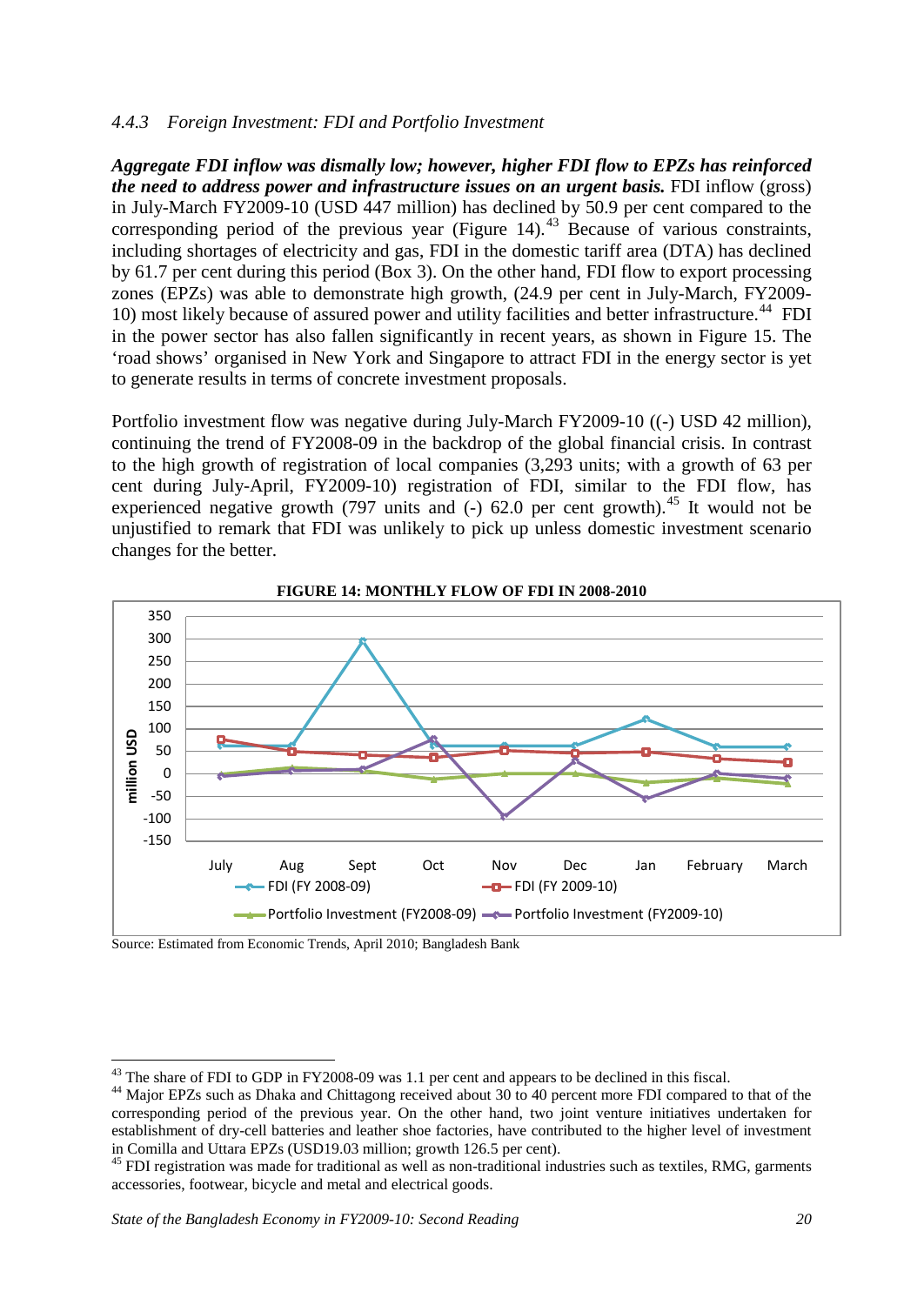

**FIGURE 15: SECTOR-WISE FDI INFLOW IN BANGLADESH (MILLION USD)**

Source: Compiled from Statistics Department data, Bangladesh Bank

#### **BOX 3: FDI DATA: NEED FOR RECONCILIATION**

Data on flow of FDI to the country is reported and published by Bangladesh Bank and BEPZA. It is to be noted that FDI data published by Bangladesh Bank is often confusing (Table 2). FDI data published in the *Major Economic Indica*tors under balance of payment did not match the data mentioned in the *Monthly Economic Trends*. This happens because of non- reporting of FDI flow to EPZs in the *Major Economic Indicators*. On the other hand, FDI flow published in *Foreign Direct Investment in Bangladesh: Survey Report* has serious discrepancy with that published in Bangladesh Bank's annual publication *Annual Balance of Payments*. Bangladesh Bank may like to review all the relevant documents which reported FDI flow, and ensure consistency in definition and estimates.

| <b>TABLE 2: DIFFERENCES IN FDI RELATED DATA REPORTED IN DIFFERENT DOCUMENTS</b> |
|---------------------------------------------------------------------------------|
| OF BANGLADESH BANK                                                              |

|                                                                                 | <b>FDI</b> Survey<br>(A) |                   | Balance<br>Payment<br>(B)   | of<br>(BOP)          | Difference<br>between $(A)$<br>and $(B) = (C)$ |                   | Major<br>Monthly<br>Economic<br>Economic<br>Indicators $(D)$<br>Trends $(E)$ |                                                  | Difference<br>between<br>(E)<br>and<br>(D) |  |
|---------------------------------------------------------------------------------|--------------------------|-------------------|-----------------------------|----------------------|------------------------------------------------|-------------------|------------------------------------------------------------------------------|--------------------------------------------------|--------------------------------------------|--|
| Amount<br>(million USD)                                                         | FY<br>$2007 -$<br>08     | FY<br>2008-<br>09 | <b>FY</b><br>$2007 -$<br>08 | <b>FY</b><br>2008-09 | FY<br>$2007 -$<br>08                           | FY<br>2008-<br>09 | FY<br>2009-10<br>(July-January)                                              | 2009-<br><b>FY</b><br>$(July-$<br>10<br>January) | $=$ (F)                                    |  |
| Total                                                                           | 768.69                   | 960.59            | 650.19                      | 1034.07              | 118.5                                          | $-73.42$          | 228                                                                          | 352.78                                           | 124.78                                     |  |
| <b>Equity Capital</b>                                                           | 545.69                   | 535.42            | 380.52                      | 713.55               | 165.17                                         | $-178.13$         |                                                                              |                                                  |                                            |  |
| Reinvestment earnings                                                           | 197.71                   | 336.61            | 231.88                      | 277.15               | $-34.17$                                       | 59.46             |                                                                              |                                                  |                                            |  |
| Intra company loans                                                             | 25.29                    | 88.56             | 37.8                        | 43.37                | $-12.51$                                       | 45.19             |                                                                              |                                                  |                                            |  |
| Source: Authors' calculation based on Different Publications of Bangladesh Bank |                          |                   |                             |                      |                                                |                   |                                                                              |                                                  |                                            |  |

Source: Authors' calculation based on Different Publications of Bangladesh Bank

*It is pertinent to note here that a substantial amount of foreign exchange is going out of the country on account of FDI in the form of payment of royalties, profit and dividend and earnings of oil, gas and power companies* (Table 3). Transfer of income by power generation companies is likely to rise further in the coming years. Net FDI received by Bangladesh during July-December, 2009 was indeed negative (USD 79 million). Since a number of multinational companies (MNCs) (particularly the telecom companies) transfer profit in the form of intracompany loan to their subsidiaries, net FDI is likely to be a large negative number. As a matter of fact, repatriation of profit in full amount is allowed as per the FDI Act. It is to be expected that with cumulative FDI rising, outflow is also expected to rise. What is important here is to encourage companies to invest their retained surplus. Outward transfer in the form of 'transfer pricing' should be strongly monitored. Global studies indicate significant transfer of resources from developing countries through 'transfer pricing'.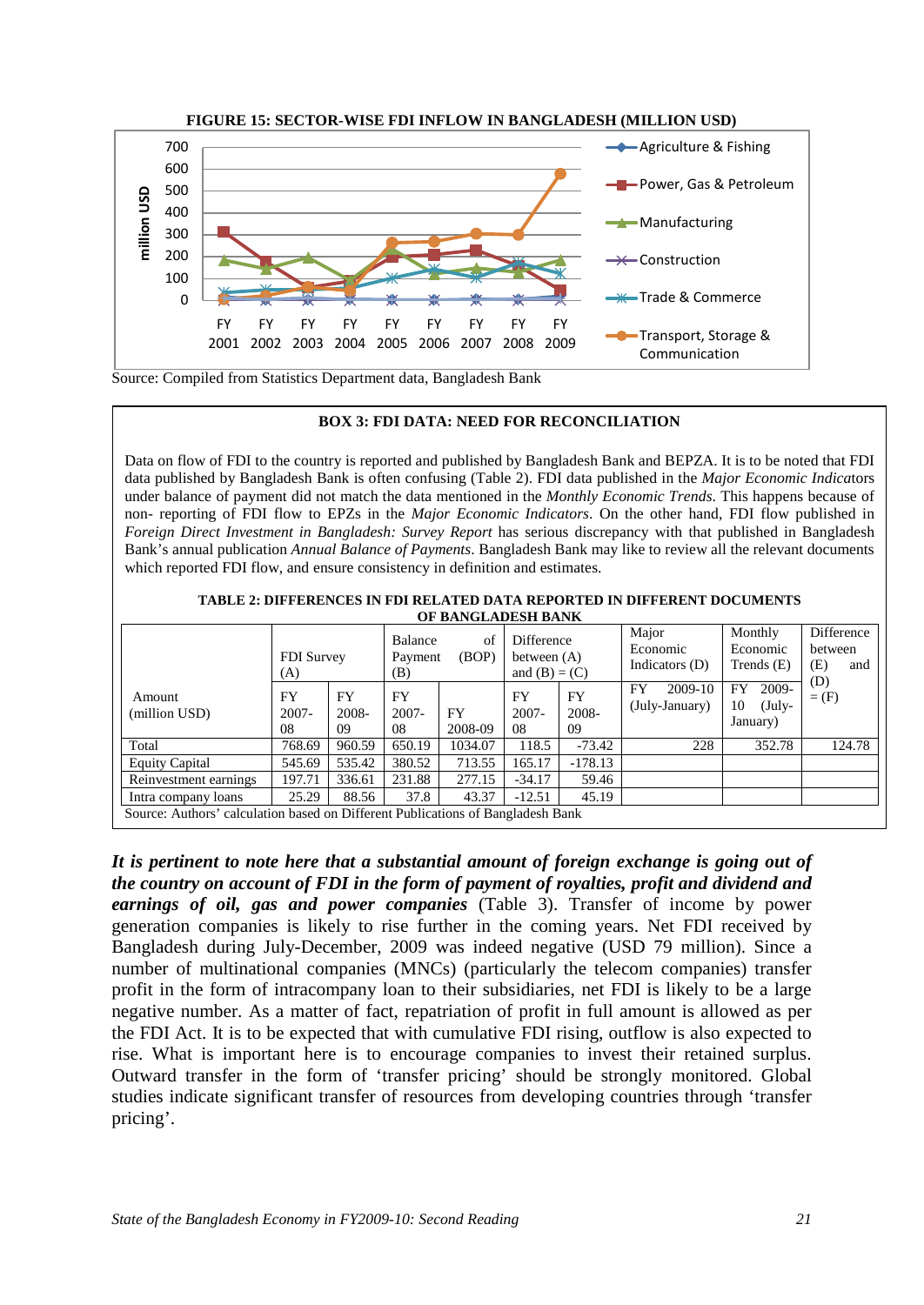| Components                                                     | FY 2006-07 | FY 2007-08 | FY 2008-09 | FY2009-10 (July-<br>December) |
|----------------------------------------------------------------|------------|------------|------------|-------------------------------|
| FDI Inflow                                                     |            |            |            |                               |
| A. Total inflow                                                | 792.74     | 768.69     | 960.59     | 303.48                        |
| Equity                                                         | 464.5      | 545.69     | 535.42     |                               |
| <b>Reinvested Earnings</b>                                     | 281        | 197.71     | 336.61     |                               |
| Intra company loans                                            | 47.24      | 25.29      | 88.56      |                               |
| <b>Outward Transfer</b>                                        |            |            |            |                               |
| <b>B.</b> Total Outward Transfer                               | 575.83     | 653.05     | 879.93     | 382.96                        |
| Royalties & License Fees                                       | 6.47       | 7.89       | 22.66      | 5.66                          |
| Profit & Dividends                                             | 165.41     | 173.33     | 207.39     | 104.7                         |
| Earnings of Oil, Gas and Power                                 |            |            |            |                               |
| companies                                                      | 403.95     | 471.83     | 649.88     | 272.6                         |
| FDI Inflow after<br>C.<br>deducting<br>outward transfers (A-B) | 216.91     | 115.64     | 80.66      | $-79.48$                      |

**TABLE 3: FDI INFLOW & OUTWARD TRANSFER OF FDI (MILLION USD)**

Source: Compiled from Statistics Department data, Bangladesh Bank

*Healthy reserves of over USD 10 billion has allowed Bangladesh Bank to sanction foreign currency loans for investment purposes.* Private investors are now allowed to take loan in foreign currency for implementing offshore investment projects, though on a limited scale. The central bank is also thinking of developing a 'sovereign wealth fund' with an initial capital of USD 500 million to provide credit to local investors for investing abroad.<sup>[46](#page-28-0)</sup>However, Bangladesh Bank should apply due diligence in terms of selection of projects and disbursement of credit from this fund.

It is to be noted that recently, Bangladesh has come under purview of two sovereign credit rating agencies. Bangladesh was awarded 'BB-' for long term and 'B' for short term by *Standard and Poor's* and Ba3 by *Moody's*. These ratings are expected to evince positive signals to foreign investors.

# *4.4.4 Investment in the Capital Market*

.<br>-

*In the backdrop of slow growth of industrial production over the last few years, particularly during the first half of FY2009-10, significant growth of capital market attracted attention of industrial analysts.* Between May, 2009 and May, 2010, DSI index registered a growth of 134.4 per cent (index value was 5,030.05 at the end of May, 2010), DSE20 index gained 70.5 per cent (index value was 3,432.23 the end of May, 2010); market capitalisation rose by 133.6 per cent (amounting to USD 36.88 billion at the end of May, 2010 which was equivalent to about 40 per cent of the GDP) (Figure 16). These developments in the market are particularly attributed to a number of issues: *firstly*, highest number of initial public offerings (IPOs) were floated during the ongoing fiscal year (21 new IPOs) which included a large MNC the GrameenPhone (GP), which contributed to the depth of the capital market. [47](#page-28-0) *Secondly*, the bullish market attracted a huge number of small investors (in April, 2010 total number of BO account holders reached about 2.5 million).

<span id="page-28-0"></span><sup>&</sup>lt;sup>46</sup> Bangladesh Bank in its strategic vision for 2010-2014 has emphasized on setting up such a fund in order to optimise returns from investment of resources with due attention to liquidity and risk concerns.

 $4^7$  With the investiture of GP longstanding trends with regard to market power, in terms of market capitalization, has changed quite significantly. Although the financial sector contributed more than half of the market share before commencement of the GP, now the sector's share has come down below 40 per cent. GP has now emerged as a major player, along with banks, in the secondary market.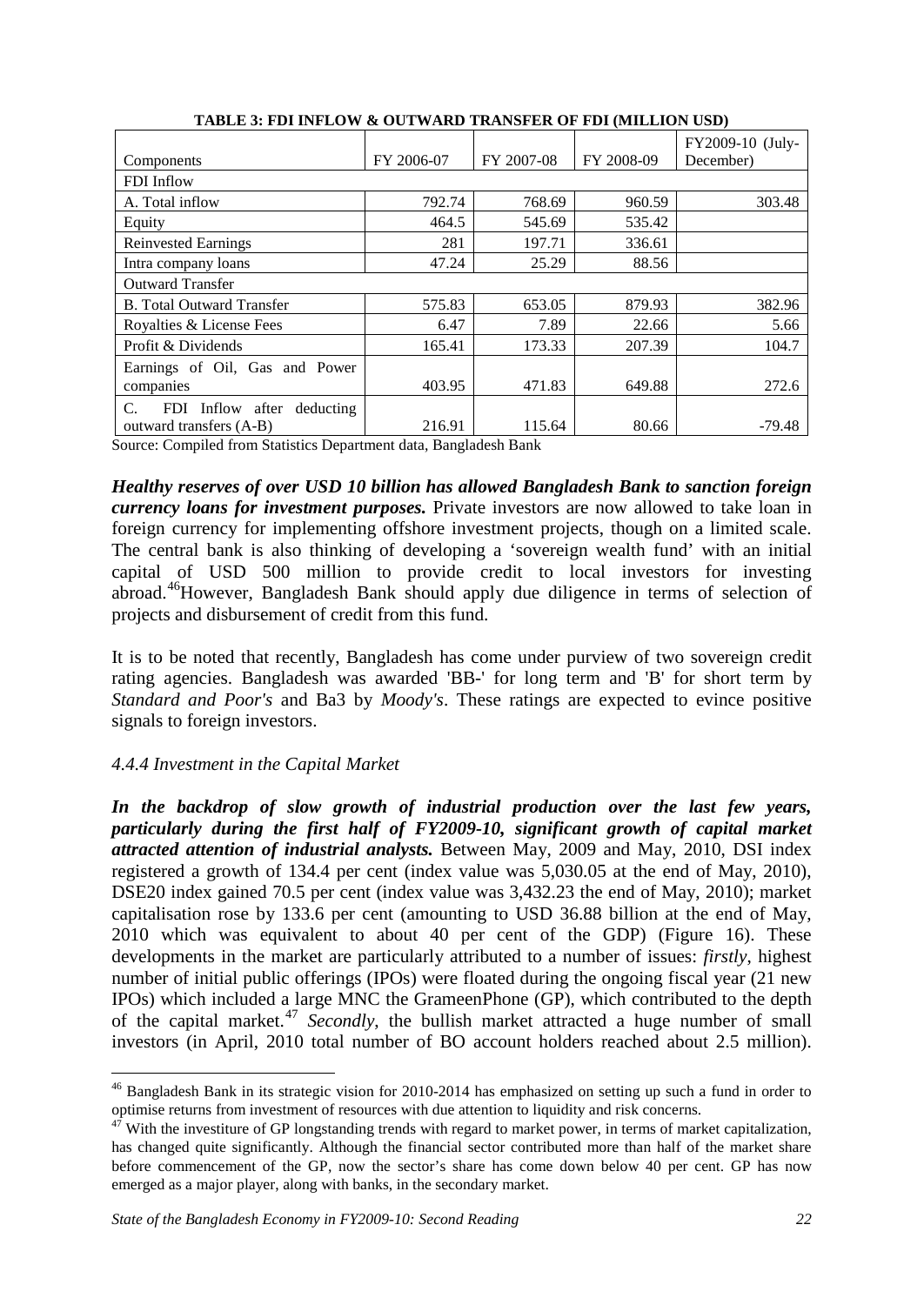Number of new BO accounts that were opened in the DSE between April, 2009 and April, 2010 was 0.32 million (corresponding figures for the same period of previous two years were: 0.34 and 0.31 million, respectively). Most of these investors were small investors with limited knowledge about the market. $48$  Some analysts have argued that the market is becoming overheated and investment in the market is becoming increasingly risky (Box 4). The sharp rise of price earnings (P/E) ratio (P/E ratio for DSE was 29.9, whereas for some companies it was as high as 75 and above) has reinforced this argument.<sup>[49](#page-29-1)</sup>



*Capital market is experiencing significant volatility in recent times in the backdrop of impressive buoyancy.* Following the methodology of Rahman and Hossain (2008), volatility was calculated to see the stability of the market both in short and long terms. The 'volatility index' for DSI during July, 2009 to May, 2010 was 1.7, which has gradually increased in recent time (For BSE this index ranges in between 1 to 1.3) (Table 5). This is also true for DGEN, market capitalisation, total trade and total volume; these indicators were found to be less stable and experiencing volatility in recent times. The volatile nature of the market can be explained by various economic and non-economic factors such as global recession in 2009, offloading of GP shares in the market, inconsistency in SEC's decisions with regard to margin loan facility, face value harmonisation, and apprehensions about capital gain tax (Figure 17). [50](#page-29-2) According to Table 6, relatively higher growth of market capitalisation over time compared to that of issued capital confirms market volatility owing to accelerated growth on the demand side. Demand for new shares in the capital market needs to be addressed through off-loading of shares of (SOEs) (26 SOEs are in the list for off-loading), issuance of the proposed infrastructure bonds and raising of equity from the capital market for large scale power sector projects to be developed under various PPPs.

<span id="page-29-0"></span><sup>&</sup>lt;sup>48</sup> According to anecdotal information, small investors control around 30-40 per cent of daily trade, institutional investors account for around 30 per cent and long-term investors are responsible for the rest 30 per cent of daily trade at DSE.

<span id="page-29-1"></span><sup>&</sup>lt;sup>49</sup> The P/E ratio in case of Bombay Stock Exchange (BSE) is found to be stable and hovers around 19-21 between January, 2009 and April, 2010.<br><sup>50</sup> However, this extreme high value of volatility can be also attributed to the faulty calculation system of indices

<span id="page-29-2"></span>followed by the DSE.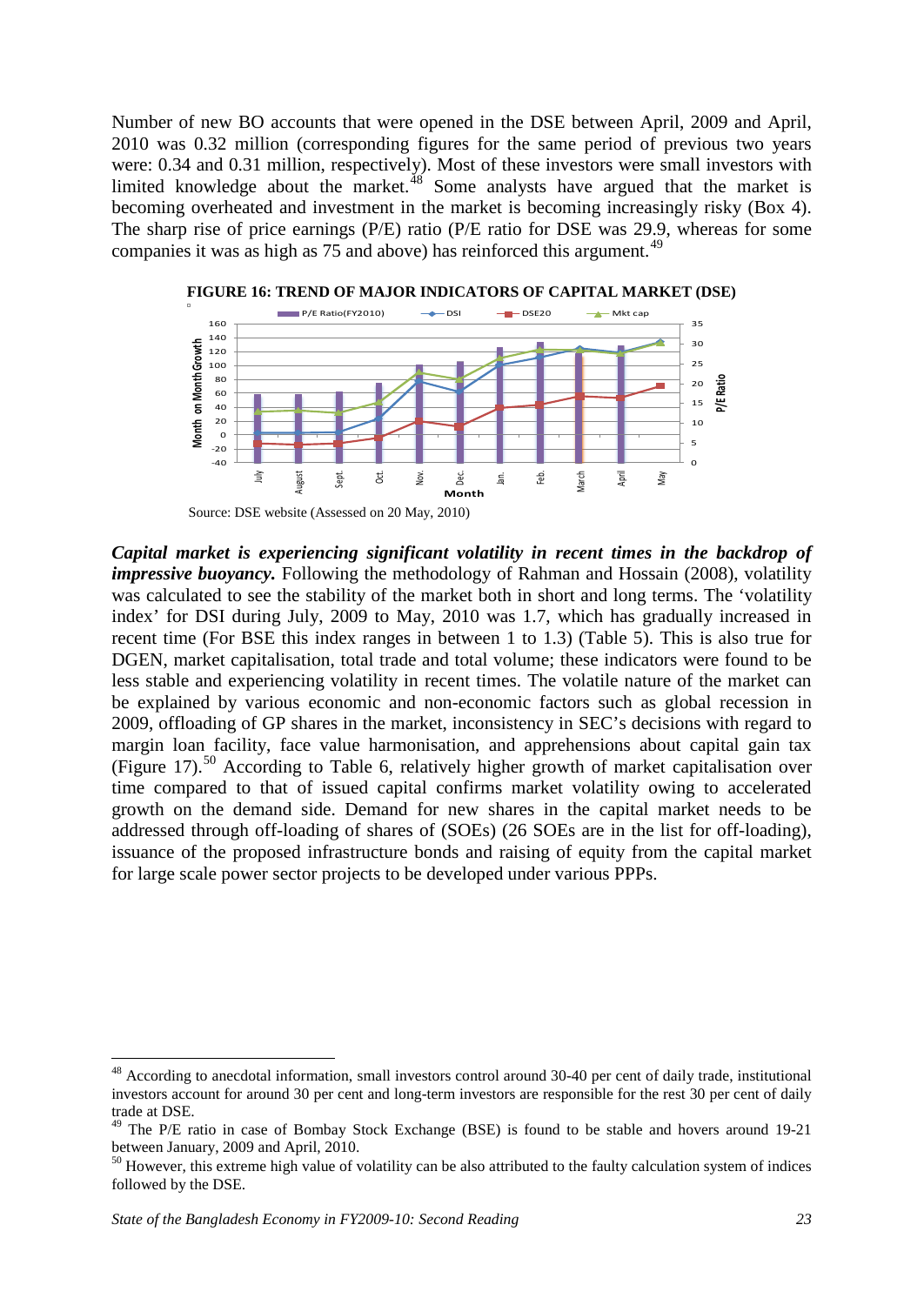#### **BOX 4: MARKET EFFICIENCY OF DHAKA STOCK EXCHANGE (DSE)**

In an efficient market stock prices usually reflect all the relevant information of real economy such as production, inflation, money supply as well as other insider information (e.g. expansionary or contractionary production decisions of companies) in its price behaviour (Beechey, Gruen and Vickery, 2000). To find out the efficiency in the capital market of Bangladesh market, a time series analysis has been carried out using various secondary data such as monthly data of QIP for general manufacturing, flow of remittances, CPI, broad money supply (M2), and commercial deposit rates (less than for 3 months) for the period of July, 2005 to December, 2009, as independent variables. One period lag of DGEN was considered as the dependent variable due to anticipatory behaviour of the investors in the capital market. Due to unavailability of information on other real economic variables, most importantly, for QIP and other insider information data for the latest months could not, however, be used. From the estimated model, none of the variables were found to have strong relationship with lagged value of DGEN, except M2, which is an indication of inefficiency in the short run (Table 4). Extension of the analysis further, to examine, the long term relationship, also leads to similar conclusions, which was in line with some of the earlier findings in this regard (Ahmed and Imam, 2007).

|                                                    |                             | <b>OLS</b>            | Auto-correlation adjusted |                             |  |
|----------------------------------------------------|-----------------------------|-----------------------|---------------------------|-----------------------------|--|
| Indicator                                          | Coefficient                 | P-value               | Coefficient               | P-value                     |  |
| Dependent Variable                                 |                             | One month lag of DGEN | One month lag of DGEN     |                             |  |
| Constant                                           | $-5.48$                     | (0.01)                | $-5.98$                   | (0.08)                      |  |
| Ln (QIP Gen. Manuf.)                               | $-.89$                      | (0.02)                | $-.24$                    | (0.18)                      |  |
| Ln (Remittance)                                    | .21                         | (0.30)                | .01                       | (0.88)                      |  |
| Ln (CPI)                                           | .20                         | (0.00)                | .13                       | (0.61)                      |  |
| Ln(M2)                                             | 1.36                        | (0.00)                | 1.24                      | (0.00)                      |  |
| Ln commercial deposit rate (less<br>than 3 months) | $-.75$                      | (0.03)                | $-.27$                    | (0.40)                      |  |
| Number of observation                              | 65 (Jul. 2005 to Dec. 2010) |                       |                           | 65 (Jul. 2005 to Dec. 2010) |  |
| R-squared                                          | 0.76                        |                       | 0.93                      |                             |  |
| Durbin-Watson d-statistic(6, 65)                   | 0.34                        |                       | 1.74 (transformed)        |                             |  |
| Source: Authors' estimation                        |                             |                       |                           |                             |  |

#### **TABLE 4: MARKET EFFICIENCY OF DSE**

#### **TABLE 5: INTER TEMPORAL VOLATILITY OF MAJOR DSE INDICATORS**

| <b>Indicator</b>     | <b>July, 2005</b> | <b>July, 2006</b> | <b>July2007</b> | <b>July2008</b> | <b>July 2009</b> |
|----------------------|-------------------|-------------------|-----------------|-----------------|------------------|
|                      | to May, 2010      | to May, 2010      | to May2010      | to May 2010     | to May 2010      |
| <b>Total Trade</b>   | 15.12             | 16.05             | 14.80           | 14.83           | 13.08            |
| <b>Total Volume</b>  | 23.10             | 23.86             | 22.15           | 19.21           | 16.09            |
| <b>Value in Taka</b> | 20.95             | 22.15             | 18.61           | 12.38           | 15.03            |
| <b>Market Cap</b>    | 1.02              | 1.20              | 1.19            | 1.23            | 1.38             |
| <b>DSI</b>           | 1.14              | 1.35              | 1.38            | 1.48            | 1.62             |
| <b>DGEN</b>          | 1.16              | 1.37              | 1.43            | 1.54            | 1.70             |

Source: Authors' calculation based on data collected from the DSE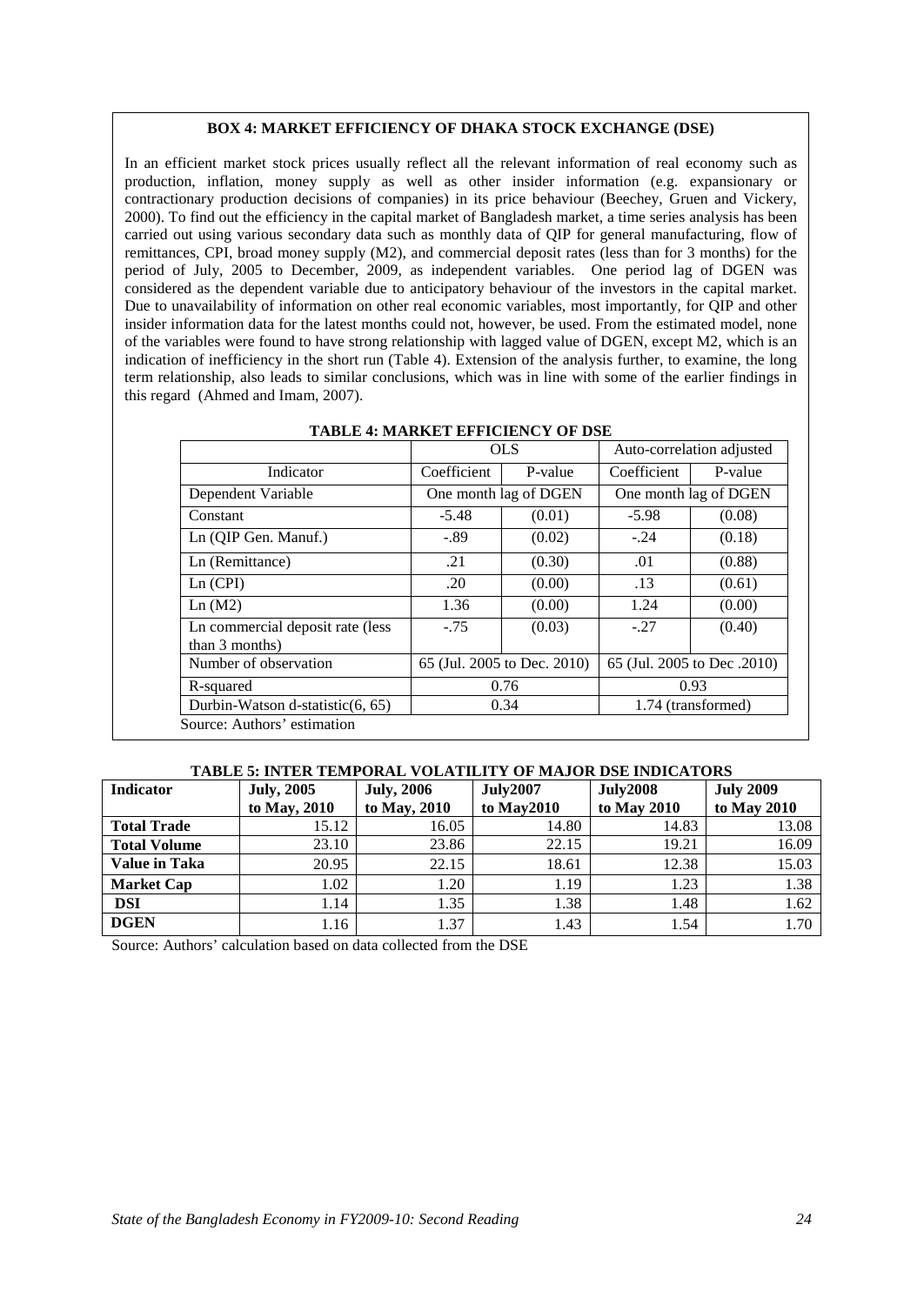

**FIGURE 17: PATTERN OF VOLATILITY OF MAJOR DSE INDICES**

Source: Authors' calculation based on data collected from the DSE

**TABLE 6: GROWTH OF MARKET CAPITALIZATION (DEMAND SIDE) AND ISSUED CAPITAL (SUPPLY SIDE)**

| Period $(1)$       | Growth of<br><b>Issued Capital (2)</b> | <b>Growth of Market</b><br>Capitalization (3) | <b>Demand-sully Gap (Difference</b><br>between 3 and 2 $(4)$ |  |  |  |  |
|--------------------|----------------------------------------|-----------------------------------------------|--------------------------------------------------------------|--|--|--|--|
| <b>June</b> , 2007 | 93.48                                  | 119.88                                        | 26.40                                                        |  |  |  |  |
| <b>June, 2008</b>  | 74.35                                  | 97.63                                         | 23.28                                                        |  |  |  |  |
| <b>June, 2009</b>  | 59.89                                  | 35.09                                         | $-24.79$                                                     |  |  |  |  |
| <b>April, 2010</b> | 24.45                                  | 78.01                                         | 53.55                                                        |  |  |  |  |

Source: Authors' calculation based on the *Monthly Review* of the DSE, various issues

*The Securities and Exchange Commission (SEC) was not always successful in keeping the volatility in the capital market under check.* SEC has tried to correct market fundamentals from time to time by applying various instruments including changing of the margin loan ratio and discouraging trade of overvalued shares (through 'over the counter' or 'spot market' trading). In this context, there is a need to strengthen SEC's surveillance and monitoring role. SEC may consider some operational restructuring in line with what is the case with India's SEBI (Securities and Exchange Board of India). SEBI is directed by a Chairman, usually well-reputed public/private sector personnel which is mainly run by thirteen different committees (each comprises of 3-19 members) to foresee different activities of all stock markets operating in India. SEC should also strengthen its independent research and monitoring capacity. There should be an effort to explain to investors the reasons for particular decisions by the SEC. Major regulatory decisions should be made on the basis of a broad-based consultation with the concerned stakeholders. There is a need for the SEC to more carefully scrutinise and examine the quality of audited reports submitted by the listed companies. Brokerage houses should be set up in major points throughout the country. Expansion of capital market educational programme up to local levels may be considered by the SEC to raise awareness about stock market. Setting up a separate judiciary mechanism for settlement of disputes in the capital market could help bring more transparency in SEC's operation.

#### *4.4.5 Factors Influencing Investment during 2009-10: Entrepreneur's Perception Survey*

*Entrepreneurs felt that the most important discouraging factor for businesses in 2009 was inadequate infrastructure*. CPD carried out a perception survey on business environment in the country during February, 2009 to January, 2010. A total of 88 entrepreneurs participated in the survey. Entrepreneurs' perception as regards inadequate infrastructural facility is well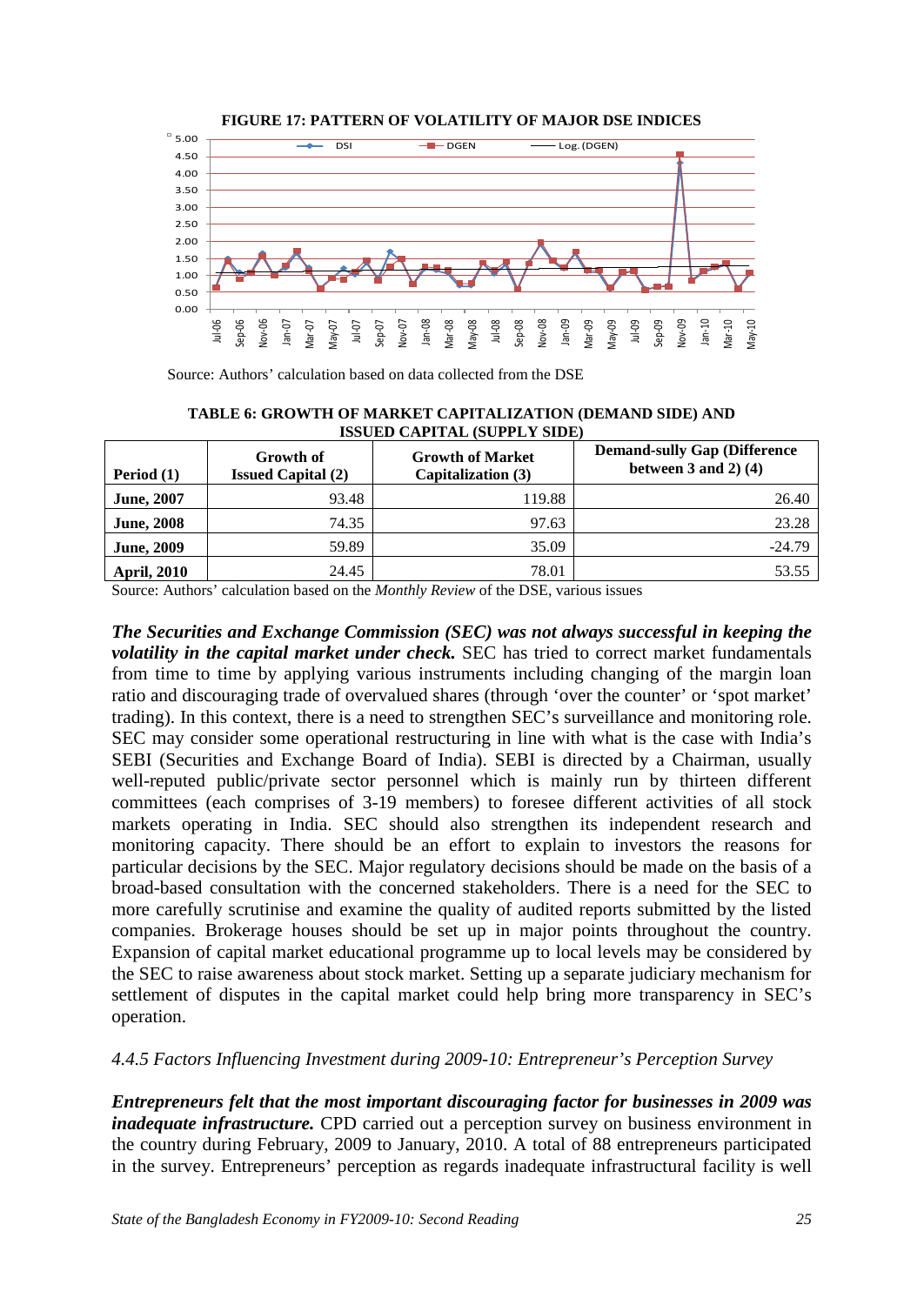matched with the crisis of electricity and gas supply in the industrial sector, as lack of adequate supply caused underutilisation of production capacity, extra cost for using diesel to operate captive power plants and damage sophisticated industrial machineries due to frequent power outages etc. Entrepreneurs opined that inefficient government bureaucracy is becoming a major concern for business operation in the country as it came out to be the second most important problematic factor (14.6). Corruption was considered as the thirdmost important negative factor by the entrepreneurs.

*Respondents thought that inflation would become a major challenge in 2010.* As high as 77 per cent respondents expressed this opinion. Majority of respondents (over 80 per cent) did not feel that supply of electricity and gas will significantly improve in 2010; more than 75 per cent respondents thought that there was high level of insider-trading in the capital market. However, a number of positives were also mentioned by the entrepreneurs: such as relatively less difficulty in obtaining collateral free credit (61 per cent), and easy to raise money from the capital market (61 per cent).

*Overall, entrepreneurs were optimistic about economic growth in 2010* (January-December, 2010 period) - 57 per cent of the entrepreneurs believed in high prospect for growth in 2010. The comparable figure for 2009 was at a much lower level (21 per cent).

# **SECTION V: ENERGY: PERFORMANCE AND PLAN**

Addressing the power situation emerged as the most challenging issue for Bangladesh in the FY2009-10. Shortage of power supply has caused serious damage to the economy and its growth prospects in terms of reduced industrial production, lower exports, less investment, besides making citizen's life miserable. The government gave topmost priority to the task of improving the ongoing situation in the power sector and took a number of immediate and medium term initiatives. Stimulating investment and production and the targets of higher GDP growth will critically depend on the government's ability to deliver the expected results.

# **5.1 Power Sector**

#### *State of the Electricity Generation*

*Despite the new initiatives taken to enhance country's electricity generation capacity Bangladesh will need to go a long way to meet her rising demand for power* (Figure 18). There was significant demand-supply gap throughout FY2009-10, as is seen from Figure 18. The current electricity crisis was fuelled mainly by increased gas demand for both electricity generation and non-electricity sectors of the economy with slow increase in gas supply besides frequent disruption in many of the ageing plants and transmission lines. One of the key contributing factors leading to the current electricity shortage was the dwindling gas supply in a situation of exclusive dependence on gas for electricity generation, which is about 88 per cent (Figure 19a). The main reason behind the current gas crisis can be traced to the increasing demand for gas in various other sectors of the economy (demand increased by 16.8 per cent), in addition to that for power generation (increased by 13.5 per cent) (Figure-19b). Lack of investment in gas extraction and new exploration contributed to the looming shortage. No tangible effort was taken to explore the significant coal resources of the country either. Many ageing electricity units of the existing plants and grids got frequently disrupted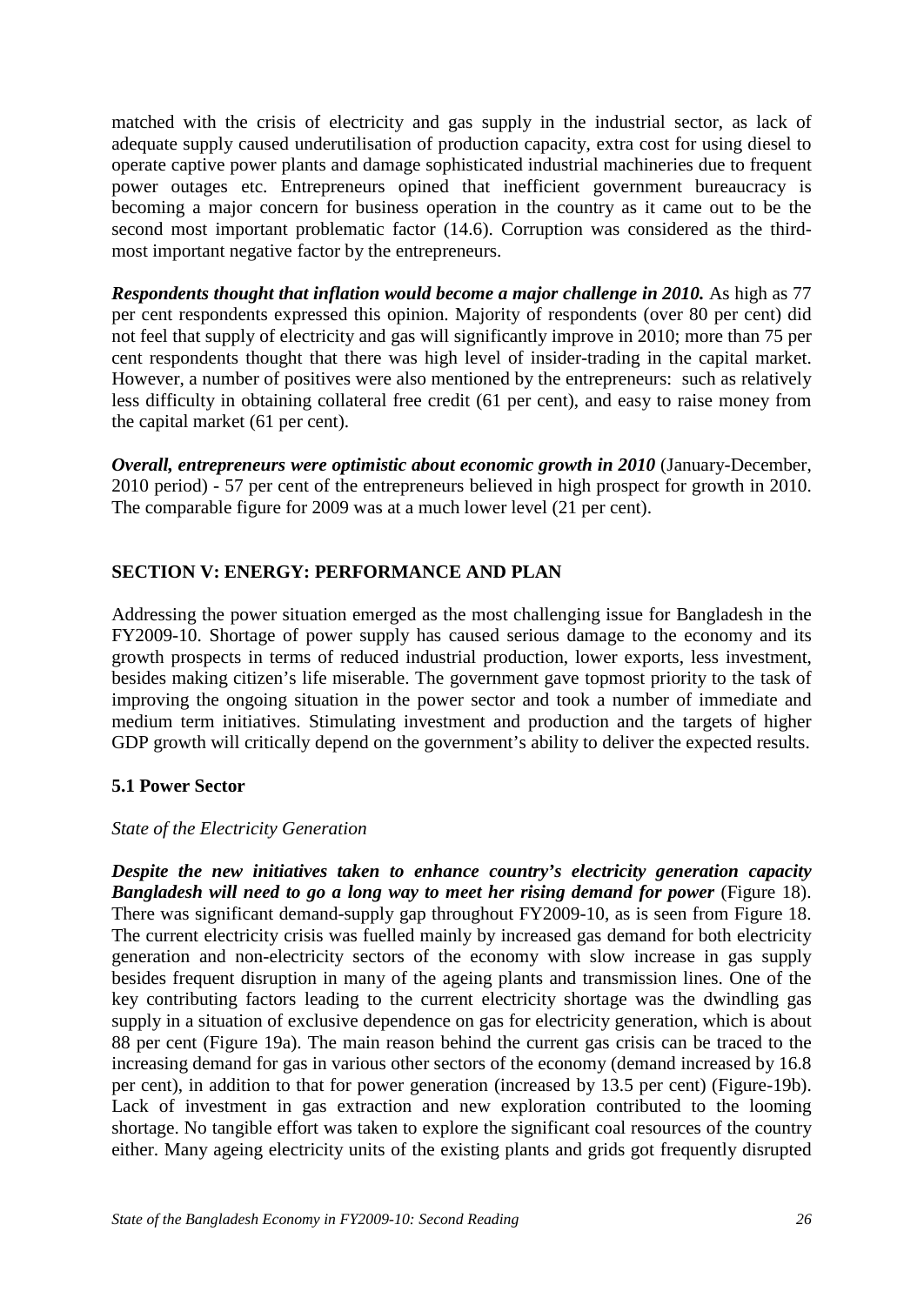due to technical faults and lack of timely repair. All these have culminated in a situation where costly policy choices have to be made to address the power crisis at hand.





Source: BPDB, 2010



*Recent Initiatives Taken by the Government for the Development of Electricity Sector* 

Power crisis in the recent months compelled the government to undertake some immediate and medium-term plans to generate additional electricity, initially from oil and diesel-fired 'quick rental' and 'peaking' plants (FY2010-11 and FY2011-12) and then go for gas-based power generation in the FY2012-13 and FY2013-14 with improvement in gas supply and finally rely more on coal-fired plants in FY2014-15. The government has recently come up with a plan for the development of the electricity sector over the short to medium term. This includes establishing 'quick rental' and 'peaking' plants, both by state and by private actors for ensuring immediate improvement in the electricity supply situation. Under this plan additional 9,426 MW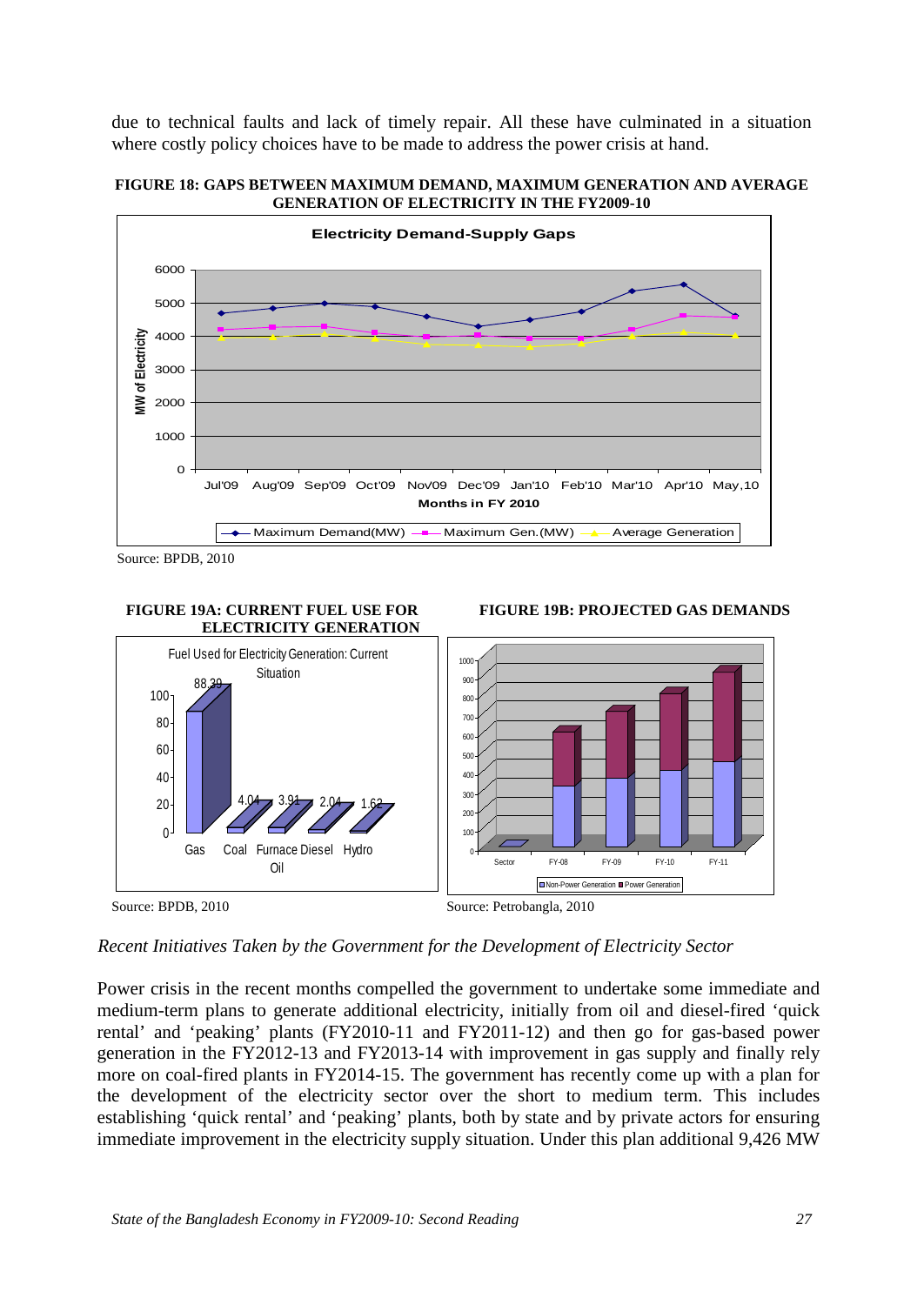of electricity was expected to be produced by  $2015$ .<sup>[51](#page-34-0)</sup> Total cost for implementing the plan is estimated to be about USD 12 billion. In the context of shortage of gas the government had to opt for HSD (High Speed Diesel) or HFO (Heavy Fuel Oil)-fired seven 'quick rental' plants, with generation of a total capacity of 790 MW in 2010. Gradually, with the increase in gas supply, gas is planned to be used as fuel for electricity generation for the majority of the new plants by 2014 (Figure 20). But in 2015 two coal-fired mega-plants, each having generation capacity of 1,300 MW, under the PPP/ IPP are expected to be started with mostly imported coal.



**FIGURE 20: SHARE OF FUEL ACCORDING TO THE GOB'S PLAN FOR ELECTRICITY GENERATION FOR 2011 TO 2015 PERIOD**

The Memorandum of Understanding (MoU) signed between India and Bangladesh in January, 2010 for importing 250 MW of electricity from India is a new initiative that will make power a tradable item for the first time in Bangladesh context. To facilitate import of 250 MW of electricity from India the country needs to install a 45 km transmission line from the border to her national grid. The estimated installation cost is expected to be about Tk. 1,100 crore which needs to be incorporated in the upcoming budget. Also there is yet another plan on the table to have joint collaboration between BPDB and National Thermal Power Corporation (NTPC) of India to install a 1,320 MW thermal power plant in *Khulna*. Initiatives are also being taken to develop a 2,000 MW capacity nuclear power plant at *Rooppur* in *Pabna* with support from the Russian government. Implementation of all these plans will require substantial funding, careful sequencing of activities and building of the requested infrastructure. Many of the related activities will need to be initiated in FY2010-11 with appropriate resource allocations in the budget.

*Implementation of the recent plan unveiled for additional power generation is expected to increase power subsidy taking into consideration various scenarios with respect to power tariff.* Realisation of government's power plan will entail allocation of significant resources to accommodate the additional fiscal burden even if the government plans to increase the existing tariff rate over the next five years. CPD has carried out an exercise to estimate the extent of tariff burden which the government will need to bear for implementing the plan, under three possible scenarios. First, if the tariff rate remains at the present level of Tk. 3.66 per kWh of electricity over the next five years, the subsidy is expected to be in the range of

Source: BPDB (2010)

<span id="page-34-0"></span><sup>&</sup>lt;sup>51</sup> According to this plan 790 MW, 920 MW, 2,269 MW, 1,675 MW, 1,170 MW and 2,600 MW of electricity was to be added annually to the national grid between 2010 and 2015.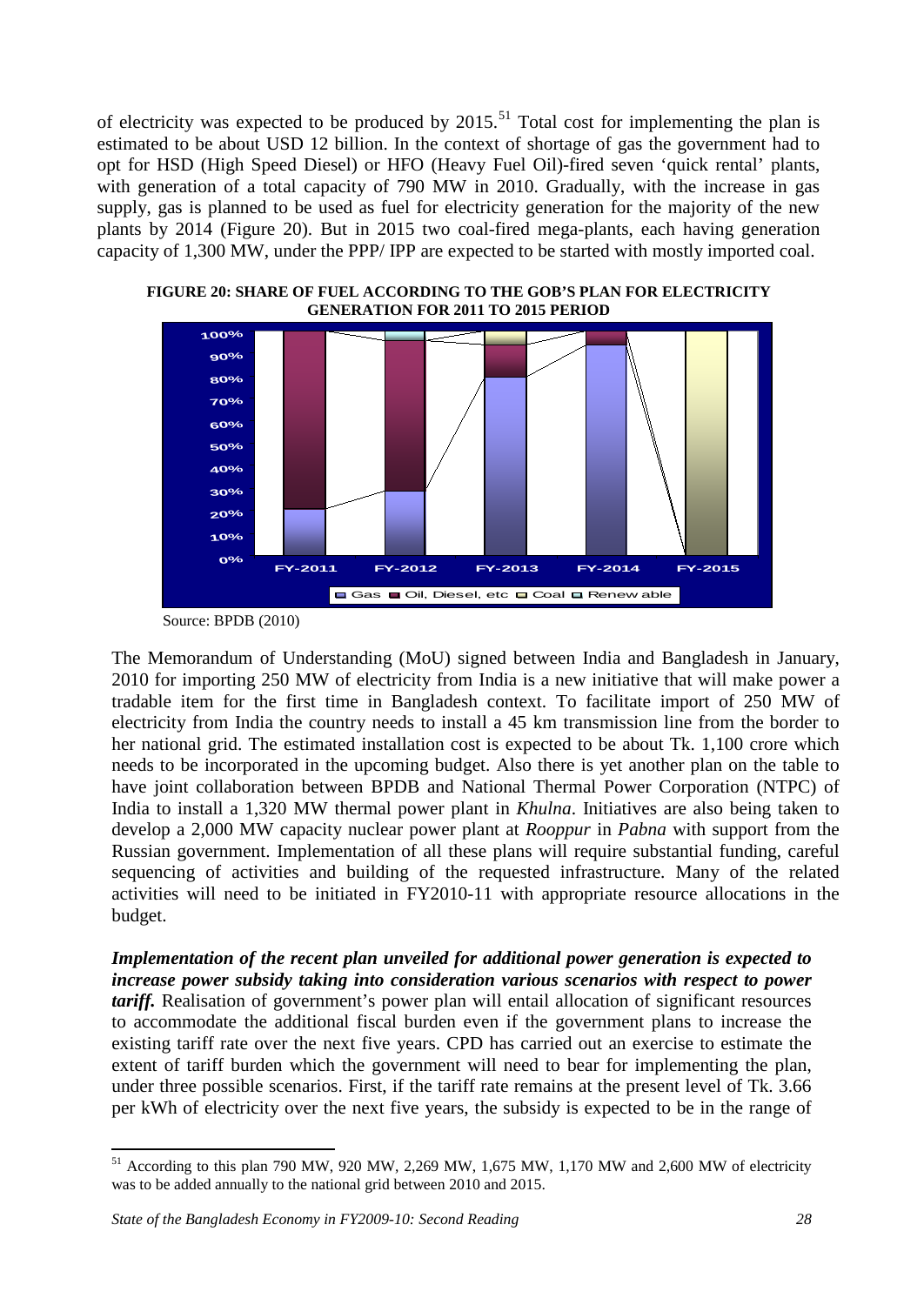Tk. 3,775 crore to over Tk. 5,000 crore for various years in this period (Table 7). On the other hand, if the tariff rate is to rise by 5.75 per cent annually (considering the tariff hike over the last three years average) the annual subsidy requirement will be in the tune of Tk. 3,200 crore to Tk. 4,500 crore per year over the next five years. The figure is estimated to be between Tk. 2,500 crore to Tk. 3,400 crore per year considering an annual growth rate of 12 per cent for the period of FY2010-11 to FY2014-15.

| TABLE 7: FISCAL BURDEN FROM THE RECENTLY UNVEILED POWER GENERATION PLAN |
|-------------------------------------------------------------------------|
| <b>BY THE GOB</b>                                                       |

| <b>Fiscal Year</b>  | <b>Fiscal Burden</b> | <b>Fiscal Burden</b> | <b>Fiscal Burden</b>       |
|---------------------|----------------------|----------------------|----------------------------|
|                     | $(in \, correct)^a$  | $(in \, crore)^b$    | $(in \, c\,)$ <sup>c</sup> |
| FY2010-11           | 3775                 | 3570                 | 2505                       |
| FY2011-12           | 5070                 | 4525                 | 3370                       |
| FY2012-13           | 5070                 | 4220                 | 3370                       |
| FY2013-14           | 4605                 | 3550                 | 3065                       |
| FY2014-15           | 4605                 | 3250                 | 3065                       |
| Total (FY2010-11 to | 23125                | 19115                | 15375                      |
| FY2014-15)          |                      |                      |                            |

Source: Author's calculation

.<br>-

*Note:* Production in the proposed *Meghnaghat* is considered to be 400 MW and the probable starting time for 20 MW capacity (3 yearly) rental plant in *Baghura* is taken as July 2010

a. considering tariff to be at the present level (3.66 per cent annually) over the next five years

b. considering tariff to rise by 5.75 per cent (average of the past three years) annually over the next five years

c. considering tariff to be increased by 12 per cent annually over the next five years

*Average electricity generation needs to be increased annually at the rate of 12.5 per cent to 14.5 per cent to commensurate with the GDP growth targets over the Sixth Five Year Plan period (FY2010-11 to FY2014-15).* Keeping in mind the GDP targets for SFYP period of the country (FY2010-11 to FY2014-15), an exercise was carried out at the CPD to estimate the required growth in electricity generation for the country during the SFYP period. Estimates indicate that the average annual growth of electricity generation should be in the range of 12.5 per cent to 14.5 per cent to meet the GDP growth targets for the period of FY2010-11 to FY2014-15 (Figure 21). In view of the GoB's recently unveiled power plan, annual average growth of electricity generation is expected to be about 26.6 per cent for the entire sixth five year plan period. However, it would need to be kept in mind that it is the net generation capacity, not the installed capacity which actually matters. Also frequent disruption in power supply due to disfunctioning of old plants or grids and maintenance work are commonly experienced problems which could infact make the actual availability lower than what is projected. Another serious problem of power sector development in Bangladesh is undue delay in completion of new plants. Moreover, system loss (T&D) needs to be reduced further.<sup>[52](#page-35-0)</sup> This would mean that there is a renewed need for technical upgradation and raising the efficiency level of the existing power plants, grids and transmission lines, along with setting up new plants towards additional power generation capacity.

<span id="page-35-0"></span> $52$  One appreciable development in the power sector in the recent past has been the significant decrease in loss of electricity due to system loss. The range currently stands between 21-23 per cent of next generation.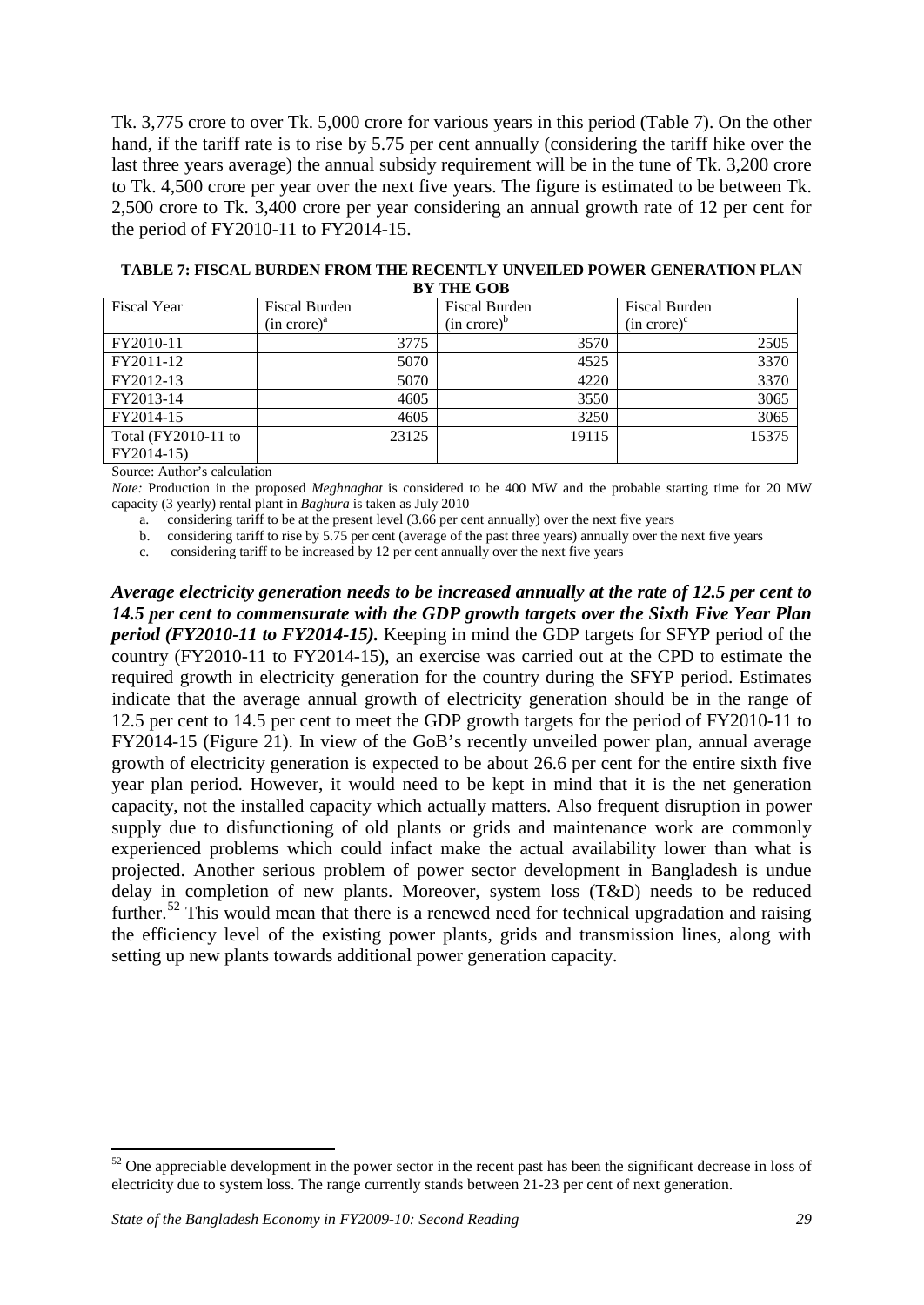#### **FIGURE 21: GROWTH IN ELECTRICITY GENERATION REQUIRED FOR THE SFYP PERIOD (FY2010- 11 TO FY2014-15) FOR ATTAINING GDP GROWTH TARGETS**



Source: Estimated using Assaduzzaman and Billah, 2008 and BIDS, 2010

*The most challenging part of the power plan placed by the GoB will be managing the required fuels.* Purchasing electricity from 'quick rental' and 'peaking' plants will be costlier and will increase government's fiscal burden. On the other hand, production of electricity by using less costly natural gas could have adverse impact on availability of gas for other sectors of the economy (fertiliser factories, dyeing industries, transportation, etc). Thus there was a need for a cleverly crafted energy management and conservation policy for the country, taking the long term perspective.

### *Minimizing System Loss (T&D Loss)*

<u>.</u>

*System loss in power generation, transmission and distribution has substantially been reduced over the last two decades (from 40 percent in the early 1990s to less than 25 per cent in May 2010) and there is yet enough scope to reduce it further by five percentage point in the next few years.* Developing countries tend to have high system loss in power generation, transmission and distribution. Bangladesh has been no exception, although there is enough scope to cut down its higher system loss. The positive sign is that it is gradually coming down in the recent years from about 40 per cent in the 1990s to below 25 per cent in  $FY2009-10.53$  $FY2009-10.53$  If the current demand-supply gap for electricity, to the tune of about  $1,768.1$  MW<sup>[54](#page-36-1)</sup> is considered, only due to system loss (T&D) the daily electricity loss is estimated to be in the range of 871-952 MW (May, 2010). The significance of this figure is that it is about 49-54 per cent of the current supply shortage in Bangladesh. This could have saved about Tk. 6,375 crore to Tk. 8,538 crore annually at the rate of Tk. 7.66 if there was no such loss at all. Whilst system loss is a common phenomenon in all electricity systems and cannot be totally reduced yet by improving certain areas in the system this can be significantly reduced. Introduction of smart grid, strengthening the enforcement mechanism, converting all old meters into digital meters, obstacle-free electric lines, among others, could reduce the loss from the current 21.6-23.6 per cent to 16.6-18.6 per cent which could have saved about 202 MW of electricity daily (more than 10 per cent of the shortage), equivalent to Tk. 1,355 crore per annum. The upcoming budgetary allocation for this sector should given due

<span id="page-36-0"></span> $53$  In the month of May, 2010 the overall system loss is remained in the range 21.6 to 23.6 per cent of the total net generation, where the distribution, transmission and 'station use' losses are about 14.6, 4-5 and 3-4 per cent, respectively.

<span id="page-36-1"></span> $54$  The current Demand is about 5,800 MW, whereas the net average production for the month of May (as of  $24<sup>th</sup>$ ) May, 2010) is estimated to be 4,031.89 MW.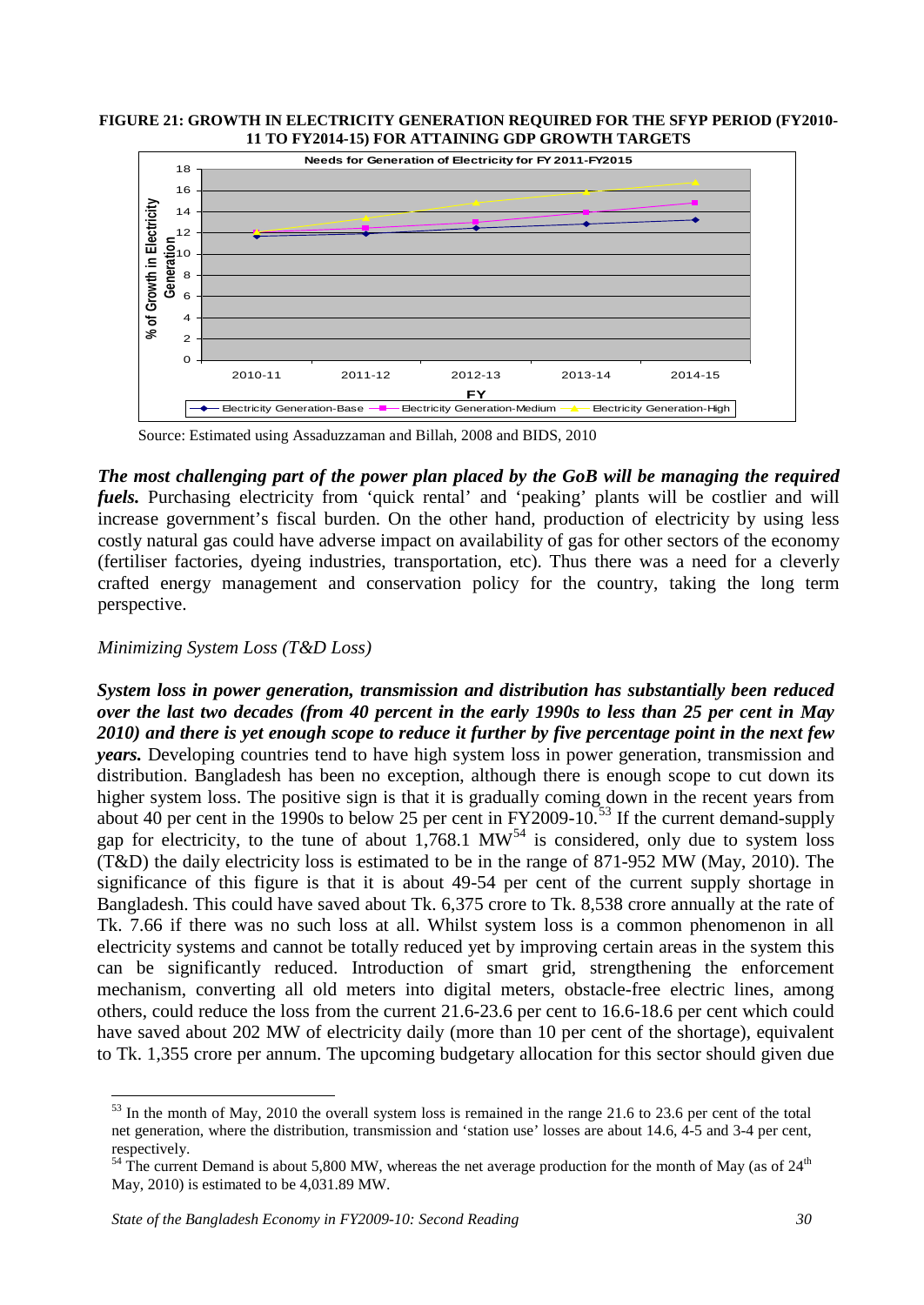attention to this important issue so that improvements can be undertaken keeping in view a set target of reduction.

# **5.2 Gas & Coal Sector**

### *State of the Reservation*

*Amount of known gas reserves in the existing fields are limited and inadequate to satisfy our demand in the coming years while the coal reserves are found to be quite substantial.* Till date total 23 gas fields have been discovered in Bangladesh which has all together 29.2 trillion cubic feet (tcf) of gas reservation but only 15.4 tcf is found to be recoverable. Out of this, 8.4 tcf gas has already been produced by June 2009, leaving only 7.0 tcf of recoverable gas in the country. Also another 5.5 tcf gas reserve is expected to be found in the country (BER, 2009). All proven large reservation fields such as *Titas, Habiganj* and *Bibiyana* have been in operation for quite an extensive period of time and do not have enough reservation for a secure future. Until any large proven and recoverable discovery is made, Bangladesh will need to plan her gas use strategy keeping in mind the remaining 7.0 tcf of proven reservation. On the other hand, a total of 2,700 million tonnes of coal have been discovered so far in the various coal-mines in some of the North and North-western districts of the country. This is equivalent to about 37 tcf gas for energy generation, a huge reservation indeed. However, except *Barapukuria* underground coal mining, this resource has continued remain untapped.

# *Extraction & Exploration*

*Increased extraction of gas resources has depleted gas reserves at a rapid pace, underscoring the need for urgent initiatives for gas exploration in on-shore and off-shore zones.* Gas extraction in Bangladesh is managed by BAPEX and International Oil companies (IOCs). Gas production has increased at a rate of 6.7 to 8.8 per cent per year in the recent past (FY2005-06 to FY2009-10). In the FY2009-10 (July-March), production of gas posted 7.4 per cent growth with a total production of about 14904.9 mmcm, indicating an increased use of the existing reserves. At present, Bangladesh continues to face a daily shortage of more than 250 mmcfd. There is need for immediate gas exploration in the remaining blocks, and especially in the off-shore zones. Coal mining at the *Barapukuria* site started with the help of Chinese Government from September 2005. Till December 2008 about 1.8 million metric tonnes of coal has been extracted from the *Barapukuria* site, which has mainly been used for *Barapukuria* thermal power plant of 250MW. Coal for power generation, in the medium to long run, has no viable alternative in the context of Bangladesh. Indications are that the coal policy is being prepared keeping in mind the requirements of exploring the country's coal-based power generation opportunities.<sup>[55](#page-37-0)</sup> Careful consideration will need to be given to mitigate environmental consequences, rehabilitation and recruitment of the local people, undertaking required safety measures for the workers and the possibility of open-pit mining.

# *5.3 Proposals for Power Sector Development*

.

- a. Careful consideration of gradual increase in power tariff over the next 5 years (FY2010-11 to FY2014-15)
- b. Finalisation of the coal policy with a balanced view that takes cognisance of investors' interests, interests of local people, environmental concerns and required safety measures for the workers.

#### *State of the Bangladesh Economy in FY2009-10: Second Reading 31*

<span id="page-37-0"></span><sup>55</sup> The idea of establishing *Khani Bangla* has been floated in this regard.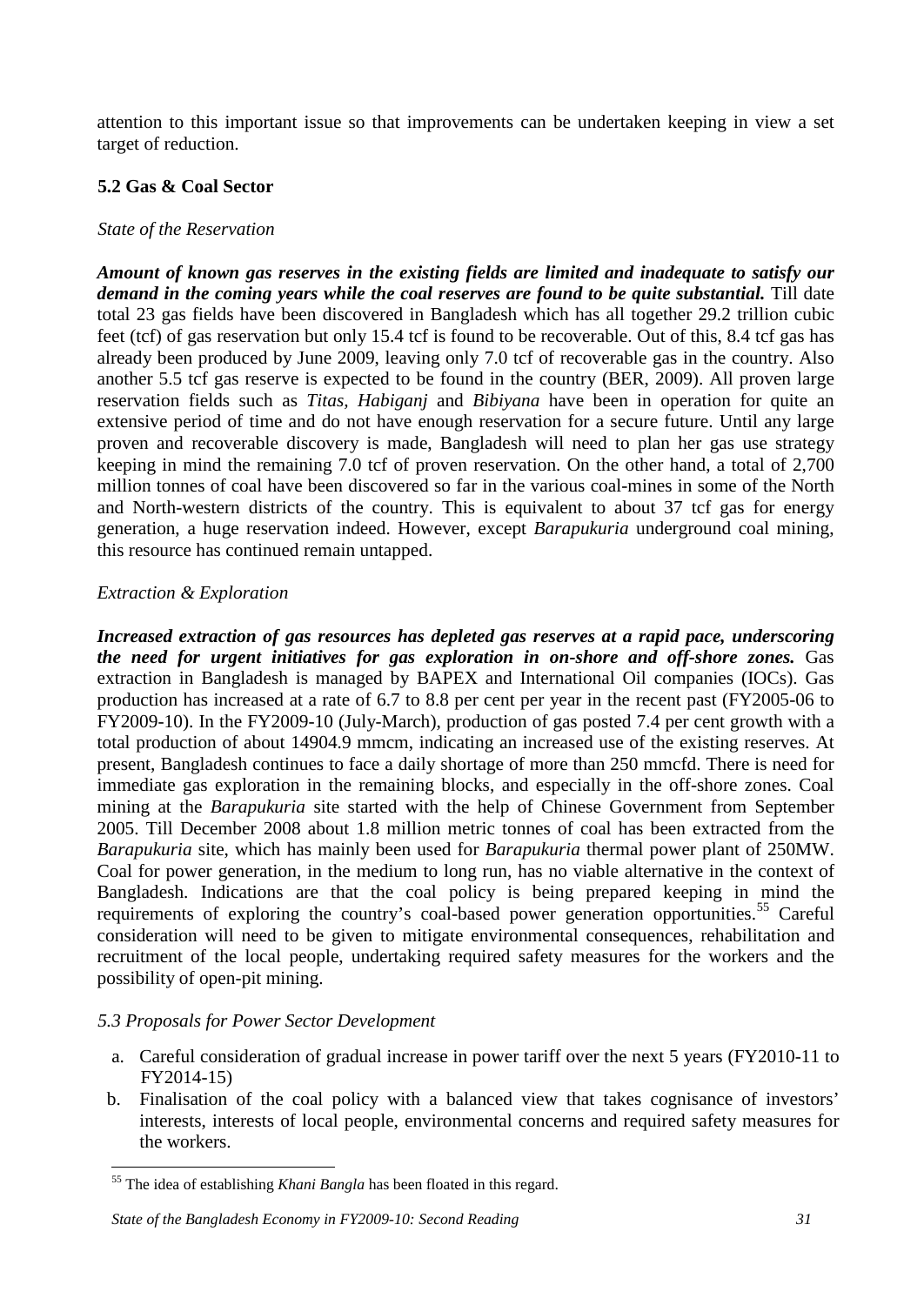- c. Accelerate gas exploration in the off-shore zones and the remaining blocks of the country. Solving the disputed issues with the neighbouring countries (India and Myanmar) also demand proper attention.
- d. If the option of open-pit coal extraction is considered, adequate provisions should be there towards rehabilitation of the affected people and sharing of potential benefits by the local people.
- e. Power generation through alternative and non-traditional sources such as solar or wind power should be encouraged through fiscal-monetary incentives. The government can also allow power generation from these sources to add to the national grid which will reduce cost by doing away the need for storage.

#### **SECTION VI: AGRICULTURE AND FOOD SECURITY**

In FY2009-10, five major features were observed in the agriculture sector and food security situation in the country. These were: (i) Attainment of self-sufficiency in rice production and highest ever level of production of foodgrains; (ii) Improvement in delivery mechanism for public support and input delivery to the farmers; (iii) Increase in per capita availability of foodgrains; (iv) Vulnerability of *Haor* areas due to early flash flood; and (v) Dampening of enthusiasm of potato growers due to low price.

#### **Self-Sufficiency in Rice Production**

-

*Bangladesh achieved highest level of foodgrains production and self-sufficiency in rice production in FY2009-10.* BBS has recently released estimates of *Aus* and *Aman* rice production in FY2009-10. Production of *Aus* rice in FY2009-10 was 1.71 million metric tons (mt) which is 9.82 per cent lower than actual production in FY2008-09 and 31.36 per cent lower than target.<sup>[56](#page-38-0)</sup> On the other hand, production of *Aman* rice in FY2009-10 was 12.21 million mt which is 5.11 per cent higher than actual production in FY2008-09, though 4.21 per cent lower than targeted production. Farmers have already harvested the wheat crop, whilst harvest of *Boro* rice is currently ongoing. BBS and the Department of Agriculture Extension (DAE) are yet to release any estimate about production of wheat and *Boro* rice in the country. Production of *Boro* rice in FY2009-10 has experienced some negative shocks and positive developments. Negative shocks included damage of seedlings by fog and cold at the beginning of the season, damage of paddy fields to the tune of 51 thousand hectares (ha) in *Haor* areas due to early flash flood, and diversion of rice area to tobacco area in some northern and western districts. On the other hand, positive developments included balanced use of fertiliser in response to reduction in administered price of non-urea fertilisers, good sunlight and weather condition<sup>[57](#page-38-1)</sup>, and use of relatively young rice seedlings and less number of seedlings as advocated by agronomists<sup>58</sup>. It is also known that sales of hybrid rice seed were less in the current year and, as a result area under hybrid rice has declined in the current *Boro* season. [59](#page-38-3) Area under some competing crops such as maize and tobacco has also increased. An attempt has been made to estimate the likely production of *Boro* and wheat in

<span id="page-38-0"></span><sup>56</sup> According to BBS (2009), total production of foodgrains in FY2008-09 was 32.16 million mt comprising 31.31 million mt of rice (Aus: 1.89 million mt, Aman: 11.61 million mt, Boro: 17.81 million mt) and 0.85 million mt of wheat. In FY2008-09, compared to FY2007-08, production of foodgrains was 8.03 per cent higher while rice production was 8.25 per cent higher.<br> $57$  This was likely to enhance photosynthesis by plants of *Boro* rice resulting in higher productivity.

<span id="page-38-1"></span>

<span id="page-38-2"></span><sup>&</sup>lt;sup>58</sup> The so-called system of rice intensification (SRI) which leads to better crop growth and yield.

<span id="page-38-3"></span><sup>&</sup>lt;sup>59</sup> It may be noted that hybrid rice provides about 20 per cent higher yield than High Yield Varieties (HYVs).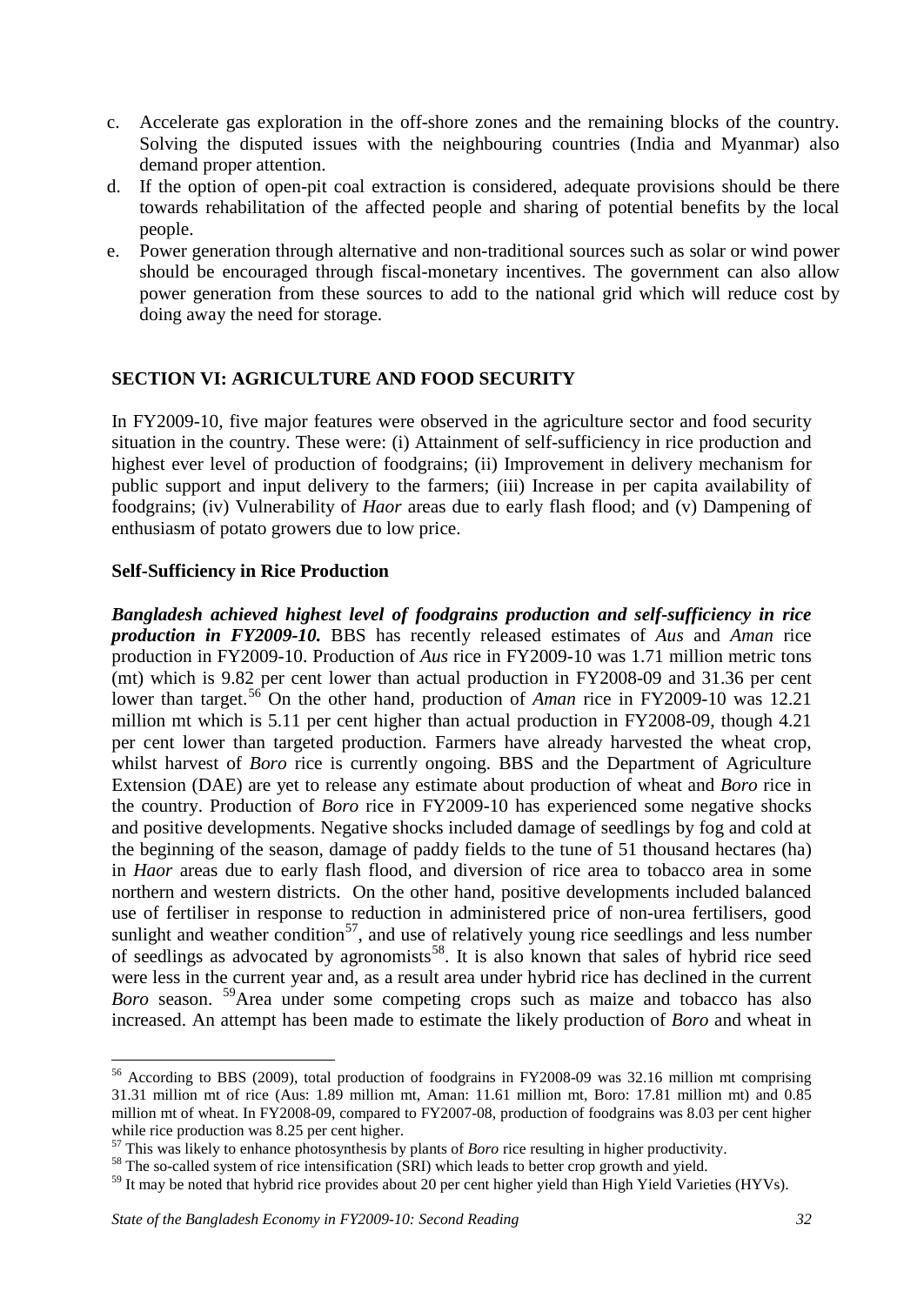FY2009-10. Considering all the aforesaid factors, total production of *Boro* rice was likely to be about 18.00 million mt or about be 1.1 per cent higher than FY2008-09 but 3.7 per cent lower than the revised target. Area under wheat has declined in the current year to about 370 thousand ha from about 425 thousand in FY2008-09. With an approximate average yield of 2.2 mt/ha, wheat production in the current year is likely to be about 814 thousand mt (i.e. 4.12 per cent lower than that of FY2008-09 and 20 per cent lower than target). Thus, total rice production in FY2009-10 may be 31.9 million mt whilst total foodgrain production would possibly be about 32.73 million mt (Figure 22)*.* In other words, total rice production in FY2009-10 may be 1.9 per cent higher than last year but 6.3 per cent lower than the revised target, while total production of foodgrains in FY2009-10 is likely to be 1.8 per cent higher than that of last fiscal year but 6.7 per cent lower than revised target. Annual compound growth rate in production in the 2000s (FY2001-02 to FY2008-09) was 3.15 per cent for rice and 2.56 per cent for total foodgrains and negative (-11.34 per cent) for wheat. With this level of production (31.9 million mt), Bangladesh is likely to achieve highest level of production in its history. There is a clear indication that Bangladesh is likely to achieve self-sufficiency in rice production in FY2009-10.



**FIGURE 22: ESTIMATED PRODUCTION OF FOODGRAINS IN FY2010-11**

Source: BBS (2008 and 2009) for production data for FY2005 to FY2009; BBS (2010) for production of Aus and Aman rice, CPD for estimates of Boro rice and wheat.

*Attainment of self-sufficiency in rice production may be cross checked with rice import situation.* In the event of self-sufficiency, it is likely that there will be no commercial import of rice in the near future. An analysis of the rice import situation in the current fiscal year revealed that during July-May of FY2009-10, commercial import of rice was only 62 thousand mt against 573 thousand mt during the comparable months of  $FY2008-09$ .<sup>[60](#page-39-0)</sup> During this period Bangladesh received less than four thousand mt of rice as food aid. Such a low level of rice import may be explained by good domestic production situation and lower level of rice price prevailing in the country compared to international market (*See Section 3.2*, for price comparison). Thus, Bangladesh has relied on its own rice production in FY2009-10 to satisfy its demand.

<span id="page-39-0"></span> $60$  It is pertinent to mention here that Bangladesh's commercial import of rice in FY2007-08 was 1,967 thousand mt.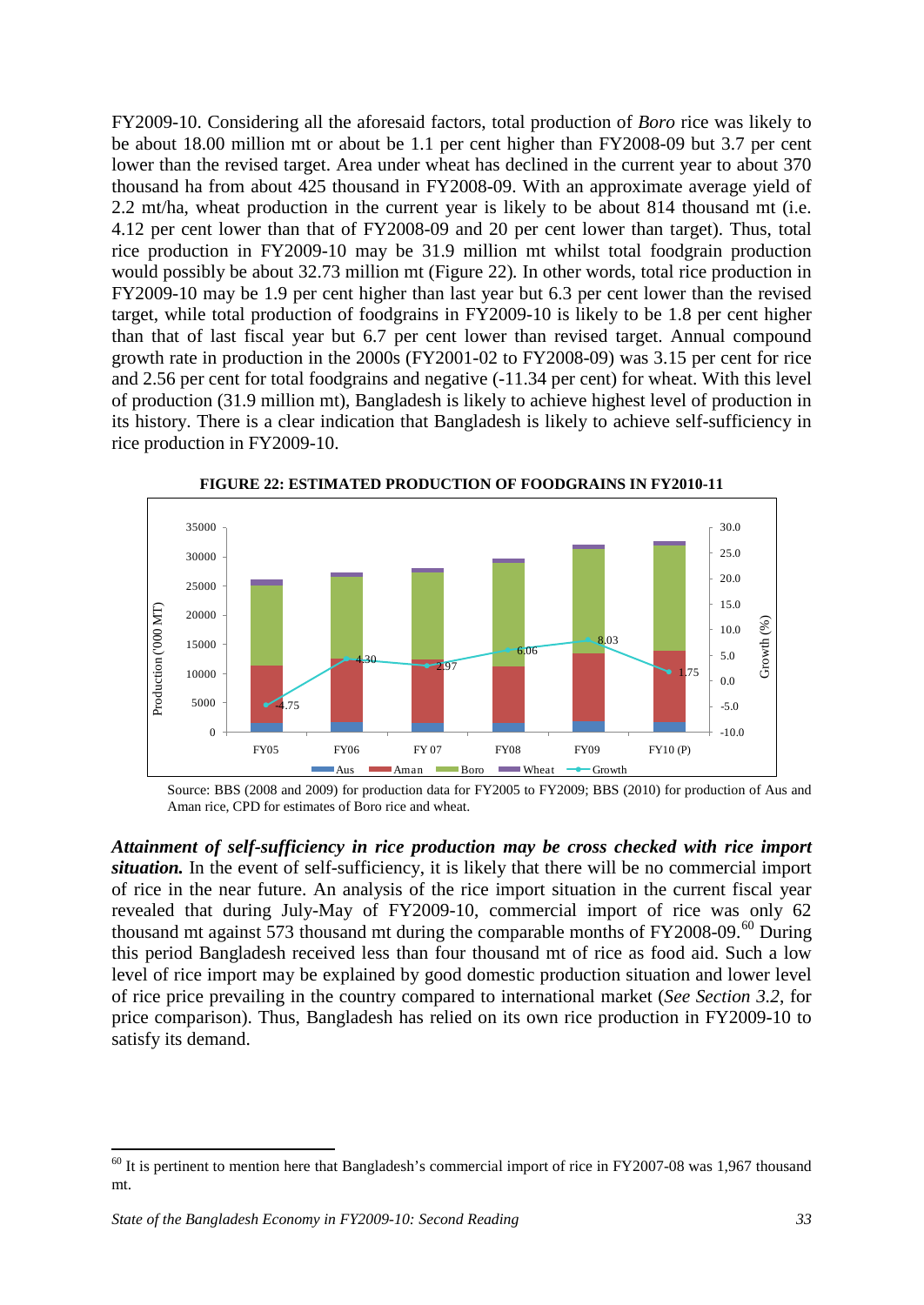#### *Delivery Mechanism for Public Support and Input Delivery*

*Introduction of a number of important and complementary measures resulted in notable improvement in delivery mechanism for public support and input delivery to the farmers.* A number of important and complementary measures have been introduced and implemented by the government in the current fiscal year for effective delivery of subsidy and fertiliser to the farmers. These include introduction of agriculture inputs assistance cards for farmers, direct disbursement of diesel subsidy to the farmer's bank account, free electricity for irrigation to face early drought in the monsoon season, new mechanism for fertiliser delivery, and collateral free credit for tenant farmers. The government has also continued 20 per cent subsidy for electricity used by irrigation pumps and increased amount of agricultural credit provided to the farmers.

*The Ministry of Agriculture (MoA) has introduced 'Agriculture Inputs Assistance Cards' (Krishi Upakaran Sahayata Card) for the farmers*. The government has set a target to distribute these cards among 18.20 million farmers residing throughout the country. Until mid-May 2010, about 8.73 million farmers have received this card. It is being used to pay both in kind and cash support directly to the small and medium-sized farmers. This card contains detailed personal information about the farmers along with their requirement of inputs such as seeds, fertiliser, pesticides, agricultural credit and provision for irrigation subsidy. It will keep record of the amount of subsidy given to the farmers in each season. The government has provided a unique identity number to each of the card holders. A national farmer database will be established using these cards. It has also been decided that input subsidy will be delivered only to the card holders through banks. This initiative will be helpful in enhancing efficiency and transparency in the distribution mechanism and needs to be appreciated.

*As a complementary measure to the Agriculture Inputs Assistance Card, Bangladesh Bank has directed the state-owned commercial and specialised banks to allow farmers to open accounts with an initial deposit of Tk. 10 to get input subsidies without any hassle.* The opening of the account does not require the condition for keeping minimal amount of money as security or any identifier. As of 29 April 2010, more than 8,456 thousand farmers have opened bank accounts in their respective names.<sup>[61](#page-40-0)</sup> Considering the total number of people who will need to be covered, this is a huge task which will take time and considerable expansion of logistics to complete.

*Increased subsidy for diesel-based irrigation in Boro rice cultivation and continued 20 per cent subsidy on electricity used in irrigation are commendable.* The government has allocated Tk. 7.50 billion as diesel subsidy for irrigation in the budget for FY2009-10. Accordingly diesel subsidy for irrigation is to be provided to 9.10 million *Boro* rice cultivating marginal, small and medium farmers.<sup>[62](#page-40-1)</sup> Until third week of May, 2010, about Tk. 7.22 billion has been disbursed to the deserving farmers through their respective bank accounts. Farmers received 20 per cent subsidy for electricity used by irrigation pumps.

-

<span id="page-40-0"></span><sup>61</sup> Of which 2,002 thousand in Sonali Bank Ltd; 1,294 thousand in Janata Bank Ltd; 1,213 thousand in Agrani Bank Ltd; 430 thousand in Rupali Bank Ltd; 2,231 thousand in Bangladesh Krishi Bank; 1,286 thousand in

<span id="page-40-1"></span> $^{62}$  Amongst the farmers, 8.30 million Boro rice growing small (owning 0.50 to 2.49 acres of land) and marginal (having 0.05 to 0.49 acres of land) farmers using diesel for irrigation will get Tk. 800 per head. On the other hand, 0.80 million Boro rice cultivating medium farmers (having 2.50 to 7.49 acres of land) who have irrigated through diesel-operated machines will get Tk. 1,000 per head.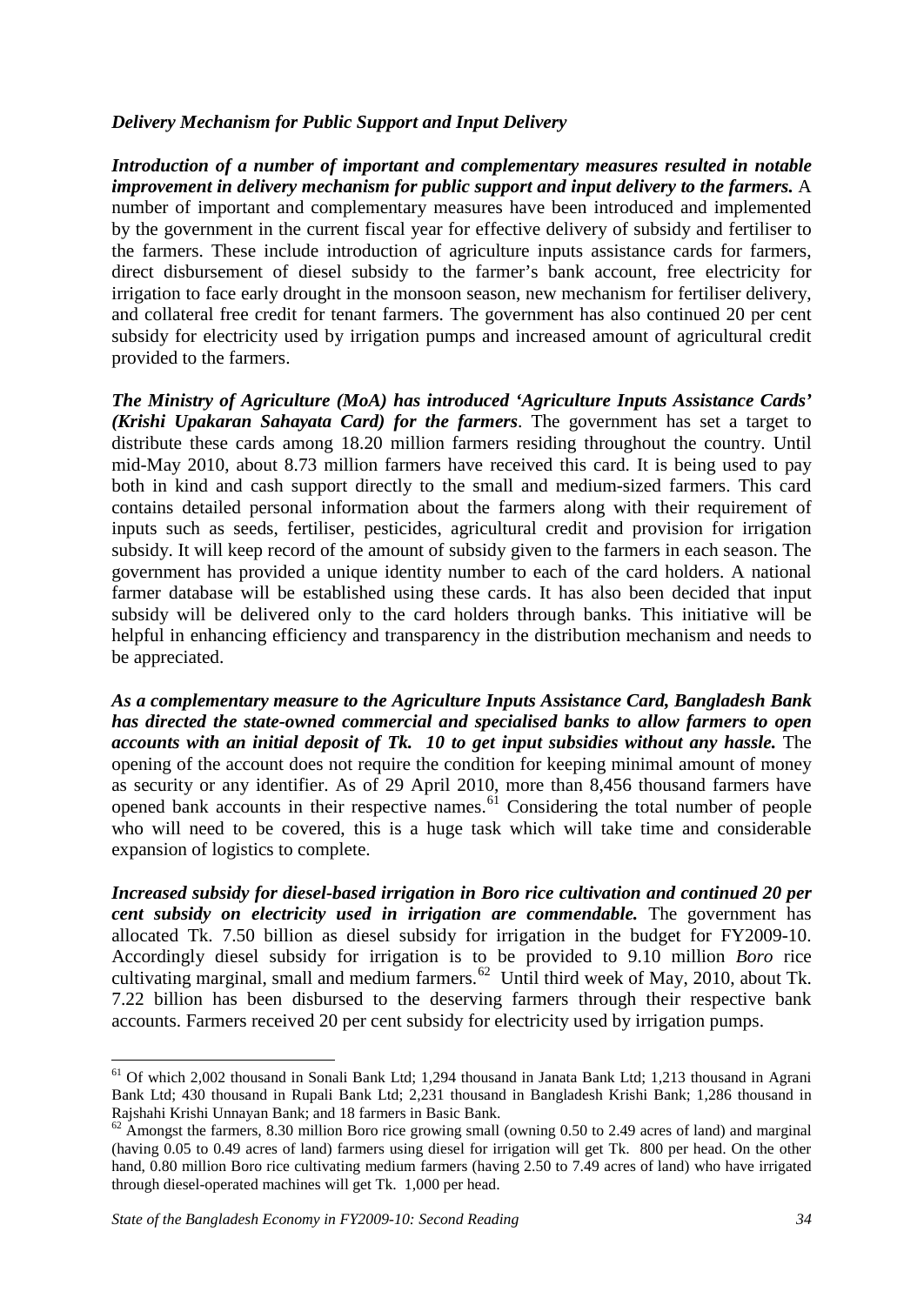*MoA introduced subsidy for agricultural machinery purchase to raise productivity and encourage the use of modern equipment.* A new project titled "Enhancement of Crop Production through Farm Mechanisation" with an allocation of Tk. 1.49 billion was introduced in FY2009-10. Under the scheme, farmers of 237 upazilas in 25 districts will receive 25 per cent subsidy on the cost of buying agricultural machineries (tractors, power tillers, thrashers for rice and wheat, and transplanters) to boost crop production and reduce post-harvest losses. However, government has recently reduced allocation for this project and revised it to the tune of Tk. 150 million for FY2009-10. Another project to install deep tube wells (2nd phase) with an estimated cost of Tk. 2.48 billion was approved with a view to irrigate 37,500 ha of land which will help to produce an additional 187 thousand mt of crops.

*Implemented new fertiliser delivery system to ensure availability and promoted balanced use of fertilisers through further reduction in price of non-urea fertilisers.* MoA has implemented a new policy for appointing fertiliser dealers and rearranged the fertiliser distribution system to ensure proper and timely delivery of fertiliser. As per the new policy, one dealer has been appointed in each union and each municipality area. In addition, five to nine retailers have been appointed for each union who purchase fertilisers from the dealers and then sell to the farmers. Farmers can purchase fertiliser both from dealers and retailers. Following the consecutive decline in international prices of non-urea fertilisers, the government has re-fixed the prices of Triple Super Phosphate (TSP), Muriate of Potash (MoP) and Diammonium Phosphate (DAP) in November 2009. [63](#page-41-0) There was no complaint about fertiliser availability in FY2009-10. As is known, international prices of all types of fertilisers except for MoP had increased significantly between April 2009 and April 2010.<sup>[64](#page-41-1)</sup> The rising tendency in Urea, TSP, and DAP prices may increase burden for the government since it is now heavily subsidising these commodities. In view of the rise in fertiliser price in the international market, the government has increased allocation for fertiliser subsidy to Tk. 3,387 crore in the revised budget for FY2009-10.

*Average level of implementation of irrigation and drainage projects during the first 10 months (July-April) was half of the allocation in the revised budget in FY2009-10.* Tk. 14.63 billion was allocated for development of irrigation and drainage projects in FY2009-10. Allocation for irrigation has been reduced to Tk. 13.12 billion in the RADP. During July-April FY2009-10, about 50 per cent of the total RADP allocation for these projects were spent. Implementation rate of individual projects ranged between 21.70 to 99.69 per cent of the RADP, whilst three projects were yet to get off the ground.

*Implementation status of seed production and distribution projects in FY2009-10 was mixed*. To increase availability of quality seed for agricultural production, Tk. 2.80 billion was allocated in the national budget for FY2009-10. Special new projects have been approved under the ADP for FY2009-10. A review of the implementation status of various seed related projects under the RADP for FY2009-10 revealed that during the first 10 months of FY2009-10, implementation rate was between 31.0 to 95.42 per cent, ranging from the frustrating to the encouraging.

<span id="page-41-0"></span><sup>63</sup> At Tk. 22, Tk. 25, and Tk. 30 per kg respectively from the previous prices of Tk. 40, Tk. 35 and Tk. 45 per kg.

<span id="page-41-1"></span> $^{64}$  In April 2010, international prices of a mt of Urea, TSP and DAP were USD 253, USD 373 and USD 446 respectively, while MoP was sold at USD 314. Between April 2009 and April 2010, price of Urea, TSP and DAP increased by 3 per cent, 34 per cent, and 39 per cent, respectively while price of MoP decreased by 58 per cent.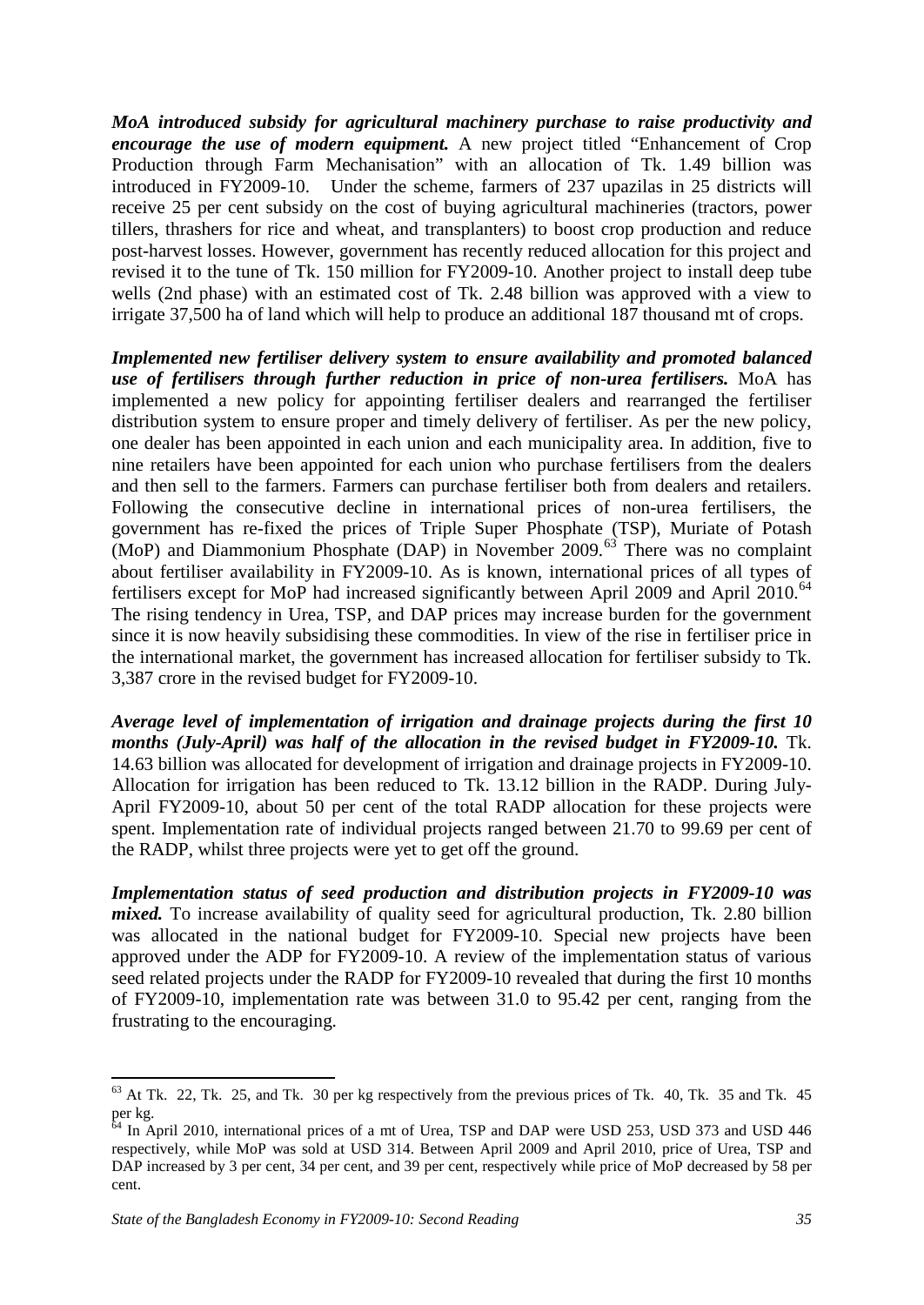*Increased distribution of agricultural credit and introduction of collateral-free credit for share croppers benefited farmers in FY2009-10.* Amount of agricultural credit disbursed to the farmers increased significantly in the current fiscal year. During July-April of FY2009- 10, total amount of agricultural credit disbursed by commercial and specialised banks was Tk. 89,493 million which was 15.79 per cent higher than that of the comparable months of the previous fiscal year (*See Section 4.4* for details). Tk. 5 billion has been made available to the sharecroppers in 150 upazillas as collateral-free loans at 10 per cent interest rate through a special refinancing scheme with the BRAC.

### **Per Capita Availability of Foodgrains**

*Commercial import of rice was negligible in FY2009-10 but substantial increase in wheat import increased total import of foodgrains.* Bangladesh has traditionally been a net food importing country. External sources of foodgrains comprise of food aid and commercial import.<sup>[65](#page-42-0)</sup> In recent years, commercial import of rice and wheat has been mainly carried out by the private sector. In FY2009-10 (July-May), commercial import of rice was only 62 thousand mt against 573 thousand mt during the comparable months of FY2008-09. During this period, total import of foodgrains and wheat was 3,158 thousand mt and 3,093 thousand mt which was respectively 7.45 per cent and 32.23 per cent higher than that of comparable months in FY2008-09 (Table 8). Increased demand for wheat and wheat products in the country along with low level of domestic production explains the underlying reason for increased import of wheat. It may be recalled here that current wheat production (about 814 thousand mt) was only about 45 per cent of the historically highest production of wheat in FY1999-00 (1,840 thousand mt). Production of wheat has declined in the country due to change in climate, lack of comparative advantage and opportunities for producing alternative crops (maize) with higher return.

| $\cdots$ $\circ$ $\circ$ $\cdots$ |                             |       |                            |             |       |                             |  |
|-----------------------------------|-----------------------------|-------|----------------------------|-------------|-------|-----------------------------|--|
| <b>Category of imports</b>        | <b>FY2008-09 (July-May)</b> |       |                            |             |       | <b>FY2009-10 (July-May)</b> |  |
|                                   | <b>Rice</b>                 | Wheat | <b>Total</b><br>Foodgrains | <b>Rice</b> | Wheat | <b>Total</b><br>Foodgrains  |  |
| <b>Food Aid</b>                   | 27                          | 71    | 98                         | 3.6         | 56    | 60                          |  |
| <b>Public Commercial</b>          |                             |       |                            |             |       |                             |  |
| Import                            | 386                         | 296   | 682                        | 25          | 392   | 417                         |  |
| <b>Private Import</b>             | 187                         | 1972  | 2159                       | 36.6        | 2645  | 2681                        |  |
| <b>Total</b>                      | 600                         | 2339  | 2939                       | 65          | 3093  | 3158                        |  |

Source: Food Planning and Monitoring Unit (FPMU), Ministry of Food and Disaster Management.

*Total distribution under Public Foodgrain Distribution System (PFDS) decreased due to lower level of distribution under non-priced channel even though distribution under priced channel increased substantially.* In FY2009-10, as is the practice, the government distributed rice and wheat under PFDS through priced and non-priced (targeted) channels.<sup>[66](#page-42-0)</sup> During July- April of FY2009-10, amount of foodgrains distributed under various PFDS channels was about 1,407 thousand mt against 1,566 thousand mt distributed during the

.<br>-

*(in '000 mt)*

<span id="page-42-0"></span><sup>&</sup>lt;sup>65</sup> Food aid comes through public import but commercial import is made by both the public and private sectors.<br><sup>66</sup> Distribution under priced channel included sale of rice and wheat through Essential Priority (EP), Other

Priority (OP), Large Employee Industries (LEI), Flour Mill (FM), Open Market Sale (OMS) and Fair Price Card (FPC). Non-priced (targeted) channels include targeted safety net programmes such as Food for Works (FFW), Test Relief (TR), Gratuitous Relief (GR), Vulnerable Group Development (VGD), Vulnerable Group Feeding (VGF) and other relief channels.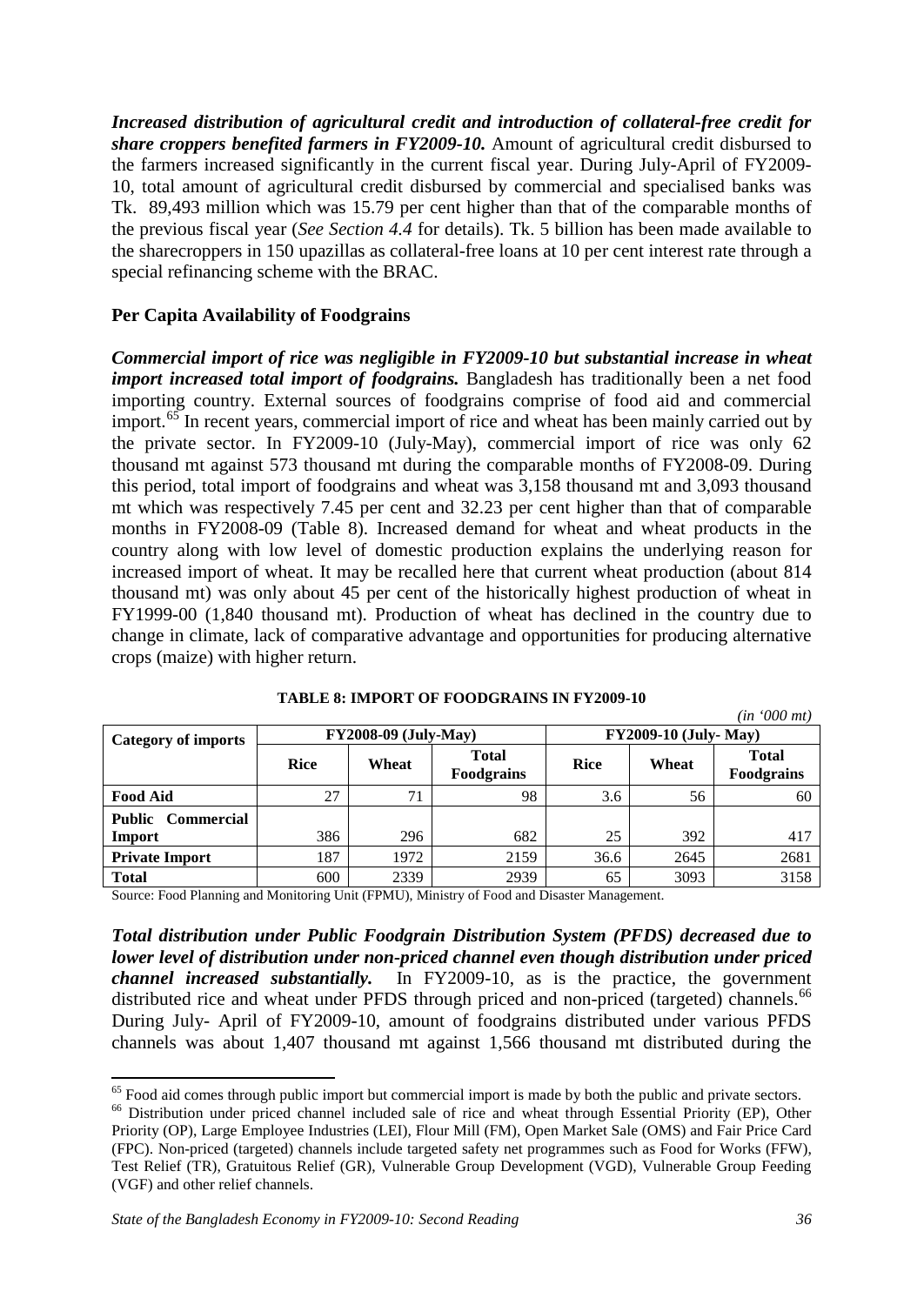comparable period of the previous year (Table 9). In other words, during the first 10 months of the current fiscal year total distribution under PFDS was 10 per cent lower than that of last year. Distribution through non-priced channel (887 thousand mt) was 24 per cent lower than that over comparable period of last year. On the other hand, distribution under priced channel during July- April of FY2009-10 was 520 thousand mt which was 30 per cent higher than comparable period of the previous fiscal year. With a view to ensuring food security of lowincome industrial workers, the government has sold about 21 thousand mt of rice (until April 2010) @Tk. 16 per kg to the garments workers and industrial workers of *Narayanganj, Gazipur, Narsingdi* and *Khalispur* area of *Khulna.*

|                                                           |                  |           |                           | $(5000 \, \text{mt})$     |
|-----------------------------------------------------------|------------------|-----------|---------------------------|---------------------------|
| <b>Channel</b>                                            | <b>FY2007-08</b> | FY2008-09 | FY2008-09<br>(July-April) | FY2009-10<br>(July-April) |
| <b>Priced</b>                                             |                  |           |                           |                           |
| <b>Essential Priorities (EP)</b>                          | 210              | 219       | 178                       | 204                       |
| <b>Other Priorities (OP)</b>                              | 21               | 22        | 18                        | 17                        |
| <b>Large Employers (LE)</b>                               | 12               | 10        | 8                         | 13                        |
| <b>Open Market Sale (OMS)</b>                             | 268              | 194       | 194                       | 286                       |
| <b>Sub Total</b>                                          | 510              | 445       | 399                       | 520                       |
| <b>Non-Priced</b>                                         |                  |           |                           |                           |
| Food for Work (FFW)                                       | 154              | 395       | 268                       | 243                       |
| <b>Test Relief (TR)</b>                                   | 76               | 368       | 141                       | 112                       |
| <b>Vulnerable</b><br><b>Development</b><br>Group<br>(VGD) | 268              | 279       | 228                       | 225                       |
| <b>Vulnerable Group Feeding (VGF)</b>                     | 188              | 507       | 437                       | 241                       |
| <b>Gratuity Relief (GR)</b>                               | 38               | 43        | 9                         | 28                        |
| <b>VGF</b> (Relief)                                       | 232              | 31        | 31                        | $\blacksquare$            |
| <b>Others</b>                                             | 95               | 92        | 54                        | 39                        |
| <b>Sub Total</b>                                          | 1050             | 1714      | 1167                      | 887                       |
| <b>Total</b>                                              | 1560             | 2159      | 1566                      | 1407                      |

**TABLE 9: CHANNEL WISE DISTRIBUTION OF FOODGRAIN IN FY2009-10**

Source: Food Policy Monitoring Unit (FPMU), Bangladesh.

*Increase in domestic production of rice along with increase in import of wheat has increased per capita availability of foodgrains in FY2009-10* (Figure 23). Per capita availability of foodgrains was 453 gram (gm) per day in FY1991-92 which declined to about 430 gm per day in the mid 1990s, and thereafter gradually increased to 544 gm per day in FY2000-01. After that it declined to 519 gm per day in FY2001-02 and showed some fluctuation for several years. Since FY2005-06, per capita availability of foodgrains has been gradually on the rise. According to CPD estimates, per capita availability of foodgrains has increased to 590 gm per day in FY2008-09, and further increased to 605 gm per day in FY2009-10. Given the achievement in terms of per capita availability of foodgrains, it appears that time has come to make renewed efforts toward ensuring a nutritionally balanced diet for citizens through fixing cereal production target at the current level and increased production of other crops. To this end, increase in rice yield will allow the country to release some area under rice for production of other crops.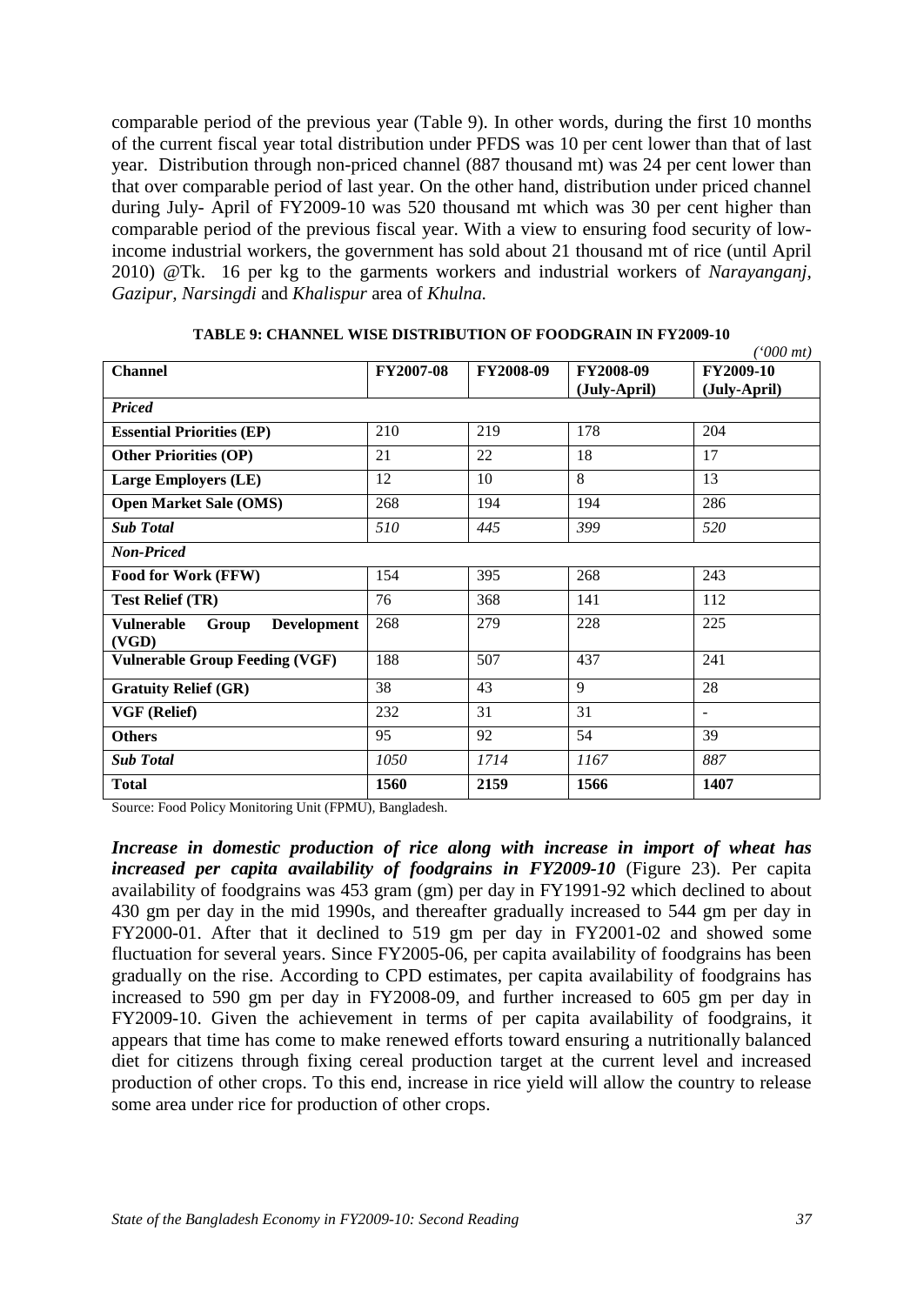

**FIGURE 23: PER CAPITA AVAILABILITY OF FOOD GRAINS**

Source: For 1991-92 to 2007-08, World Food Programme; For 2008-09 and 2009-10, authors' estimate based on data collected from Food Policy Monitoring Unit (FPMU), Bangladesh.

#### **Vulnerability of** *Haor* **Areas Due to Early Flash Flood**

*Pre-monsoon heavy rainfall and flash flood damaged Boro rice in Haor areas and led to increased vulnerability of people in the affected areas.* In early April of 2010, *Boro* rice in *Haor* areas especially in *Sunamganj, Kishoreganj* and *Netrokona* districts was damaged due to pre-monsoon heavy rainfall and flash flood from upstream hilly lands of neighbouring country. Due to the rise of river water level, flood protection embankments collapsed and thousands of ha of *Boro* rice got submerged. According to an estimate by Bangladesh Space Research and Remote Sensing Organization (SPARRSO), about 51 thousand ha of *Boro* rice area has been damaged by the flash flood. *Haor* areas generally tend to be single-cropped. Therefore, total damage of rice crops by the flash flood will have seriously negative impact on the food security situation in those areas. With a view to helping the affected people, the government has taken a number of initiatives which include postponing credit repayment for a year and providing seeds and fertiliser at subsidised price in the next *Boro* season. Apart from these initiatives, the government should take some medium-term initiatives to minimise production risks in the *Haor* areas. To this end, there is a need to develop varieties which could be harvested by mid-April. Development of cold-tolerant, early maturing varieties will be needed for this purpose. Bangladesh may take help from South Korea for this purpose which already has advanced research capacity for development of cold-tolerant rice varieties. Proper maintenance of the embankments will also help to reduce the risk of flood damage. Most importantly, allocations under targeted safety net programmes and employment generation programmes in these areas should be increased in the upcoming budget of FY2010-11.

#### **Low Price Dampened Enthusiasm of Potato Growers**

*Bangladesh recorded highest level of potato production in its history, but low price created a disincentive for potato growers.* The reported total production of potato in FY2009-10 was 8.0 million mt which would be 52.0 per cent higher than that of FY2008-09 and 20.3 per cent higher than that of FY2007-08. It may be noted here that annual compound growth rate in potato production in the 2000s (FY2001-02 to FY2008-09) was 9.7 per cent. Increase in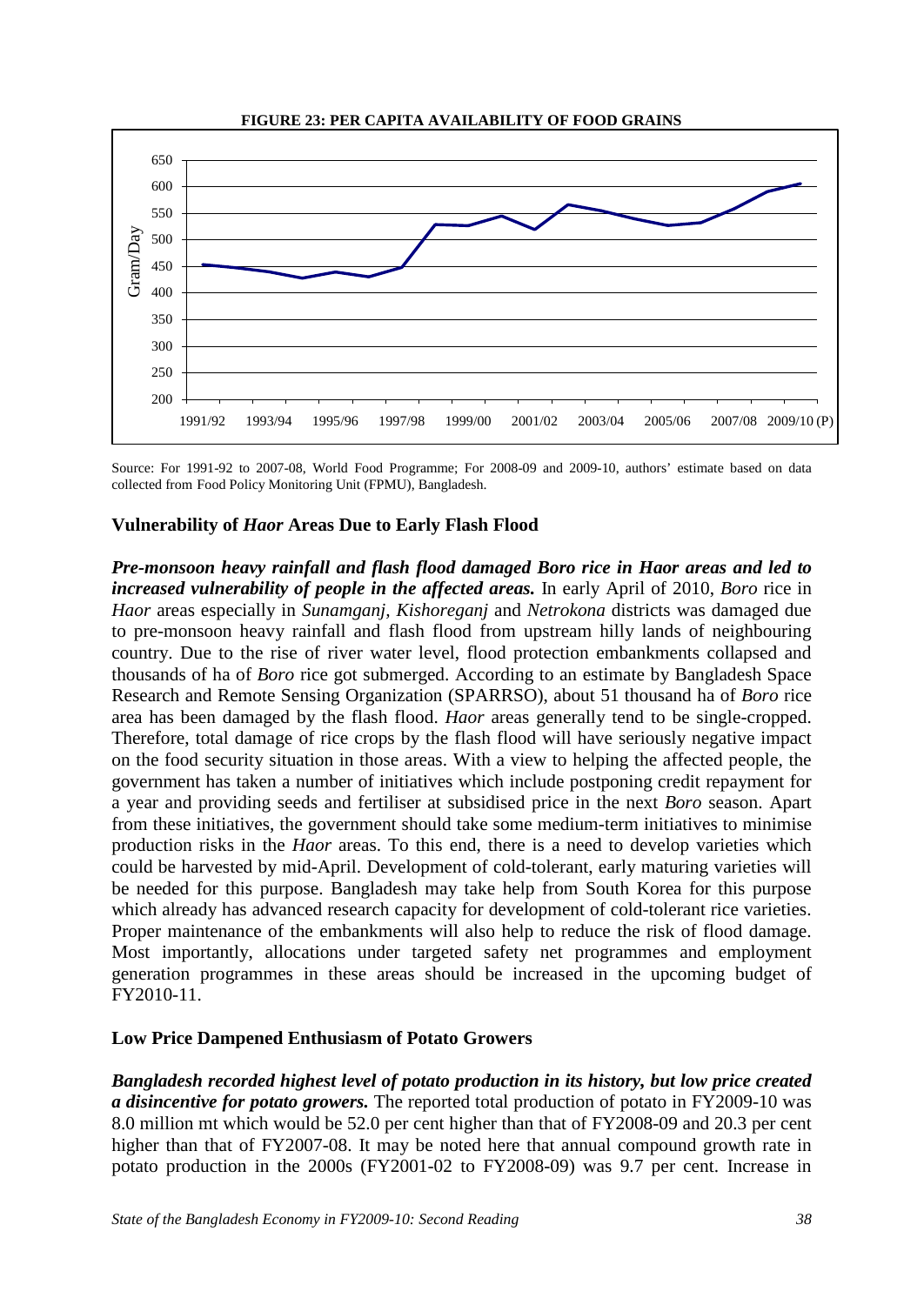potato production in FY2009-10 was due to increase in both acreage and yield. In FY2009- 10, potato area was 440 thousand ha (11 per cent higher than that of FY2008-09 and 9.5 per cent higher than that of FY2007-08) while potato yield was 18.18 mt/ha (36 per cent higher than that of in FY2008-09 and 9.9 per cent higher than that of in FY2007-08). High price of potato (about Tk. 30 per kg) prior to the planting time (September-October 2009) induced farmers to increase area for potato cultivation. Favourable weather and availability of adequate non-urea fertilisers at subsidised price have contributed towards balanced fertiliser use and, helped achieve higher level of potato yield.

Inspite of the bumper harvest, potato farmers were rather disappointed than delighted. Farm level price of potato during the harvesting period was much lower in FY2009-10 than the previous year. Average farm level price of potato in January, 2010 was Tk. 11.73 per kg but it declined to Tk. 7.79 per kg in February, rose to Tk. 7.96 per kg in March, fell to Tk. 7.75 per kg in April and then rose somewhat to Tk. 7.95 per kg in May, 2010 (Figure 24). To contrast, average farm level price of potato for the same period was consistently higher last year.<sup>[67](#page-45-0)</sup> It may also be noted here that average cost of production of per kg potato in FY2009-10 was between Tk. 10 to Tk. 12.



**FIGURE 24: COMPARISON OF FARM LEVEL PRICE OF POTATO IN BANGLADESH: 2009 AND 2010**

Source: Department of Agricultural Marketing (DAM).

*Besides the lower price, inadequate storage capacity aggravated the problem.* Bangladesh has 350 cold storages which have about 2.40 million mt of storage capacity. Around 4.00 million mt of potato is usually stored at home to be subsequently sold in the first half of the year. Thus, there was lack of storage facility for about 1.60 million mt of potato. In FY2009- 10, storage problem had emerged as a severe problem. Taking advantage of the emergent situation, cold storage operators increased their tariff from Tk. 220 to Tk. 260 per sack (80 kg).

*Formulation of an appropriate policy can reduce the existing price risk in potato farming.* There is a cyclical pattern relating to acreage of cultivation and production of potato in

<span id="page-45-0"></span> $^{67}$  In January, February, March, April, and May, 2009 was Tk. 15.25, Tk. 9.95, Tk. 9.68, Tk. 15.72, and Tk. 17.21 per kg respectively.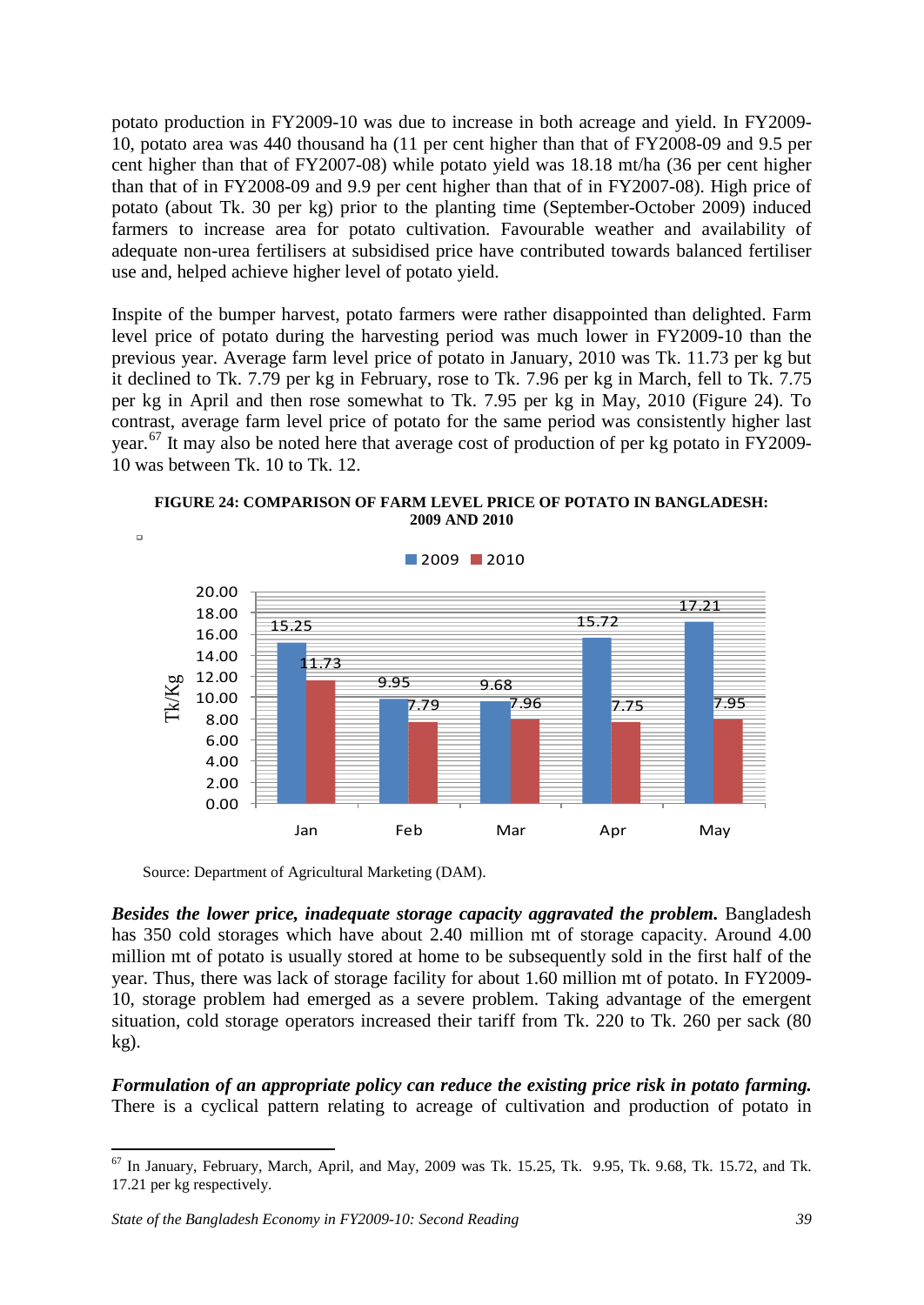Bangladesh. Bumper harvest is normally followed by lower production due to low price, poor storage capacity and inadequate marketing facilities. In this backdrop, the government can (i) encourage investors to establish new cold storages in major potato growing areas<sup>[68](#page-46-0)</sup> by providing credit at lower cost, offering tax holiday, and reducing import duty on machineries used in cold storages; (ii) ensure adequate electricity supply in cold storages; and (iii) provide priority to farmers in terms of storing their potato in cold storages. Government could also think of setting up cold storages on PPP basis.

*To stimulate export, the government has raised cash incentive for potato exporters from existing level of 10 per cent to 20 per cent, with effect from April, 2010 which had a positive impact on potato exports.* Potato export in April 2010 (4,182 mt) was 18 per cent higher than in March 2010. Bangladesh exported about 9,000 mt of potato, mainly to Malaysia and Singapore, during February-April of 2010. Cash incentive for export of potato should be continued in the next year. Provision of cash incentive could be linked to traceability condition, meaning that in all exported potato sacks putting the identity number of farmer, producing the potato, should be made mandatory. This will help Bangladesh to export potato to super-markets in the developed countries which will help to fetch higher price. If it can be successfully implemented then Bangladesh in the long run will be able to translate the existing adversity into a real opportunity for the country. Export of potato to Malaysia, Sri Lanka, Singapore, Thailand and Middle East has good potential.

### **SECTION VII: EMPLOYMENT GENERATION PROGRAMMES OF THE GOVERNMENT**

In Bangladesh, a large number of social safety-net programme (SSNP) are in operation<sup>69</sup>. Each year the government spends significant amount of resources to service these programmes<sup>[70](#page-46-2)</sup>. Often the system has been criticised for lacking coordination and a coherent strategy. The idea of comprehensive, household based welfare programme has also been mooted by some in this context with a view to raising the efficacy of these programmes. The government initiated two new programmes namely (a) *Employment Generation for the Hardcore Poor* (EGHP); and, (b) *National Services Pogramme* (NSP) in FY2009-10 with a view to creating jobs for two important groups of citizens: the very poor who tend to have low capacity for labour market participation during lean periods, and the educated youth for which group the unemployment rate is significantly high. The first one was indeed a continuation of the earlier *100-Day Employment Generation Programme* while the second one was a new one.

The following two sub-sections undertake an assessment of these two important programmes with a view to identifying their core strengths and weaknesses.

#### **7.1 Employment Generation for the Hardcore Poor (EGHP)**

The government had allocated Tk. 778 crore to implement the EGHP in the course of FY2009-10. It is being implemented during the two lean periods in selected poverty-prone

<u>.</u>

<span id="page-46-0"></span><sup>68</sup> It is to be noted that ten major potato growing districts (*Bogra, Chandpur, Comilla, Dinajpur, Joypurhat, Munshiganj, Nilphamari, Naogaon, Rajshahi* and *Rangpur*) produce more than 70 per cent of total potato production in the country.

<span id="page-46-2"></span><span id="page-46-1"></span> $^{69}$  Currently there are sixty seven such programmes in existence.<br><sup>70</sup> 15.22 per cent of total budget was allocated for safety-net programmes in FY2009-10.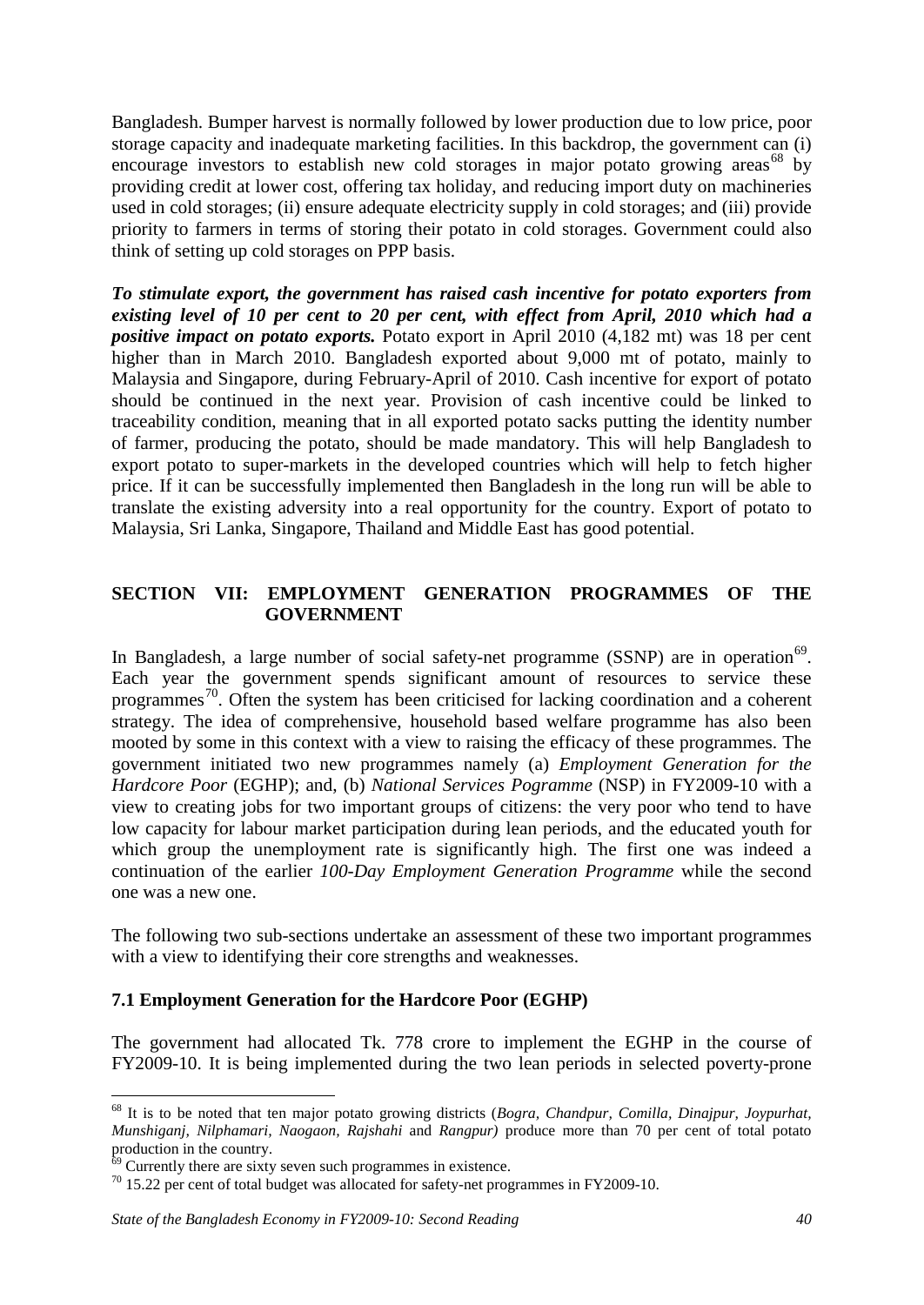areas. During the first phase (Sept.-Nov., 2009), the programme encompassed 16 districts. However, only 3.96 per cent of the 10.40 million<sup>[71](#page-47-0)</sup> people living below the lower poverty line in those districts was covered under the programme. The second phase of the EGHP (Mar.- Apr., 2010), however, has been wider in terms of both coverage (all 64 districts with 4.69 per cent of population under the lower poverty line being brought under the programme) and allocation (with a higher wage rate of Tk. 120 per day compared to Tk. 100). In terms of budget expenditure, about 86.7 per cent and 90.9 per cent<sup>[72](#page-47-1)</sup> of the allocated funds were respectively utilised during the two phases. It is encouraging to note that project completion rate, which was about 62 per cent in the first phase, reached 82 per cent during EGHP-II.

| <b>Line Items</b>                          | <b>Phase I</b> | <b>Phase II</b> | % change |
|--------------------------------------------|----------------|-----------------|----------|
| <b>Districts</b>                           | 16             | 64              | 300.00   |
| Wage (Tk.)                                 | 100            | 120             | 20.00    |
| Beneficiary coverage (mln)                 | 0.44           | 1.25            | 184.09   |
| Initiated projects                         | 7014           | 20122           | 186.88   |
| Average number of projects per district    | 438.38         | 314.41          | $-28.28$ |
| Mandays per project                        | 2269.32        | 2239.87         | $-1.30$  |
| Completion rate (% of initiated projects)  | 62.08          | 82.10           | 20.02*   |
| Total allocation (mln Tk.)                 | 1775.41        | 6000            | 237.95   |
| Allocation per district (mln Tk.)          | 110.96         | 93.75           | $-15.51$ |
| Allocation per initiated project (mln Tk.) | 0.25           | 0.30            | 17.80    |
| Total expenditure (mln Tk.)                | 1538.72        | 5455.30         | 254.53   |
| Expenditure as % of total allocation       | 86.67          | 90.92           | $4.25*$  |

**TABLE 10: COMPARATIVE PICTURE OF TWO PHASES OF THE EGHP**

Source: Calculation based on data from MoFDM, GoB

Note: Allocation and expenditure for Phase II as of 13 May 2010

*\** Percentage Points

*Though the progress registered during the second phase of the programme has registered some positive achievement, analysis of official data and investigation at the field level exposed a number of disquieting features with regard to various activities at the allocation, beneficiary selection and project implementation stages.*

*Coverage, Allocation and Project Selection:* While the exclusion of *Jamalpur* from Phase I of the EGHP was a surprise, it was no less notable that the number of beneficiary cards in *Nilphamari* and *Kurigram* in the second phase was lower when compared to the previous phase, despite both the districts being high-poverty prone areas. This raises significant concern with regard to the targeting mechanism of the overall programme. It is also to be noted that beneficiary coverage in 7 out of 16 districts covered under Phase I has been reduced in Phase II. In view of this, the importance of using the *Household Income & Expenditure Survey* (HIES) Poverty Map for target identification for these types of programmes cannot be overemphasised.

Some experts have recommended to concentrate on specific poverty-prone regions rather than attempting to cover the entire country. In industry-intensive regions (e.g., Chittagong), minimum daily wage for labourers are higher than the Tk. 120 stipulated under the EGHP which makes it difficult to find appropriate candidates, and often leads to higher degree of leakages. Greater coverage in *monga* and river bank erosion prone areas (*Nilphamari, Kurigram* or *Jamalpur*, etc.) would perhaps be a better option in this regard. This calls for

<span id="page-47-0"></span> $71$  BBS (2009)

<span id="page-47-1"></span> $72$  Allocation and expenditure for Phase II as of 13 May 2010.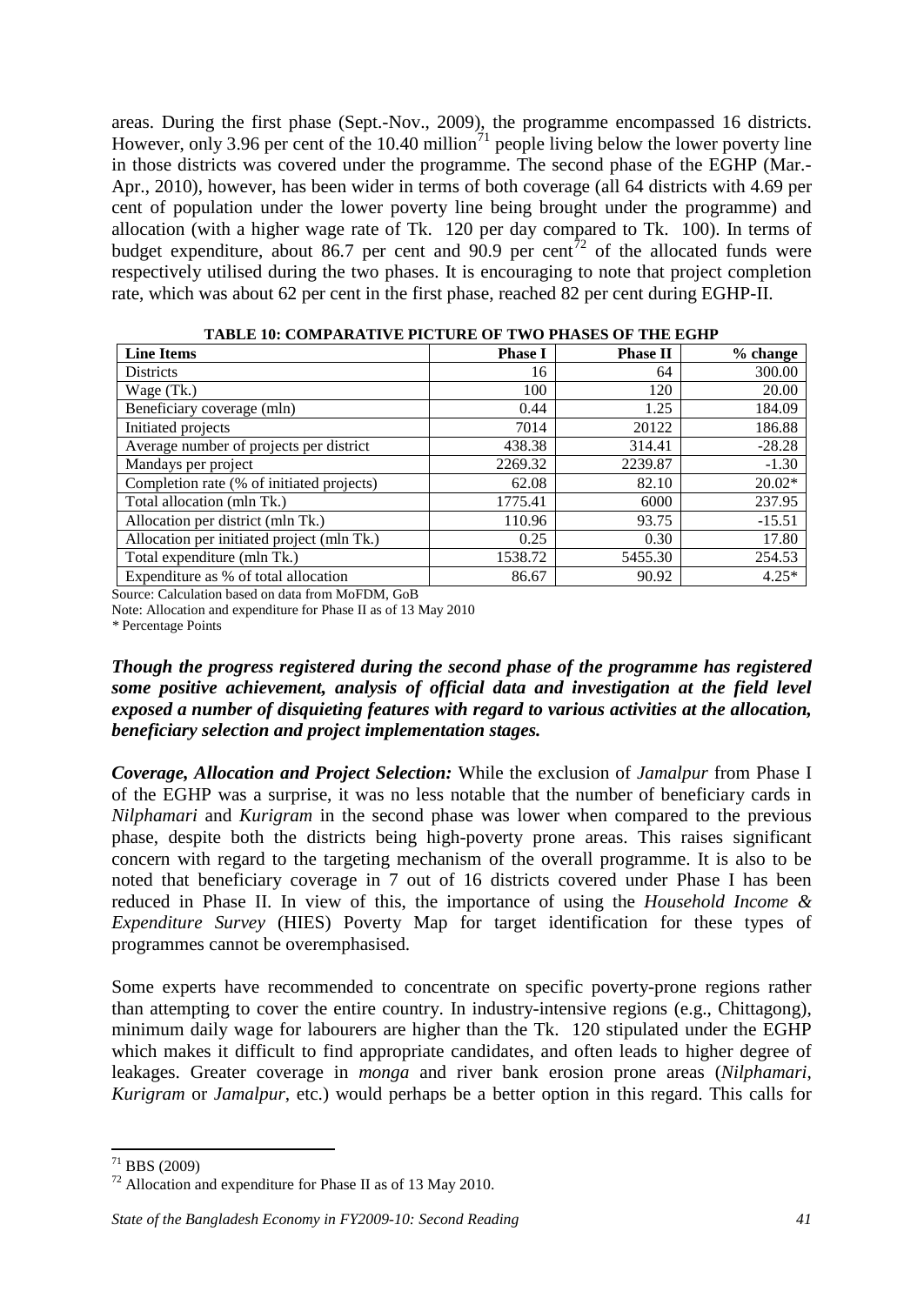designing of a *Region Specific Master Plan* (RSMP) to cater to the needs of the deserving beneficiaries.

Although allocation per district in Phase II has decreased by around 16 per cent, this can be explained by the fact that less poverty prone districts are supposed to have lower coverage. Project completion rate till the beginning of May, 2010 was almost 20 percentage point higher than the total completion rate in Phase I. While this development is encouraging, one will need to be cautious as to whether this reflects the current policy emphasis on selecting more small scale projects, or this owed to more efficient performance at the implementation level. It has been found that man-days per project in Phase II decreased by 1.3 per cent when compared to that of Phase I. Though an insignificant departure, this could be an indication that more smaller projects were initiated during the current phase. However, findings from a survey by the CPD show that some relatively larger sized projects were also initiated in Phase II with two or more small projects linked together in some instances.

*Beneficiary Selection and Monitoring:* The EGHP guideline advised inclusion of NGOs in the beneficiary selection process; however, this provision was largely ignored at the operational level. Besides, the new lists prepared by the Upazilla Committees were reported to be subject to nepotism in a number of cases. In view of these, it is recommended that beneficiary selection should be conducted in consultation with local NGOs. This is particularly important since most of these NGOs have their own database of the poor community of the area along with resource maps, coverage of other SSNPs and other household level data. Taking inputs from local NGO databases could be beneficial in terms of identifying most appropriate candidates for inclusion under the programme. Government may also partner with local NGOs for monitoring the implementation process since these entities are more conversant with the reality on the ground and tend to have greater acceptability among the local community.

In order to ensure successful implementation of the EGHP, it could be integrated with other programmes as in the case of Argentina which has linked employment-generation programmes to mandatory enrolment in schools and immunisation for children. Similarly, a database could be developed containing the coverage of SSNPs which would be helpful in the beneficiary selection procedures. Most importantly, the EGHP should have a quota involving women and indigenous communities into the programme. It was also suggested by many that inclusion of more women workers in the programme could create an opportunity for the male members of the respective families to migrate to urban or semi-urban areas which could eventually lead to better combined earnings by the family as a whole. This could also complement the government's efforts towards attaining some of the key targets of the *Millennium Development Goals* (MDGs).

*Administrative Costs:* There has also been significant concern with regard to allocation of resources for administrative cost related to monitoring of the programme during the previous *100-Day Employment Generation Programme*. However, the EGHP made a departure in this context and funds were allocated to carry out administrative duties. Nevertheless, discussions with relevant stakeholders revealed that the allocation was not adequate in many districts. In view of this, funds for administrative costs should be allocated on a case-by-case basis considering the grass root level reality rather than these being equal across the board. This argument can be strengthened by the fact that expenditure by a tag officer in *Kurigram* differs significantly from that required by an officer in the *Haor* areas due to a number of factors including location of the project, distance from the centre, and mode of transport.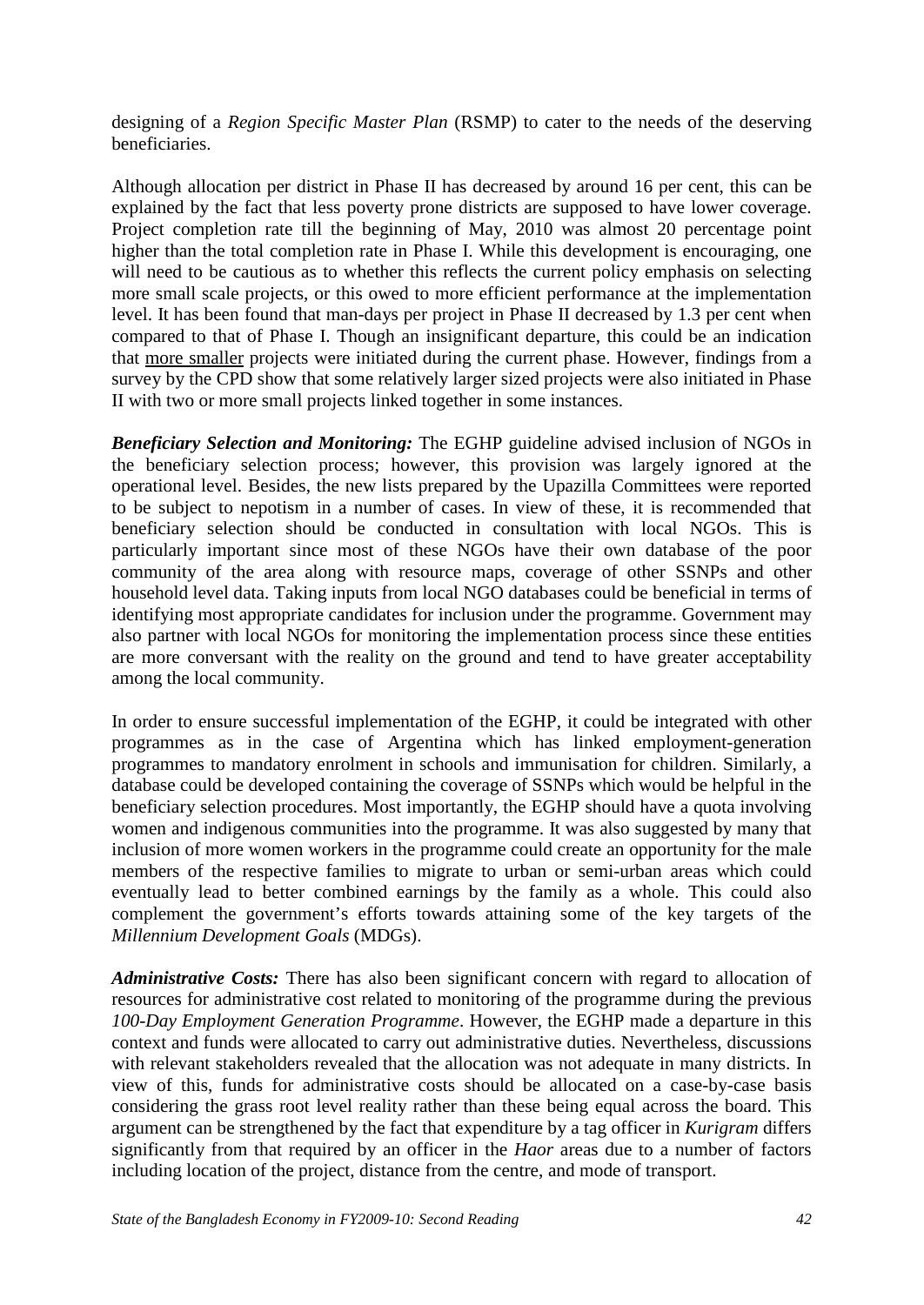*Project Period:* It is of importance in this particular situation to complete project and beneficiary selection, along with fund disbursement, prior to the commencement of the lean periods. This would leave adequate time in hand to deal with administrative procedures at the local level and reduce the likelihood of late start of the programme. Besides, lean periods in the annual cycle (as is set in the programme) are not uniform for all eco-regions. There is significant seasonal diversity among *monga*, flood and river-bank-erosion prone areas. The aforesaid RSMP can be a useful tool towards addressing this concern.

*Other Recommendations:* On the whole, in order to induce a demand-driven (bottom-up) process, in terms of both selection of beneficiaries and projects, this programme could be enacted into a law (similar to India's *National Rural Employment Guarantee Act* or NREGA). To reduce the scope for nepotism, corruption and leakages, and to enhance transparency and accountability, Bangladesh may follow the NREGA practice of providing beneficiaries with bank accounts. This will also reduce the scope for manipulation with regard to distribution of cards, and the cheque books could keep leakage and corruption in check. Reforms have to be initiated where the central bank should become an active partner. The government may also consider creating a dedicated website highlighting regularly updated information with regard to the implementation status of the project. Such an initiative could be considered in line with the government's pledge to create a *Digital Bangladesh*. This could also play a pivotal role in meaningful implementation of the *Right To Information* (RTI) Act. Mention may be made here of India's NREGA website which is rich with relevant information and has proved to be very useful in terms of facilitating the monitoring process of the programme.

The upcoming National Budget for FY2010-11 will need to allocate adequate funds to fulfill the mandate and objectives of the EGHP, particularly keeping in view the envisaged coverage and diversity and location specific requirements.

# **7.2 National Services Programme (NSP)**

The second programme, the NSP scheme was initiated in the FY2009-10 budget with an aim to provide employment opportunities to the educated unemployed in selected areas. Tk. 20 crore allocation was made to this end. Initially, the beneficiaries for the progamme were to include 6,700 youths from *Kurigram* and *Borguna* with higher secondary or higher qualification. Subsequently, the eligibility criteria were relaxed and now the target group will also include those having educational qualification equivalent to secondary school certificate (SSC). This has increased the number of applicants for the programme. Latest data (as of March, 2010) shows that with the new criteria in place, 31,620 applicants have been selected for training from about 37 thousand applications in *Kurigram*. Of this, a total of 9,950 youths are receiving training in the first phase of the programme; they are to be subsequently place with government jobs for two years.<sup>[73](#page-49-0)</sup> This leaves more than  $27$  thousand candidates, from *Kurigram* alone, to be trained in a phase-by-phase manner. Moreover, the programme is planned to be expanded to *Gopalganj* and *Barguna*. In this backdrop, there is a need to allocate adequate funds to keep the programme running in the upcoming budget, taking into cognisance the higher demand for resources.

Trainers and other implementing officers reported to have found it difficult to cope with the programme requirements as the responsibilities have to be carried out in addition to their

.

<span id="page-49-0"></span> $^{73}$  So far, about Tk. 9 crore has been allocated for the 3 month's training in FY2009-10.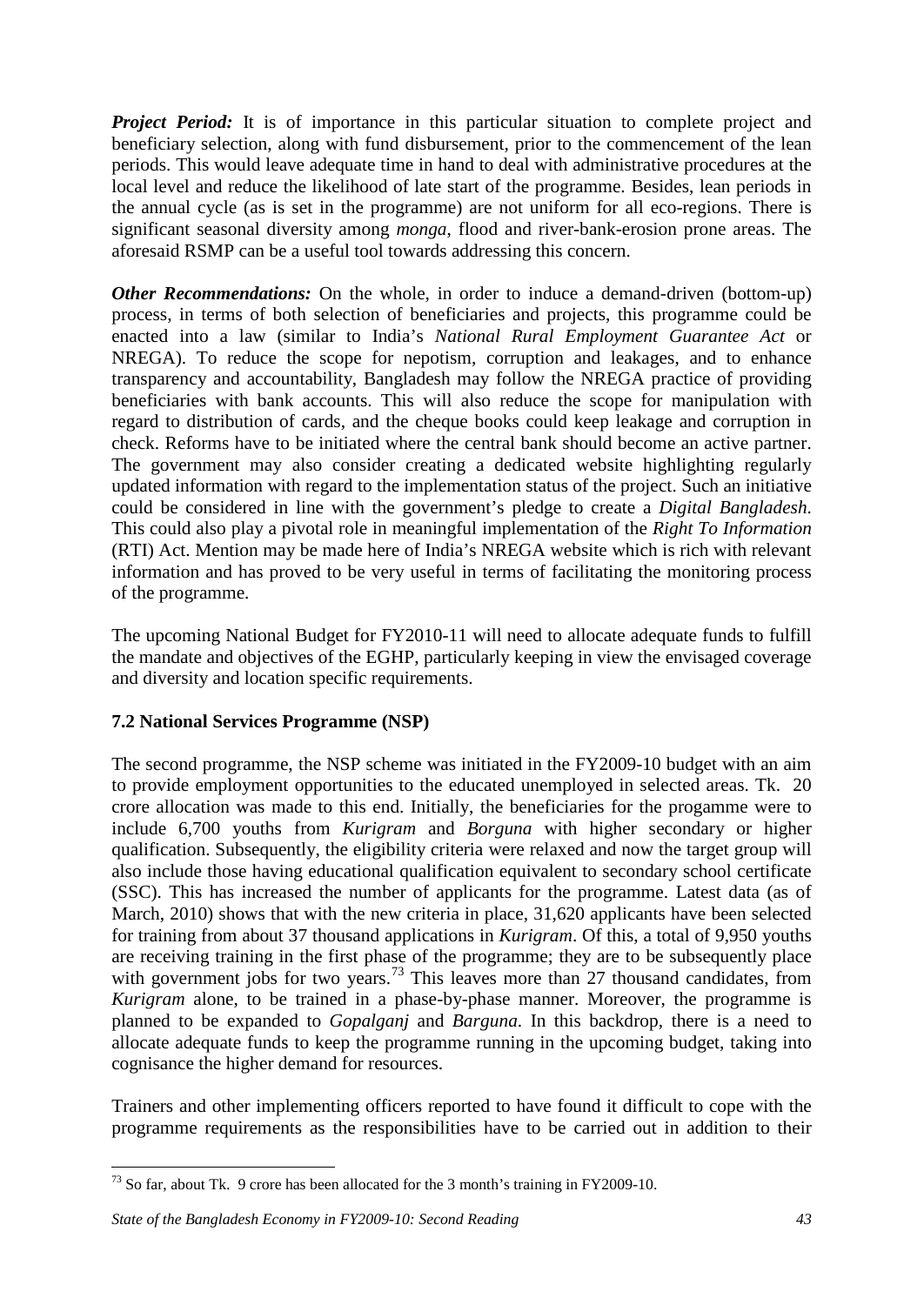regular official duties. Creation of a separate division/wing for the NSP with dedicated manpower could help overcome these bottlenecks. Furthermore, government may also consider hiring qualified trainers/consultants to reduce the burden this entails for the government officials involved. Besides, it was also suggested by many that a part of the trainees' salary may be deposited in their respective bank accounts so that after completion of the provisioned two years they may have some capital in hand to start a venture or become self-employed.

Field level information suggests that some of the provisions in the related Guideline are not clear and needs to be revisited. Besides, the government's commitment with regard to job creation for the trained youths raises question as to whether there is a match between demand and training, or whether adequate vacancies can be subsequently created to recruit these trained youths. More than that, how high or low is the possibility/consequences of a *mainstreaming/absorption movement* once the two-year job contract had expired? With the programme still in its pilot phase, there could not be a better time to address these crucial concerns upfront and take flanking measure.

Policymakers will need to take the abovesaid issues into cognisance, and the upcoming National Budget for FY2010-11 will need to reflect the attendant strategy by taking a longterm perspective.

# **SECTION VIII: TOWARDS ATTAINING MDGs IN EDUCATION AND HEALTH SECTORS**

*It has been estimated that an amount of Tk. 7,00,000 crore will be required over the next six years (2010-2015) in order for Bangladesh to attain the seven MDGs by 2015.* About a quarter of this will need to be allocated towards the health and education sectors alone (GoB, 2009) to attain the related targets. The latest *Global Monitoring Report*, published by the World Bank (WB) and the International Monetary Fund (IMF), has come up with the theme of 'development emergency', and called for urgent global actions to avoid the erosion of hard-won gains against poverty, hunger, illiteracy and diseases. Such concerns, coupled with various fiscal and administrative limitations, transmit a desperate need to not only maintain but also significantly augment public spending in priority areas of health and education. It is also to be noted that the target year for the MDGs, 2015, coincide with the Sixth Five Year Plan (SFYP) period of Bangladesh, of which FY2010-11 will be the first year. Hence, it is crucial that Bangladesh is up-to-speed in this final round of the journey.

#### **8.1 Education Sector**

<u>.</u>

Education and poverty are positively correlated: more education increases the scope of the poor to participate in the mainstream economy activities, thereby allowing them to upgrade their living standards. MDG-2 stipulates achieving universal primary education by  $2015.^{74}$  $2015.^{74}$  $2015.^{74}$ Available official statistics show that the rate of net enrollment at the primary level in Bangladesh currently stands at around 91 per cent (as of 2008)<sup>[75](#page-50-1)</sup> while only about 80 per cent of the primary school children are able to reach Grade Five. Taking 1990 as the base year,

<span id="page-50-0"></span> $74$  The target is to ensure that by 2015, all children (girls and boys) will be able to complete a full course of primary schooling.

<span id="page-50-1"></span><sup>75</sup> However, independent studies somewhat contradict this position and claim that the rate is not over 80 per cent (particularly due to high rate of school dropout).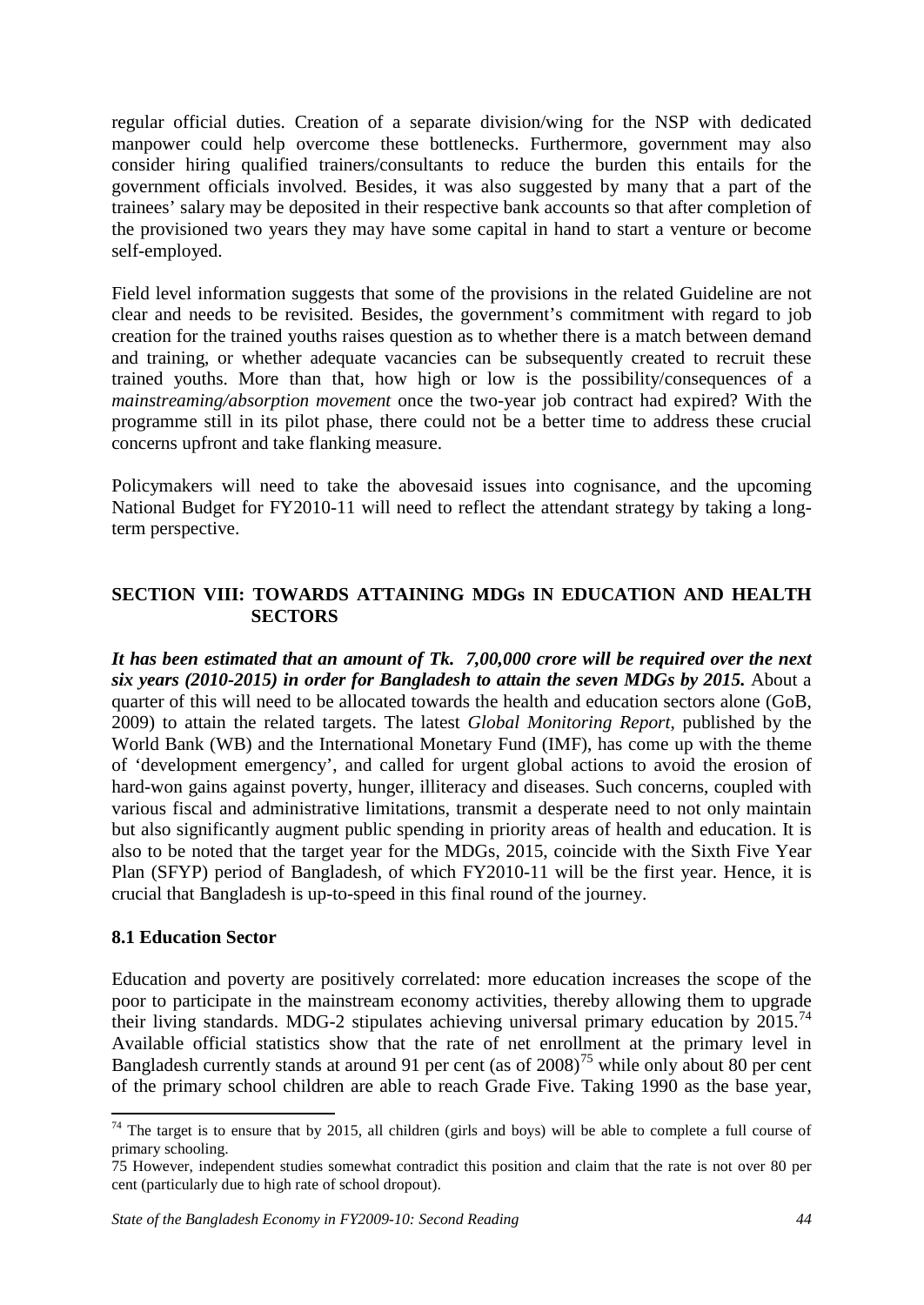progress with regard to enrollment was found to be 30 percentage points while that for the latter indicator was about 39 percentage points. Besides, about 2.4 million children within the 6 – 10 year age group are not enrolled in primary schools (GoB, 2009). With the global financial crisis clearly reversing the progress made to date, apprehensions are mounting with regard to mobilisation of the required funds for attainment of MDGs in countries such as Bangladesh.

It is encouraging to note that various initiatives taken by successive governments in Bangladesh towards addressing the overwhelming need to ensure education for all has positioned the country on a positive track, with regard to a number of key indicators. However, maintaining the pace and achieving the target post formidable challenges. As in previous years, education sector received highest priority in FY2009-10 and received about 12 per cent of the total allocation in the ADP.<sup>[76](#page-51-0)</sup> With regard to utilisation, Ministry of Education (MoE) exhausted about 82 per cent of the allocation till April, 2010 while the corresponding share for the Ministry of Primary and Mass Education (MoPME) reached 67 per cent during the same period.<sup>[77](#page-51-1)</sup> This underscores the need for urgent completion of the projects under the MoPME. This necessity is further corroborated by the finding that while a sum of Tk. 1,00,000 crore will need to be spent in the education sector during 2010-2015 for the country to achieve MDG-2, the lion's share (79 per cent) will need to be allocated towards the primary sector to ensure that children remain in schools (*ibid*).

While there are several quality enhancement and stipend programmes in place, the *Primary Education Development Program* (PEDP), currently running in its second phase, is considered to be the most comprehensive endeavour in this context. The PEDP II aims at creating opportunities for all to have access to primary education along with removal of gender discrimination at the primary level institutions. During the first ten months of FY2009-10, expenditure under the programme is recorded to be about 70.4 per cent of the total allocation. Whilst above average, full utilisation of the allocated funds was essential to attain the MDG-2. The *Reaching Out of School Children* (ROSC) project is yet another useful programme towards attaining MDG-2. Although only about 45 per cent of the released fund (Tk. 92.89 crore) for FY2009-10 has been utilised till March, 2010, this share is expected to be doubled by the end of May, 2010 when the second installment is channeled to the respective implementing organisations at the local level. In addition, the government, with support from donor agencies, is also implementing a number of school feeding programmes. Of these, the *EC Assisted School Feeding Programme,* with a project life till 2013, aims at covering 2 lakh students in 617 government primary schools across 10 upazillas. Although currently at an early stage, the project, along with the ongoing ones, is likely to be critical towards improving retention rate at the primary schools especially in the poverty prone areas. The possibility of large scale school-feeding programmes to enhance nutritional intake of students needs to be seriously considered in view of its critical importance for both in terms of enhancing education intake capacity of students and their retention in classes. In view of this, the upcoming national budget will need to focus extensively on the timely and quality implementation of the aforesaid programmes. While

<span id="page-51-0"></span><sup>76</sup> About 3 per cent (Tk. 948 crore) allocated to Ministry of Education and 9 per cent (Tk. 2,828 crore) to Ministry of Primary and Mass Education

<span id="page-51-1"></span> $77$  However, these utilisation rates changed significantly (54 per cent for MoE and 69 per cent for MoPME) when compared to Revised ADP (RADP) allocation for FY2009-10. This is explained by the fact that RADP allocation for MoE was raised substantially (from Tk. 948 crore to Tk. 1,425.46 crore) while the same for MoPME was scaled down (from Tk. 2,828 crore to Tk. 2,742.84 crore).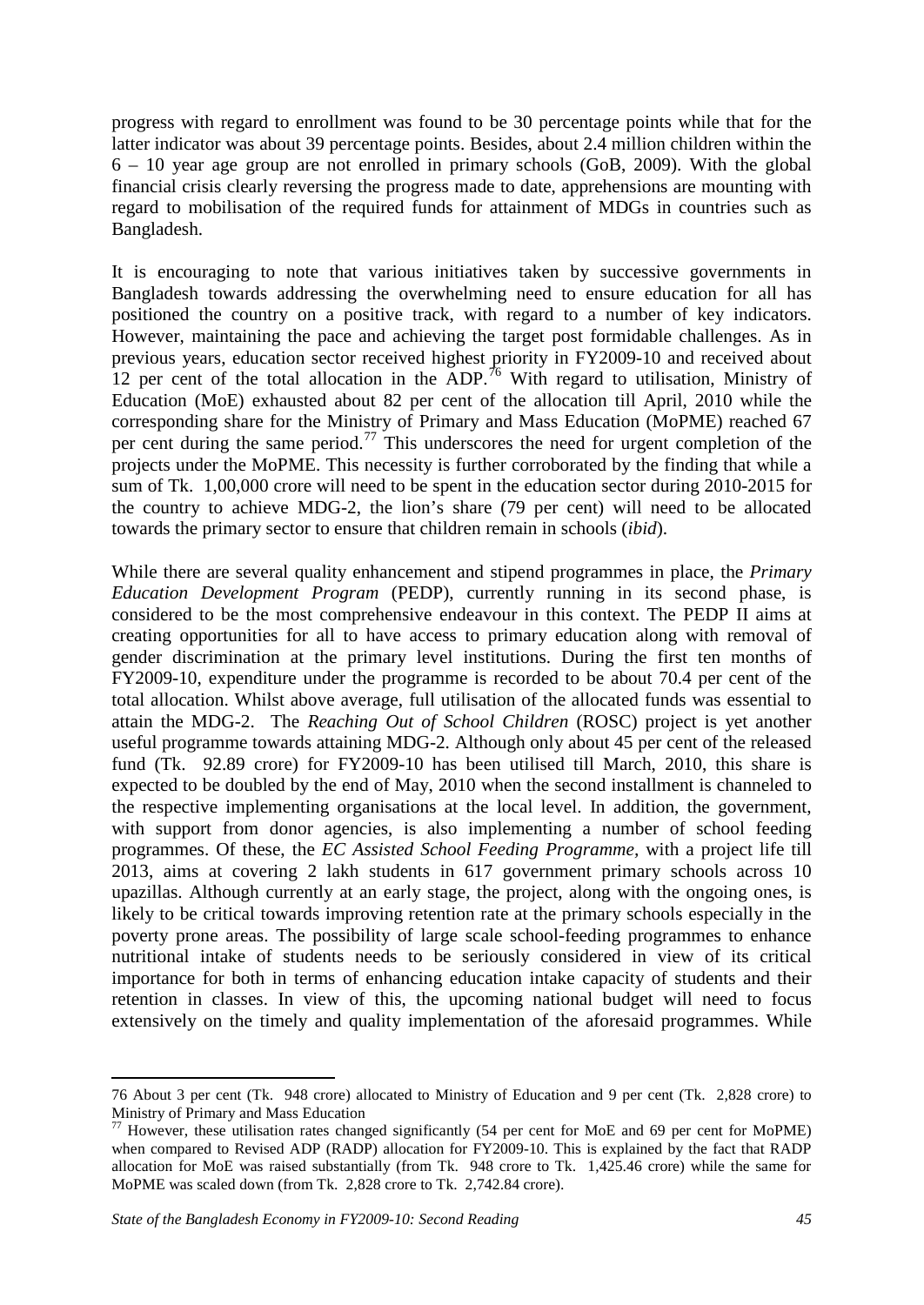bringing more children under the umbrella of literacy is the key objective under MDG-2, the necessity to ensure quality education shall not, in any way, be undermined.

Notwithstanding the progress made in terms of interventions on the supply-side, other supportive steps will be required. Salaries of primary school teachers will need to be increased, perhaps by more than 20 per cent, in order to motivate them to provide quality teaching and ensure their regular attendance. Motivated teachers play an important role in retaining students in the class room (*ibid*). As would be recalled, the recently prepared list for the *Monthly Pay Order* (MPO) scheme has come under criticism from various quarters. Good governance in education must be ensured if the MDG-2 targets are to be achieved and the MPO listing could become a litmus test for this.

It is encouraging to observe that in India the *Right To Education* (RTE) Act, with the provision of providing free and compulsory schooling to children in the 6-14 year age cohort, has come into force in April, 2010. By taking this measure, India has joined some 20 other countries including China and Switzerland which have laws guaranteeing free and compulsory education for eight years of elementary education. At some point in time Bangladesh may also think of joining this group of countries.

#### **8.2 Health Sector**

There is no denying the revealed experience that access to basic health care is of paramount importance for any country to build a sustainable base for economic development. As for Bangladesh, health sector has always received significant importance in terms of budgetary allocation. However, the fact remains that currently only 40 per cent of the total population has access to basic health care and roughly 51 per cent has access to essential medicines.<sup>[78](#page-52-0)</sup> Therefore, one can hardly underestimate the need for quality enhancement in healthcare services with a view to attaining the three health related  $MDGs^{79}$  $MDGs^{79}$  $MDGs^{79}$  by 2015. While some mentionable progress has been made in Goal 4 and 6, attainment of Goal 5, *Improving Maternal Health,* has become doubtful. As Table 11 underscores, there is an urgent need for policy intervention to build up a core of skilled professionals in the maternal healthcare sector which could help Bangladesh attain the related target.

| <b>MDG</b> Indicators                                       | <b>Base year</b> | <b>Current</b> | <b>Target</b> |
|-------------------------------------------------------------|------------------|----------------|---------------|
|                                                             | (FY91)           | <b>Status</b>  | for 2015      |
| Under-five mortality rate                                   | 146              | 62 (2009)      | 50            |
| Infant mortality rate                                       | 92               | 45 (2009)      | 31            |
| Proportion of 1-year old children immunised against measles | 54               | 87 (2008)      | 100           |
| Maternal mortality rate per 100,000 live births             | 574              | 348 (2008)     | 143           |
| Proportion of births attended by trained health personnel   |                  | 24.4 (2009)    | 50            |

**TABLE 11: PROGRESS IN SELECTED MDG INDICATORS**

Source: Compiled from GoB (2009) and BBS

.<br>-

According to GoB (2009), about Tk. 78,000 crore will need to be allocated towards the health care sector if Bangladesh is to achieve the targets of MDGs 4, 5 and 6 with the greater share (52 per cent) to be allocated towards enhancing human resources through increasing salaries and providing in-service training.

<span id="page-52-1"></span><span id="page-52-0"></span><sup>78</sup> http://www.apc.org/en/blog/digital-bangladesh-prime-ministers-dream-vs-unders <sup>79</sup> The three health related goals are (i) *Goal 4*: Reduce child mortality, (ii) *Goal 5*: Improve maternal health, and (iii) *Goal 6*: Combat HIV/AIDS, malaria and other diseases.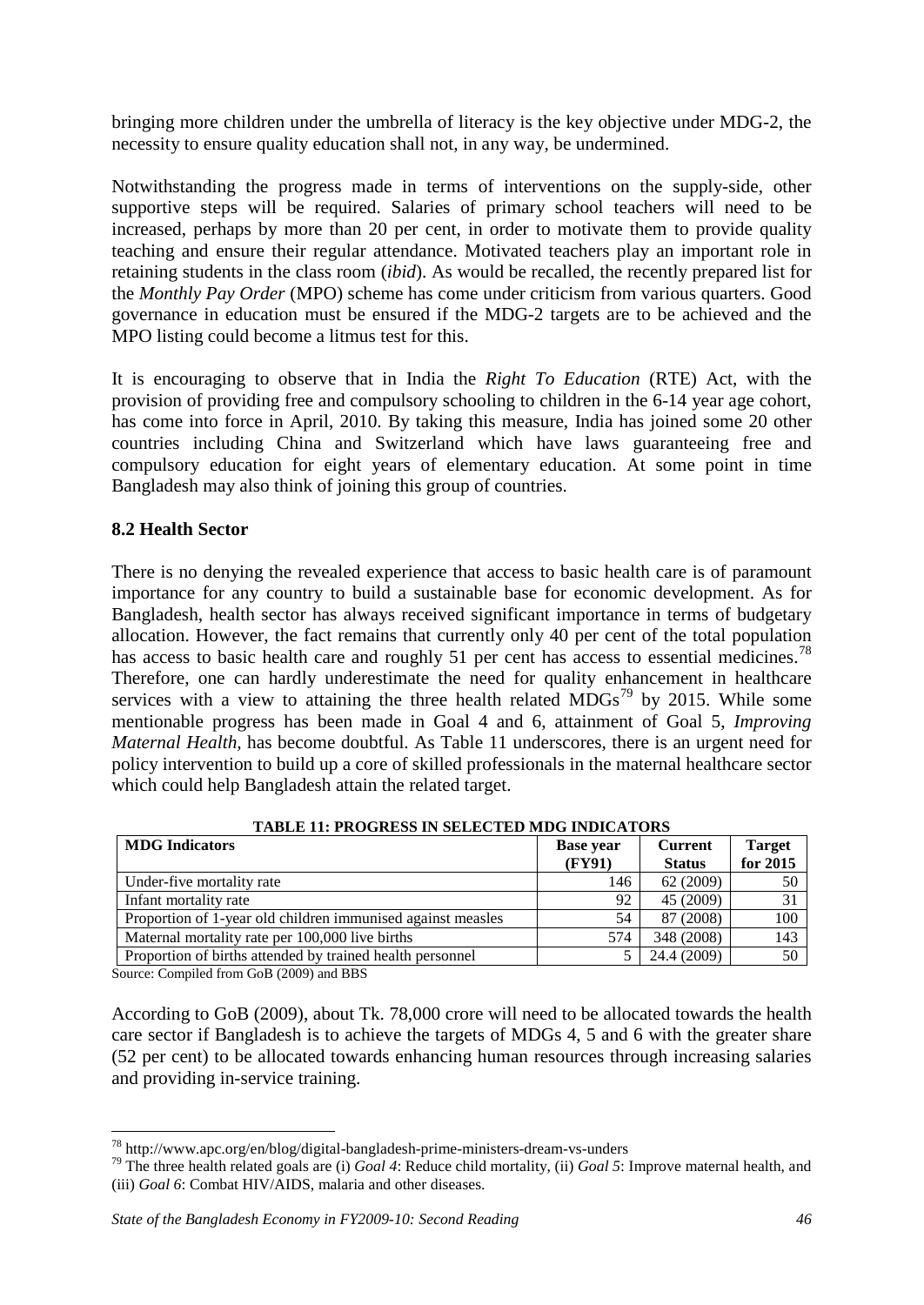As is known, the initial allocation for the Ministry of Health and Family Welfare (MoHFW) in the budget for FY2009-10 was Tk. 3,063.8 crore which was then revised downwards in the RADP to Tk. 2,814.4 crore. It is a matter of concern that total utilisation at the end of April, 2010 stood at merely 51 per cent of the original ADP allocation and 56 per cent of the RADP. With the target of exhausting the remaining 46 per cent within the next couple of months, the government now certainly has an almost impossible mission to accomplish.

Though the ongoing *Health Nutrition and Population Sector Program* (HNPSP)<sup>[80](#page-53-0)</sup> stands out as the major initiative towards attaining health related MDGs, only about 45 per cent of the total RADP allocation for FY2009-10 could be utilised till March, 2010. Table 12 depicts a mixed picture with regard to performance of selected key components of the HNPSP which calls for urgent intervention by the government to be at par with the aims and objectives of the MDGs.

| <b>Selected Components of HNPSP</b>                          | <b>RADP</b><br>(crore Tk.) | <b>Release</b><br>(as % of RADP) | <b>Expenditure</b><br>(as % of<br>RADP |
|--------------------------------------------------------------|----------------------------|----------------------------------|----------------------------------------|
| <b>Essential Services Delivery</b>                           | 46.1                       | 73                               | 67                                     |
| <b>Improved Hospital Services Management</b>                 | 16.2                       | 66                               | 30                                     |
| Pre-Service Education                                        | 4.8                        | 47                               | 43                                     |
| In-Service training                                          | 2.4                        | 67                               | 90                                     |
| Micro Nutrient Supplementation                               | 2.1                        | 86                               | 15                                     |
| Maternal, Child and Reproductive Health Services<br>Delivery | 22.4                       | 41                               | 40                                     |
| <b>National Nutrition Programme</b>                          | 19.1                       | 37                               | 35                                     |
| <b>Physical Facilities Development</b>                       | 67.5                       | 79                               | 48                                     |

**TABLE 12: PROGRESS IN SELECTED COMPONENTS OF THE HNPSP (JULY-MARCH, FY2009-10)**

Source: MoHFW, GoB

The ongoing *Maternal Health Care Voucher Scheme* should be continued and expanded to cover at least 60 upazillas from the existing 45 upazillas. Special attention needs to be given to *monga* prone, *char* and *Haor* areas. Besides, ensuring quality services by, and management of, the *Community Clinics* (CCs) is a key issue since these centres can play a strategic role in ensuring access to basic healthcare facilities by the poor and marginalised sections of the population.

#### **8.3 The Way Forward**

<u>.</u>

Budget for FY2009-10 did not clearly articulate whether allocations for education and health sectors were designed in line with the MDG requirements. The budget for FY2010-11 should be designed in such a manner that allocations are in sync with resource requirements for the MDG targets.<sup>[81](#page-53-0)</sup> Bangladesh will also need to raise voice to pull additional international assistance to meet the MDGs.

<span id="page-53-0"></span><sup>&</sup>lt;sup>80</sup> Under the HNPSP, a total of 55 operational plans (OP)/projects are currently being implemented.<br><sup>81</sup> Bangladesh is now in the process of preparing the country document in view of the MDG summit in September 2010. It is thus essential that there is coherence between the budget FYT2010-11 and the strategies articulated in the MDG country report.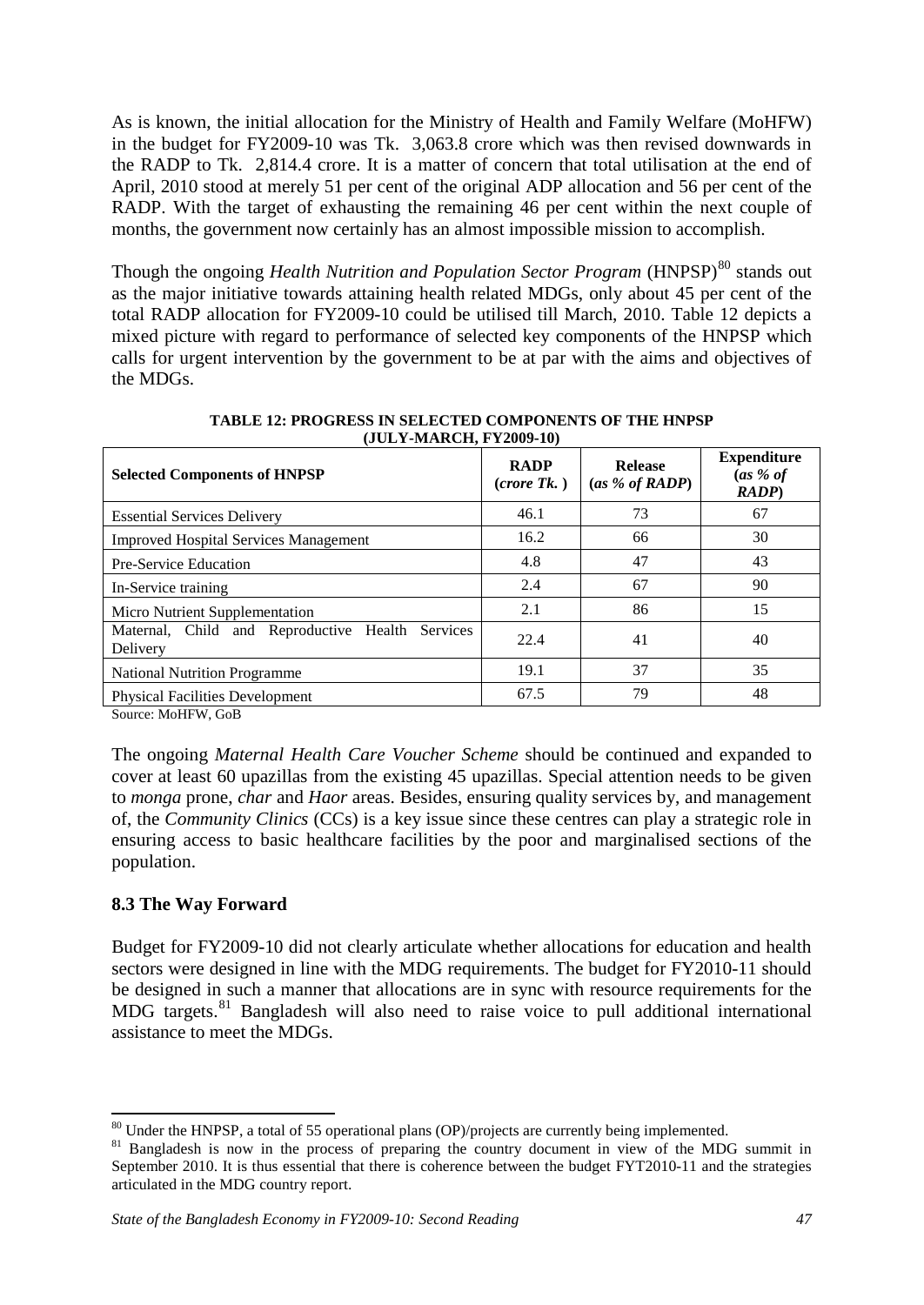#### **SECTION IX: EXTERNAL SECTOR: NEED TO REPOSITION IN VIEW OF RECOVERY**

With the lagged impact of the global economic crisis having negative consequences for Bangladesh's export sector performance, external sector experienced some pressure in FY2009-10. Both export and import have picked up towards the end of the fiscal year, and it is important that Bangladesh is able to take advantage of the recovery through higher exports, and higher level of imports is able to stimulate domestic investment.

#### **9.1 Export Sector Performance**

*Following the negative growth in export during the first and second quarter exports started to rebound from the third quarter and registered robust performance in March and April of FY2009-10.* Whilst Bangladesh economy was spared from the immediate adverse impacts of the global financial crisis, to a large extent, performance of the external sector in FY2009- 10, particularly in the first half, witnessed the negative consequences originating from the lagged impact of the crisis (Figure 25). Exports started to rebound from the third quarter, with March and April performance being particularly robust. As is known by now, the pace of global recovery has been more robust than was anticipated earlier.<sup>[82](#page-54-0)</sup> Bangladesh's export sector appears to be gaining from the growth in demand in major developing countries which are her important markets. The orders being placed now by major buyers do indicate that the recent robust growth will be sustained in the next months. There are signs that rising globaldemand induced imports have started to generate positive impact on Bangladesh's exportoriented sectors.



Source: Estimated from EPB and Bangladesh Bank data

Export earnings during July-April FY2009-10 stood at USD 12.9 billion posting a mere 1.0 per cent growth over comparable months of the previous fiscal year. During the first two quarters of FY2009-10, export figures displayed considerable volatility (Figure 26), although it needs to be appreciated that the growth figures were set against high benchmarks of the previous year. However, 10.1 per cent growth was registered during the third quarter of FY2009-10 as against the 6.1 per cent growth posted in the matched period of FY2008-09.

<span id="page-54-0"></span> $82$  Estimates of global GDP growth were revised upward to 4.0 percent for 2010 and 4.2 percent for 2011 (IMF, 2010).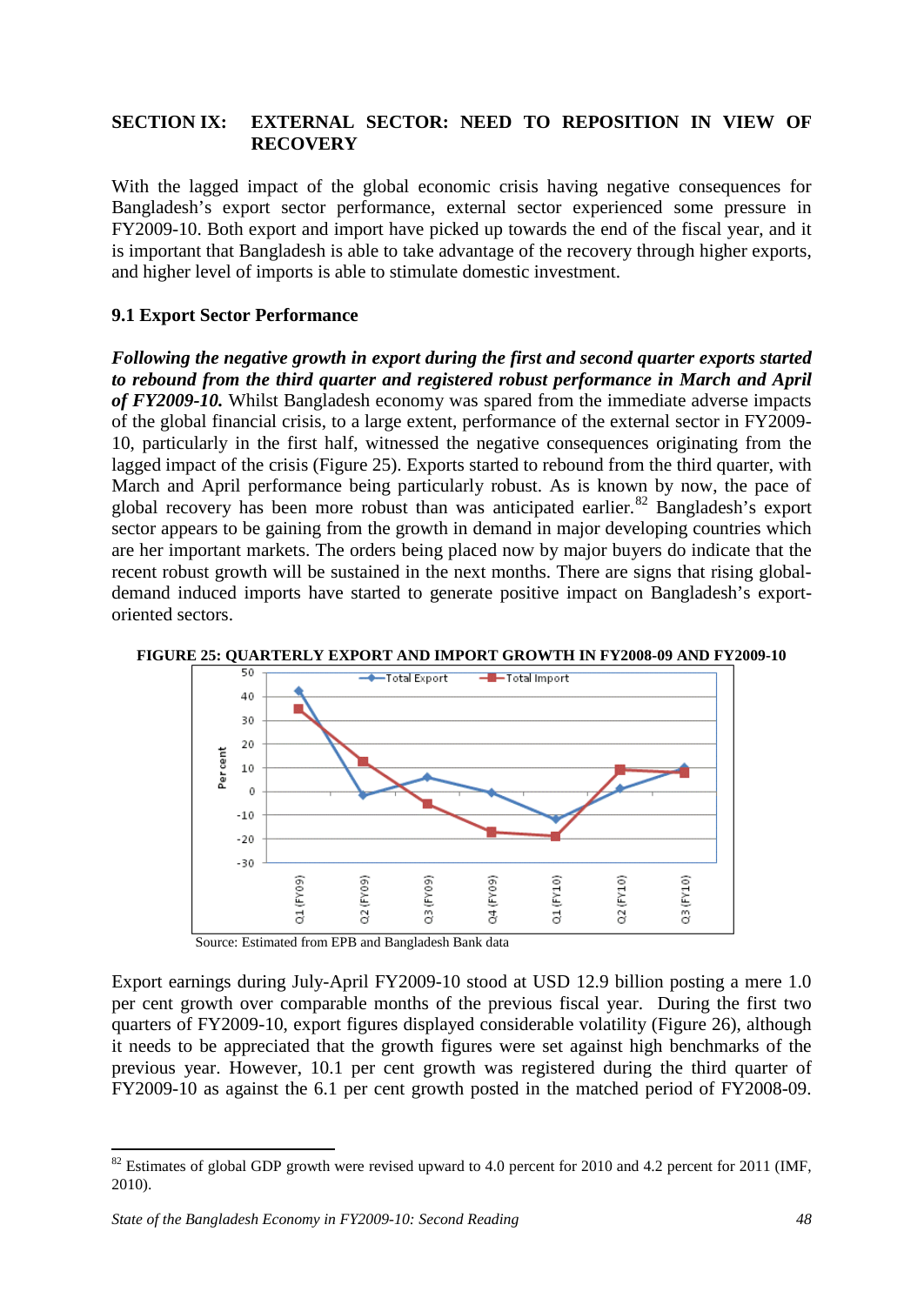Notably, total export in April, 2010 was 19.03 per cent higher (USD 1.40 billion) than that of April, 2009.



**FIGURE 26: MONTH-TO MONTH EXPORT GROWTH DURING FY2008-09 AND FY2009-10**

Source: Estimated from EPB data

RMG exports, inspite of the recent rebound, is yet to enter positive terrain in growth terms and declined by 1.7 per cent in view of reduced demand for apparels in the developed countries; in contrast, the non-RMG exports registered 11.9 per cent growth during July-April of FY2009-10. Non-apparel exportable items that experienced decline in growth were tea (50 per cent), frozen food (13.7per cent), and chemicals (32 per cent). Products experiencing positive growth during this period included raw jute (45 per cent), jute goods (69.8 per cent), leather (15.6 per cent), and engineering products (40 per cent). Indeed, growth rates of these items gained thanks to the low base of the previous year.

**TABLE 13: QUARTERLY GROWTH OF MAJOR EXPORT ITEMS DURING FY2008-09 AND FY2009-10**

|                     | FY2008-09 |                |         |                             | FY2009-10 |                |        |                             |
|---------------------|-----------|----------------|---------|-----------------------------|-----------|----------------|--------|-----------------------------|
| <b>Ouarter</b>      | Q1        | Q <sub>2</sub> | Q3      | <b>Total</b><br>$(Jul-Apr)$ | Q1        | Q <sub>2</sub> | Q3     | <b>Total</b><br>$(Jul-Apr)$ |
| <b>RMG</b>          | 44.6      | 5.4            | 12.7    | 18.1                        | $-9.7$    | $-4.7$         | 4.5    | $-1.7$                      |
| Woven               | 36.7      | 6.3            | 9.9     | 15.5                        | $-9.7$    | $-5.7$         | 9.6    | 0.0                         |
| Knit                | 52.0      | 4.6            | 15.8    | 20.6                        | $-9.7$    | $-3.8$         | $-0.5$ | $-3.3$                      |
| Non-RMG             | 35.7      | $-22.2$        | $-16.4$ | $-4.0$                      | $-18.3$   | 25.1           | 35.2   | 11.9                        |
| <b>Total Export</b> | 42.4      | $-1.6$         | 6.0     | 12.7                        | $-11.7$   | 1.3            | 10.1   | 0.97                        |

Source: Estimated from EPB data

To take advantage of the opportunities of the ongoing global recovery, domestic policies pertaining to export-oriented sectors need to be revisited and Bangladesh must reposition herself in view of the increasing pressure from her stimulus-augmented competitors such as China, India and Vietnam (Box 5). Appropriate strategies are also needed to be put in place to stimulate the thrust sectors, particularly leather-footwear, ship-building and pharmaceuticals which appear to have promising prospects.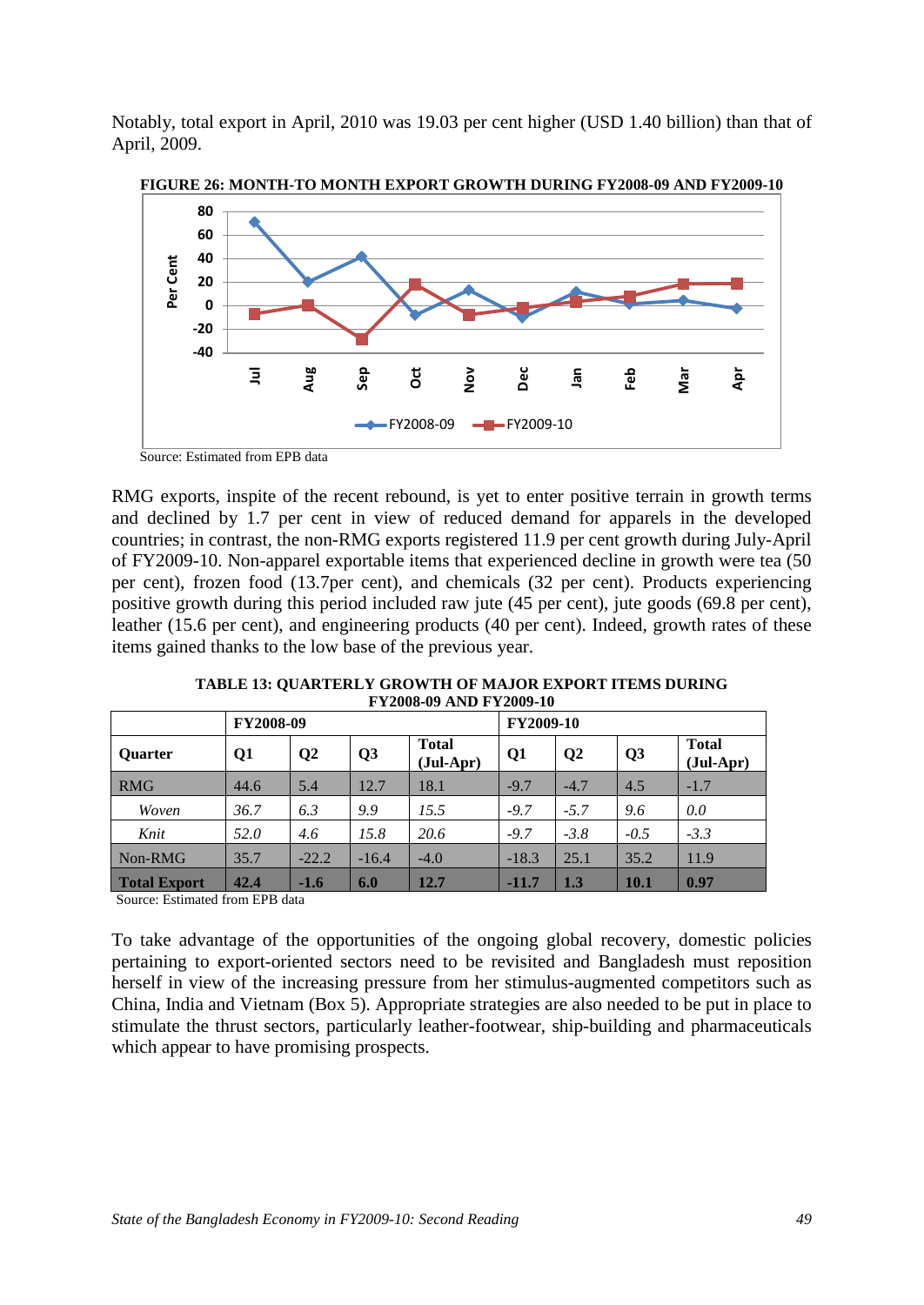#### **BOX 5: CHINA AS BANGLADESH'S COMPETITOR IN THE US MARKET**

Policy changes and stimulus packages in support of export-oriented sectors, in view of the global financial crisis, have left their footprints in terms of changes in relative competitive strength in markets for apparels (Rahman *et al* 2010). This is demonstrated by Bangladesh's relative performance vis-à-vis China in the US market. US Import of top 14 Bangladeshi apparel products (HS6 digit level) declined by (-) 8.0 per cent during July-March FY2009-10, whereas China maintained a robust growth of 22.0 per cent for those same items. A disaggregate level examination suggests that China is reverting back to export of lower-end products where Bangladesh has traditionally been strong in US market. In view of the crisis, China had earlier withdrawn the duties on lower-end apparels that it had imposed to discourage exporters of those products and induced them to go for higher value-added products. The USD 760.0 billion stimulus package also included various incentives for exporters of lower end items which enhanced their competitive strength and allowed them to offer lower prices and undermine prospects of Bangladesh's exporters of low-end products. Bangladesh will need to monitor the change in structural composition of apparels export from China closely and should take proactive measures to retain her market share in the USA for these items. Bangladesh will also need to pursue most vigorously the New Partnership for Trade Development Act, 2009 (NPTDA 2009) which has been floated in the US Congress. If passed, this would allow Bangladesh and other Asia-Pacific LDCs to have AGOA-parity and duty-free access for all items including apparels. Although Bangladesh has some concern with respect to certain aspects of the Bill, overall Bangladesh stands to gain significantly if and when this Bill is passed.

*Some emerging concerns:* The sudden and unusual hike in varn prices in the early months of FY2009-10 also led to undermining of export competitiveness of RMG items in the first few months of 2010. Rise in global cotton prices, in view of low production was a cause; but yarn prices rose disproportionately because of market manipulation. Given the emergent situation import restrictions on yarn were to be removed, particularly via *Benapole* land-port, which the government has recently allowed. The yarn-price crisis once again reinforces the need for forward-looking strategies for the development of this key sector of the economy.

The delayed implementation of the incentives proposed as part of the stimulus package undermined export competitiveness and export performance during a vulnerable period. Steps are only now being taken to implement the various fiscal and financial schemes in support of the export sector as part of the second stimulus package. There is a need to expedite this process (Box 6).

#### **BOX 6: FISCAL STIMULUS PROGRAMMES: NEED TO ACCELERATE IMPLEMENTATION**

In all, Bangladesh had put in place two stimulus packages in support of the export oriented sectors in view of the global financial crisis: the first one in April, 2009 and the second one in November, 2009.

First Package (April, 2009): A stimulus package of Tk. 34.2 billion was allocated to support export, agriculture, power and SSNP sectors. An additional Tk. 4.5 billion in cash subsidies was allocated for export industries most affected by the crisis. In the budget for FY2009-10 this package was further replenished by Tk. 50 billion to support and service the incentives and policies set forth in the preceding package of which Tk. 18 billion was allocated as cash incentive for export-oriented sectors (ADB, 2010). During July-March FY2009-10, around Tk. 12.1 billion was disbursed as cash incentives (67.3 per cent of the allocation) for export-oriented domestic textile, leather products, frozen shrimp and fish, agricultural products jute industries, etc.

Second Package (November, 2009): As per recommendation of the Working Group of the GFC Task Force, a number of incentives were proposed for the RMG sector: (i) Waiver of renewal fee for captive generators (used in apparels), (ii) Cash incentives (5 per cent) for exporters to new markets, and (iii) 'Special incentives' for SMEs (apparels) exporting up to USD 3.5 million annually. The package also includes some benefits for the shipbuilding and crust leather sectors, a 5 per cent cash incentive have been proposed to promote export performance of these sectors. The second stimulus package for export-oriented sectors is yet to be implemented in full. Some initiatives have only been taken very recently to implement the proposals put forward in the stimulus package.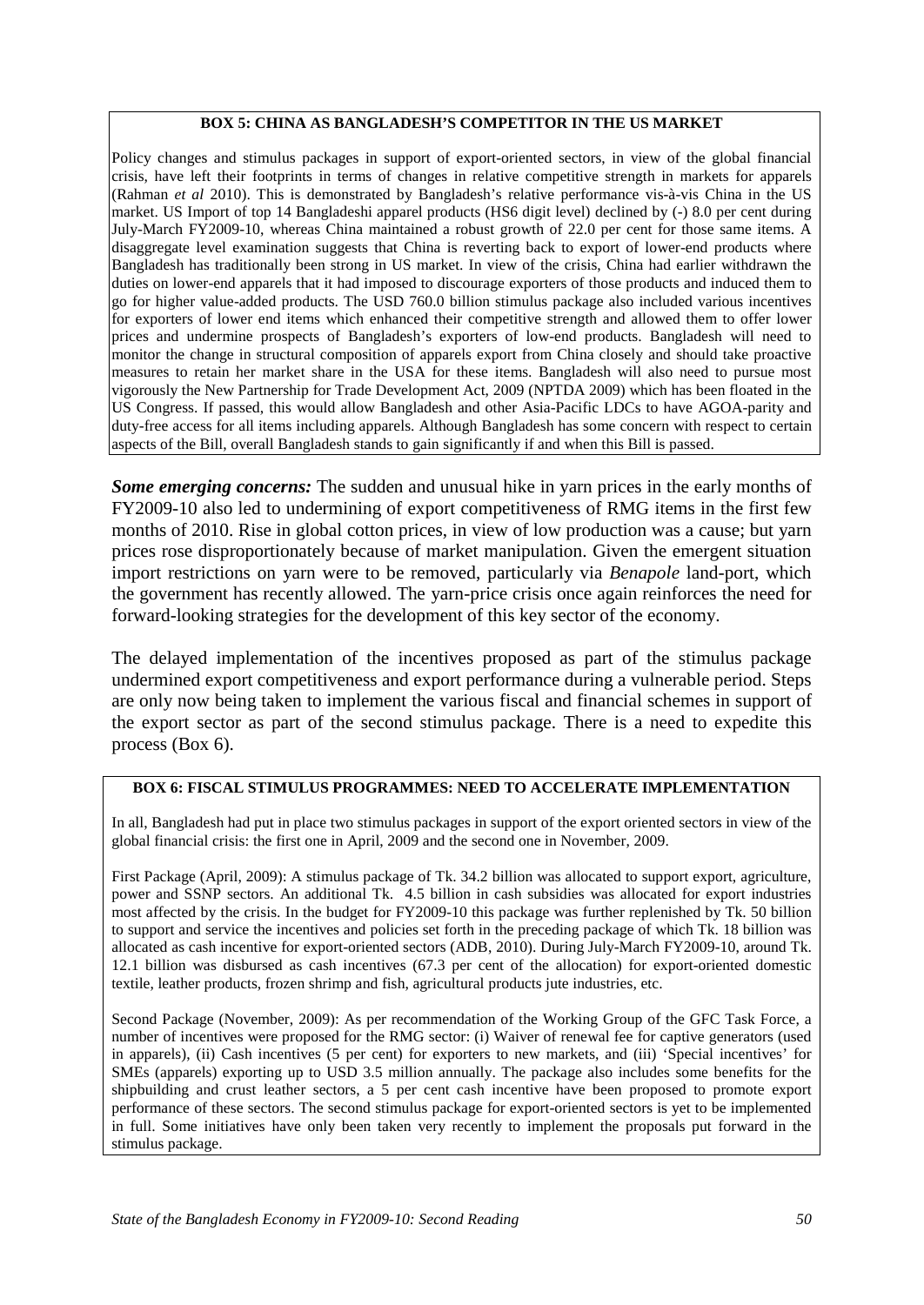#### **9.2 Terms of Trade**

*Terms of Trade (ToT) deteriorated with rising global commodity prices and falling prices of Bangladesh's leading export items.* A decomposition of Bangladesh's export growth during July-April FY2009-10 (1.0 per cent) reveals that the growth was mainly volumedriven (2.5 per cent) with average price decreasing by about (-) 1.5 per cent (Figure 27). During July-January FY2009-10, export of woven-RMG decreased by (-) 6.7 per cent in terms of volume and by (-) 0.3 per cent in terms of price. For knit RMG, export volume decreased by (-) 7.2 per cent while unit price increased marginally by 0.4 per cent. With global commodity prices rising and prices of Bangladesh's leading export falling, the Terms of Trade (ToT) experienced further deterioration in the recent past.<sup>[83](#page-57-0)</sup> Table 14 reinforces the fact of the falling ToT of Bangladesh. As is seen from the table, ToT for leading export items of Bangladesh with respect to some key importables have tended to fall significantly in postcrisis period when compared with the pre-crisis period.



|                                    |                      |                      | Dozens of RMG |                             |                                     |                                     |                                     | <b>Tonnes of Jute Goods</b> |                      |                      |                                   |                                     |                                     |                                     |
|------------------------------------|----------------------|----------------------|---------------|-----------------------------|-------------------------------------|-------------------------------------|-------------------------------------|-----------------------------|----------------------|----------------------|-----------------------------------|-------------------------------------|-------------------------------------|-------------------------------------|
| Items                              | 2006<br>(Avg)<br>(a) | 2008<br>(Avg)<br>(b) | 2009<br>(c)   | 2010<br>(Jul<br>jan)<br>(d) | <b>Rise</b><br>(in<br>times)<br>b/a | <b>Rise</b><br>(in<br>times)<br>c/a | <b>Rise</b><br>(in<br>times)<br>d/a | 2006<br>(Avg)<br>(e)        | 2008<br>(Avg)<br>(f) | 2009<br>(Mar)<br>(g) | <b>2010</b><br>Jul<br>jan)<br>(h) | <b>Rise</b><br>(in<br>times)<br>f/e | <b>Rise</b><br>(in<br>times)<br>g/e | <b>Rise</b><br>(in<br>times)<br>h/e |
| barrel of<br>Oil (Fuel)            | 2.29                 | 3.62                 | 1.77          | 2.93                        | 1.6                                 | 0.8                                 | 1.28                                | 0.11                        | 0.17                 | 0.11                 | 0.13                              | 1.5                                 | 0.9                                 | 1.19                                |
| 1 ton of rice                      | 10.76                | 24.42                | 16.44         | 20.53                       | 2.3                                 | 1.5                                 | 1.91                                | 0.53                        | 1.14                 | 0.98                 | 0.93                              | 2.2                                 | 1.8                                 | 1.77                                |
| 1 ton of<br>wheat                  | 6.92                 | 11.86                | 6.43          | 7.05                        | 1.7                                 | 0.9                                 | 1.02                                | 0.34                        | 0.55                 | 0.38                 | 0.32                              | 1.6                                 | 1.1                                 | 0.94                                |
| 1 Metric<br>Ton<br>Soyabean<br>Oil | 20.75                | 45.75                | 24.13         | 33.90                       | 2.2                                 | 1.2                                 | 1.63                                | 1.02                        | 2.14                 | 1.44                 | 1.54                              | 2.1                                 | 1.4                                 | 1.51                                |

|  |  |  |  | <b>TABLE 14: FALLING PURCHASING POWER OF EXPORTS</b> |
|--|--|--|--|------------------------------------------------------|
|--|--|--|--|------------------------------------------------------|

Source: Estimated from FAO, WB, EPB and Others: Various publications

*The Minimum Wage Issue:* It is to be kept in mind that the ongoing work of the Minimum wage Board for RMG workers will result in rise in the wages, and the cost of apparels production. Although to what extent this rise will be is yet to be known, there is no denying the fact that minimum wage for RMG workers needs to be significantly raised, keeping in

<span id="page-57-0"></span><sup>&</sup>lt;sup>83</sup> The contribution of unit value (relative to volume) will need to be closely examined to assess whether some positive signals can be discernible from global market behaviour of recent times.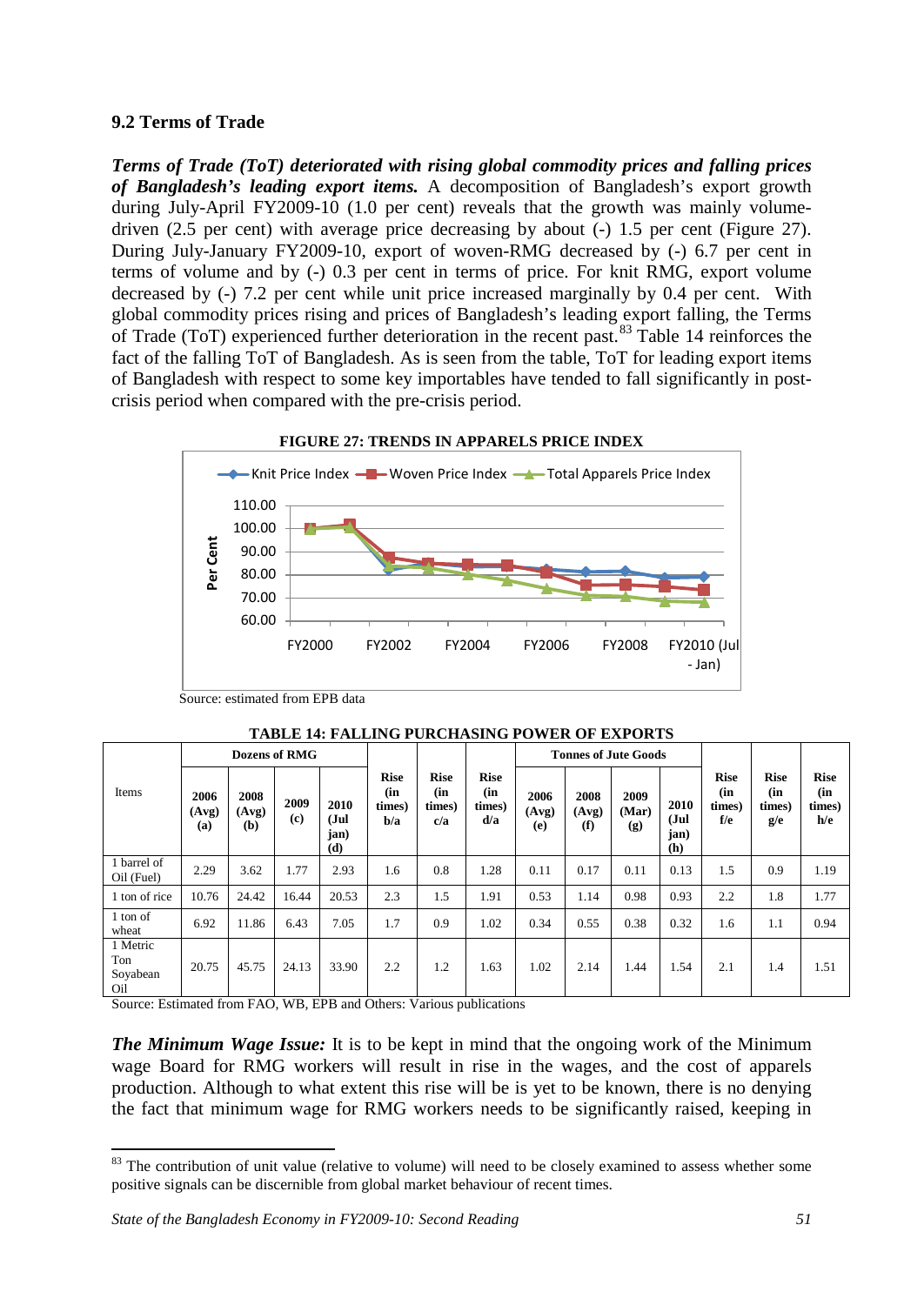view inflation, GDP growth and other relevant correlates. It is also equally true that a renewed effort towards productivity enhancement in the RMG sector will be required to take advantage of the global recovery by remaining competitive.

# **9.3 Trends in Import and L/C**

*Import declined during the first ten months (July-April) of FY2009-10, however, in the recent months imports have bounced back and L/C openings for imports have been posting impressive growth performance.* Import payments have followed a declining trend since the second quarter of FY2008-09 due to the fall in import of rice and other items and also because of the fall in commodity prices in the international market. During the July-March FY2009-10, total merchandise imports was to tune of USD 17.20 billion, which was 1.4 per cent less than that of the corresponding period of the last year. However, imports have picked up in recent months, particularly during December-March of FY2009-10 when import increased by 14.1 per cent. This rise in imports is likely to continue in the coming months in view of higher industrial lending, the positive growth prospects of RMG sector and also the rising trend in global commodity prices including fuel and fertiliser.

Declining trend in import of RMG raw materials such as raw cotton (-3.38 per cent), yarn (- 17.03 per cent), and textile & articles thereof (-10.88 per cent) during the first three quarters reflected the depressed RMG export scenario in FY2009-10. Fall in import of capital machineries for textile (-7.85 per cent) and export oriented garment industries (-6.48 per cent) also coincided with this trend.

However, import of all capital machineries posted a 6.0 per cent growth during July-March, FY2009-10. A disaggregated analysis shows that capital machineries for which import growth was high included those of leather and tanning industries (56.1 per cent), plastic industries (159.5 per cent), printing industries (40.7 per cent), packing industries (67.2 per cent). Import of heavy machineries including those used for power generation also registered positive growth (3.1 per cent).

L/C opening figures corroborate the hypothesis of investment gradually picking up towards the end of FY2009-10. Total L/C opening increased by about 22.9 per cent in the first three quarters of FY2009-10. L/C opening for industrial raw materials and capital machineries has also entered into positive terrain, posting a rise of 9.5 per cent and 51.6 per cent, respectively over the corresponding period. However, settlement of import L/C (total) during July-March FY2009-10 decreased by 0.3 per cent (USD 16.5 billion against USD 16.6 billion during July-March FY2008-09). Mismatch between historical figures for L/C opening and settlement remain a perplexing paradox. Rising L/C openings does augur good for the economy. What likely impact this will have on forex reserves will hinge on continuity of the recent trends in export performance and the remittance flows.

# **9.4 Remittances and Overseas Employment**

*Overall remittance flow during the first 11 months was robust; however growth has slowed down over the last three months (February to April) of FY2009-10.* During the first eleven months of FY2009-10, remittance earnings rose to USD 10.1 billion (14.9 per cent growth, despite the high benchmark of 22.5 per cent in FY2008-09) (Figure 28). This must be seen as exceptional in the backdrop of the bleak outlook with regard to remittance flows worldwide. However, recent slowdown in remittance flow should transmit disquieting signals (7.75 per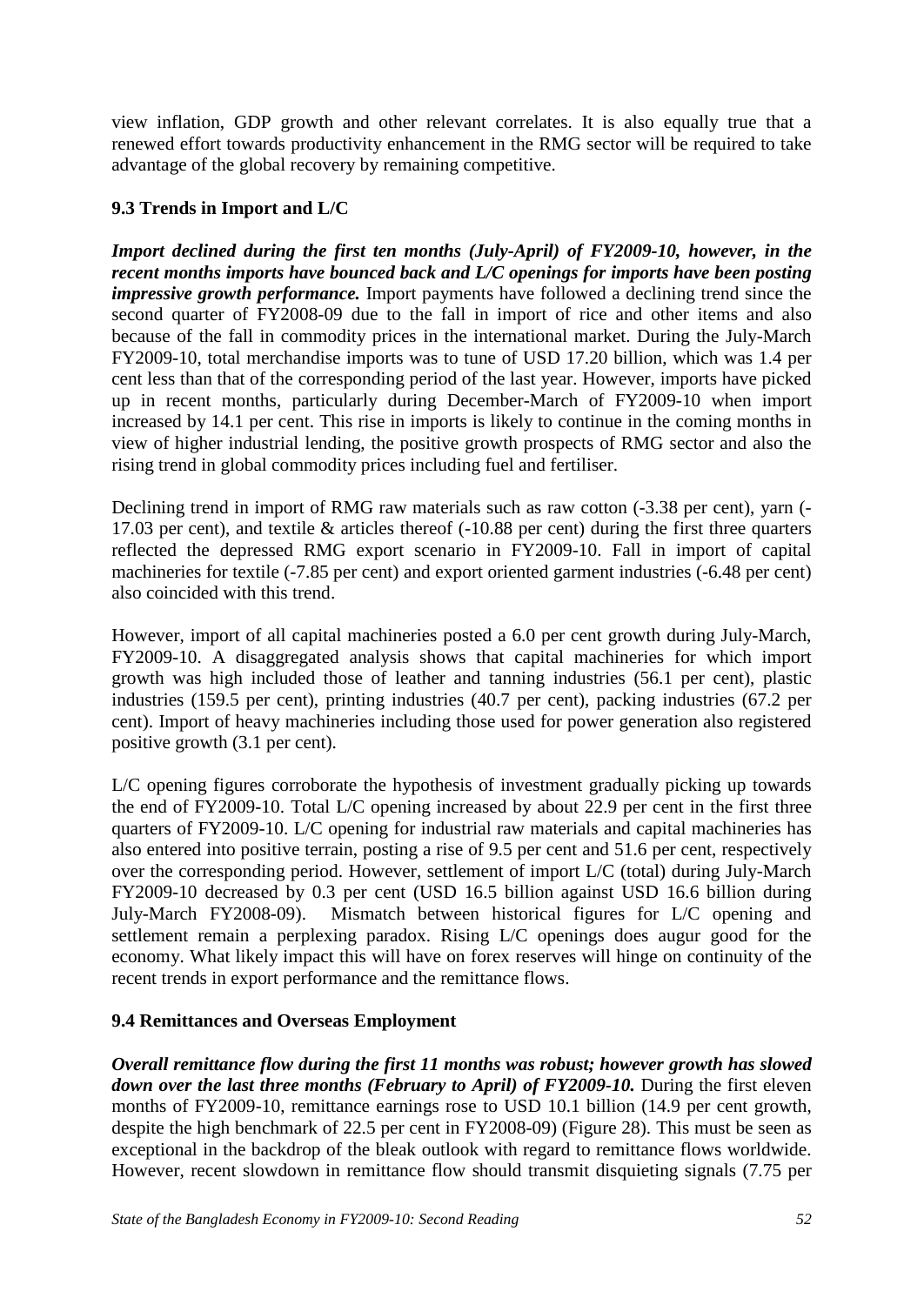cent growth in last three months) and will need to be carefully observed. Outflow of migrant workers, however, decreased by 45 per cent in the first nine months of FY2009-10. The monthly average figure of migrants was 39,606 in 2009, way down from 72,921 a year ago, visibly getting back to the pre-2007 trends. Recently, Kingdom of Saudi Arabia (KSA) and Malaysia have planned to recruit 1.4 million workers which could perhaps enhance job opportunities for Bangladeshi migrant workers if some of the initiatives to take advantage of this is followed up through further actions**.**

*A number of initiatives are being taken in support of the migrant workers which need to be welcomed.* The government has approved the *Expatriate Welfare Bank Bill 2010*. The bank is to be set up to provide financial assistance to overseas jobseekers. A number of actions will be needed to address the concerns in this sector. These relate to (a) migration from hardcore areas; (b) skill upgradation of migrant workers; (c) lowering the cost of migration, (d) further lower cost of remitting money from host countries; (e) encouraging investment by returnee migrants; and (f) mobilisation of funds from migrant workers and diaspora to service domestic resource needs. Bangladesh will need to develop a comprehensive strategy to take advantage of global market opportunities in export of migrant workers. Designing of appropriate domestic action plans and active participation in WTO negotiations in GATS Mode-4 will be required.



Source: Bangladesh Bank and Bureau of Manpower, Employment and Training (BMET)

#### **9.5 Balance of Payment**

*Balance of Payment situation was comfortable, thanks to rapid fall in import payments in spite of lacklusive performance of export sector; this could change as imports are likely to pick up in near term.* Trade deficit narrowed down to USD 3.9 billion during July–March in FY2009-10 from USD 4.1 billion of the corresponding period of the earlier year thanks to faster decrease in import payments compared to rate of fall in export earnings. With the lower deficit in trade, and surplus in current transfers in the backdrop of robust growth of remittances (17.36 per cent), the current account surplus rose significantly to USD 2.6 billion during the first nine month of FY2009-10, from USD 1.02 billion in the same period of the previous year. Once imports pick up, and with recent slowdown in remittances, a drawdown in the current account surplus is not unlikely in near future.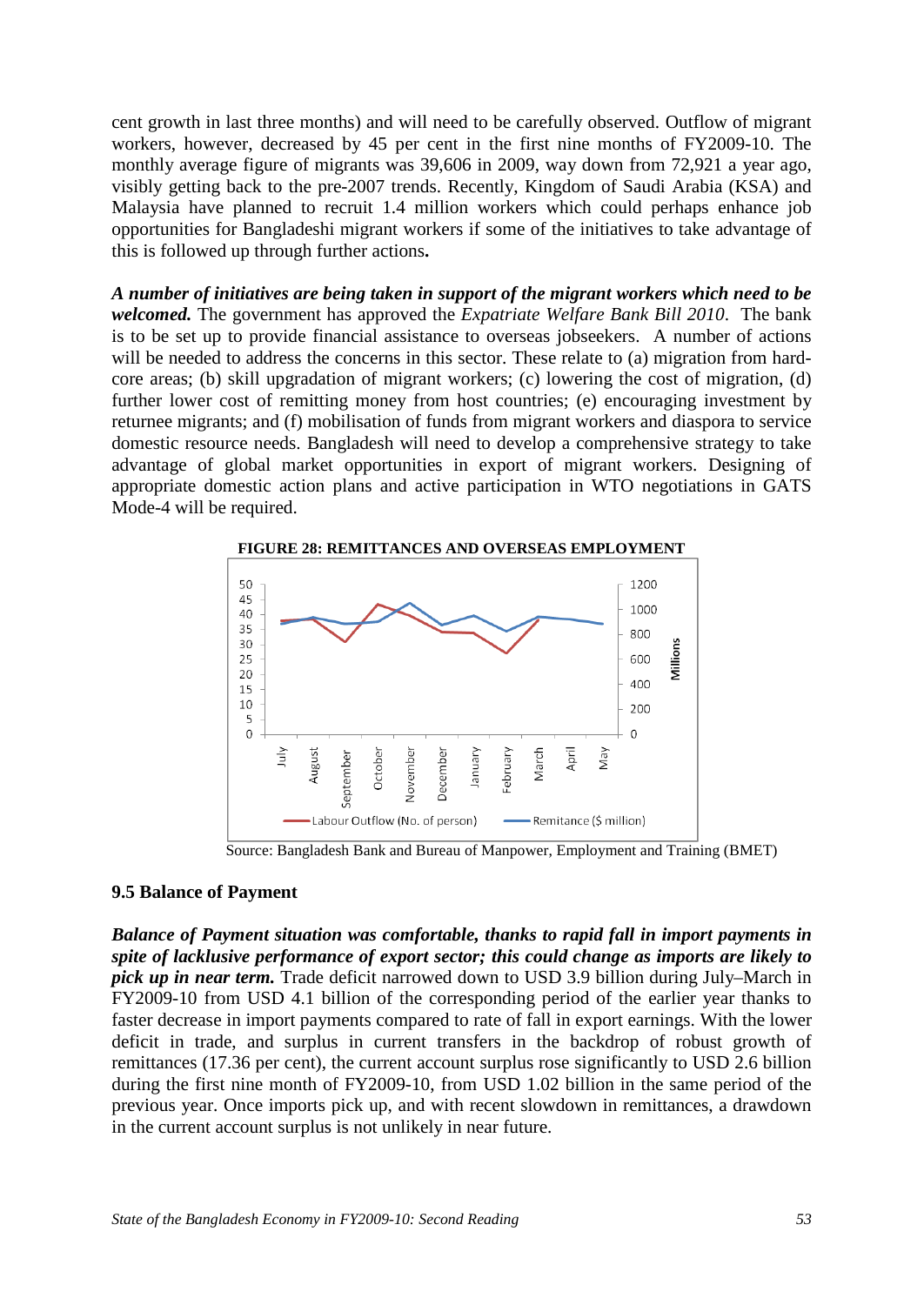#### **9.6 Impressive Forex Reserve**

*The growing foreign exchange reserves will call for prudent management both in terms of maintaining a competitive exchange rate and also portfolio management of the reserves.*  After crossing the USD 10.0 billion mark in November, 2009, the country's foreign exchange reserves has continued to rise. Gross foreign exchange reserves of Bangladesh Bank reached USD 10.06 billion (worth about 5 months of import goods and services) at the end of April, 2010, up from USD 7.5 billion a year earlier (Figure 29).



**FIGURE 29: FOREIGN RESERVE TRENDS AND EQUIVALENT MONTHS OF IMPORT**

Bangladesh's foreign reserves are mainly in US dollars (about half), with a significant part being in Euro (about one-seventh) and the rest in other currencies. Prudent management of the growing reserves has become important in view of the rising fluctuations in the value of the currencies in Bangladesh's currency basket. This issue has become more important in view of the falling value of the Euro over the last few months.<sup>[84](#page-60-0)</sup> It is to be noted that in recent times a number of countries including China, India, Mexico, the Philippines, Venezuela, and Equador have been purchasing gold to keep as reserves. Cleverly crafted forex reserve management will be required so that Bangladesh does not take a hit because of the growing volatility in the foreign exchange market.

#### **SECTION X: CHALLENGES OF MACROECONOMIC MANAGEMENT IN FY2010-11**

*Macroeconomic management in FY2010-11 will need to address two core objectives – fasttracking the pace of economic growth, and keeping the emerging inflationary trends in the*  economy contained<sup>[85](#page-60-1)</sup>. Attaining the targeted growth rate will require active policy responses on both domestic and external fronts addressing lagged impact of global financial crisis and promoting investment backed by the required infrastructure support. Containing the inflationary pressure will call for a comprehensive action plan beyond the mere use of macroeconomic tools. Whilst macroeconomic stability will be a key determinant of growth in

<u>.</u>

Source: Bangladesh Bank

<span id="page-60-0"></span> $84$  Value of Euro against USD has fallen roughly by 12.8 per cent against the US dollar (between 1 January to 26 May, 2010).

<span id="page-60-1"></span><sup>85</sup> This phenomenon of high growth with low inflation is often coined as *Goldilocks Economy*. The targets for economic growth and annual average inflation for FY2010-11 is likely to be set at 6.5 per cent and 6.7 per cent respectively.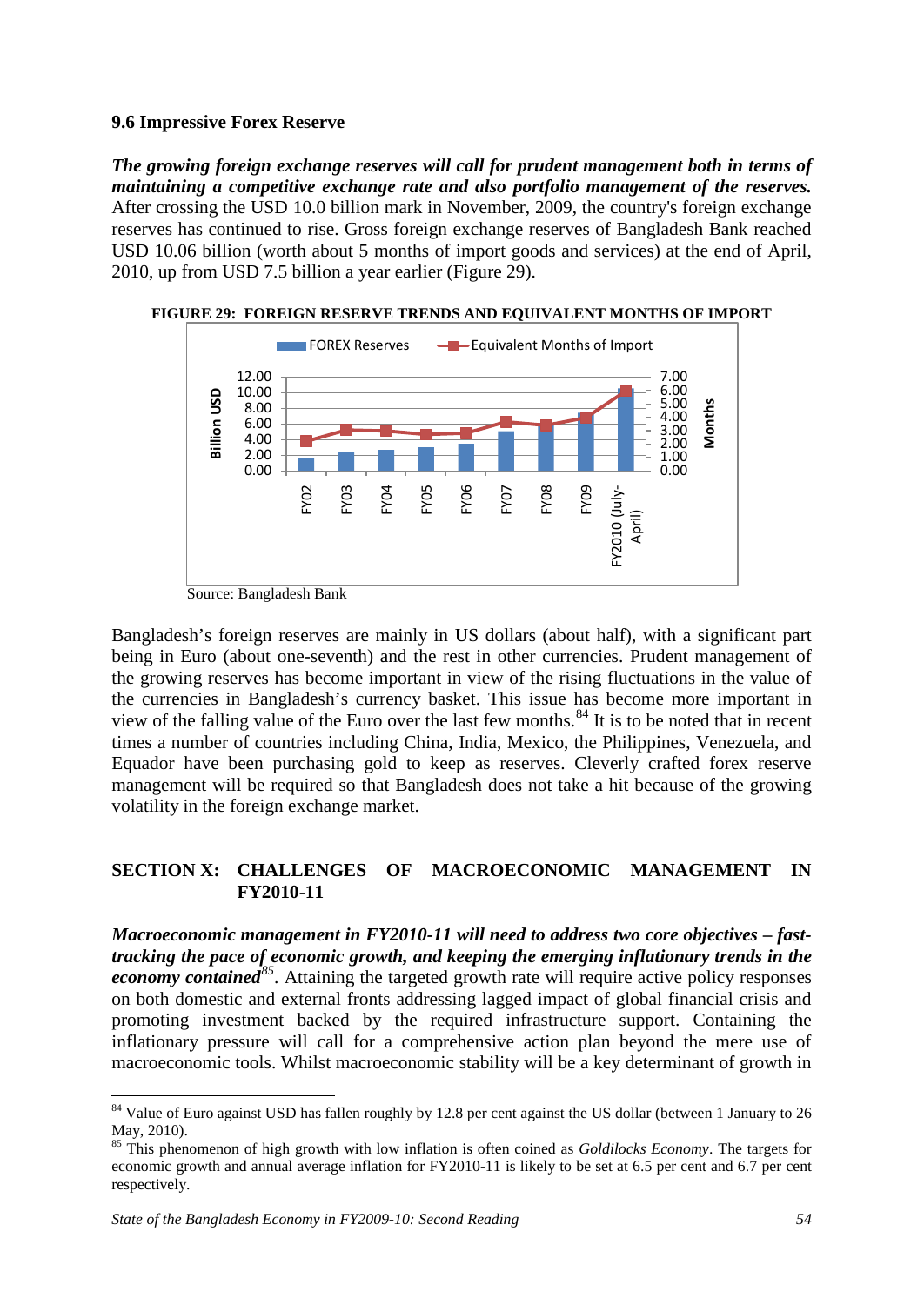FY2010-11, in attaining the goal policymakers will need to address a number of apparently conflicting interests that will call for greater coherence in the policy framework.

Macroeconomic policy-making in a developing country context often tends to be led by fiscal policy, and it comes as no surprise that the government is expected to announce a large expenditure target of about Tk. 1,32,000 crore (16.00 per cent or Tk. 18,181 crore higher than the proposed budget for FY2009-10) in the forthcoming budget for FY2010-11 (Table 15). In one sense, this higher expenditure is justified in view of the tasks at hand, involving both revenue expenditure and developmental needs. *Firstly*, a larger ADP (Tk. 38,500 crore) will be needed to meet the growing investment demand, along with the carried-over projects. *Secondly*, the urgent task of reinvigorating the PPP programme to attract additional private sector investment will call for the much needed allocation (about Tk. 3,000 crore). *Thirdly*, to facilitate revitalising export performance, the fiscal stimulus will need to continue and at the same time the undisbursed committed resource allocation announced in earlier packages (e.g. cash subsidies<sup>86</sup>, waiver of renewal fee for captive generators, etc.) will also need to be met. *Fourthly*, additional subsidy for the newly negotiated rental power plants will require additional subsidy of between Tk. 2,900 crore and Tk. 3,200 crore. *Fifthly*, fiscal support will need to be continued to curb the inflationary pressure in terms of providing support to agriculture in the form of subsidised fertiliser and fuel. In this connection, there will be a need to replenish the buffer stock of food grains through domestic and international procurements. Government's plans to expand the coverage of social protection and safety net schemes in support of the marginalised will involve additional resource commitments in FY2010-11. *Sixthly*, the creeping inflationary trend in international market particularly for foodgrains, fuel and fertiliser will demand additional expenditure from the government exchequer in the form of subsidies. And finally, higher deficit originating from these additional expenditures would mean higher borrowing and consequently higher interest payments (expected to be Tk. 2,000 crore next year).

| <b>Items</b>                | $FY2009-10^{B}$ | $FY2010-11^P$ |
|-----------------------------|-----------------|---------------|
| <b>GDP</b> at current price | 6,90,571        | 7,77,378      |
| <b>Revenue Earnings</b>     | 79,461          | 93,000        |
| as % of GDP                 | 11.5            | 11.9          |
| <b>Non-ADP Expenditure</b>  | 83,319          | 93,500        |
| as % of GDP                 | 12.1            | 12.1          |
| <b>ADP</b>                  | 30,500          | 38,500        |
| as % of GDP                 | 4.4             | 4.9           |
| <b>Total Budget</b>         | 1,13,819        | 1,32,000      |
| as % of GDP                 | 16.5            | 16.9          |
| <b>Deficit</b>              | 34,358          | 39,000        |
| as % of GDP                 | 5.0             | 5.0           |

#### **TABLE 15: FISCAL STRUCTURE OF BUDGETS FOR FY2009-10 and FY2010-11** *(crore Tk. )*

Source: Calculated from MoF (2009) and various media reports

Note: B stands for budget and P stands for projected figures

.<br>-

Projected GDP for FY2009-10 has been calculated considering inflation rate target of 6.5 per cent plus 6.7 per cent projected real GDP growth.

<span id="page-61-0"></span><sup>&</sup>lt;sup>86</sup> It is expected that a cash support announced for RMG export to non-traditional markets would require about Tk. 350 crore for FY2009-10 which will be carried forward in FY2010-11. Besides, as is known, the package also includes support to SME-RMGs, ship-building and some other sectors.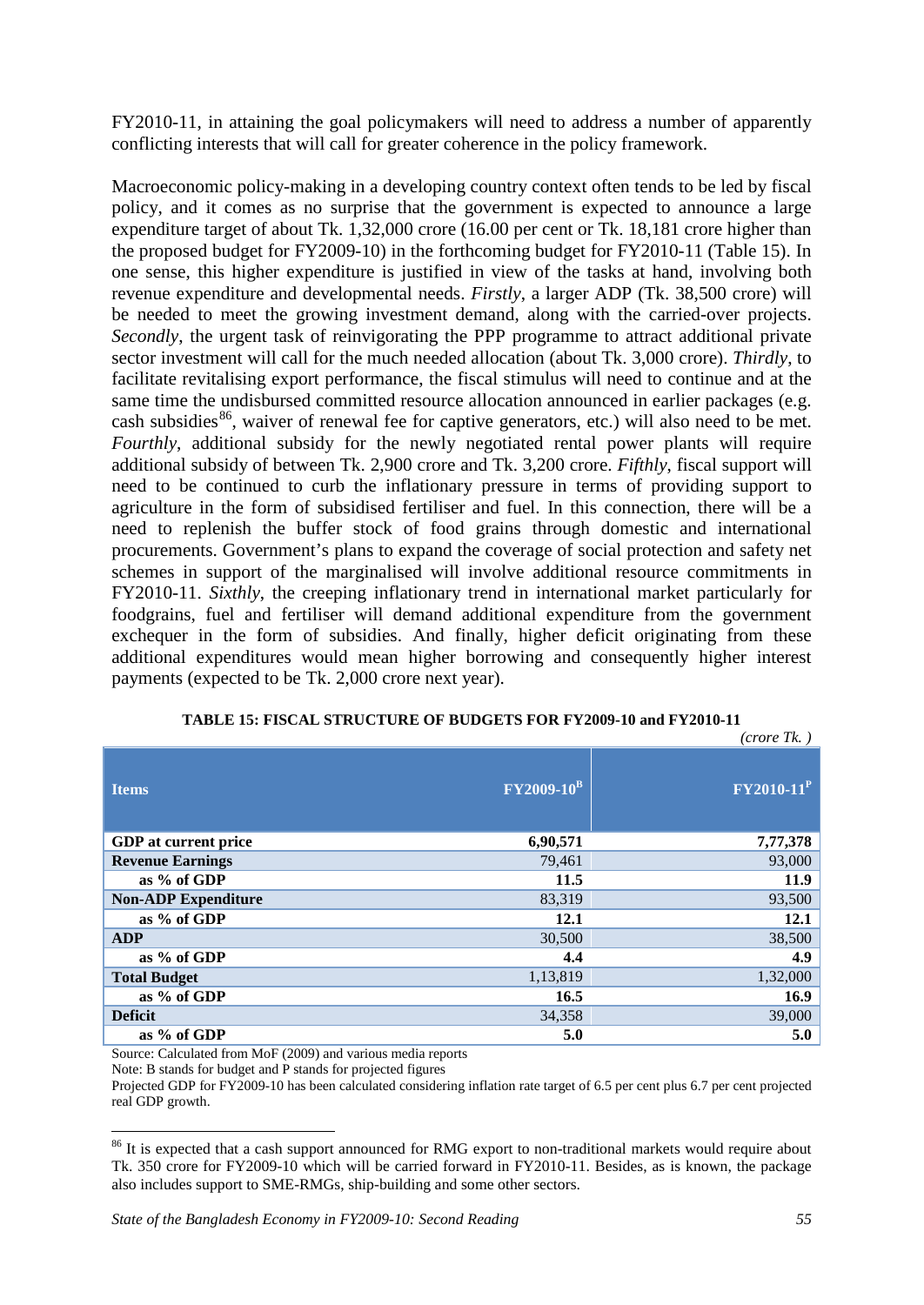There is no doubt that higher revenue mobilisation is the most desired way to meet such high expenditures. It is perceived that a 17 per cent higher (than the target for  $FY2009-10^{87}$  $FY2009-10^{87}$  $FY2009-10^{87}$ ) target will be set for total revenue collection. This will no doubt require much higher tax effort than has been in the past, and much of this will hinge on the performance of the NBR. Tax collection at import stage is expected to pick up with the rise in global commodity prices. The government will also need to step up its efforts to reduce any system loss in this area (usually attributed to under-invoicing). Whilst more rationalisation of the existing tariff structure may be required to stimulate investment, the trade-offs, both short and medium term, will need to be carefully weighed, particularly the possible impact on revenue collection. Evasion of customs duty could be significantly reduced if data on revenue collection could be shared with the NBR monitoring cell on a regular basis through online network between the customs points and the NBR. Automation of the customs points should receive priority in the coming fiscal year. Income tax collection has emerged as one of the star performers in mobilising government revenue in recent years. Given that a large number of Tax Identification Number (TIN) holders do not pay taxes, enhanced effort to mobilise tax from them is likely to generate rich dividends.<sup>[88](#page-62-1)</sup> NBR's plans to simplify the existing tax laws and tax submission system should also ease the hassles faced by the taxpayers. A programme under NBR may be undertaken to popularise online submission of tax returns with the online tax form having an in-built tax calculator to facilitate self-assessment. It is also learnt that the government was planning to explore new avenues to generate additional income tax. Introduction of tax on capital gains, particularly for the capital market, can be one potential source, but with a number of overreaching implications (Box 7). Revenue collection from VAT at the local stage will depend on the economic performance as well as on continuing enhanced efforts (particularly successful enforcement of mandatory use of ECR and increasing number of registered VAT payers). To enhance tax collection effort strengthening, the NBR manpower should also receive required attention<sup>[89](#page-62-2)</sup>. It is important to note here that the tax buoyancy for Bangladesh is estimated to be 1.16, which means a per cent change in GDP influences a 1.16 per cent change is tax revenue collection<sup>[90](#page-62-3)</sup>. Thus, in a business as usual scenario, growth of tax revenue may be limited to 14.58 per cent for FY2010-11; implying that a considerable amount of incremental growth in tax collection must be contributed by administrative tax collection effort. The experience of current fiscal year also indicates that earnings from nontax revenue will also require special attention for the overall revenue outcome.

<span id="page-62-0"></span> $87$  Considering an estimated shortfall of about Tk. 2,400 crore, the growth target may actually turn out to be about 20.7 per cent.<br><sup>88</sup> Only 7.5 lakh people submitted their income tax returns in 2009, although more than 23 lakh people have

<span id="page-62-1"></span>TIN. One caveat, though, is that the actual number of tax-payers is higher because of the significant number of people who are covered under tax deduction at source, many of whom do not submit tax returns. NBR was able to include only about 1.5 lakh taxpayers during July-March FY2009-10 against the target of 4.25 lakh in FY2009-10.

<span id="page-62-2"></span><sup>&</sup>lt;sup>89</sup> Due to legal disputes, NBR has not been able to properly expand its manpower capacity since the mid-1980s. It is estimated that there are currently eight thousand vacancies available in different levels in NBR.

<span id="page-62-3"></span> $90$  Following Haughton (1998), tax buoyancy for Bangladesh is estimated by an ordinary least squares (OLS) regression taking (ln of) tax revenue as dependent variable and (ln of) GDP as independent variable considering the period of FY1991-92 to FY2008-09. Subsequently Prais-Winsten AR(1) regression was carried out as a refinery process for autocorrelation issue. Rho factor stabilizes at 4th iteration. This is close to the estimated tax buoyancy for Bangladesh by Begum (2007) at 1.24 considering a time period FY1990-91 to FY2004-05.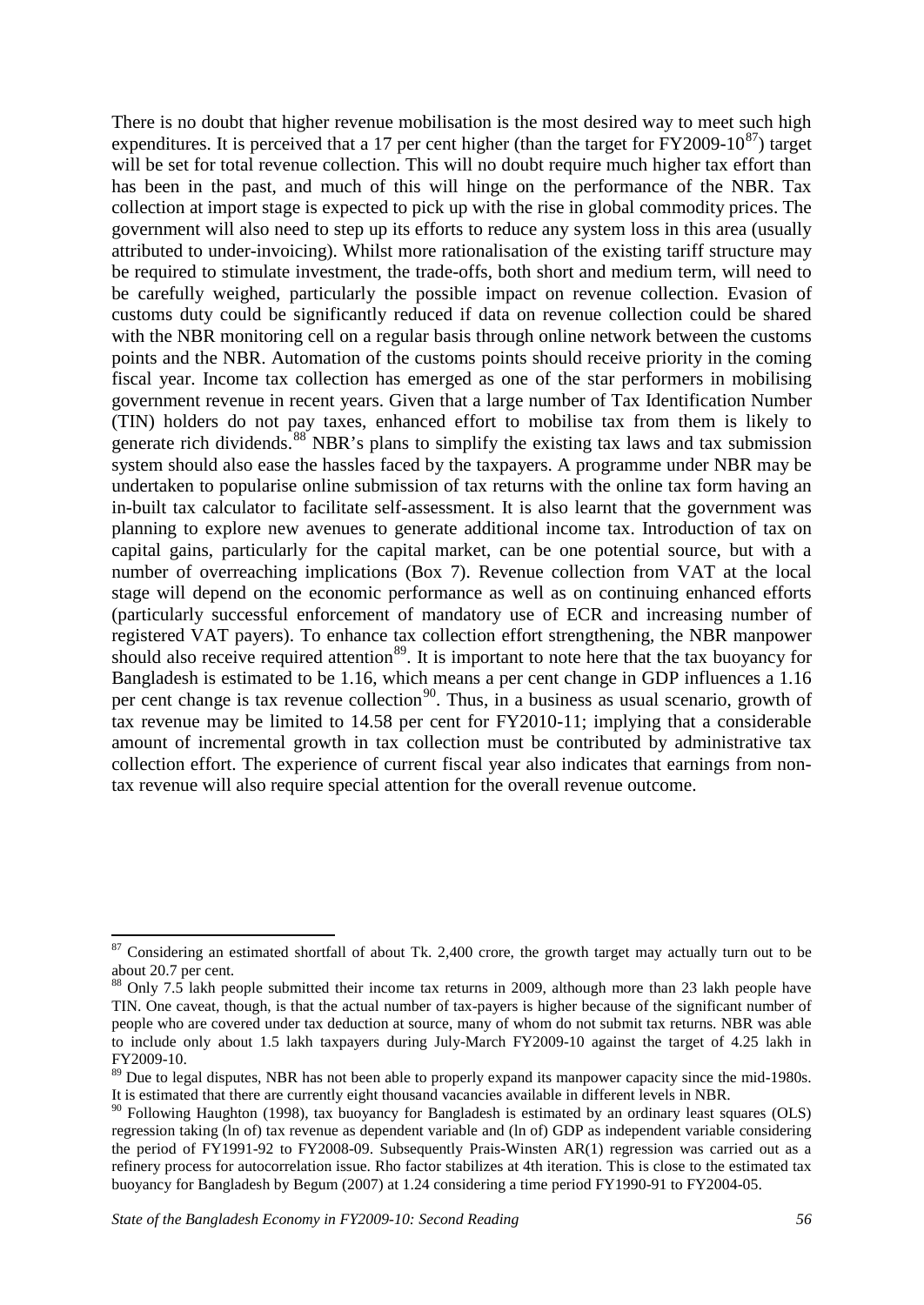#### **BOX 7: TO IMPOSE OR NOT TO IMPOSE -CAPITAL GAINS TAX (CGT)**

Recently, there has been much talk about imposing a tax on capital gains, particularly in the context of the country's capital market. Two important reasons could be cited in favour of such a proposal. This would lead to additional resource mobilisation, and secondly, a CGT if carefully crafted could play a positive role in curbing market volatility, particularly in the context of a bullish market situation. The Securities and Exchange Commission (SEC) has recently suggested that if this be imposed, the tax rate should be at a low level of about 3 per cent and that the tax should be imposed only on banks and other financial institutions, not individuals. The idea of introducing a CGT on property has also been mooted. The Dhaka Stock Exchange (DSE) has endorsed the idea of imposing CGT on institutional investors and argued for imposing a surcharge of Tk. 100 for every Beneficiary Owner (BO) account in aid of revenue mobilisation. In the event that a CGT is imposed, a number of issues will need to be taken into consideration. One of the major issues will be whether to deduct the tax at source or charged on an annualised return basis. Bangladesh experience reflects that tax deduction at source or using a framework, similar to Advance Income Tax (AIT), is a better way to go. If tax is deducted at source, then the question would be how to factor-in the issue of considering capital losses (if any). It needs to be taken into cognisance that this will impose additional responsibilities on the brokerage houses. Capital losses may be adjusted against capital gains, while unabsorbed losses could be carried forward for a specific period. Then again, if CGT is deducted on an annualised basis, the expected revenue outcome may be undermined. Procedural mechanisms for implementation of the CGT could be put in place according to the length of period, by differentiating short and long term investment in the bourse. Considering that the capital market in Bangladesh is still at an infant stage, it may be advisable to impose CGT only on capital gains made in the short term. It is to be noted here in this connection that India has a CGT in place on transactions made within one year time span. The issue of not discouraging the increasingly large number of small investors also needs careful consideration. One potential solution could be introduction of CGT in a progressive manner or through fixation of a threshold/slab, protecting the interest of small investors. Above all, policy makers must take into cognisance the technical requirements (i.e. software to calculate the tax at the time of transaction), human resource capacity of implementing authorities and also going for a decision in this respect. Even if no such decision is taken in FY2010-11, signals may be transmitted through the upcoming budget about its possibility, should the government decides to go for it, but defer it. This will prepare the market, and reduce any short term volatility that could arise from this possibility.

Even if the challenging revenue mobilisation target is achieved, about Tk. 39,000 crore will be required to finance the expected budget deficit in FY2010-11. This estimated budget deficit figure for FY2010-11 indicates that it may well remain within the FY2009-10 target of 5 per cent of the GDP. In the present context of the Bangladesh economy, the major concern is the mode of financing rather than the size of the deficit. An important aspect of the deficit financing will be the ability of the government to draw on foreign sources, particularly the grant component along with budgetary support $91$ . It is envisaged that about one-third of the total deficit will be financed from the net foreign aid. This will, however, largely depend on project-aided fund utilisation capacity of the line ministries<sup>[92](#page-63-1)</sup>. It is also pertinent to mention here that currently about USD 9.0 billion foreign aid remains in the pipeline. In the context of the macroeconomic outlook for FY2010-11, it will be important to ensure that domestic borrowing does not crowd-out private investment demand and that the deficit financing is made in a non-inflationary manner. In this context the government will be better off to use non-bank borrowing window of domestic financing even though it may mean borrowing at higher interest rates and could create future fiscal burden<sup>[93](#page-63-2)</sup>. At 21.66 per cent of the revenue expenditure this burden has been on the rise; however, the critical factor here will be government's ability to appropriately use the borrowings so that these generate higher returns.

<u>.</u>

<span id="page-63-0"></span> $91$  Economic Relations Division (ERD) projected that it may be possible to finance 10 per cent of the total deficit through grant and budgetary support.

 $\frac{92}{280}$  per cent of the total foreign aid projected for FY2010-11 will be under project aid head.

<span id="page-63-2"></span><span id="page-63-1"></span><sup>&</sup>lt;sup>93</sup> Average interest rate of non-bank borrowing of government is 11.75 per cent which is 4 percentage points higher compared to that of bank borrowing (7.75 per cent) (MoF 2010).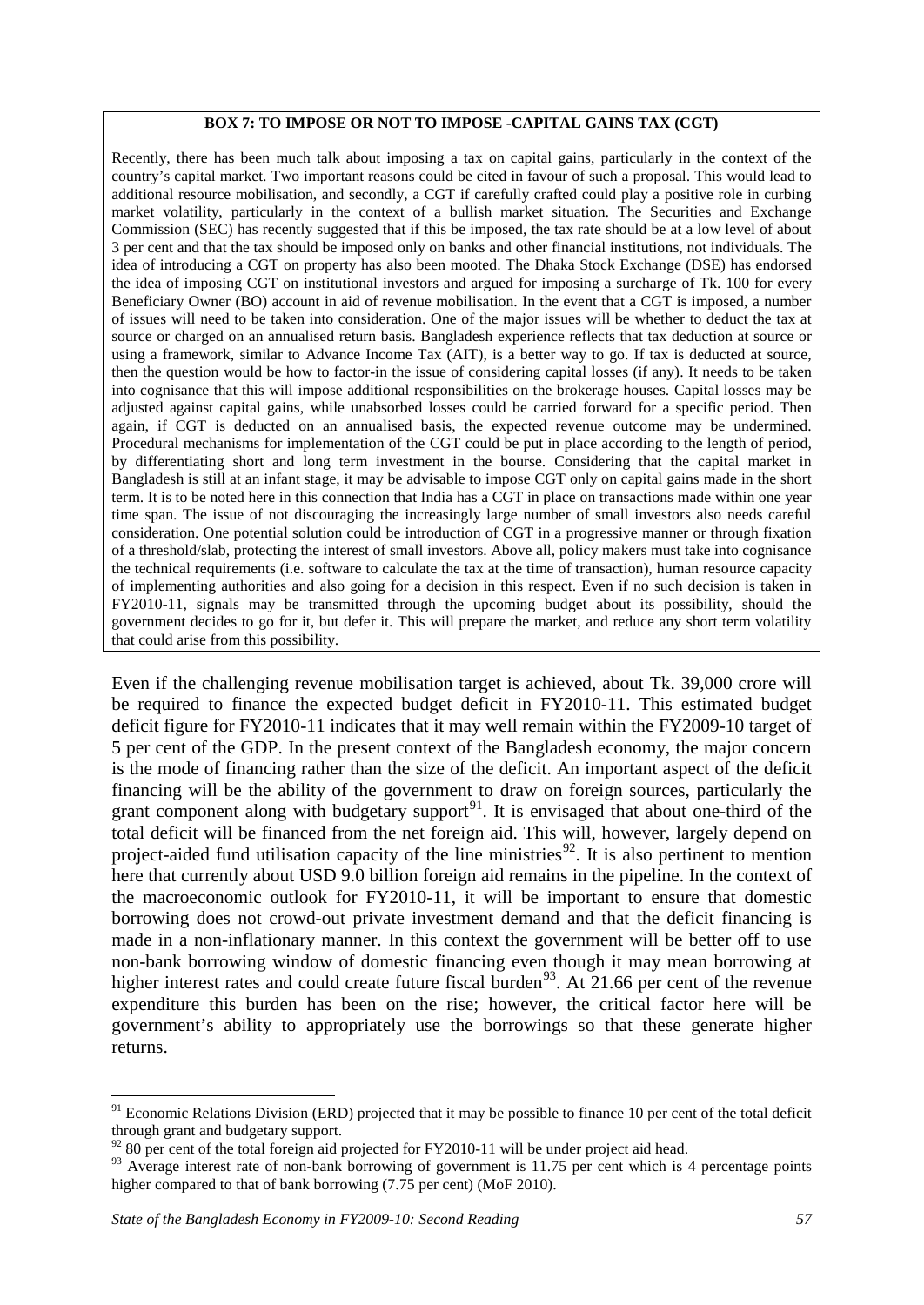The government is currently considering the idea of reducing the interest rate for NSD certificates by 0.5 percentage point and also to lower the maximum investment limit to Tk. 30 lakh from the existing Tk. 50 lakh in the backdrop of the prevailing significant gap between NSD interest rates and the interest rates offered by the commercial banks, and the higher interest burden in servicing the NSD loans. However, it may be argued that even after the notable growth in net sales of NSD certificates, the domestic interest payments by the government during the first eight months increased by only about 2.0 per cent over the corresponding period of the preceding year. Moreover, it should also to be noted that about half of the NSD sale owes to *3-Month Interest Bearing Savings Certificate* which is generally preferred by small savers and pensioners. This often acts as a social welfare provision for the aforesaid groups of the population. At the same time, in view of the continuing high interest rate spread (5.28 per cent in March FY2009-10), commercial banks should be encouraged to enhance efficiency of their operation and reduce the spread not by reducing the deposit rate but by bringing down the lending rate. In view of the above, it is advisable to defer this year, a review of interest rates on NSD certificates.

*The outlook for FY2010-11 suggests that there will be an increase in credit demand from both the private and the public sectors.* If the government can ensure a conducive investment climate and is able to appropriately address the power issue, in these times of continuing global economic recovery, it is likely that the private sector will require more credit for investment. Import demand and consequently its financing needs are also expected to increase through both price effect (rise in commodity price) and volume effect (higher demand for imported goods such as capital machineries for new investment, intermediate products such as inputs for export-oriented and domestic industries, and petroleum and fuel in view of the planned increase in power generation).

Higher investment demand along with the increased import demand are expected to pull private sector credit demand. As was noted, the government will also be required to borrow more from the banking sources to implement the forthcoming budget. All these will require a vigilant monetary policy attuned to the dynamics of the real sector. In the present context, it appears to be prudent that the monetary policy should use domestic credit as the anchor variable in view of the government's and private sector's credit requirement, which has not been the usual practice in Bangladesh<sup>[94](#page-64-0)</sup>. In order to rein in agflation, disbursement of agricultural credit will also have to be increased significantly. If credit demand continues to rise with better economic performance, the level of excess liquidity is also likely to reduce. Monetary policy in FY2010-11 should closely follow these developments and act in support of the fiscal policy<sup>[95](#page-64-1)</sup>. From inflation targeting perspective, one needs to take into cognisance that in Bangladesh inflation has been mainly of agflationary nature, and tends to be largely influenced by external forces. One should also recall that the prevailing high growth of money supply is attributed to sharp rise in net foreign assets and not owing to very high growth of domestic credit. It is observed that growth of remittance inflow has slowed down in recent months; import payments are expected to rise, and consequently, the growth of net

-

<span id="page-64-0"></span>Monetary aggregate targeting will need to be the intermediate objective to accelerate growth without dampening the inflationary pressure in the present context. Using "Instability Index", Bhattachrya and Khan (2010) found that in Bangladesh the aggregate money supply is often used as "anchor" variable and the shares are distributed accordingly. While, standard theory suggests that it would be more efficient to target the components to achieve objectives and let the aggregate adjust automatically (Ramey and Ramey, 1995).

<span id="page-64-1"></span><sup>&</sup>lt;sup>95</sup> A number of experts have endorsed the expansionary fiscal stance and accommodative monetary policy to boost up of globally-linked economies (Krugman, 2009; Shiller and Akerlof, 2009)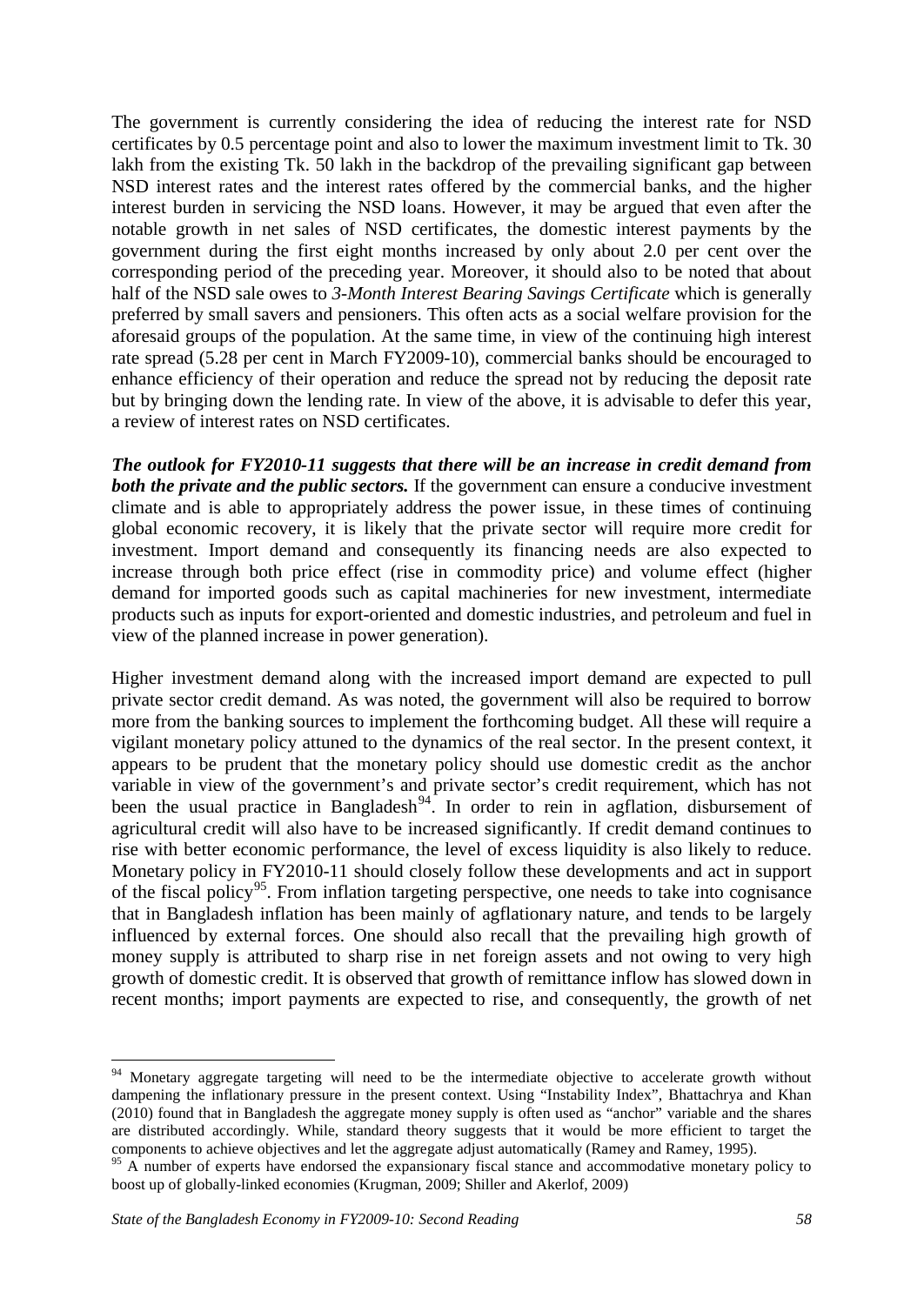foreign assets is expected to fall. Thus, it will be appropriate supply-side management which is likely to prove to be the better option to curb agflation.

Performance of the country's external sector will largely depend on the dynamics of the global market and nature of the economic recovery. As was noted, import is set to pick up in the coming months. With remittance growth falling, the balance of payments situation could come under some pressure. In such a context prudent exchange rate management will be required to balance the interests of export and import-oriented sectors, and producers and consumers.

*Overall, in view of the challenges that are expected to be faced by the Bangladesh economy in FY2010-11, it will be prudent to anchor the policymaking in fiscal management whilst monetary policy should play a supportive and accommodative stance.* Performance of the economy in FY2010-11 will hinge on the efficacy of macroeconomic management, and at the same time, success of macroeconomic management will, to a large extent, be dependent on performance of the economy. From both these perspective, the upcoming budget for FY2010- 11 will be an important milestone.

# **SECTION XI: CONCLUDING REMARKS: MAJOR CHALLENGES**

Review of key macroeconomic performance indicators of FY2009-10 undertaken in the preceding sections alludes to a number of positive developments: prudent fiscal management underwritten by enhanced tax mobilisation effort and higher development expenditure (in nominal terms), improved balance of payments situation, stability of exchange rate, growing foreign exchange reserves and successful input delivery for farmers. On the other hand, there were some nagging concerns: lower than target GDP growth rate, power shortage that continued to undermine growth prospects and investment, implementation delays (both ADP and fiscal stimulus for export-oriented sectors), pressure on domestic labour market in view of lower migration figures, and mounting inflationary pressure. The overall macroeconomic stability, in FY2009-10 could not be translated into accelerated economic growth because of the investment and infrastructural bottlenecks. In this backdrop, economic management in FY2010-11 will hinge on the government's ability to deal with a number of issues highlighted in the following discussion.

In FY2010-11, a major challenge will be the ability of the government to raise its delivery capacity, particularly in such areas as power generation, infrastructure development, and attracting investments in public-private partnerships. Inordinate delay in finalising various policies which lead to delayed implementation are proving to be increasingly costly, both in monetary terms, and also in terms of its adverse impact on private sector investment. Once policies have been finalised, there should a concerted effort towards their timely execution. This will require coherent, coordinated and well-sequenced action plans on the part of various Ministries and Agencies. There will need to be a renewed effort to fully implement the envisaged large public expenditure earmarked to attain the projected 6.5 per cent growth in FY2010-11. In the event, this will call for smart fiscal management through higher levels of domestic resource mobilisation and management of the fiscal deficit in a non-inflationary manner. It will be important to maintain macroeconomic stability as the government strives to attain the higher growth target it has set for FY2010-11. The policy choice here will need to be a well-crafted supply-side management through higher production and productivity, along with keeping the focus on public distribution mechanism. There will be a need to carefully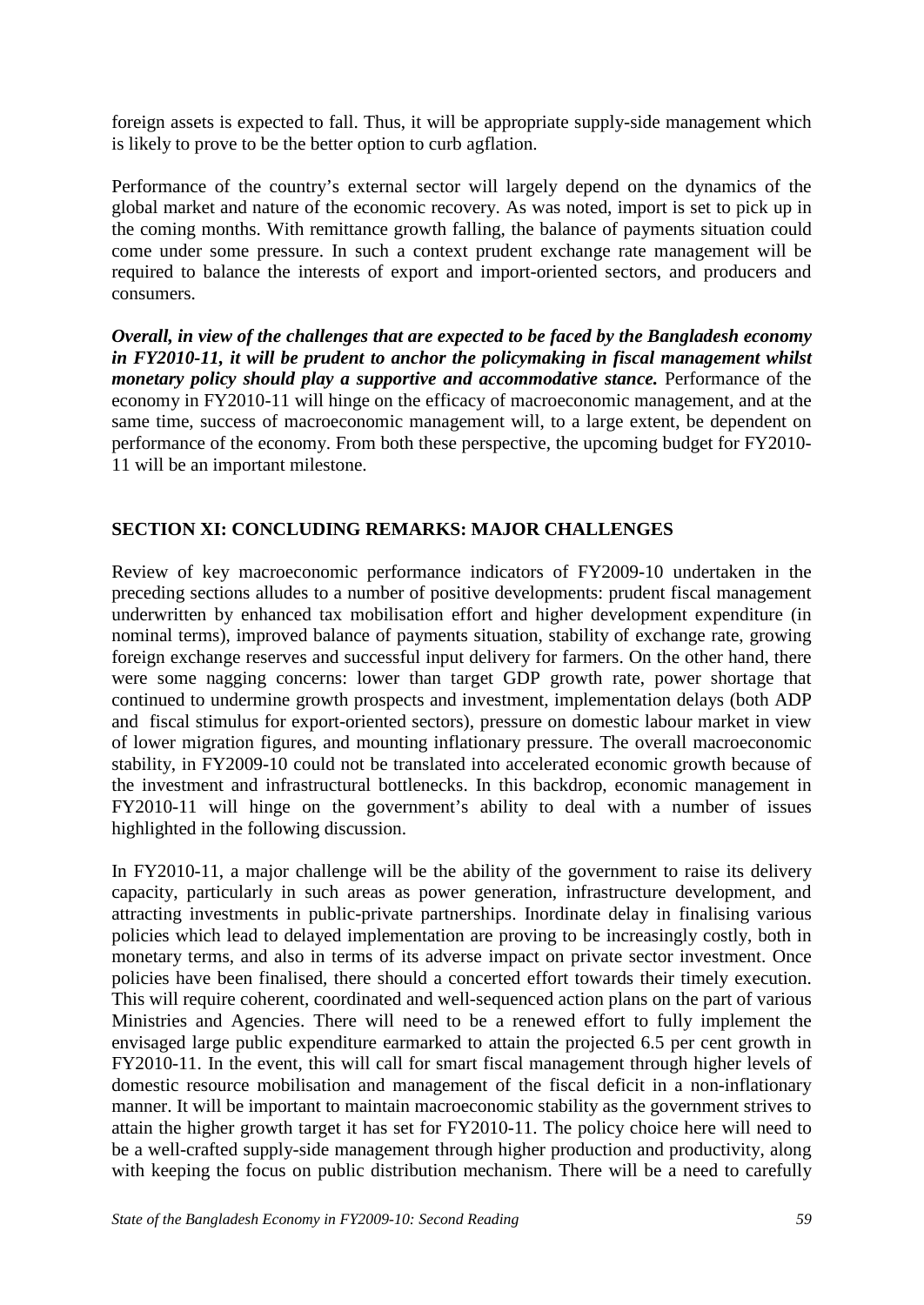balance the often conflicting interests of producers and consumers, by maintaining food security and providing adequate incentive to farmers and producers. In a similar vein, through prudent exchange rate management, competitiveness of the export-oriented sectors will need to be ensured without undermining consumer's welfare security.

There will be a need to take appropriate preparation before going for implementing particular policies that could have short and long term implications. For example, whilst capital gains tax could be a potential source for revenue generation, investors, market and regulatory authorities will all need to be appropriately tuned towards possible changes that this will entail, if and when such policies are implemented.

In the recent past, the government has been involved with a number of bilateral economic cooperation initiatives, including those with India and China. A set of follow-up actions (building of infrastructure, trade facilitation, etc.) including the required resource allocation, will now need to be put in place to materialise the envisaged opportunities. FY2010-11, being the first year of the *Sixth Five Year Plan* (SFYP), and also of the ten-year perspective plan, will need to be in sync with the medium term planning framework and targets. This will call for both coordination and coherence between short and medium term policy making.

There will be a heightened need to improve the quality of economic governance to address the aforesaid challenges and the attendant tasks. In order to create a conducive environment for this, a renewed effort will need to be undertaken to raise the efficacy of public institutions and quality of development administration. Regulatory reform initiatives must be continued and further expanded, and commitments made by the government towards citizens' empowerment will have to be met through a transparent and accountable system of governance that ensures participation and voice of elected representatives, at all levels, and relevant stakeholders groups.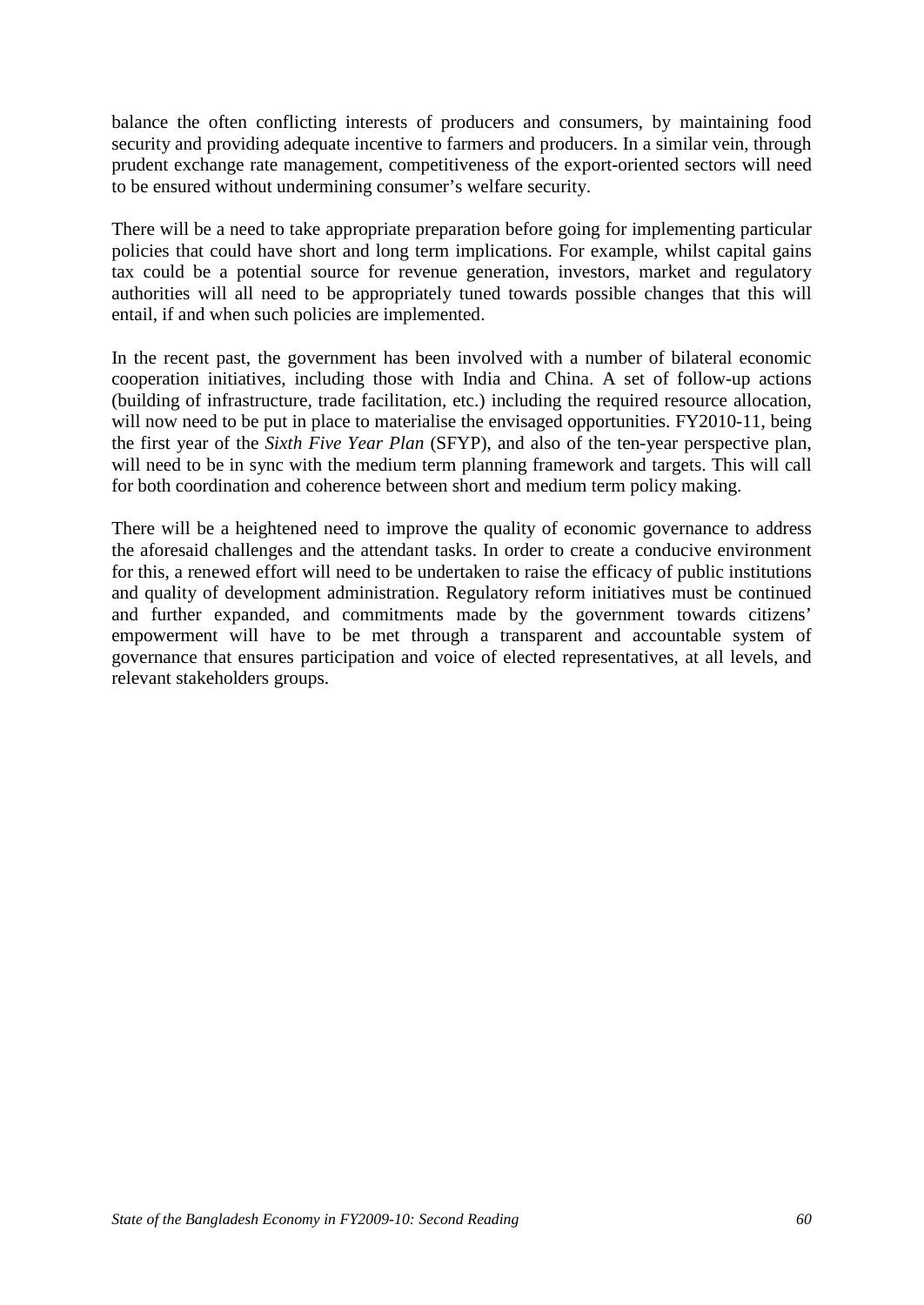#### **REFERENCES**

- Ahmed, N, Md. & Imam, O, M. 2007. "Macroeconomic Factors and Bangladesh Stock Market: Impact analysis through Co integration Approach" *International Review of Business Research Paper, Vol.3, No.5, Pp.21-35.*
- Ahmed, S., & Mortaza M.G. 2005. *Inflation and Economic Growth in Bangladesh:1981- 2005*. Working Paper Series: WP 0604. Dhaka: Policy Analysis Unit (PAU), Bangladesh Bank.
- Assaduzzaman, M & Billah, AHM Mustain 2008. "Energy for the Future", in Osmani, S. R. (ed.) *Emerging Issues in Bangladesh Economy – A Review of Bangladesh's Development 2005-06*, Dhaka: Centre for Policy Dialogue.
- Bangladesh Bank. 2010. *Monetary Policy Statement; January- June 2010*. Dhaka: Bangladesh Bank.
- Bangladesh Bank. *Major Economic Indicators*, various issues. Dhaka: Bangladesh Bank.
- Bangladesh Bureau of Statistics (BBS) 2006. *Agricultural Sample Survey 2005*. Dhaka
- BBS. 2008. *Statistical Yearbook of Bangladesh.* Dhaka: Bangladesh Bureau of Statistics (BBS), Ministry of Planning.
- BBS. 2009 (October). *Monthly Statistical Bulletin-Bangladesh.* Dhaka: Bangladesh Bureau of Statistics (BBS), Ministry of Planning.
- BBS. 2009. *Updating Poverty Maps of Bangladesh*. Dhaka: Bangladesh Bureau of Statistics, Government of Bangladesh.
- BBS. 2010. Personal Communication with Agriculture Wing.Dhaka: Bangladesh Bureau of Statistics (BBS), Ministry of Planning.
- Beechey, M; Gruen, D & Vickery, J. 2000. "The Efficient Market Hypothesis: A Survey, *Research Discussion Paper, Economic Research Department, Reserve Bank of Australia.*
- Bernanke, B. S. 2004. *Central Bank Talk and Monetary Policy.* Speech delivered before the Japan Society, New York, October 7.
- Bernanke, B. S., Laubach, T. Mishkin, F. S. and Posen, A. S. 2001**.** *Inflation targeting: lessons from the international experience.* Princeton NJ: Princeton University Press*.*
- Bhattacharya, D. and Khan, T. I. 2010. "Recent Monetary Policy Statement of Bangladesh Bank (July 2009): An Analytical Commentary." In CPD. (eds.) *State of the Bangladesh Economy in FY2008-09 and Outlook for FY2009-10.* Dhaka: CPD.
- BIDS. 2010. *A Study on Macroeconomic Framework and Financial Sector Development*, Background Studies for the Sixth Five Year Plan (2011-2015), Paper No. 01 (Macroeconomic Issues), Dhaka: Bangladesh Institute for Development Studies.
- Corbo, V. and K. Schmidt-Hebbel 2003. "Inflation Targeting in Latin America." In González, V. Corbo, A. Krueger and A. Tornell (eds.): *Latin American Macroeconomic Reform*. Chicago and London: Chicago University Press.
- DAM. 2010. Department of Agricultural Marketing (DAM). Ministry of Agriculture. <http://www.dam.gov.bd/jsp/yearlyMarketPriceReport.jsp>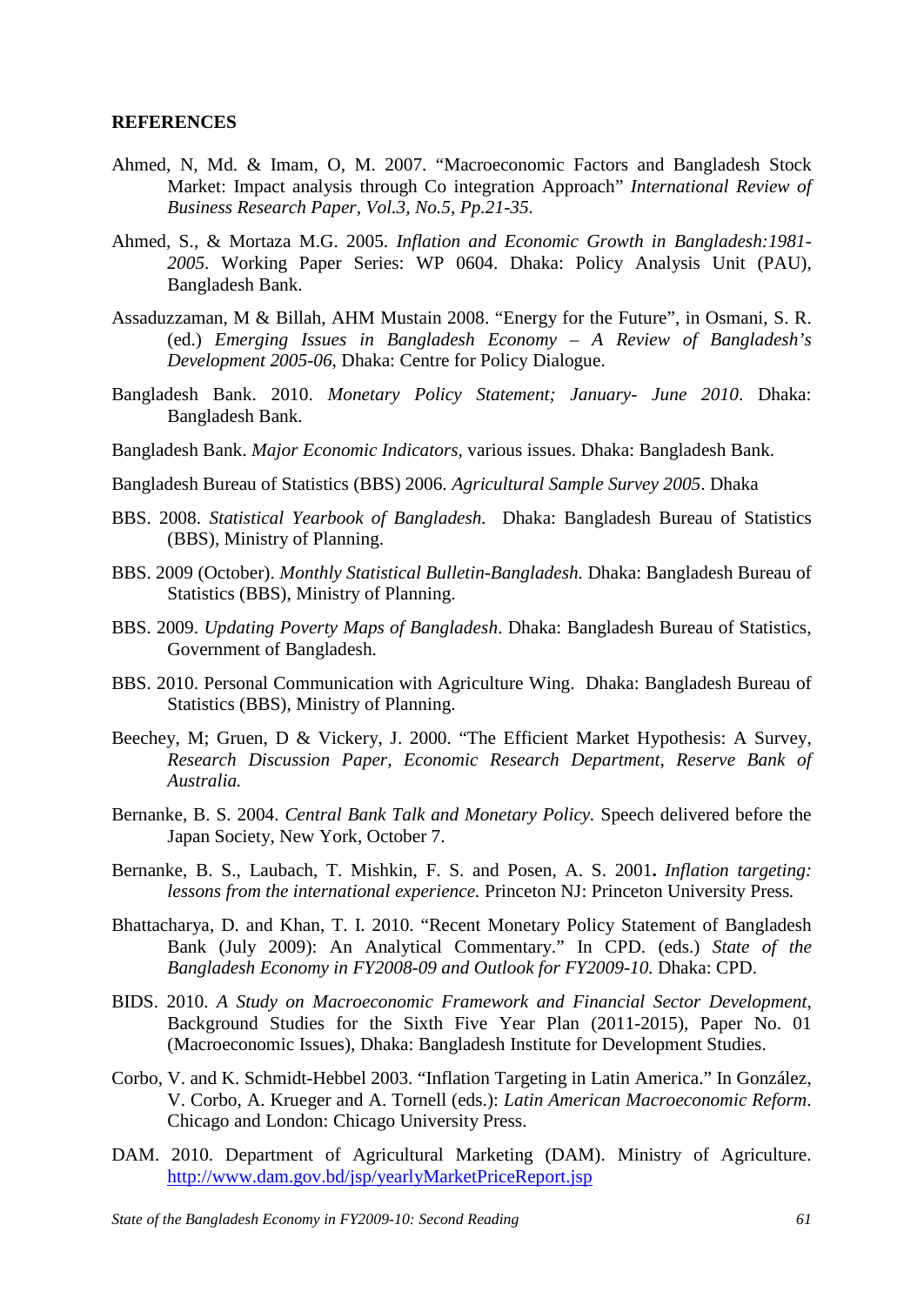- FPMU. 2010. *Fortnightly Food Situation Report.* Dhaka: the Food Planning and Monitoring Unit (FPMU), Ministry of Food and Disaster Management [\(MoFDM\)](http://www.mofdm.gov.bd/). [http://www.nfpcsp.org.](http://www.nfpcsp.org/)
- GoB. 2009. *Millennium Development Goals Needs Assessment and Costing 2009-15 Bangladesh*. Dhaka: General Economics Division, Planning Commission, Government of Bangladesh (GoB).
- Hatano, T. 2010. "Crowding-in Effect of Public Investment on Private Investment"*, Policy Research Institute, Vol.6, No.1, Ministry of Finance, Japan, Public Policy Review.* [http://siteresources.worldbank.org/INTGLOMONREP2009/Resources/5924349-](http://siteresources.worldbank.org/INTGLOMONREP2009/Resources/5924349-12397425070%2025/%20GMR09_book.pdf) [12397425070 25/ GMR09\\_book.pdf](http://siteresources.worldbank.org/INTGLOMONREP2009/Resources/5924349-12397425070%2025/%20GMR09_book.pdf)
- Jones, J. and [Mishkin,](http://papers.ssrn.com/sol3/cf_dev/AbsByAuth.cfm?per_id=75048) F. S. 2003. *Inflation Targeting in Transition Countries: Experience and Prospects.* Working Paper No. 9667. NBER. Cambridge.
- Krugman, P. 2009. Averting the Worst. "The Conscience of a Liberal," *The NewYork Times.* 9 August. http://www.nytimes.com/2009/08/10/opinion/10krugman.html
- Mishkin, F. S. and Savastano, M. A. 2001. "A Monetary Policy Strategies for Latin America*". Journal of Development Economics,* World Bank Policy Research Working Paper No. 2685. Retrieved April 15, 2007 at SSRN: [http://ssrn.com/abstract=632753.](http://ssrn.com/abstract=632753)
- Mitra, P. 2006. "Has Government Investment Crowded Out Private Investment in India?" *The [American Economic](http://www.jstor.org/action/showPublisher?publisherCode=aea) Review, Vol. 96, No. 2: pp. 337-34, The American Economic* [Association.](http://www.jstor.org/action/showPublisher?publisherCode=aea)
- MoF. 2009. *Bangladesh Economic Review*, Ministry of Finance, Government of Bangladesh, Dhaka.
- MoF. 2009. *Budget in Brief 2009.* Dhaka: Ministry of Finance (MoF), Government of Bangladesh (GoB).
- MoF. 2010. *Macroeconomic Situation (July-December'09)*. Dhaka: Ministry of Finance (MoF), Government of Bangladesh (GoB).
- Mujeri, Mustafa K., Shahiduzzaman and Ezazul Islam 2009. 'Measuring Inflationary Pressure in Bangladesh: The P-Star Approach' Working Paper Series: WP 0901, Policy Analysis Unit (PAU), Bangladesh Bank.
- NBR. 2010. *Revenue Statistics As on 25<sup>th</sup> May, 2010*. Dhaka: National Board of Revenue, Government of Bangladesh (GoB).
- Osmani, S R. 2007. *Interpreting Recent Inflationary Trends in Bangladesh and Policy Options.* Dhaka: Centre for Policy Dialogue.
- Rahman, H, Md. & Hossain, S, Md. 2008. "Volatility of Stock Return in the Dhaka Stock Exchange", *Policy Analysis Unit (PAU), Working Paper Series: WP 0806, Research Department, Bangladesh Bank.*
- Rahman, M., Iqbal, M.A., Khan, T.I. and Dasgupta, S. 2010.*Global Financial Crisis Discussion Series Paper 12: Bangladesh Phase 2*. London: Overseas Development Institute (ODI).